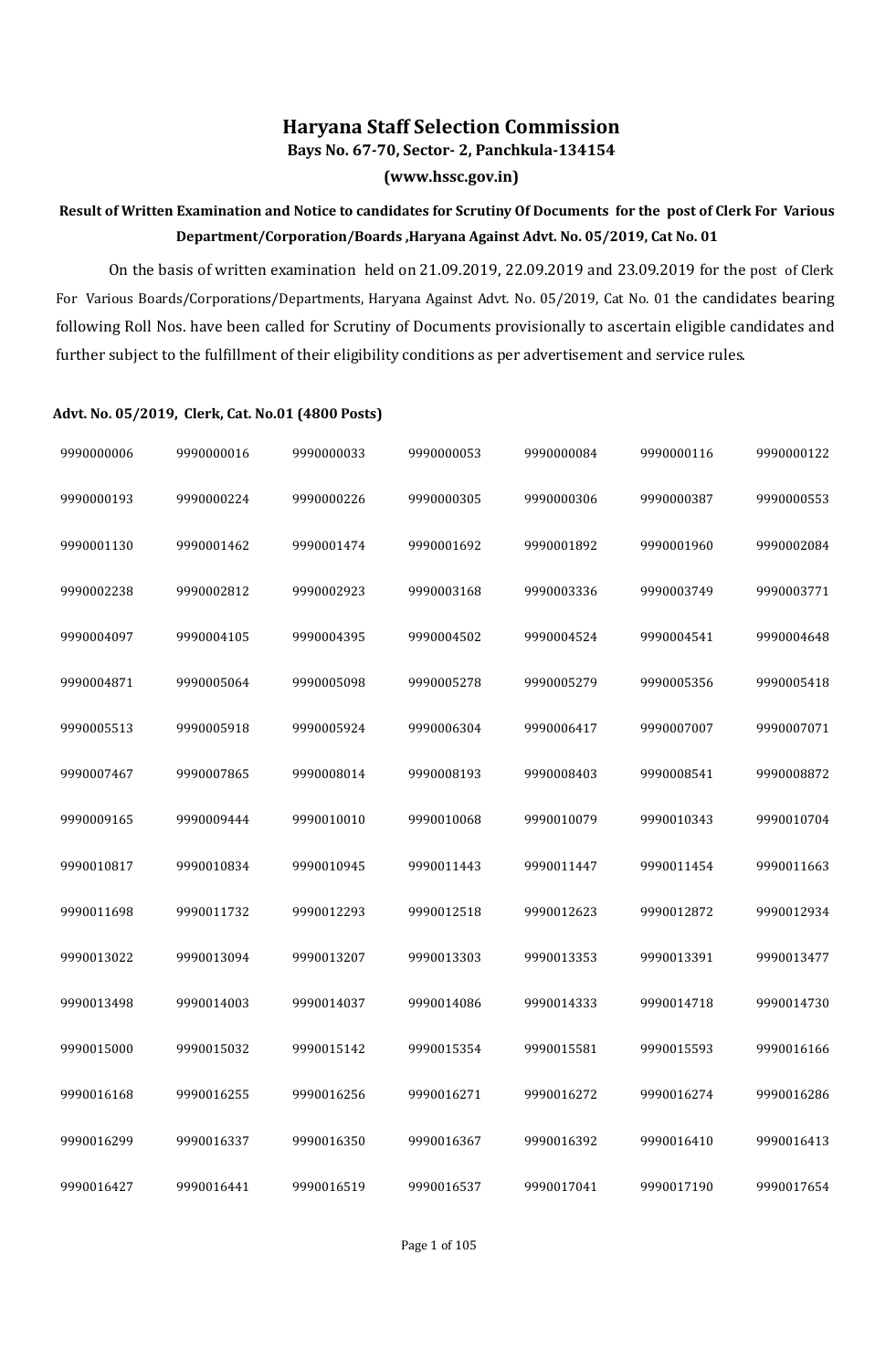| 9990017819 | 9990017847 | 9990017960 | 9990018517 | 9990018588 | 9990018694 | 9990018841 |
|------------|------------|------------|------------|------------|------------|------------|
| 9990019007 | 9990019449 | 9990019619 | 9990019793 | 9990019911 | 9990019961 | 9990020075 |
| 9990020107 | 9990020127 | 9990020308 | 9990020365 | 9990020397 | 9990020471 | 9990020588 |
| 9990020607 | 9990020916 | 9990021086 | 9990021105 | 9990021422 | 9990021498 | 9990021747 |
| 9990022131 | 9990022391 | 9990022590 | 9990022618 | 9990022978 | 9990023167 | 9990023302 |
| 9990024332 | 9990024687 | 9990024703 | 9990025275 | 9990025510 | 9990025559 | 9990026021 |
| 9990026088 | 9990026415 | 9990026455 | 9990026686 | 9990026977 | 9990026979 | 9990028231 |
| 9990028281 | 9990028609 | 9990028652 | 9990028666 | 9990028866 | 9990028946 | 9990029392 |
| 9990029426 | 9990029488 | 9990029636 | 9990029896 | 9990030011 | 9990030195 | 9990030722 |
| 9990031023 | 9990031071 | 9990031275 | 9990031321 | 9990031391 | 9990031694 | 9990031806 |
| 9990031844 | 9990031894 | 9990032179 | 9990032183 | 9990032362 | 9990032765 | 9990032804 |
| 9990032925 | 9990033109 | 9990033300 | 9990033303 | 9990033649 | 9990033741 | 9990033967 |
| 9990034163 | 9990034535 | 9990034538 | 9990034565 | 9990035093 | 9990035124 | 9990035929 |
| 9990035946 | 9990036279 | 9990036286 | 9990036347 | 9990036392 | 9990036463 | 9990036538 |
| 9990036620 | 9990036644 | 9990036666 | 9990036883 | 9990037023 | 9990037069 | 9990037186 |
| 9990037577 | 9990037583 | 9990037673 | 9990037832 | 9990037976 | 9990038156 | 9990038239 |
| 9990038312 | 9990038701 | 9990039332 | 9990039463 | 9990040718 | 9990040854 | 9990041105 |
| 9990041175 | 9990041287 | 9990041304 | 9990041311 | 9990041335 | 9990041341 | 9990041356 |
| 9990041361 | 9990041369 | 9990041374 | 9990041381 | 9990041426 | 9990041441 | 9990041444 |
| 9990041458 | 9990041466 | 9990041486 | 9990041500 | 9990041552 | 9990041603 | 9990041625 |
| 9990041694 | 9990041916 | 9990042108 | 9990042462 | 9990042767 | 9990042848 | 9990042943 |
| 9990043113 | 9990043377 | 9990043429 | 9990043489 | 9990043635 | 9990043667 | 9990044362 |
| 9990044372 | 9990044409 | 9990045245 | 9990045415 | 9990045940 | 9990045960 | 9990046476 |
| 9990046765 | 9990046837 | 9990046901 | 9990047140 | 9990047218 | 9990047492 | 9990047643 |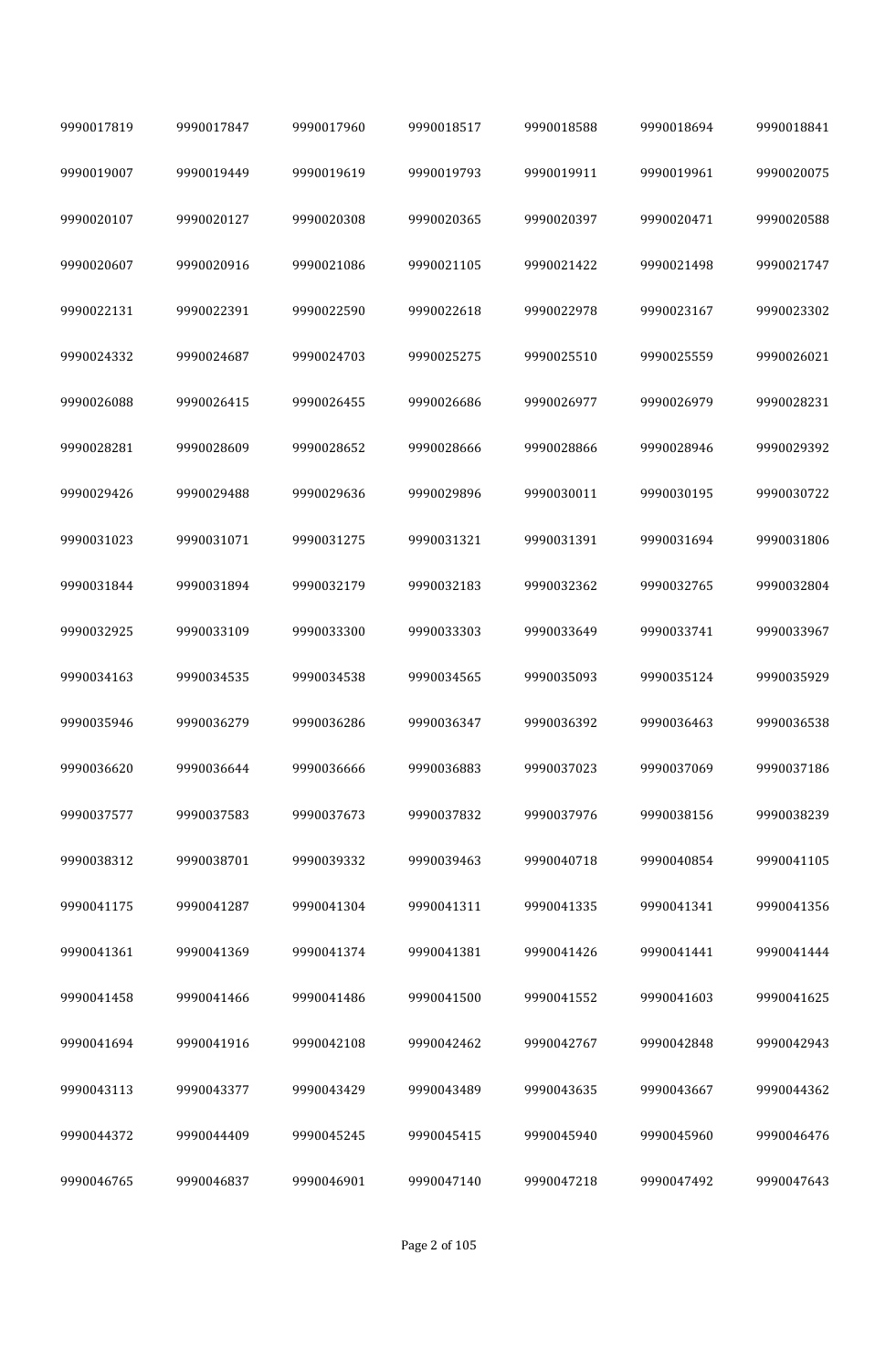| 9990048192 | 9990048463 | 9990048567 | 9990048605 | 9990048865 | 9990049421 | 9990049456 |
|------------|------------|------------|------------|------------|------------|------------|
| 9990049512 | 9990049571 | 9990050000 | 9990050175 | 9990050264 | 9990050436 | 9990050725 |
| 9990050818 | 9990050925 | 9990051022 | 9990051120 | 9990051212 | 9990051218 | 9990051304 |
| 9990051438 | 9990051500 | 9990051620 | 9990052056 | 9990052272 | 9990052591 | 9990052698 |
| 9990053364 | 9990053596 | 9990054445 | 9990055364 | 9990055531 | 9990055881 | 9990056204 |
| 9990056249 | 9990056342 | 9990056397 | 9990056399 | 9990057047 | 9990057421 | 9990057502 |
| 9990058807 | 9990058918 | 9990059841 | 9990059965 | 9990059998 | 9990060187 | 9990060220 |
| 9990060297 | 9990060522 | 9990060558 | 9990060594 | 9990060775 | 9990060816 | 9990060924 |
| 9990061148 | 9990061436 | 9990061595 | 9990061799 | 9990062747 | 9990062814 | 9990062846 |
| 9990062927 | 9990063012 | 9990063375 | 9990063398 | 9990063426 | 9990063450 | 9990063465 |
| 9990063538 | 9990063679 | 9990063745 | 9990064260 | 9990064314 | 9990064534 | 9990064614 |
| 9990064770 | 9990064852 | 9990064907 | 9990065017 | 9990065237 | 9990065242 | 9990065287 |
| 9990065475 | 9990065628 | 9990065642 | 9990065675 | 9990065703 | 9990065711 | 9990065724 |
| 9990065742 | 9990065778 | 9990065806 | 9990065831 | 9990065842 | 9990065845 | 9990065857 |
| 9990065867 | 9990065907 | 9990065908 | 9990065998 | 9990066014 | 9990066036 | 9990066039 |
| 9990066045 | 9990066071 | 9990066108 | 9990066137 | 9990066138 | 9990066145 | 9990066167 |
| 9990066189 | 9990066457 | 9990066941 | 9990067079 | 9990067633 | 9990067640 | 9990067759 |
| 9990068073 | 9990068292 | 9990068715 | 9990068791 | 9990068845 | 9990069613 | 9990069635 |
| 9990069729 | 9990069857 | 9990070055 | 9990070115 | 9990070132 | 9990070738 | 9990070932 |
| 9990071027 | 9990071073 | 9990071279 | 9990071422 | 9990071513 | 9990071697 | 9990072139 |
| 9990072394 | 9990072496 | 9990072732 | 9990072935 | 9990073377 | 9990073404 | 9990073753 |
| 9990073876 | 9990073881 | 9990073914 | 9990073973 | 9990074153 | 9990074638 | 9990074866 |
| 9990075048 | 9990075089 | 9990075240 | 9990075347 | 9990076351 | 9990076820 | 9990077040 |
| 9990077701 | 9990077825 | 9990078095 | 9990078323 | 9990078420 | 9990078575 | 9990079037 |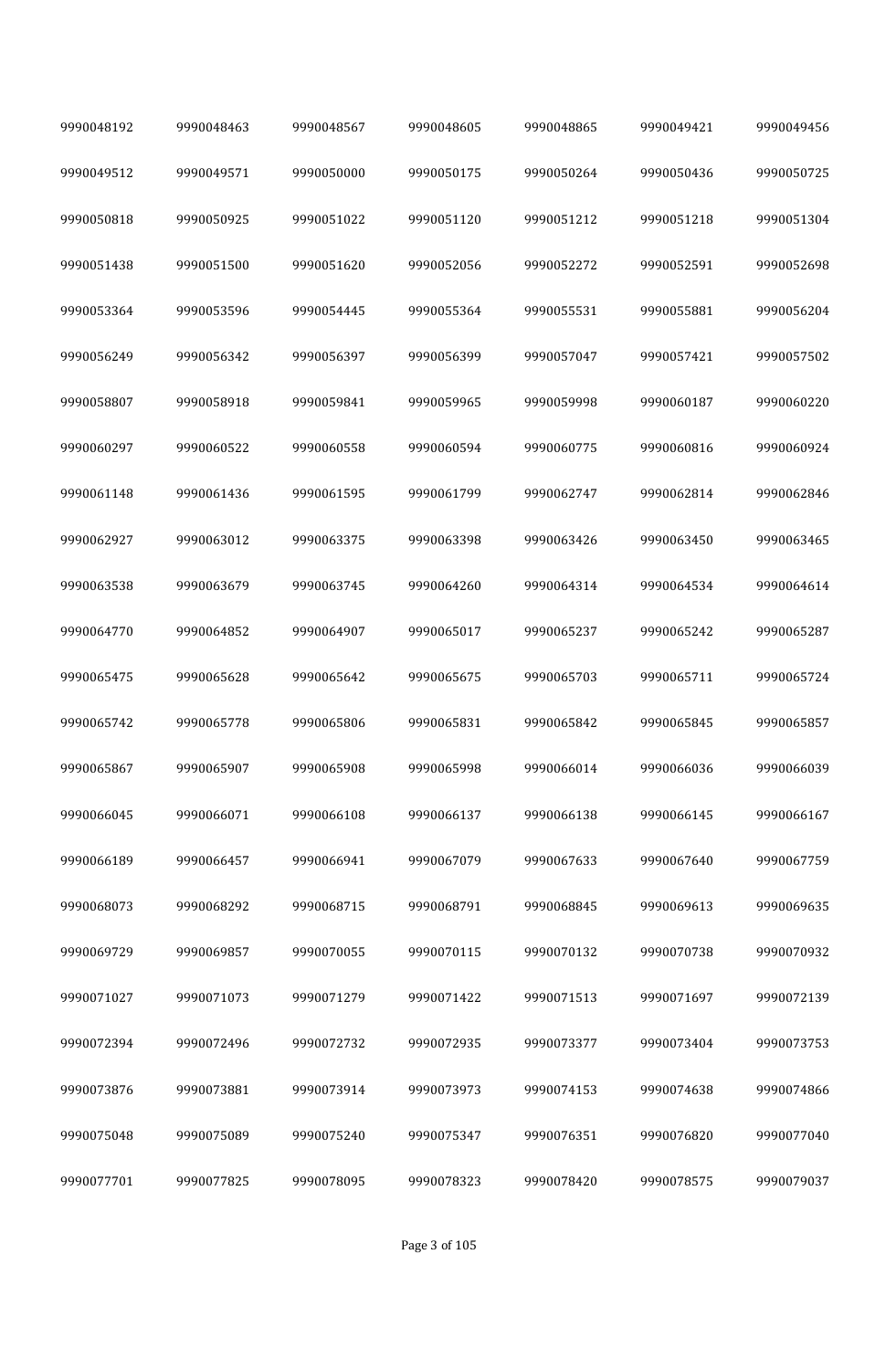| 9990079065 | 9990079213 | 9990079278 | 9990079343 | 9990079398 | 9990079444 | 9990079473 |
|------------|------------|------------|------------|------------|------------|------------|
| 9990079856 | 9990079997 | 9990080769 | 9990080896 | 9990081293 | 9990081338 | 9990082353 |
| 9990082654 | 9990082763 | 9990083080 | 9990083263 | 9990083385 | 9990083610 | 9990083644 |
| 9990083740 | 9990083854 | 9990083903 | 9990084056 | 9990084128 | 9990084169 | 9990084293 |
| 9990084704 | 9990084804 | 9990084929 | 9990085183 | 9990085194 | 9990085197 | 9990085214 |
| 9990085215 | 9990085221 | 9990085224 | 9990085257 | 9990085268 | 9990085278 | 9990085283 |
| 9990085291 | 9990085314 | 9990085321 | 9990085340 | 9990085341 | 9990085352 | 9990085369 |
| 9990085380 | 9990085385 | 9990085401 | 9990085460 | 9990085462 | 9990085470 | 9990085494 |
| 9990085496 | 9990085511 | 9990085542 | 9990085543 | 9990085562 | 9990085577 | 9990085589 |
| 9990085590 | 9990085600 | 9990085609 | 9990085633 | 9990085653 | 9990085657 | 9990085682 |
| 9990085686 | 9990085700 | 9990085703 | 9990085709 | 9990085740 | 9990085763 | 9990085774 |
| 9990085782 | 9990085786 | 9990085836 | 9990085853 | 9990085867 | 9990085869 | 9990085895 |
| 9990085922 | 9990085934 | 9990085942 | 9990085965 | 9990085993 | 9990086053 | 9990086362 |
| 9990086556 | 9990086758 | 9990087949 | 9990087975 | 9990088012 | 9990088130 | 9990088328 |
| 9990088603 | 9990089178 | 9990089246 | 9990089345 | 9990089705 | 9990089725 | 9990089796 |
| 9990089908 | 9990090033 | 9990090212 | 9990090600 | 9990090615 | 9990090842 | 9990091047 |
| 9990091702 | 9990091707 | 9990091762 | 9990091828 | 9990092004 | 9990092042 | 9990092054 |
| 9990092500 | 9990092596 | 9990092921 | 9990092967 | 9990093047 | 9990093059 | 9990093110 |
| 9990093189 | 9990093369 | 9990093396 | 9990093492 | 9990094375 | 9990094448 | 9990094497 |
| 9990094590 | 9990094775 | 9990095007 | 9990095249 | 9990095345 | 9990095696 | 9990095776 |
| 9990095804 | 9990095823 | 9990096225 | 9990096258 | 9990096336 | 9990096401 | 9990096422 |
| 9990096433 | 9990096623 | 9990096716 | 9990096754 | 9990096769 | 9990096790 | 9990096816 |
| 9990096826 | 9990096841 | 9990096846 | 9990096857 | 9990096863 | 9990096870 | 9990096882 |
| 9990096917 | 9990096919 | 9990096960 | 9990096982 | 9990096987 | 9990096994 | 9990097020 |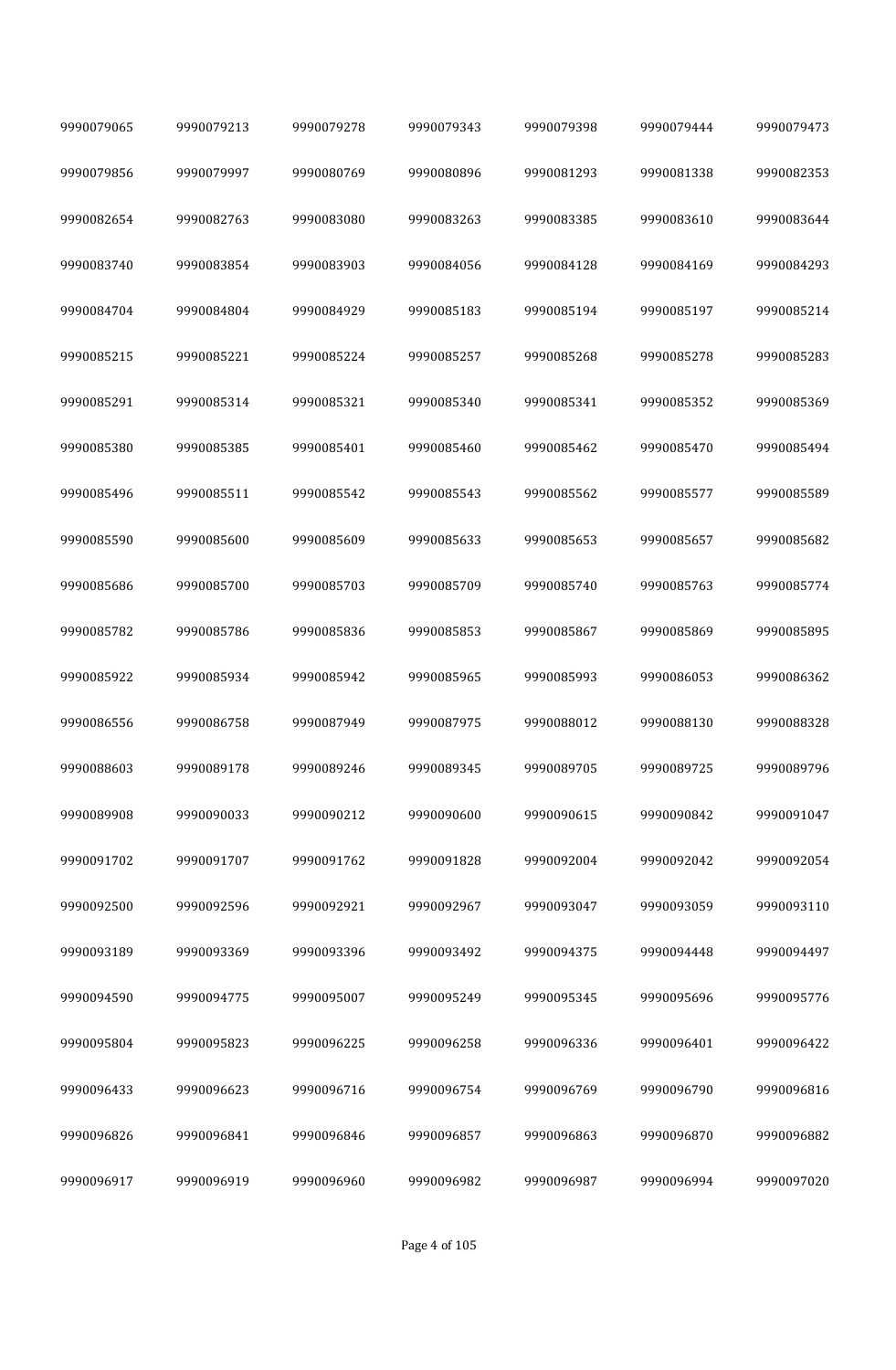| 9990097042 | 9990097070 | 9990097085 | 9990097140 | 9990097164 | 9990097178 | 9990097205 |
|------------|------------|------------|------------|------------|------------|------------|
| 9990097248 | 9990097258 | 9990097295 | 9990097350 | 9990097405 | 9990097494 | 9990097604 |
| 9990097626 | 9990097641 | 9990098145 | 9990098536 | 9990098650 | 9990098797 | 9990099073 |
| 9990099193 | 9990099228 | 9990099408 | 9990099928 | 9990100197 | 9990100448 | 9990100502 |
| 9990100864 | 9990101575 | 9990101678 | 9990101777 | 9990101783 | 9990102119 | 9990102261 |
| 9990102735 | 9990102802 | 9990103446 | 9990103700 | 9990103754 | 9990103949 | 9990104411 |
| 9990104455 | 9990104534 | 9990104695 | 9990104807 | 9990105179 | 9990105429 | 9990105747 |
| 9990106059 | 9990106282 | 9990106397 | 9990106534 | 9990106625 | 9990107495 | 9990107571 |
| 9990107880 | 9990108148 | 9990108366 | 9990108425 | 9990108453 | 9990108577 | 9990108594 |
| 9990108660 | 9990108821 | 9990108922 | 9990108968 | 9990109069 | 9990109436 | 9990109510 |
| 9990109884 | 9990109966 | 9990110080 | 9990110349 | 9990110503 | 9990110506 | 9990110511 |
| 9990110559 | 9990110672 | 9990110743 | 9990111096 | 9990111174 | 9990111334 | 9990111483 |
| 9990111546 | 9990111959 | 9990112126 | 9990112402 | 9990112411 | 9990112475 | 9990112535 |
| 9990112646 | 9990113141 | 9990113182 | 9990113401 | 9990113785 | 9990114088 | 9990114135 |
| 9990114219 | 9990114509 | 9990114681 | 9990114752 | 9990114765 | 9990114897 | 9990115365 |
| 9990115898 | 9990116249 | 9990116432 | 9990116487 | 9990116561 | 9990116627 | 9990116857 |
| 9990117156 | 9990117221 | 9990117329 | 9990117357 | 9990117445 | 9990117490 | 9990118121 |
| 9990118142 | 9990118158 | 9990118451 | 9990118460 | 9990118673 | 9990118795 | 9990118994 |
| 9990119066 | 9990119194 | 9990119320 | 9990119375 | 9990119509 | 9990119510 | 9990119513 |
| 9990119523 | 9990119530 | 9990119551 | 9990119575 | 9990119605 | 9990119607 | 9990119616 |
| 9990119649 | 9990119664 | 9990119676 | 9990119680 | 9990119699 | 9990119751 | 9990119770 |
| 9990119825 | 9990119848 | 9990119857 | 9990119862 | 9990119934 | 9990119948 | 9990119961 |
| 9990119963 | 9990119980 | 9990119995 | 9990120000 | 9990120351 | 9990120384 | 9990120409 |
| 9990120476 | 9990120734 | 9990120958 | 9990121181 | 9990121343 | 9990121526 | 9990121928 |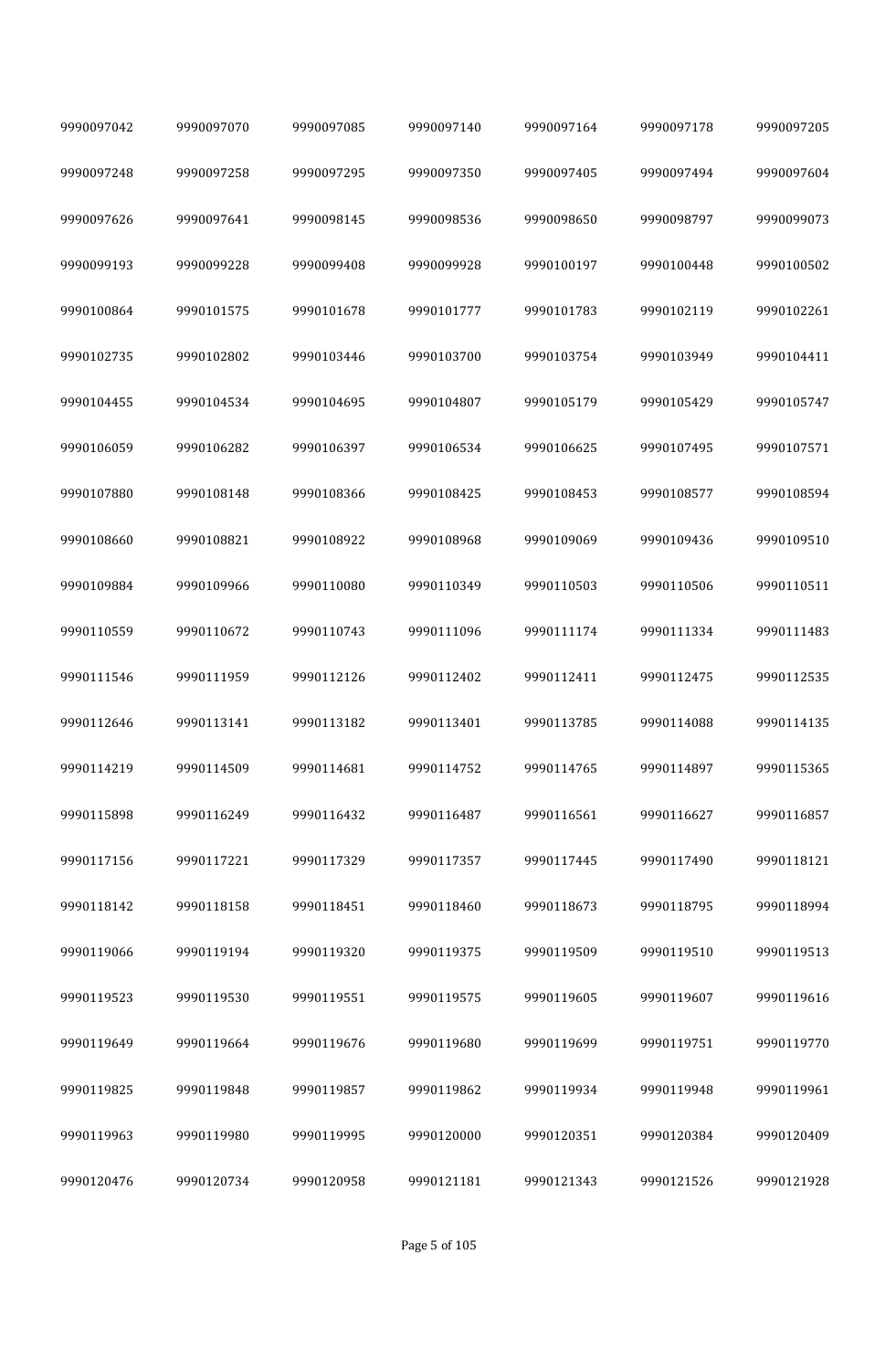| 9990121937 | 9990121990 | 9990122175 | 9990122601 | 9990122639 | 9990122699 | 9990122975 |
|------------|------------|------------|------------|------------|------------|------------|
| 9990122977 | 9990122986 | 9990123193 | 9990123478 | 9990123518 | 9990124033 | 9990124107 |
| 9990124213 | 9990124249 | 9990124299 | 9990124317 | 9990124379 | 9990124393 | 9990124476 |
| 9990124838 | 9990125036 | 9990125332 | 9990125407 | 9990125482 | 9990125559 | 9990125675 |
| 9990125789 | 9990125865 | 9990126027 | 9990126293 | 9990126322 | 9990126376 | 9990126731 |
| 9990126791 | 9990126902 | 9990126951 | 9990126996 | 9990127118 | 9990127119 | 9990127247 |
| 9990127518 | 9990127855 | 9990127948 | 9990128041 | 9990128183 | 9990128310 | 9990128588 |
| 9990128602 | 9990128932 | 9990129178 | 9990129289 | 9990129399 | 9990129542 | 9990129931 |
| 9990130097 | 9990130112 | 9990130115 | 9990130575 | 9990131052 | 9990131183 | 9990131468 |
| 9990132461 | 9990132865 | 9990133083 | 9990133472 | 9990133489 | 9990133567 | 9990133639 |
| 9990133779 | 9990133797 | 9990134355 | 9990134635 | 9990134711 | 9990134816 | 9990134948 |
| 9990135080 | 9990135192 | 9990135418 | 9990135698 | 9990135724 | 9990136342 | 9990136464 |
| 9990136621 | 9990136694 | 9990136709 | 9990136723 | 9990136771 | 9990137046 | 9990137194 |
| 9990137367 | 9990137798 | 9990137906 | 9990138445 | 9990138958 | 9990139529 | 9990139822 |
| 9990139825 | 9990139923 | 9990139984 | 9990140116 | 9990140676 | 9990140827 | 9990141184 |
| 9990141213 | 9990141271 | 9990141319 | 9990141480 | 9990141491 | 9990141496 | 9990141503 |
| 9990141507 | 9990141510 | 9990141523 | 9990141526 | 9990141530 | 9990141531 | 9990141532 |
| 9990141544 | 9990141551 | 9990141608 | 9990141622 | 9990141631 | 9990141643 | 9990141644 |
| 9990141649 | 9990141663 | 9990141683 | 9990141696 | 9990141697 | 9990141705 | 9990141714 |
| 9990141720 | 9990141725 | 9990141729 | 9990141737 | 9990141747 | 9990141767 | 9990141773 |
| 9990141784 | 9990141815 | 9990141817 | 9990141819 | 9990141820 | 9990141827 | 9990141830 |
| 9990141833 | 9990141844 | 9990141847 | 9990141848 | 9990141855 | 9990141857 | 9990141860 |
| 9990141880 | 9990141886 | 9990141908 | 9990141916 | 9990141941 | 9990141943 | 9990141953 |
| 9990141964 | 9990141989 | 9990141991 | 9990141993 | 9990142010 | 9990142012 | 9990142018 |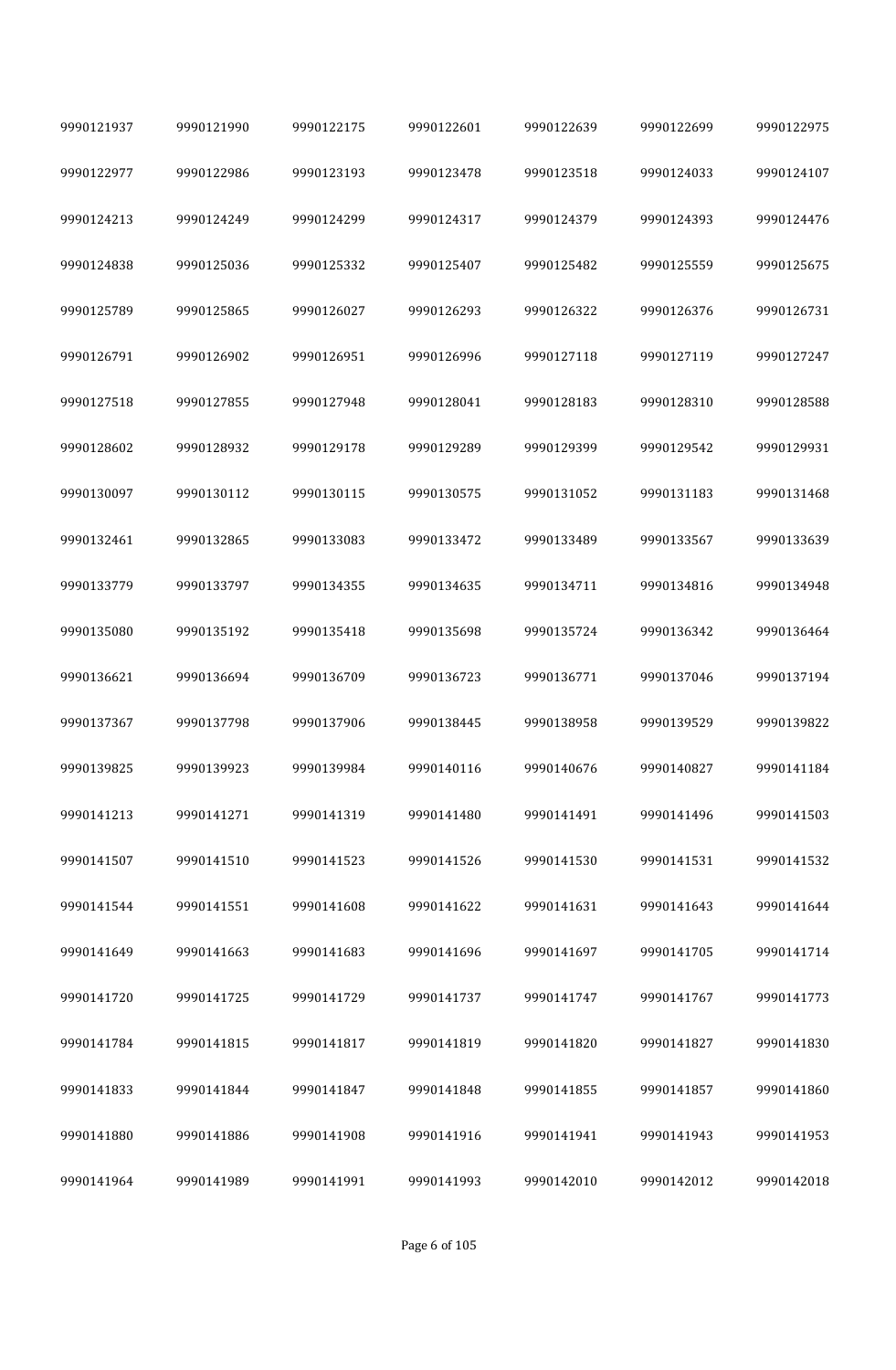| 9990142028 | 9990142057 | 9990142062 | 9990142063 | 9990142066 | 9990142083 | 9990142084 |
|------------|------------|------------|------------|------------|------------|------------|
| 9990142086 | 9990142105 | 9990142115 | 9990142119 | 9990142127 | 9990142128 | 9990142168 |
| 9990142177 | 9990142191 | 9990142199 | 9990142201 | 9990142238 | 9990142247 | 9990142248 |
| 9990142255 | 9990142264 | 9990142275 | 9990142283 | 9990142284 | 9990142289 | 9990142291 |
| 9990142292 | 9990142297 | 9990142313 | 9990142328 | 9990142335 | 9990142336 | 9990142352 |
| 9990142373 | 9990142374 | 9990142382 | 9990142387 | 9990142403 | 9990142411 | 9990142435 |
| 9990142470 | 9990142473 | 9990142478 | 9990142492 | 9990142496 | 9990142513 | 9990142535 |
| 9990142539 | 9990142542 | 9990142609 | 9990142625 | 9990142638 | 9990142658 | 9990142667 |
| 9990142671 | 9990142688 | 9990142690 | 9990142697 | 9990142737 | 9990142877 | 9990143538 |
| 9990143909 | 9990143996 | 9990144354 | 9990144602 | 9990144663 | 9990144900 | 9990145105 |
| 9990145111 | 9990145399 | 9990145414 | 9990145709 | 9990145893 | 9990146008 | 9990146256 |
| 9990146350 | 9990147036 | 9990147381 | 9990147492 | 9990148170 | 9990148263 | 9990148474 |
| 9990148797 | 9990148828 | 9990148924 | 9990149294 | 9990149333 | 9990149352 | 9990149442 |
| 9990149504 | 9990149510 | 9990149926 | 9990150043 | 9990150092 | 9990150113 | 9990150131 |
| 9990150213 | 9990150281 | 9990150394 | 9990150403 | 9990150488 | 9990150584 | 9990150639 |
| 9990150691 | 9990150877 | 9990151050 | 9990151180 | 9990151273 | 9990151348 | 9990151500 |
| 9990151958 | 9990152199 | 9990152222 | 9990152229 | 9990152340 | 9990152430 | 9990152431 |
| 9990152432 | 9990152435 | 9990152439 | 9990152441 | 9990152451 | 9990152459 | 9990152479 |
| 9990152485 | 9990152486 | 9990152503 | 9990152505 | 9990152522 | 9990152534 | 9990152561 |
| 9990152563 | 9990152609 | 9990152611 | 9990152615 | 9990152619 | 9990152632 | 9990152636 |
| 9990152692 | 9990152703 | 9990152724 | 9990152748 | 9990152790 | 9990152807 | 9990152813 |
| 9990152816 | 9990152839 | 9990152840 | 9990152884 | 9990152984 | 9990152985 | 9990152994 |
| 9990153011 | 9990153016 | 9990153028 | 9990153047 | 9990153293 | 9990153955 | 9990154241 |
| 9990154678 | 9990155195 | 9990155289 | 9990155327 | 9990155341 | 9990155665 | 9990155732 |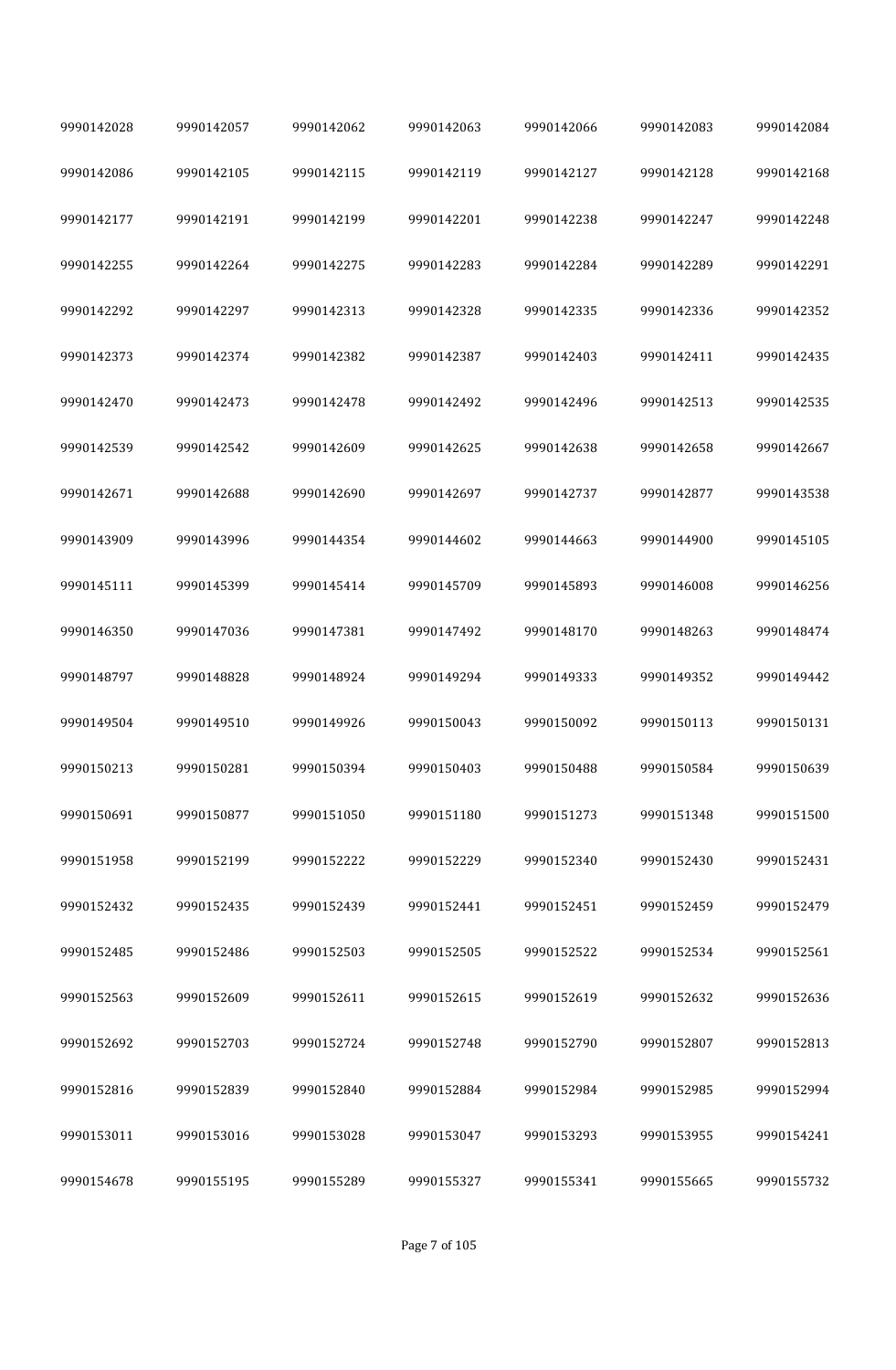| 9990155795 | 9990155887 | 9990155921 | 9990155994 | 9990156317 | 9990156403 | 9990156447 |
|------------|------------|------------|------------|------------|------------|------------|
| 9990156708 | 9990156870 | 9990157105 | 9990157106 | 9990157288 | 9990157389 | 9990157501 |
| 9990157718 | 9990158078 | 9990158115 | 9990158150 | 9990158387 | 9990158506 | 9990158760 |
| 9990159139 | 9990159262 | 9990159363 | 9990159573 | 9990159627 | 9990159718 | 9990159731 |
| 9990159808 | 9990160153 | 9990160160 | 9990160163 | 9990160418 | 9990160547 | 9990161151 |
| 9990161224 | 9990161669 | 9990161745 | 9990162040 | 9990162588 | 9990162685 | 9990163143 |
| 9990163278 | 9990163430 | 9990163451 | 9990163492 | 9990163562 | 9990163574 | 9990163590 |
| 9990163631 | 9990163807 | 9990163830 | 9990163832 | 9990163836 | 9990163949 | 9990163952 |
| 9990163994 | 9990164170 | 9990164330 | 9990164565 | 9990165123 | 9990165324 | 9990165453 |
| 9990165540 | 9990166641 | 9990166702 | 9990166811 | 9990166975 | 9990167335 | 9990167376 |
| 9990167833 | 9990167928 | 9990168072 | 9990168322 | 9990168368 | 9990168921 | 9990169095 |
| 9990169667 | 9990169857 | 9990169904 | 9990170192 | 9990170254 | 9990170329 | 9990170542 |
| 9990170574 | 9990170671 | 9990171201 | 9990171300 | 9990171491 | 9990171620 | 9990171647 |
| 9990171793 | 9990171844 | 9990172223 | 9990172560 | 9990172699 | 9990173033 | 9990173074 |
| 9990173521 | 9990173556 | 9990173615 | 9990173682 | 9990173770 | 9990173946 | 9990173961 |
| 9990173974 | 9990174738 | 9990175040 | 9990175181 | 9990175251 | 9990175319 | 9990175336 |
| 9990175535 | 9990175938 | 9990175955 | 9990176031 | 9990176315 | 9990176384 | 9990176609 |
| 9990176716 | 9990176793 | 9990177593 | 9990177654 | 9990177695 | 9990177865 | 9990177947 |
| 9990178008 | 9990178673 | 9990178735 | 9990178802 | 9990179682 | 9990179684 | 9990179872 |
| 9990179909 | 9990179917 | 9990180076 | 9990180352 | 9990180418 | 9990180462 | 9990180790 |
| 9990181066 | 9990181162 | 9990181298 | 9990181534 | 9990181796 | 9990181829 | 9990182008 |
| 9990182081 | 9990182655 | 9990183003 | 9990183282 | 9990183309 | 9990183515 | 9990183735 |
| 9990184028 | 9990184370 | 9990184485 | 9990184638 | 9990184991 | 9990185556 | 9990185573 |
| 9990186143 | 9990186176 | 9990186197 | 9990186226 | 9990186293 | 9990186294 | 9990186313 |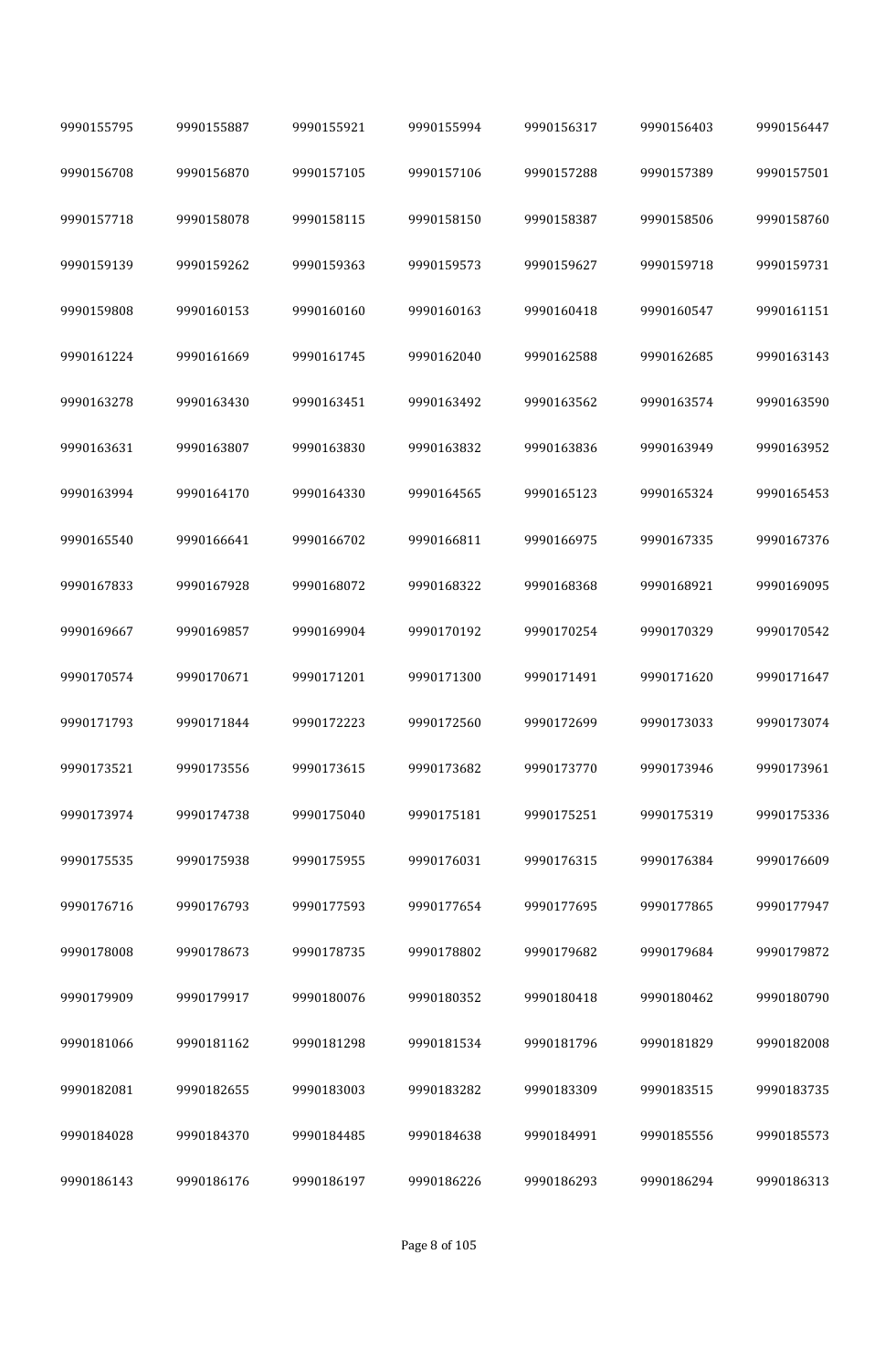| 9990186326 | 9990186327 | 9990186333 | 9990186360 | 9990186374 | 9990186429 | 9990186440 |
|------------|------------|------------|------------|------------|------------|------------|
| 9990186462 | 9990186492 | 9990187031 | 9990187351 | 9990187449 | 9990187525 | 9990187837 |
| 9990187902 | 9990188158 | 9990188217 | 9990188223 | 9990188326 | 9990188333 | 9990188726 |
| 9990188858 | 9990188883 | 9990189669 | 9990189802 | 9990190013 | 9990190308 | 9990190401 |
| 9990190603 | 9990190733 | 9990190746 | 9990190786 | 9990191125 | 9990191838 | 9990191839 |
| 9990192029 | 9990192291 | 9990192314 | 9990192407 | 9990192504 | 9990192535 | 9990193016 |
| 9990193021 | 9990193145 | 9990193696 | 9990193703 | 9990193785 | 9990193805 | 9990193879 |
| 9990193891 | 9990194322 | 9990194592 | 9990194805 | 9990194829 | 9990195139 | 9990195167 |
| 9990195303 | 9990195351 | 9990195610 | 9990195615 | 9990195647 | 9990195774 | 9990195966 |
| 9990196247 | 9990196275 | 9990196350 | 9990196391 | 9990196555 | 9990197048 | 9990197174 |
| 9990197387 | 9990197463 | 9990197605 | 9990197889 | 9990198141 | 9990198183 | 9990198583 |
| 9990198601 | 9990198728 | 9990198867 | 9990198999 | 9990199201 | 9990199223 | 9990199252 |
| 9990199778 | 9990199801 | 9990199985 | 9990200567 | 9990200605 | 9990200668 | 9990200895 |
| 9990200980 | 9990201340 | 9990201388 | 9990201400 | 9990201653 | 9990201958 | 9990202285 |
| 9990202451 | 9990202956 | 9990202961 | 9990202976 | 9990203004 | 9990203026 | 9990203217 |
| 9990203381 | 9990203406 | 9990203417 | 9990203806 | 9990204010 | 9990204012 | 9990204022 |
| 9990204040 | 9990204060 | 9990204123 | 9990204127 | 9990204142 | 9990204165 | 9990204216 |
| 9990204240 | 9990204241 | 9990204256 | 9990204265 | 9990204287 | 9990204301 | 9990204312 |
| 9990204352 | 9990204358 | 9990204369 | 9990204376 | 9990204388 | 9990204403 | 9990204422 |
| 9990204546 | 9990204588 | 9990204670 | 9990204721 | 9990204956 | 9990204982 | 9990205163 |
| 9990205203 | 9990205790 | 9990205943 | 9990205956 | 9990206019 | 9990206123 | 9990206159 |
| 9990206686 | 9990206748 | 9990206819 | 9990207042 | 9990207544 | 9990207654 | 9990208676 |
| 9990208850 | 9990209404 | 9990209434 | 9990209621 | 9990209663 | 9990209841 | 9990209991 |
| 9990210005 | 9990210033 | 9990210355 | 9990210855 | 9990211688 | 9990212452 | 9990212579 |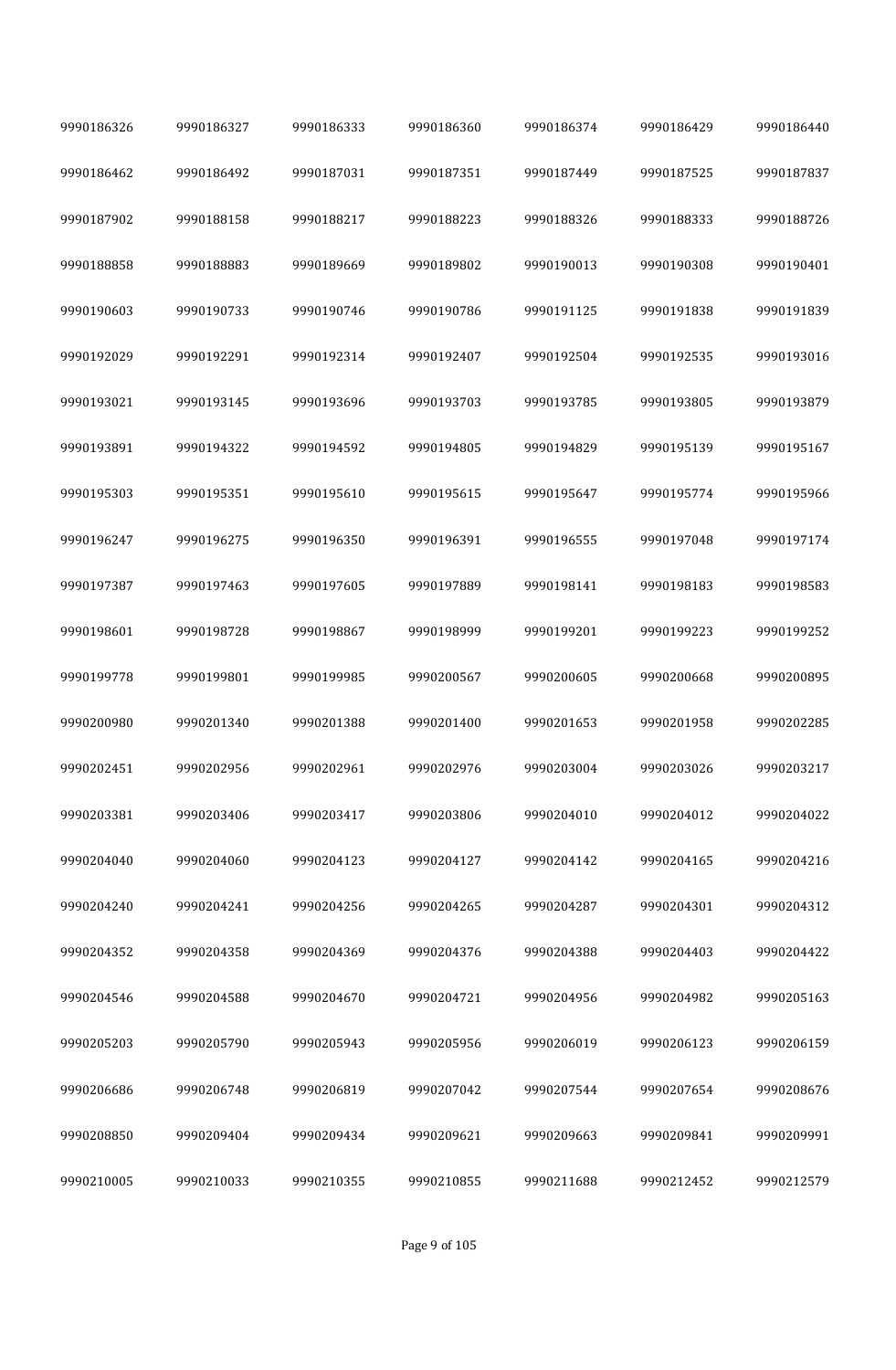| 9990212586 | 9990212649 | 9990212800 | 9990213410 | 9990213429 | 9990213432 | 9990213543 |
|------------|------------|------------|------------|------------|------------|------------|
| 9990213633 | 9990213669 | 9990213691 | 9990213740 | 9990213777 | 9990213830 | 9990213943 |
| 9990214006 | 9990214393 | 9990214462 | 9990214841 | 9990215237 | 9990215243 | 9990215249 |
| 9990215277 | 9990215296 | 9990215308 | 9990215311 | 9990215315 | 9990215326 | 9990215403 |
| 9990215416 | 9990215448 | 9990215469 | 9990215471 | 9990215480 | 9990215483 | 9990215491 |
| 9990215497 | 9990215541 | 9990215552 | 9990215575 | 9990215588 | 9990215591 | 9990215592 |
| 9990215604 | 9990215632 | 9990215636 | 9990215650 | 9990215670 | 9990215680 | 9990215682 |
| 9990215703 | 9990215715 | 9990215725 | 9990215734 | 9990215776 | 9990215782 | 9990215784 |
| 9990215790 | 9990215818 | 9990215827 | 9990215837 | 9990215874 | 9990215927 | 9990215934 |
| 9990215936 | 9990215940 | 9990215944 | 9990216001 | 9990216014 | 9990216059 | 9990216061 |
| 9990216330 | 9990216357 | 9990216651 | 9990216712 | 9990216732 | 9990217655 | 9990217656 |
| 9990217878 | 9990217904 | 9990218068 | 9990218216 | 9990218687 | 9990219998 | 9990220011 |
| 9990220026 | 9990220035 | 9990220127 | 9990220915 | 9990221036 | 9990221071 | 9990221758 |
| 9990221990 | 9990222056 | 9990222456 | 9990222539 | 9990222821 | 9990223079 | 9990223320 |
| 9990223596 | 9990223895 | 9990224059 | 9990224717 | 9990224718 | 9990224725 | 9990224770 |
| 9990224926 | 9990224949 | 9990225132 | 9990225256 | 9990225351 | 9990225383 | 9990225684 |
| 9990225755 | 9990225882 | 9990226153 | 9990226163 | 9990226249 | 9990226343 | 9990226346 |
| 9990226554 | 9990226774 | 9990226926 | 9990227422 | 9990227435 | 9990227589 | 9990227701 |
| 9990227788 | 9990228249 | 9990228303 | 9990228865 | 9990229018 | 9990229094 | 9990229131 |
| 9990229159 | 9990229327 | 9990229368 | 9990229810 | 9990230655 | 9990231155 | 9990231395 |
| 9990231444 | 9990231489 | 9990231519 | 9990231604 | 9990231758 | 9990231969 | 9990232021 |
| 9990232050 | 9990232518 | 9990233511 | 9990233592 | 9990233740 | 9990233796 | 9990234368 |
| 9990234407 | 9990235287 | 9990235921 | 9990236471 | 9990236642 | 9990236706 | 9990236719 |
| 9990236851 | 9990236880 | 9990237063 | 9990237299 | 9990237379 | 9990237571 | 9990237708 |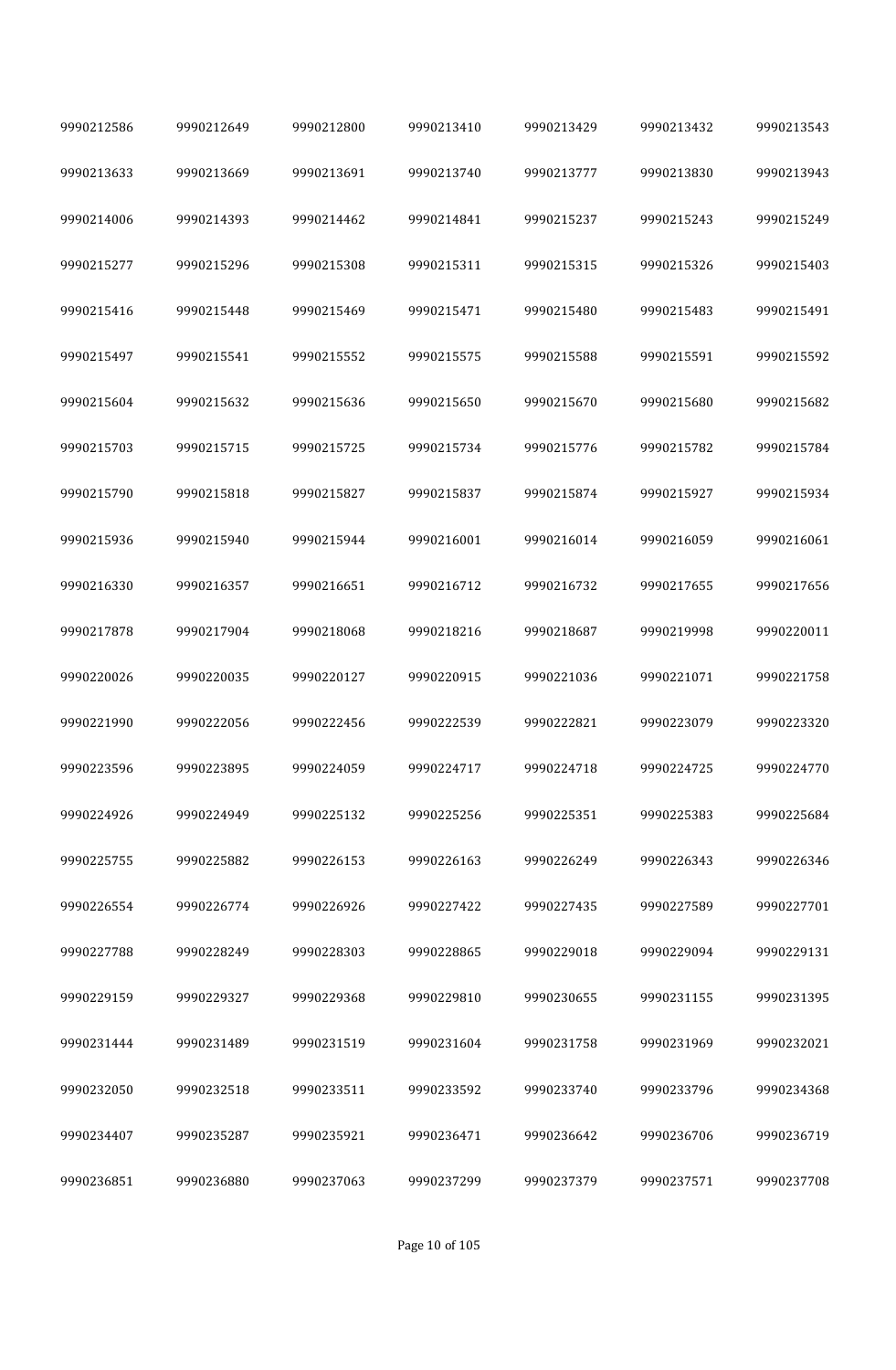| 9990237729 | 9990237800 | 9990238477 | 9990238985 | 9990239161 | 9990239218 | 9990239495 |
|------------|------------|------------|------------|------------|------------|------------|
| 9990239497 | 9990239656 | 9990239658 | 9990240427 | 9990240989 | 9990240992 | 9990241258 |
| 9990241511 | 9990241734 | 9990242012 | 9990242186 | 9990242192 | 9990242211 | 9990242217 |
| 9990242226 | 9990242228 | 9990242235 | 9990242243 | 9990242257 | 9990242265 | 9990242273 |
| 9990242296 | 9990242330 | 9990242335 | 9990242344 | 9990242359 | 9990242374 | 9990242377 |
| 9990242396 | 9990242400 | 9990242403 | 9990242434 | 9990242451 | 9990242468 | 9990242473 |
| 9990242532 | 9990242537 | 9990242554 | 9990242587 | 9990242596 | 9990242600 | 9990242601 |
| 9990242604 | 9990242622 | 9990242651 | 9990242652 | 9990242667 | 9990242676 | 9990242685 |
| 9990242696 | 9990242699 | 9990242723 | 9990242725 | 9990242771 | 9990242793 | 9990242823 |
| 9990242835 | 9990242862 | 9990242866 | 9990242869 | 9990242873 | 9990242893 | 9990242899 |
| 9990242901 | 9990242908 | 9990242925 | 9990242930 | 9990242987 | 9990242989 | 9990243001 |
| 9990243003 | 9990243008 | 9990243009 | 9990243013 | 9990243019 | 9990243022 | 9990243023 |
| 9990243026 | 9990243031 | 9990243066 | 9990243067 | 9990243169 | 9990243170 | 9990243179 |
| 9990243197 | 9990243234 | 9990243253 | 9990243274 | 9990243292 | 9990243335 | 9990243584 |
| 9990243585 | 9990243856 | 9990244169 | 9990244305 | 9990244444 | 9990244607 | 9990244727 |
| 9990245176 | 9990245326 | 9990245750 | 9990246573 | 9990246712 | 9990246932 | 9990246965 |
| 9990247072 | 9990247357 | 9990247405 | 9990247478 | 9990247967 | 9990248508 | 9990248521 |
| 9990248656 | 9990248707 | 9990248821 | 9990248928 | 9990249350 | 9990249418 | 9990249855 |
| 9990250183 | 9990250359 | 9990250594 | 9990250875 | 9990250901 | 9990251013 | 9990251113 |
| 9990251993 | 9990252010 | 9990252109 | 9990252207 | 9990252523 | 9990252839 | 9990252850 |
| 9990253021 | 9990253570 | 9990253582 | 9990254596 | 9990254751 | 9990254846 | 9990255155 |
| 9990255624 | 9990255897 | 9990256205 | 9990256209 | 9990256220 | 9990256241 | 9990256244 |
| 9990256248 | 9990256253 | 9990256276 | 9990256288 | 9990256299 | 9990256308 | 9990256314 |
| 9990256316 | 9990256318 | 9990256319 | 9990256330 | 9990256332 | 9990256339 | 9990256350 |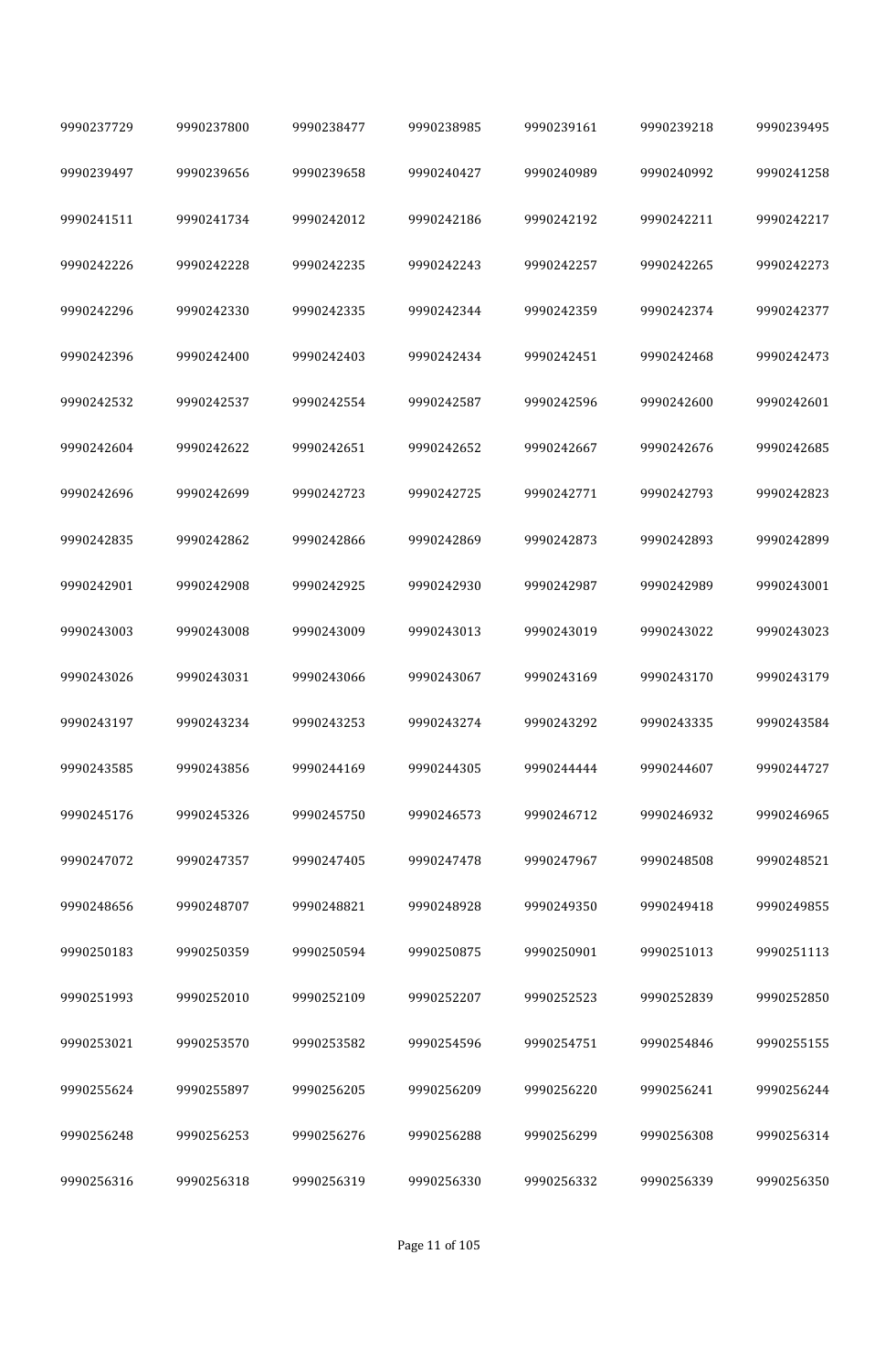| 9990256410 | 9990256447 | 9990256449 | 9990256483 | 9990256495 | 9990256498 | 9990256501 |
|------------|------------|------------|------------|------------|------------|------------|
| 9990256505 | 9990256520 | 9990256525 | 9990256553 | 9990256570 | 9990256580 | 9990256588 |
| 9990256601 | 9990256608 | 9990256616 | 9990256642 | 9990256644 | 9990256660 | 9990256666 |
| 9990256671 | 9990256682 | 9990256690 | 9990256693 | 9990256714 | 9990256721 | 9990256727 |
| 9990256728 | 9990256737 | 9990256761 | 9990256763 | 9990256796 | 9990256803 | 9990256811 |
| 9990256821 | 9990256825 | 9990256834 | 9990256847 | 9990256882 | 9990256885 | 9990256899 |
| 9990256901 | 9990256913 | 9990256923 | 9990256954 | 9990256958 | 9990256965 | 9990256972 |
| 9990256978 | 9990256984 | 9990256985 | 9990256990 | 9990257002 | 9990257016 | 9990257018 |
| 9990257030 | 9990257038 | 9990257072 | 9990257088 | 9990257092 | 9990257102 | 9990257114 |
| 9990257180 | 9990257216 | 9990257224 | 9990257225 | 9990257275 | 9990257297 | 9990257304 |
| 9990257359 | 9990257369 | 9990257393 | 9990257399 | 9990257413 | 9990257428 | 9990258081 |
| 9990258367 | 9990258541 | 9990258544 | 9990258553 | 9990258559 | 9990258572 | 9990258710 |
| 9990259015 | 9990259270 | 9990259540 | 9990259581 | 9990259591 | 9990259697 | 9990259948 |
| 9990260125 | 9990260128 | 9990260305 | 9990260643 | 9990260726 | 9990260937 | 9990261003 |
| 9990261295 | 9990261325 | 9990261564 | 9990261662 | 9990261769 | 9990262306 | 9990262607 |
| 9990262690 | 9990263156 | 9990263895 | 9990264315 | 9990264338 | 9990264649 | 9990264960 |
| 9990264986 | 9990265268 | 9990265402 | 9990265588 | 9990265707 | 9990265717 | 9990265839 |
| 9990265848 | 9990265893 | 9990266569 | 9990267151 | 9990267274 | 9990267384 | 9990267485 |
| 9990267608 | 9990267647 | 9990267654 | 9990267889 | 9990268000 | 9990268426 | 9990268461 |
| 9990268800 | 9990268833 | 9990269052 | 9990269241 | 9990269713 | 9990269865 | 9990269931 |
| 9990270018 | 9990270127 | 9990270323 | 9990270417 | 9990270552 | 9990270766 | 9990271090 |
| 9990271139 | 9990271441 | 9990271549 | 9990271601 | 9990271923 | 9990272221 | 9990272245 |
| 9990272673 | 9990272684 | 9990272806 | 9990273108 | 9990273155 | 9990273196 | 9990273273 |
| 9990273360 | 9990273473 | 9990273772 | 9990273858 | 9990273901 | 9990273911 | 9990273916 |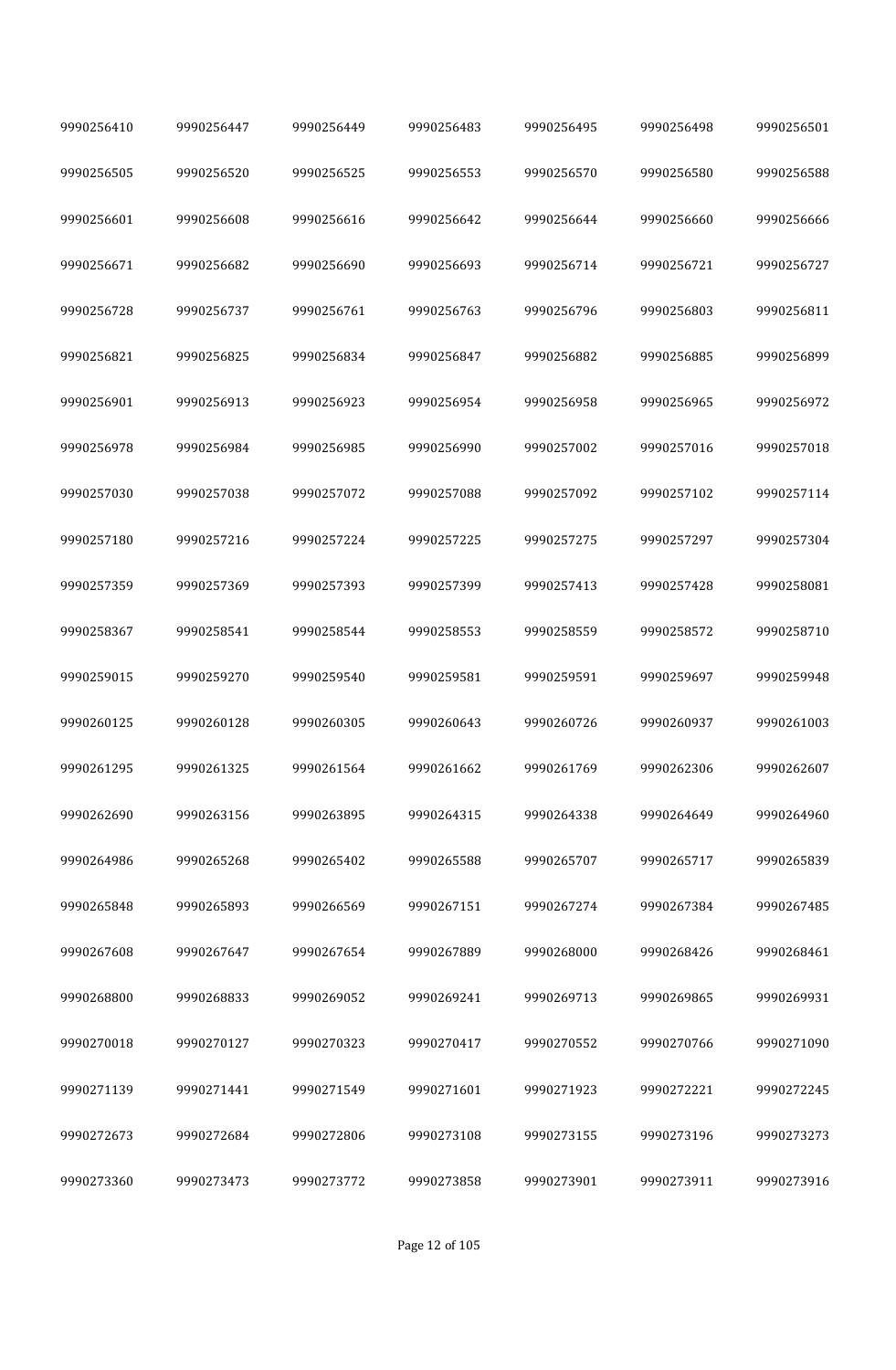| 9990274506 | 9990274526 | 9990274537 | 9990274539 | 9990274558 | 9990274564 | 9990274566 |
|------------|------------|------------|------------|------------|------------|------------|
| 9990274580 | 9990274599 | 9990274623 | 9990274684 | 9990274695 | 9990274718 | 9990274735 |
| 9990274748 | 9990274838 | 9990274844 | 9990274845 | 9990274878 | 9990274902 | 9990274980 |
| 9990274991 | 9990275034 | 9990275047 | 9990275055 | 9990275087 | 9990275107 | 9990275267 |
| 9990275319 | 9990275342 | 9990275591 | 9990275879 | 9990275928 | 9990276160 | 9990276318 |
| 9990276433 | 9990276697 | 9990276936 | 9990277070 | 9990277112 | 9990277601 | 9990277748 |
| 9990277910 | 9990278174 | 9990278304 | 9990279024 | 9990279640 | 9990279774 | 9990279878 |
| 9990279957 | 9990280021 | 9990280023 | 9990280066 | 9990280772 | 9990281222 | 9990281253 |
| 9990281303 | 9990281612 | 9990281727 | 9990281782 | 9990281788 | 9990281954 | 9990282015 |
| 9990282034 | 9990282043 | 9990282146 | 9990282288 | 9990282463 | 9990282494 | 9990282767 |
| 9990282903 | 9990283469 | 9990283571 | 9990283706 | 9990283845 | 9990284236 | 9990284246 |
| 9990284247 | 9990284252 | 9990284256 | 9990284283 | 9990284296 | 9990284301 | 9990284353 |
| 9990284365 | 9990284390 | 9990284414 | 9990284417 | 9990284425 | 9990284457 | 9990284495 |
| 9990284505 | 9990284506 | 9990284513 | 9990284526 | 9990284566 | 9990284577 | 9990284593 |
| 9990284626 | 9990284683 | 9990284720 | 9990284742 | 9990284746 | 9990284753 | 9990284764 |
| 9990284785 | 9990284793 | 9990284829 | 9990284864 | 9990284879 | 9990284909 | 9990284920 |
| 9990285114 | 9990285314 | 9990285941 | 9990285952 | 9990286283 | 9990286353 | 9990286472 |
| 9990286487 | 9990286586 | 9990286633 | 9990286746 | 9990286937 | 9990287167 | 9990287475 |
| 9990287477 | 9990287768 | 9990287771 | 9990287937 | 9990288452 | 9990288585 | 9990288636 |
| 9990288999 | 9990289010 | 9990289118 | 9990289135 | 9990289185 | 9990289202 | 9990289439 |
| 9990289467 | 9990289689 | 9990289752 | 9990289885 | 9990289959 | 9990290507 | 9990290527 |
| 9990290826 | 9990291912 | 9990291998 | 9990292246 | 9990292433 | 9990292587 | 9990292817 |
| 9990292904 | 9990293199 | 9990293358 | 9990293423 | 9990293525 | 9990293631 | 9990293665 |
| 9990293843 | 9990293927 | 9990293991 | 9990294105 | 9990294337 | 9990294614 | 9990295389 |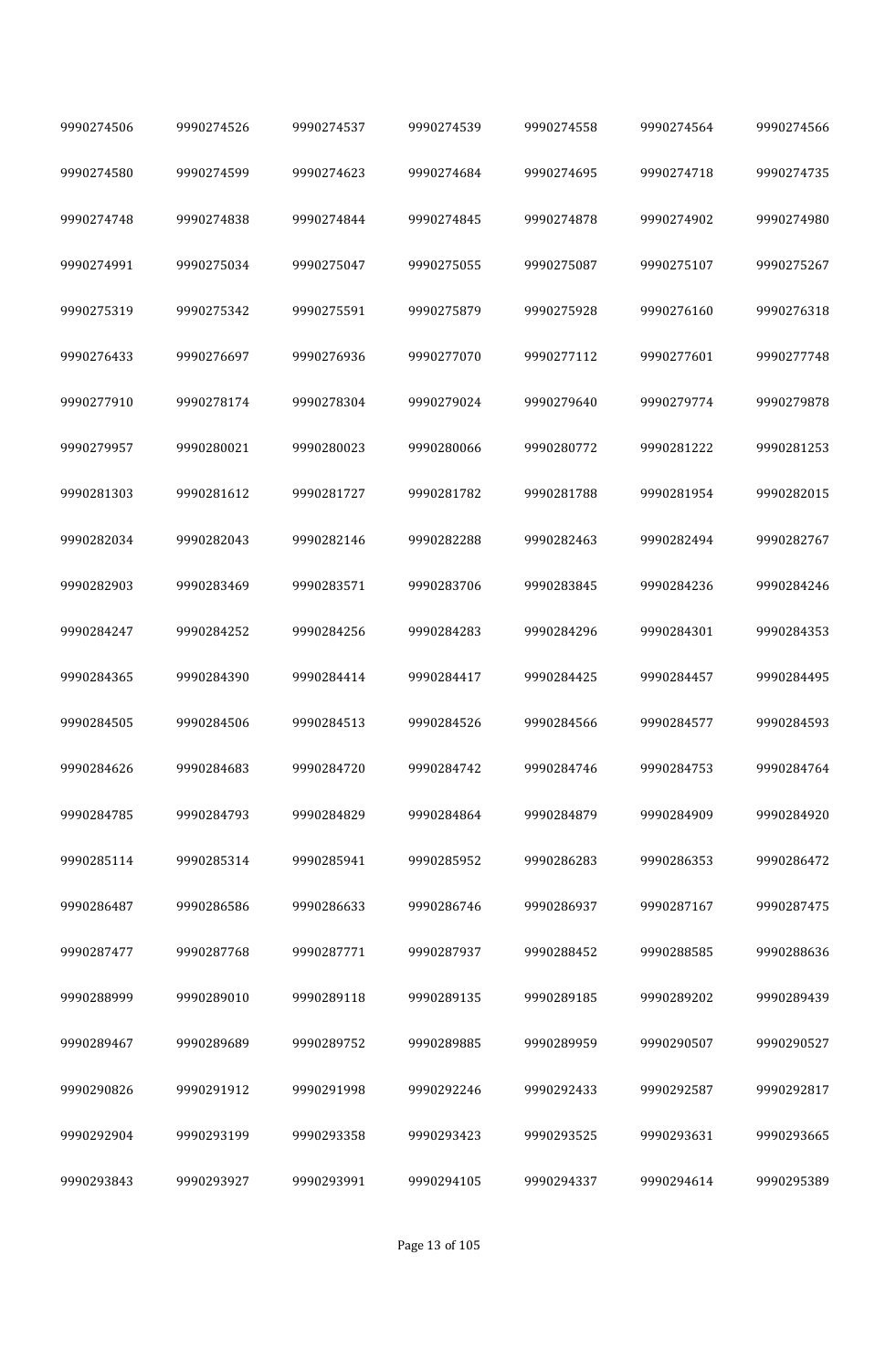| 9990295620 | 9990295690 | 9990295834 | 9990296809 | 9990297305 | 9990297374 | 9990297691 |
|------------|------------|------------|------------|------------|------------|------------|
| 9990297805 | 9990297825 | 9990298151 | 9990298804 | 9990299005 | 9990299163 | 9990299292 |
| 9990299377 | 9990299462 | 9990299775 | 9990299799 | 9990299922 | 9990299947 | 9990300022 |
| 9990300486 | 9990300635 | 9990300834 | 9990300843 | 9990301135 | 9990301314 | 9990301366 |
| 9990301585 | 9990301618 | 9990301739 | 9990302126 | 9990302297 | 9990302341 | 9990302365 |
| 9990302373 | 9990302390 | 9990302395 | 9990302447 | 9990302465 | 9990302483 | 9990302489 |
| 9990302619 | 9990302647 | 9990302679 | 9990302717 | 9990302761 | 9990302819 | 9990302843 |
| 9990302968 | 9990302991 | 9990303045 | 9990303115 | 9990303182 | 9990303238 | 9990303263 |
| 9990303341 | 9990303375 | 9990303466 | 9990303478 | 9990303485 | 9990303489 | 9990303508 |
| 9990303518 | 9990303618 | 9990303792 | 9990303895 | 9990303958 | 9990303971 | 9990303994 |
| 9990304022 | 9990304026 | 9990304114 | 9990304134 | 9990304166 | 9990304180 | 9990304225 |
| 9990304241 | 9990304327 | 9990304339 | 9990304340 | 9990304382 | 9990304700 | 9990304825 |
| 9990304954 | 9990305092 | 9990305126 | 9990305273 | 9990305306 | 9990305308 | 9990305319 |
| 9990305356 | 9990305449 | 9990305489 | 9990305549 | 9990305550 | 9990305627 | 9990305677 |
| 9990305704 | 9990305944 | 9990305991 | 9990306108 | 9990306155 | 9990306275 | 9990306367 |
| 9990306484 | 9990306491 | 9990306599 | 9990306656 | 9990306711 | 9990306808 | 9990306815 |
| 9990306870 | 9990306895 | 9990306907 | 9990306958 | 9990306966 | 9990306978 | 9990307027 |
| 9990307029 | 9990307145 | 9990307210 | 9990307386 | 9990307434 | 9990307452 | 9990307463 |
| 9990307488 | 9990307553 | 9990307753 | 9990307881 | 9990307941 | 9990307954 | 9990308031 |
| 9990308056 | 9990308082 | 9990308105 | 9990308158 | 9990308161 | 9990308163 | 9990308181 |
| 9990308196 | 9990308229 | 9990308480 | 9990308665 | 9990308736 | 9990308845 | 9990308870 |
| 9990308900 | 9990308915 | 9990309032 | 9990309082 | 9990309136 | 9990309222 | 9990309265 |
| 9990309290 | 9990309377 | 9990309386 | 9990309402 | 9990309487 | 9990309533 | 9990309664 |
| 9990309697 | 9990309704 | 9990309761 | 9990309765 | 9990309842 | 9990309912 | 9990310115 |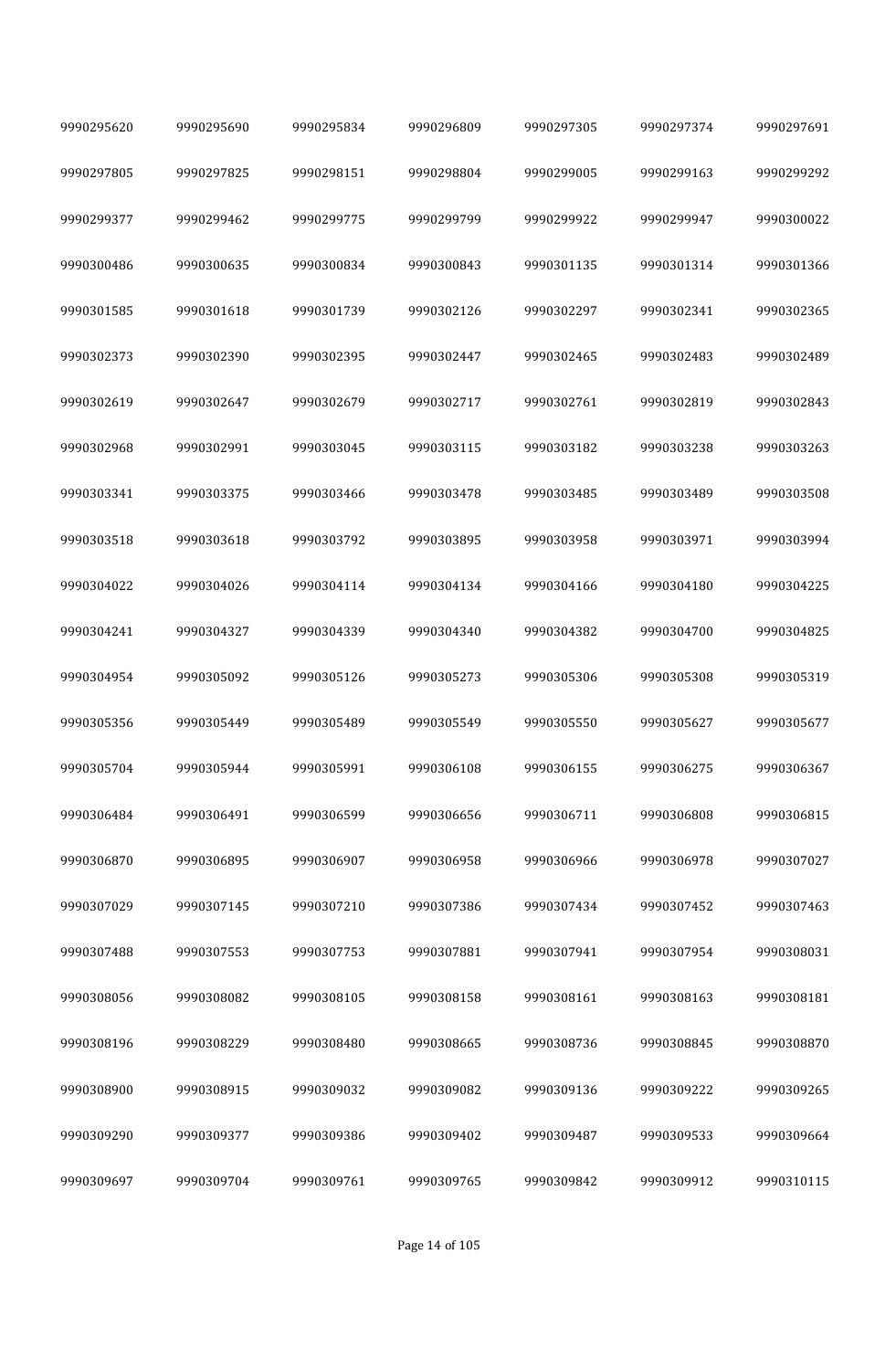| 9990310289 | 9990310301 | 9990310304 | 9990310313 | 9990310419 | 9990310440 | 9990310452 |
|------------|------------|------------|------------|------------|------------|------------|
| 9990310693 | 9990310764 | 9990310865 | 9990310928 | 9990310960 | 9990310969 | 9990311011 |
| 9990311052 | 9990311137 | 9990311139 | 9990311190 | 9990311250 | 9990311252 | 9990311393 |
| 9990311398 | 9990311417 | 9990311432 | 9990311570 | 9990311600 | 9990311674 | 9990311812 |
| 9990311819 | 9990311829 | 9990311957 | 9990311970 | 9990311978 | 9990311992 | 9990312161 |
| 9990312244 | 9990312305 | 9990312436 | 9990312482 | 9990312502 | 9990312505 | 9990312540 |
| 9990312551 | 9990312567 | 9990312593 | 9990312776 | 9990312861 | 9990312864 | 9990312899 |
| 9990313031 | 9990313054 | 9990313066 | 9990313075 | 9990313077 | 9990313080 | 9990313192 |
| 9990313243 | 9990313255 | 9990313340 | 9990313376 | 9990313408 | 9990313474 | 9990313524 |
| 9990313653 | 9990313715 | 9990313780 | 9990313800 | 9990313807 | 9990313824 | 9990313839 |
| 9990313878 | 9990313890 | 9990314000 | 9990314002 | 9990314086 | 9990314154 | 9990314159 |
| 9990314234 | 9990314236 | 9990314250 | 9990314405 | 9990314519 | 9990314520 | 9990314572 |
| 9990314901 | 9990314934 | 9990314998 | 9990315253 | 9990315297 | 9990315331 | 9990315495 |
| 9990315524 | 9990315556 | 9990315613 | 9990315700 | 9990315865 | 9990316049 | 9990316053 |
| 9990316083 | 9990316085 | 9990316136 | 9990316151 | 9990316195 | 9990316237 | 9990316296 |
| 9990316299 | 9990316352 | 9990316424 | 9990316430 | 9990316445 | 9990316592 | 9990316699 |
| 9990316746 | 9990316750 | 9990316757 | 9990316829 | 9990316945 | 9990317166 | 9990317251 |
| 9990317322 | 9990317334 | 9990317357 | 9990317428 | 9990317621 | 9990317646 | 9990317679 |
| 9990317700 | 9990317730 | 9990317915 | 9990317930 | 9990317946 | 9990318138 | 9990318142 |
| 9990318278 | 9990318281 | 9990318433 | 9990318445 | 9990318521 | 9990318545 | 9990318619 |
| 9990318626 | 9990318661 | 9990318689 | 9990318690 | 9990318779 | 9990318815 | 9990319005 |
| 9990319038 | 9990319045 | 9990319142 | 9990319321 | 9990319548 | 9990319631 | 9990319715 |
| 9990319781 | 9990319916 | 9990319942 | 9990319956 | 9990319990 | 9990320002 | 9990320058 |
| 9990320160 | 9990320230 | 9990320371 | 9990320566 | 9990320573 | 9990320613 | 9990320749 |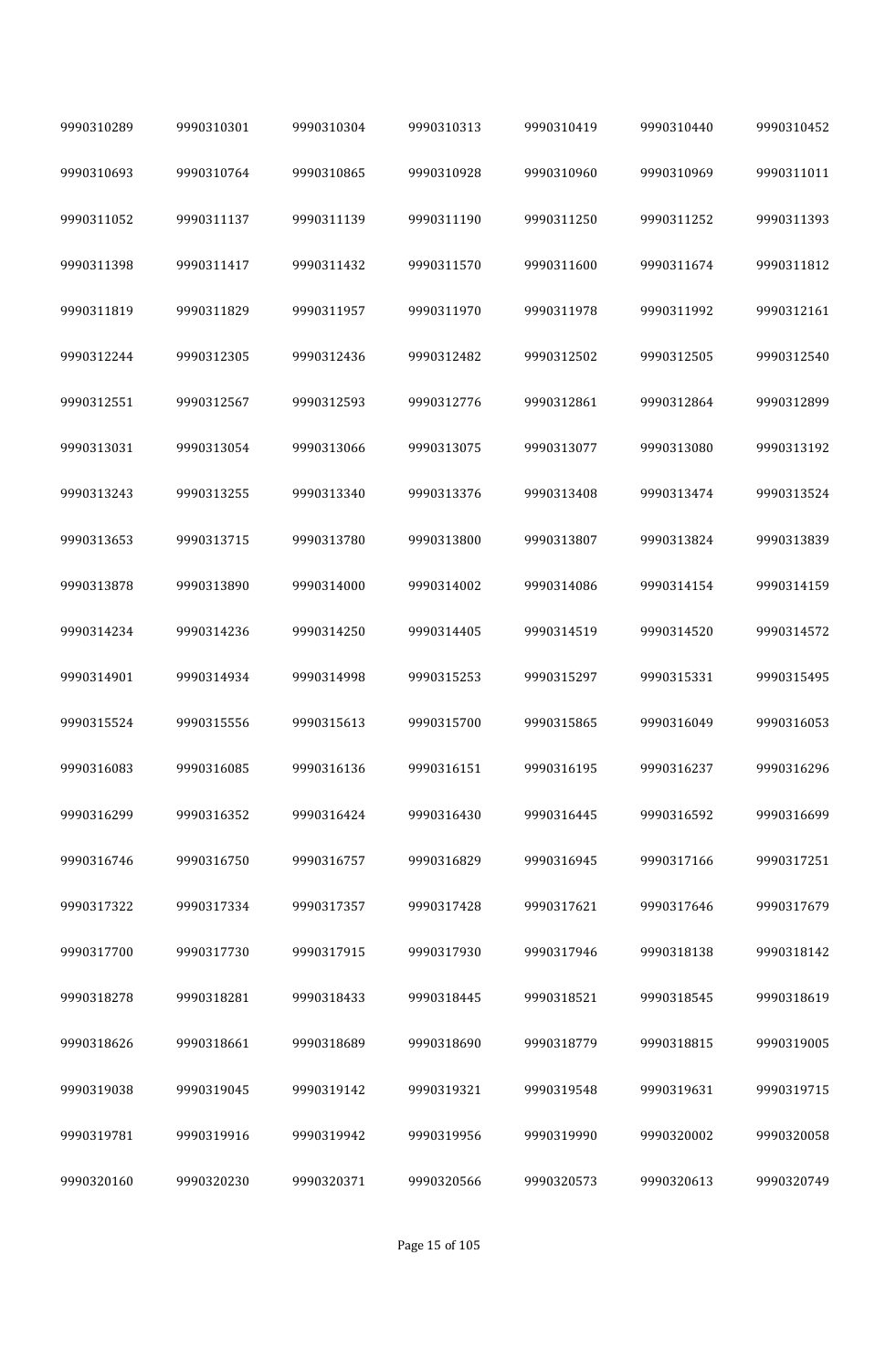| 9990320792 | 9990320801 | 9990320811 | 9990320837 | 9990320857 | 9990320923 | 9990320959 |
|------------|------------|------------|------------|------------|------------|------------|
| 9990321090 | 9990321095 | 9990321104 | 9990321137 | 9990321194 | 9990321327 | 9990321386 |
| 9990321432 | 9990321454 | 9990321486 | 9990321622 | 9990321648 | 9990321753 | 9990321769 |
| 9990321839 | 9990321853 | 9990321931 | 9990322139 | 9990322195 | 9990322276 | 9990322331 |
| 9990322427 | 9990322432 | 9990322650 | 9990322676 | 9990322788 | 9990322824 | 9990322858 |
| 9990322915 | 9990322947 | 9990323011 | 9990323024 | 9990323026 | 9990323126 | 9990323182 |
| 9990323316 | 9990323337 | 9990323409 | 9990323562 | 9990323585 | 9990323644 | 9990323770 |
| 9990323774 | 9990323868 | 9990324043 | 9990324067 | 9990324072 | 9990324258 | 9990324286 |
| 9990324423 | 9990324448 | 9990324464 | 9990324639 | 9990324673 | 9990324769 | 9990324854 |
| 9990325141 | 9990325176 | 9990325223 | 9990325256 | 9990325262 | 9990325480 | 9990325621 |
| 9990325857 | 9990325885 | 9990325894 | 9990325972 | 9990326027 | 9990326048 | 9990326260 |
| 9990326273 | 9990326299 | 9990326332 | 9990326343 | 9990326376 | 9990326493 | 9990326530 |
| 9990326541 | 9990326775 | 9990326811 | 9990326845 | 9990327074 | 9990327284 | 9990327303 |
| 9990327368 | 9990327523 | 9990327638 | 9990327702 | 9990327749 | 9990327776 | 9990327824 |
| 9990327864 | 9990327888 | 9990327951 | 9990327991 | 9990328052 | 9990328150 | 9990328154 |
| 9990328178 | 9990328188 | 9990328234 | 9990328336 | 9990328411 | 9990328443 | 9990328561 |
| 9990328681 | 9990328769 | 9990328818 | 9990329148 | 9990329159 | 9990329304 | 9990329400 |
| 9990329404 | 9990329413 | 9990329452 | 9990329555 | 9990329605 | 9990329686 | 9990329697 |
| 9990329720 | 9990329725 | 9990329964 | 9990329977 | 9990330000 | 9990330121 | 9990330131 |
| 9990330191 | 9990330304 | 9990330379 | 9990330464 | 9990330591 | 9990330674 | 9990330715 |
| 9990330738 | 9990330826 | 9990330843 | 9990330844 | 9990330866 | 9990330873 | 9990330955 |
| 9990330985 | 9990331188 | 9990331251 | 9990331299 | 9990331329 | 9990331334 | 9990331419 |
| 9990331474 | 9990331655 | 9990331676 | 9990331756 | 9990331776 | 9990331920 | 9990331948 |
| 9990332009 | 9990332021 | 9990332035 | 9990332052 | 9990332155 | 9990332209 | 9990332241 |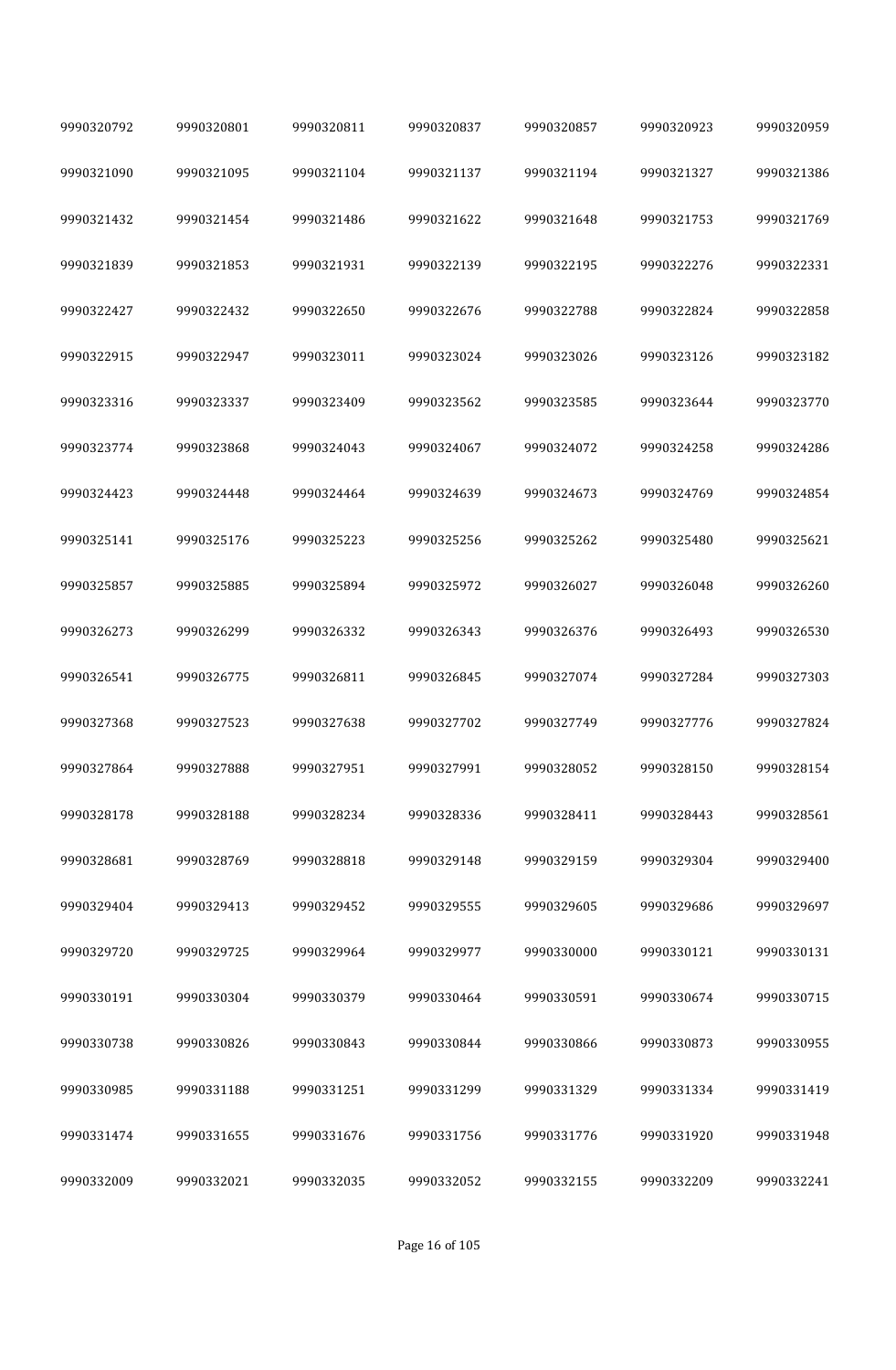| 9990332380 | 9990332459 | 9990332467 | 9990332468 | 9990332481 | 9990332521 | 9990332562 |  |
|------------|------------|------------|------------|------------|------------|------------|--|
| 9990332622 | 9990332725 | 9990332772 | 9990332824 | 9990332834 | 9990332849 | 9990332914 |  |
| 9990333045 | 9990333092 | 9990333225 | 9990333289 | 9990333294 | 9990333347 | 9990333353 |  |
| 9990333356 | 9990333465 | 9990333579 | 9990333685 | 9990333740 | 9990333748 | 9990333755 |  |
| 9990334066 | 9990334082 | 9990334145 | 9990334193 | 9990334252 | 9990334296 | 9990334328 |  |
| 9990334338 | 9990334462 | 9990334490 | 9990334830 | 9990334872 | 9990334879 | 9990334935 |  |
| 9990334966 | 9990335023 | 9990335208 | 9990335210 | 9990335296 | 9990335305 | 9990335321 |  |
| 9990335410 | 9990335461 | 9990335596 | 9990335604 | 9990335676 | 9990335702 | 9990335707 |  |
| 9990335723 | 9990335769 | 9990335853 | 9990335936 | 9990335976 | 9990336003 | 9990336065 |  |
| 9990336238 | 9990336360 | 9990336435 | 9990336482 | 9990336505 | 9990336518 | 9990336542 |  |
| 9990336862 | 9990336888 | 9990336914 | 9990337254 | 9990337286 | 9990337367 | 9990337442 |  |
| 9990337485 | 9990337604 | 9990337663 | 9990337757 | 9990337772 | 9990337851 | 9990338044 |  |
| 9990338076 | 9990338112 | 9990338124 | 9990338133 | 9990338225 | 9990338238 | 9990338288 |  |
| 9990338339 | 9990338398 | 9990338584 | 9990338625 | 9990338721 | 9990338754 | 9990338774 |  |
| 9990338798 | 9990338999 | 9990339013 | 9990339164 | 9990339191 | 9990339197 | 9990339264 |  |
| 9990339318 | 9990339498 | 9990339561 | 9990339600 | 9990339624 | 9990339785 | 9990339824 |  |
| 9990339919 | 9990339967 | 9990339992 | 9990340033 | 9990340204 | 9990340234 | 9990340256 |  |
| 9990340422 | 9990340549 | 9990340579 | 9990340595 | 9990340602 | 9990340664 | 9990340795 |  |
| 9990340851 | 9990340852 | 9990340970 | 9990341113 | 9990341403 | 9990341492 | 9990341577 |  |
| 9990341632 | 9990341663 | 9990341672 | 9990341700 | 9990341726 | 9990341755 | 9990341812 |  |
| 9990342166 | 9990342187 | 9990342197 | 9990342334 | 9990342483 | 9990342538 | 9990342571 |  |
| 9990342598 | 9990342646 | 9990342669 | 9990342920 | 9990343099 | 9990343112 | 9990343125 |  |
| 9990343130 | 9990343334 | 9990343373 | 9990343591 | 9990343688 | 9990343745 | 9990343873 |  |
| 9990343910 | 9990344018 | 9990344057 | 9990344128 | 9990344365 | 9990344448 | 9990344489 |  |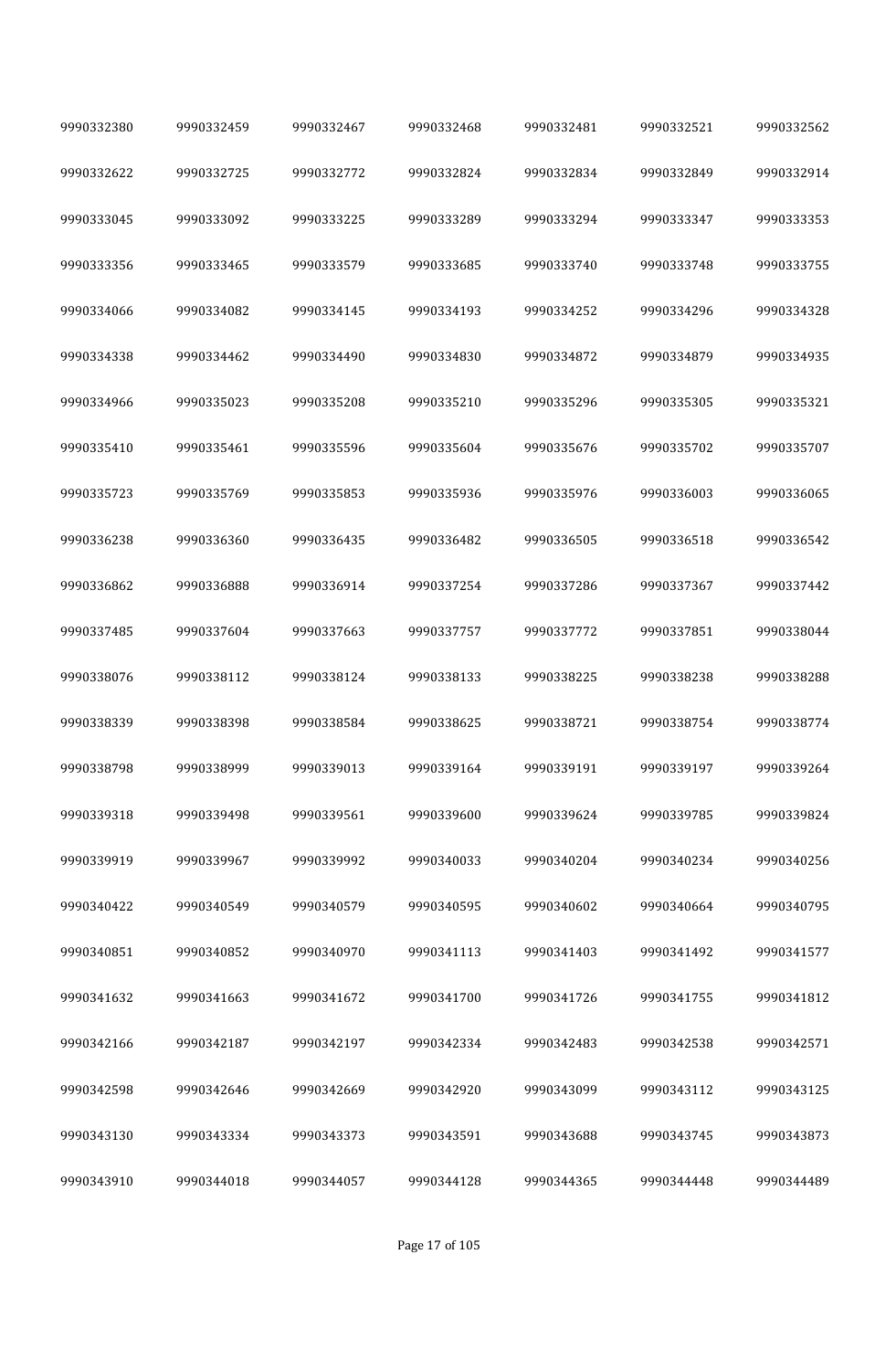| 9990344499 | 9990344592 | 9990344633 | 9990344730 | 9990344788 | 9990344795 | 9990344798 |
|------------|------------|------------|------------|------------|------------|------------|
| 9990344811 | 9990345242 | 9990345393 | 9990345403 | 9990345565 | 9990345849 | 9990345928 |
| 9990345972 | 9990346011 | 9990346028 | 9990346036 | 9990346047 | 9990346076 | 9990346126 |
| 9990346142 | 9990346149 | 9990346224 | 9990346226 | 9990346290 | 9990346370 | 9990346406 |
| 9990346557 | 9990346644 | 9990346680 | 9990346808 | 9990346888 | 9990347043 | 9990347066 |
| 9990347070 | 9990347105 | 9990347145 | 9990347230 | 9990347273 | 9990347297 | 9990347338 |
| 9990347453 | 9990347541 | 9990347549 | 9990347568 | 9990347576 | 9990347633 | 9990347723 |
| 9990347742 | 9990347969 | 9990348000 | 9990348227 | 9990348258 | 9990348361 | 9990348426 |
| 9990348494 | 9990348700 | 9990348727 | 9990348753 | 9990348803 | 9990348845 | 9990348961 |
| 9990348997 | 9990349238 | 9990349273 | 9990349386 | 9990349389 | 9990349544 | 9990349575 |
| 9990349602 | 9990349644 | 9990349655 | 9990349665 | 9990349817 | 9990349910 | 9990349985 |
| 9990350013 | 9990350128 | 9990350130 | 9990350166 | 9990350204 | 9990350285 | 9990350301 |
| 9990350437 | 9990350444 | 9990350501 | 9990350594 | 9990350645 | 9990350705 | 9990350731 |
| 9990350807 | 9990351037 | 9990351117 | 9990351157 | 9990351165 | 9990351273 | 9990351307 |
| 9990351314 | 9990351363 | 9990351476 | 9990351576 | 9990351620 | 9990351633 | 9990351696 |
| 9990351849 | 9990351874 | 9990351936 | 9990352032 | 9990352136 | 9990352149 | 9990352231 |
| 9990352418 | 9990352542 | 9990352577 | 9990352589 | 9990352709 | 9990352791 | 9990352825 |
| 9990352897 | 9990352931 | 9990352962 | 9990352966 | 9990352996 | 9990353012 | 9990353014 |
| 9990353041 | 9990353072 | 9990353357 | 9990353383 | 9990353429 | 9990353434 | 9990353453 |
| 9990353530 | 9990353568 | 9990353592 | 9990353721 | 9990353725 | 9990353744 | 9990353816 |
| 9990353893 | 9990353942 | 9990353961 | 9990354123 | 9990354202 | 9990354279 | 9990354407 |
| 9990354416 | 9990354616 | 9990354812 | 9990354841 | 9990354873 | 9990354954 | 9990354961 |
| 9990355073 | 9990355153 | 9990355244 | 9990355274 | 9990355285 | 9990355294 | 9990355453 |
| 9990355481 | 9990355614 | 9990355682 | 9990355687 | 9990355730 | 9990355795 | 9990355825 |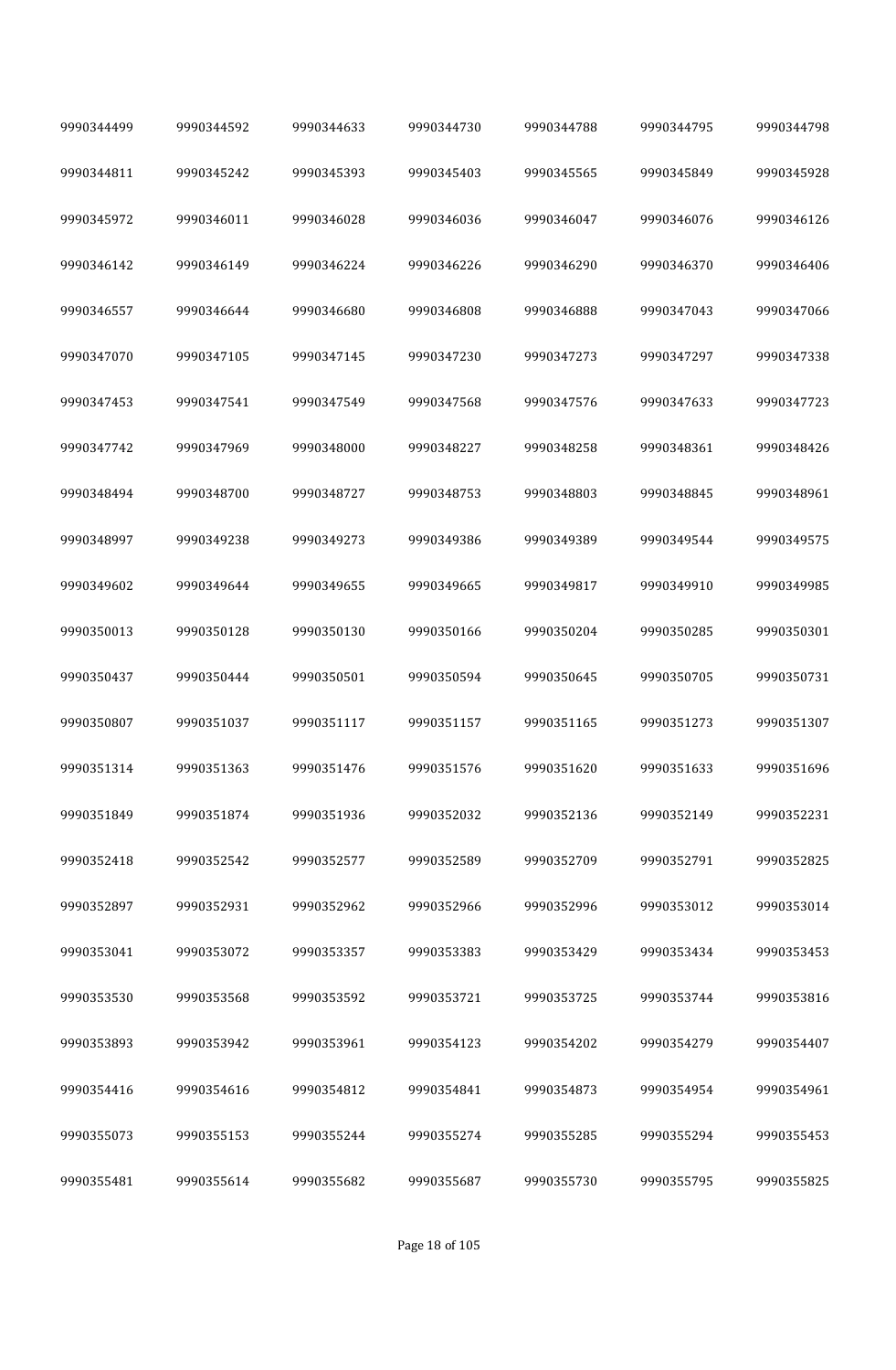| 9990355879 | 9990355986 | 9990356098 | 9990356129 | 9990356178 | 9990356185 | 9990356188 |
|------------|------------|------------|------------|------------|------------|------------|
| 9990356234 | 9990356241 | 9990356286 | 9990356373 | 9990356418 | 9990356478 | 9990356505 |
| 9990356558 | 9990356559 | 9990356562 | 9990356570 | 9990356595 | 9990356613 | 9990356622 |
| 9990356629 | 9990356632 | 9990356664 | 9990356694 | 9990356695 | 9990356717 | 9990356755 |
| 9990356819 | 9990356982 | 9990356989 | 9990357068 | 9990357123 | 9990357214 | 9990357236 |
| 9990357296 | 9990357433 | 9990357447 | 9990357513 | 9990357568 | 9990357689 | 9990357788 |
| 9990357833 | 9990357857 | 9990358062 | 9990358127 | 9990358196 | 9990358282 | 9990358302 |
| 9990358324 | 9990358448 | 9990358475 | 9990358535 | 9990358598 | 9990358614 | 9990358808 |
| 9990359098 | 9990359233 | 9990359356 | 9990359409 | 9990359470 | 9990359607 | 9990359610 |
| 9990359649 | 9990359783 | 9990359806 | 9990359894 | 9990359903 | 9990359920 | 9990360010 |
| 9990360057 | 9990360141 | 9990360231 | 9990360329 | 9990360338 | 9990360373 | 9990360386 |
| 9990360488 | 9990360538 | 9990360712 | 9990360717 | 9990360896 | 9990361145 | 9990361148 |
| 9990361176 | 9990361205 | 9990361279 | 9990361670 | 9990361722 | 9990361871 | 9990362194 |
| 9990362304 | 9990362378 | 9990362563 | 9990362662 | 9990362690 | 9990362718 | 9990362750 |
| 9990362883 | 9990362985 | 9990362991 | 9990363021 | 9990363065 | 9990363122 | 9990363124 |
| 9990363155 | 9990363199 | 9990363206 | 9990363270 | 9990363346 | 9990363584 | 9990363613 |
| 9990363698 | 9990363703 | 9990363745 | 9990363797 | 9990363847 | 9990363858 | 9990363883 |
| 9990363919 | 9990363980 | 9990363996 | 9990364039 | 9990364046 | 9990364137 | 9990364247 |
| 9990364395 | 9990364457 | 9990364469 | 9990364472 | 9990364717 | 9990364718 | 9990364719 |
| 9990364784 | 9990364836 | 9990365006 | 9990365014 | 9990365055 | 9990365059 | 9990365182 |
| 9990365324 | 9990365448 | 9990365588 | 9990365665 | 9990365734 | 9990365752 | 9990365753 |
| 9990365781 | 9990365835 | 9990365837 | 9990365902 | 9990365933 | 9990365950 | 9990366135 |
| 9990366232 | 9990366480 | 9990366583 | 9990366601 | 9990366773 | 9990366799 | 9990366855 |
| 9990366939 | 9990366995 | 9990367039 | 9990367041 | 9990367086 | 9990367121 | 9990367141 |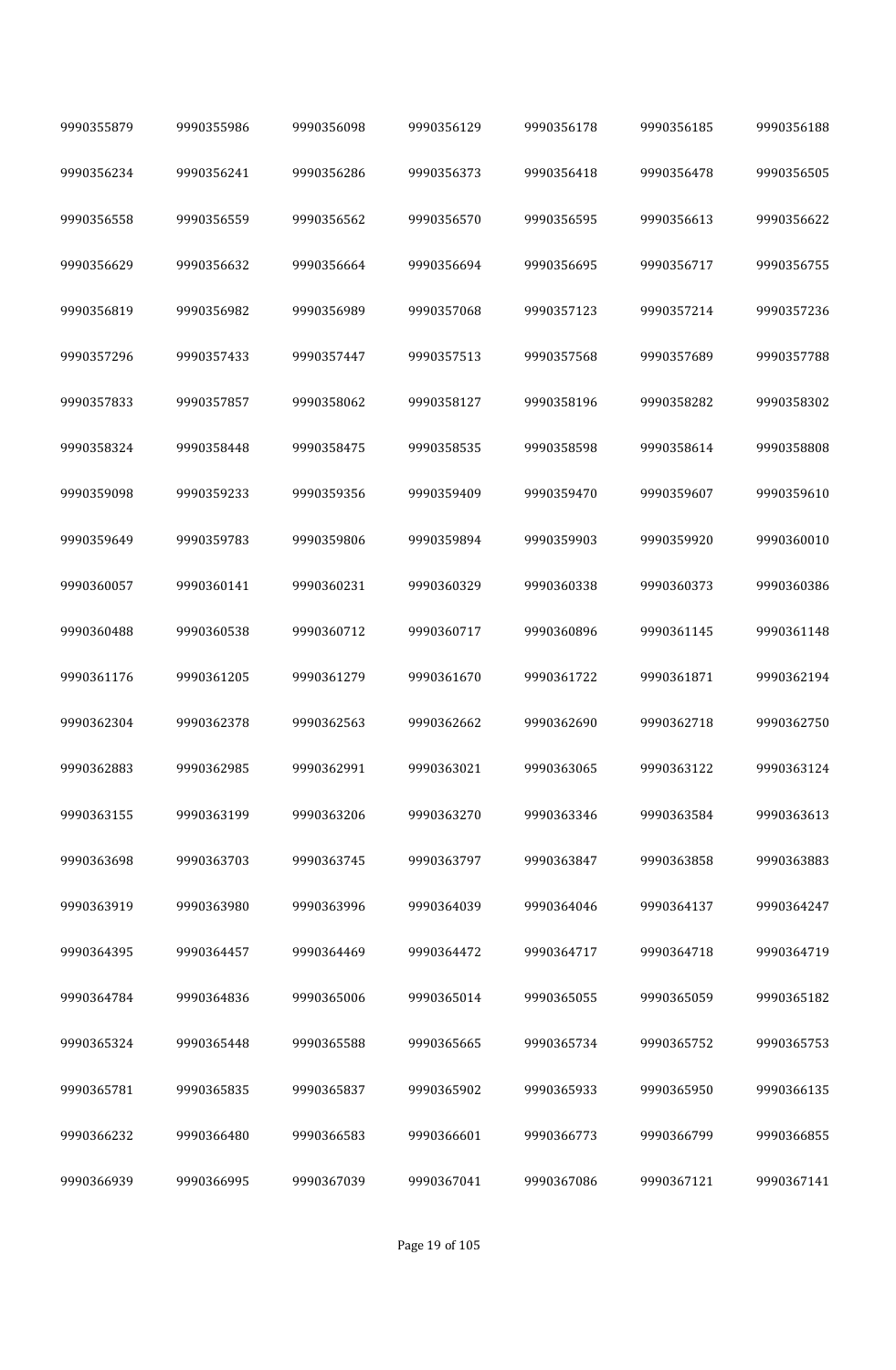| 9990367158 | 9990367346 | 9990367350 | 9990367398 | 9990367514 | 9990367555 | 9990367653 |
|------------|------------|------------|------------|------------|------------|------------|
| 9990367677 | 9990367862 | 9990367916 | 9990368028 | 9990368030 | 9990368057 | 9990368089 |
| 9990368204 | 9990368292 | 9990368314 | 9990368322 | 9990368378 | 9990368438 | 9990368632 |
| 9990368657 | 9990368677 | 9990368700 | 9990368720 | 9990368867 | 9990368903 | 9990368905 |
| 9990368970 | 9990368987 | 9990369037 | 9990369055 | 9990369086 | 9990369186 | 9990369255 |
| 9990369279 | 9990369289 | 9990369301 | 9990369374 | 9990369434 | 9990369520 | 9990369541 |
| 9990369569 | 9990369662 | 9990369683 | 9990369928 | 9990369937 | 9990369976 | 9990370070 |
| 9990370109 | 9990370110 | 9990370216 | 9990370272 | 9990370365 | 9990370435 | 9990370583 |
| 9990370606 | 9990370614 | 9990370769 | 9990370774 | 9990370776 | 9990370837 | 9990370845 |
| 9990370851 | 9990370989 | 9990371083 | 9990371130 | 9990371200 | 9990371226 | 9990371276 |
| 9990371431 | 9990371488 | 9990371490 | 9990371513 | 9990371521 | 9990371528 | 9990371562 |
| 9990371594 | 9990371651 | 9990371677 | 9990371724 | 9990371830 | 9990371932 | 9990372086 |
| 9990372123 | 9990372260 | 9990372268 | 9990372307 | 9990372354 | 9990372405 | 9990372459 |
| 9990372487 | 9990372494 | 9990372526 | 9990372697 | 9990372827 | 9990372857 | 9990372886 |
| 9990372942 | 9990372943 | 9990372984 | 9990373041 | 9990373168 | 9990373225 | 9990373275 |
| 9990373386 | 9990373388 | 9990373479 | 9990373511 | 9990373529 | 9990373599 | 9990373651 |
| 9990373679 | 9990374017 | 9990374116 | 9990374292 | 9990374324 | 9990374328 | 9990374339 |
| 9990374537 | 9990374723 | 9990374750 | 9990374763 | 9990374765 | 9990374881 | 9990374974 |
| 9990375046 | 9990375062 | 9990375086 | 9990375122 | 9990375160 | 9990375235 | 9990375242 |
| 9990375336 | 9990375437 | 9990375491 | 9990375553 | 9990375584 | 9990375733 | 9990375750 |
| 9990375800 | 9990375814 | 9990375856 | 9990375893 | 9990376057 | 9990376060 | 9990376083 |
| 9990376147 | 9990376151 | 9990376168 | 9990376193 | 9990376365 | 9990376376 | 9990376393 |
| 9990376483 | 9990376556 | 9990376577 | 9990376587 | 9990376591 | 9990376596 | 9990376721 |
| 9990376781 | 9990376902 | 9990376918 | 9990376927 | 9990376943 | 9990376983 | 9990377000 |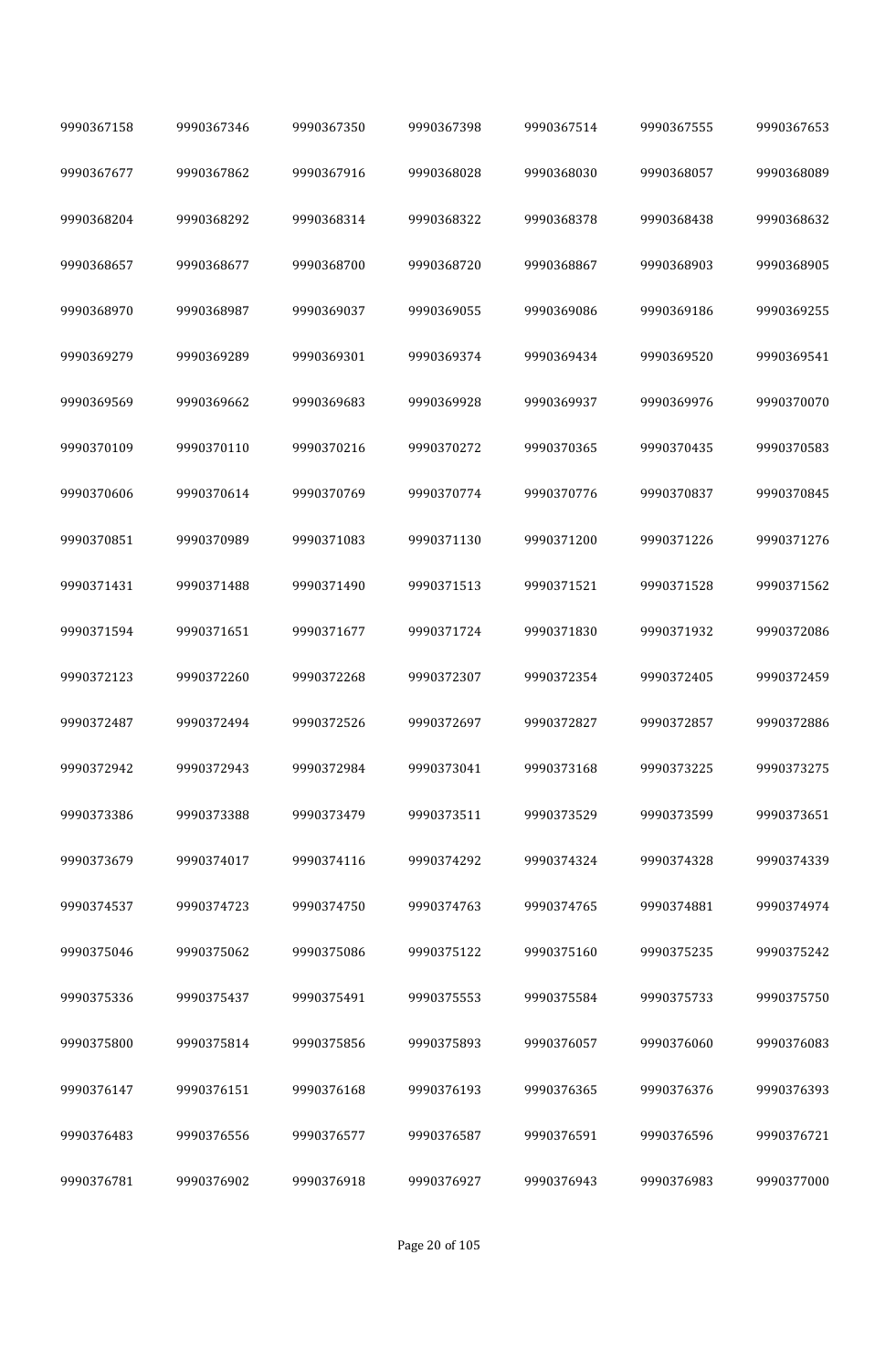| 9990377014 | 9990377023 | 9990377034 | 9990377225 | 9990377347 | 9990377455 | 9990377534 |
|------------|------------|------------|------------|------------|------------|------------|
| 9990377552 | 9990377554 | 9990377907 | 9990377959 | 9990377968 | 9990378232 | 9990378271 |
| 9990378434 | 9990378515 | 9990378577 | 9990378596 | 9990378718 | 9990378825 | 9990378884 |
| 9990378948 | 9990379183 | 9990379197 | 9990379211 | 9990379305 | 9990379320 | 9990379535 |
| 9990379537 | 9990379656 | 9990379694 | 9990379715 | 9990379718 | 9990379742 | 9990379834 |
| 9990380014 | 9990380017 | 9990380130 | 9990380350 | 9990380386 | 9990380403 | 9990380573 |
| 9990380641 | 9990380673 | 9990380722 | 9990380774 | 9990380870 | 9990380871 | 9990380897 |
| 9990380912 | 9990380936 | 9990380963 | 9990381066 | 9990381163 | 9990381165 | 9990381221 |
| 9990381241 | 9990381499 | 9990381608 | 9990381619 | 9990381663 | 9990381792 | 9990381794 |
| 9990381808 | 9990381871 | 9990381896 | 9990381901 | 9990381976 | 9990381998 | 9990382058 |
| 9990382067 | 9990382177 | 9990382253 | 9990382324 | 9990382358 | 9990382554 | 9990382565 |
| 9990382724 | 9990382835 | 9990382840 | 9990382844 | 9990382847 | 9990382866 | 9990382931 |
| 9990382936 | 9990382959 | 9990383065 | 9990383075 | 9990383129 | 9990383375 | 9990383411 |
| 9990383486 | 9990383490 | 9990383659 | 9990383683 | 9990383684 | 9990383879 | 9990383893 |
| 9990384087 | 9990384136 | 9990384142 | 9990384179 | 9990384343 | 9990384347 | 9990384427 |
| 9990384496 | 9990384501 | 9990384603 | 9990384907 | 9990384920 | 9990385178 | 9990385182 |
| 9990385207 | 9990385412 | 9990385425 | 9990385483 | 9990385603 | 9990385619 | 9990385730 |
| 9990385889 | 9990385892 | 9990386030 | 9990386109 | 9990386152 | 9990386160 | 9990386175 |
| 9990386246 | 9990386310 | 9990386376 | 9990386481 | 9990386520 | 9990386568 | 9990386667 |
| 9990386702 | 9990386705 | 9990386721 | 9990386763 | 9990386787 | 9990386877 | 9990386894 |
| 9990387026 | 9990387075 | 9990387111 | 9990387121 | 9990387408 | 9990387537 | 9990387699 |
| 9990387759 | 9990387774 | 9990387881 | 9990387963 | 9990387984 | 9990387991 | 9990388020 |
| 9990388021 | 9990388029 | 9990388192 | 9990388241 | 9990388295 | 9990388314 | 9990388349 |
| 9990388393 | 9990388448 | 9990388592 | 9990388725 | 9990388737 | 9990388817 | 9990388907 |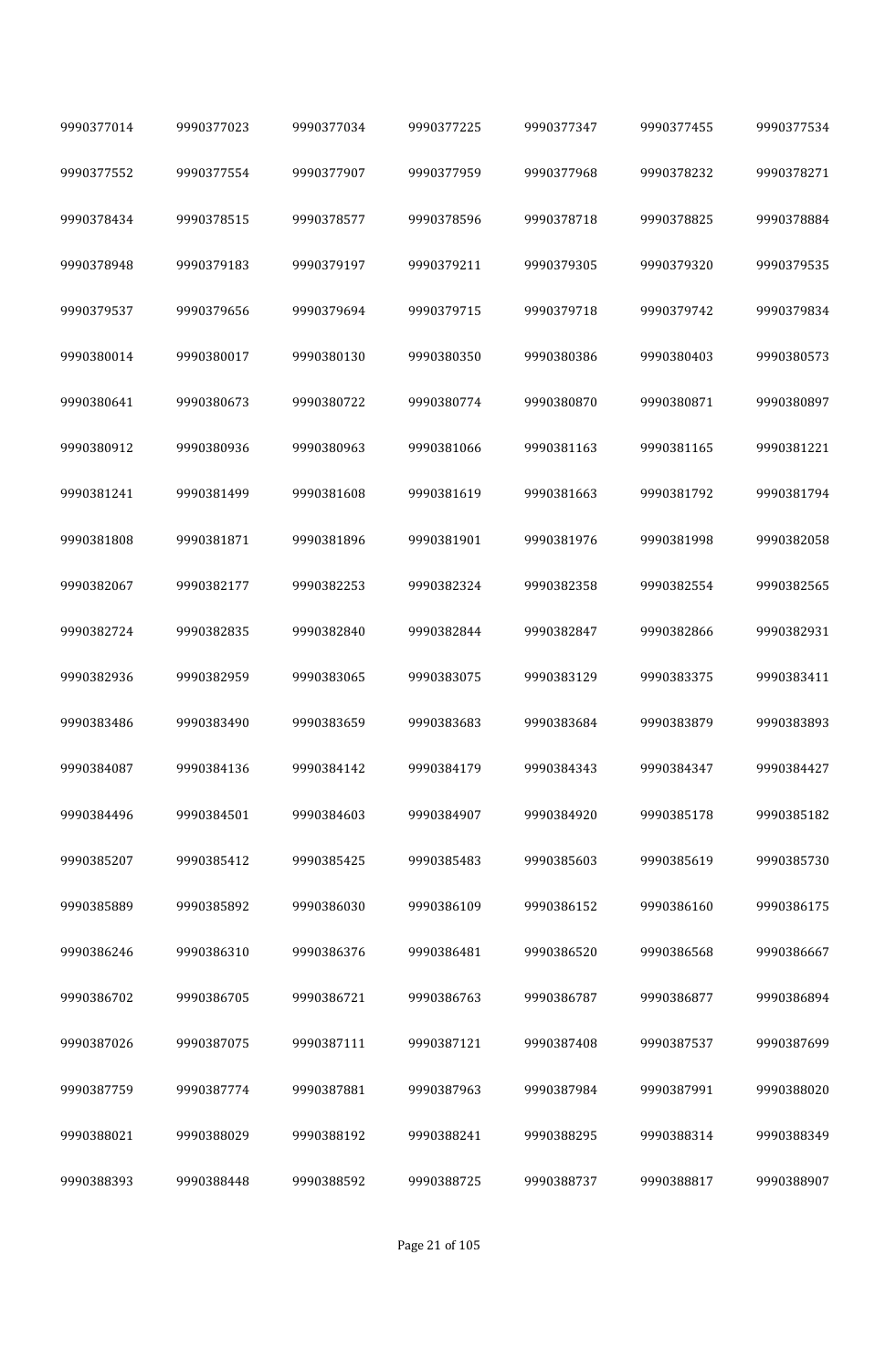| 9990388976 | 9990388997 | 9990389225 | 9990389258 | 9990389305 | 9990389311 | 9990389367 |
|------------|------------|------------|------------|------------|------------|------------|
| 9990389458 | 9990389483 | 9990389681 | 9990389835 | 9990389844 | 9990389945 | 9990389980 |
| 9990390017 | 9990390067 | 9990390080 | 9990390110 | 9990390343 | 9990390466 | 9990390518 |
| 9990390595 | 9990390815 | 9990390854 | 9990391037 | 9990391268 | 9990391301 | 9990391432 |
| 9990391449 | 9990391467 | 9990391532 | 9990391582 | 9990391621 | 9990391751 | 9990392048 |
| 9990392281 | 9990392313 | 9990392362 | 9990392384 | 9990392396 | 9990392490 | 9990392503 |
| 9990392537 | 9990392554 | 9990392726 | 9990392741 | 9990392805 | 9990392822 | 9990392831 |
| 9990392873 | 9990392910 | 9990392968 | 9990393036 | 9990393040 | 9990393104 | 9990393341 |
| 9990393401 | 9990393481 | 9990393557 | 9990393576 | 9990393636 | 9990393696 | 9990393719 |
| 9990393745 | 9990393796 | 9990393865 | 9990393929 | 9990393957 | 9990394070 | 9990394088 |
| 9990394176 | 9990394226 | 9990394389 | 9990394422 | 9990394476 | 9990394494 | 9990394525 |
| 9990394571 | 9990394657 | 9990394768 | 9990394782 | 9990394919 | 9990394944 | 9990394946 |
| 9990394978 | 9990394979 | 9990394996 | 9990395005 | 9990395011 | 9990395053 | 9990395059 |
| 9990395099 | 9990395110 | 9990395144 | 9990395209 | 9990395238 | 9990395251 | 9990395270 |
| 9990395295 | 9990395344 | 9990395408 | 9990395507 | 9990395545 | 9990395608 | 9990395657 |
| 9990395692 | 9990395700 | 9990395773 | 9990395863 | 9990396028 | 9990396080 | 9990396284 |
| 9990396287 | 9990396406 | 9990396417 | 9990396486 | 9990396502 | 9990396680 | 9990396702 |
| 9990396710 | 9990396795 | 9990396806 | 9990396863 | 9990397003 | 9990397009 | 9990397116 |
| 9990397224 | 9990397232 | 9990397272 | 9990397353 | 9990397401 | 9990397457 | 9990397462 |
| 9990397481 | 9990397505 | 9990397748 | 9990397922 | 9990398017 | 9990398124 | 9990398164 |
| 9990398174 | 9990398236 | 9990398247 | 9990398344 | 9990398399 | 9990398438 | 9990398473 |
| 9990398584 | 9990398639 | 9990398731 | 9990398824 | 9990398881 | 9990399025 | 9990399084 |
| 9990399106 | 9990399135 | 9990399144 | 9990399155 | 9990399172 | 9990399261 | 9990399353 |
| 9990399431 | 9990399441 | 9990399479 | 9990399530 | 9990399616 | 9990399672 | 9990399904 |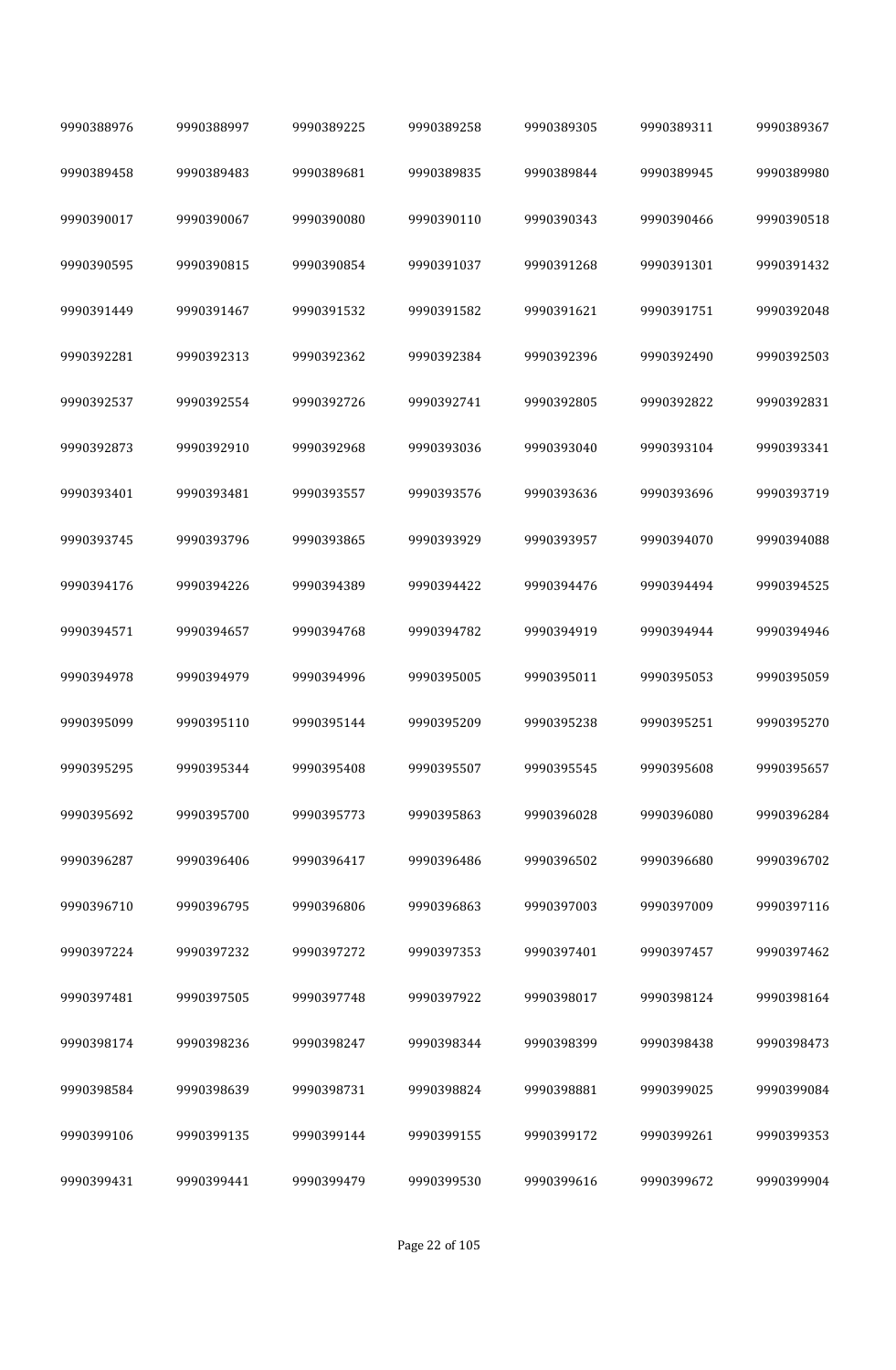| 9990399981 | 9990400080 | 9990400286 | 9990400373 | 9990400374 | 9990400460 | 9990400585 |
|------------|------------|------------|------------|------------|------------|------------|
| 9990400674 | 9990400776 | 9990400820 | 9990400875 | 9990400921 | 9990400965 | 9990401035 |
| 9990401049 | 9990401083 | 9990401102 | 9990401132 | 9990401135 | 9990401146 | 9990401195 |
| 9990401203 | 9990401291 | 9990401295 | 9990401310 | 9990401323 | 9990401345 | 9990401361 |
| 9990401376 | 9990401416 | 9990401440 | 9990401584 | 9990401689 | 9990401719 | 9990401738 |
| 9990401850 | 9990401986 | 9990402104 | 9990402219 | 9990402288 | 9990402290 | 9990402384 |
| 9990402495 | 9990402504 | 9990402512 | 9990402525 | 9990402526 | 9990402535 | 9990402590 |
| 9990402657 | 9990402676 | 9990402684 | 9990402698 | 9990402736 | 9990402860 | 9990402959 |
| 9990402961 | 9990402972 | 9990403002 | 9990403057 | 9990403060 | 9990403089 | 9990403188 |
| 9990403229 | 9990403248 | 9990403333 | 9990403412 | 9990403421 | 9990403454 | 9990403477 |
| 9990403479 | 9990403514 | 9990403519 | 9990403610 | 9990403658 | 9990403670 | 9990403780 |
| 9990403795 | 9990403799 | 9990403829 | 9990403836 | 9990403974 | 9990404019 | 9990404067 |
| 9990404121 | 9990404148 | 9990404195 | 9990404244 | 9990404358 | 9990404398 | 9990404419 |
| 9990404502 | 9990404561 | 9990405011 | 9990405031 | 9990405098 | 9990405282 | 9990405288 |
| 9990405294 | 9990405386 | 9990405518 | 9990405531 | 9990405697 | 9990405766 | 9990405829 |
| 9990405843 | 9990406001 | 9990406135 | 9990406153 | 9990406165 | 9990406167 | 9990406170 |
| 9990406250 | 9990406294 | 9990406395 | 9990406465 | 9990406497 | 9990406560 | 9990406646 |
| 9990406678 | 9990406772 | 9990406817 | 9990406841 | 9990406843 | 9990406936 | 9990406971 |
| 9990407042 | 9990407173 | 9990407185 | 9990407284 | 9990407456 | 9990407491 | 9990407643 |
| 9990407673 | 9990407690 | 9990407784 | 9990407817 | 9990407970 | 9990407998 | 9990408166 |
| 9990408168 | 9990408289 | 9990408339 | 9990408524 | 9990408534 | 9990408551 | 9990408658 |
| 9990408670 | 9990408706 | 9990408849 | 9990409009 | 9990409037 | 9990409116 | 9990409122 |
| 9990409161 | 9990409226 | 9990409360 | 9990409410 | 9990409492 | 9990409626 | 9990409878 |
| 9990409937 | 9990409952 | 9990410010 | 9990410012 | 9990410032 | 9990410077 | 9990410172 |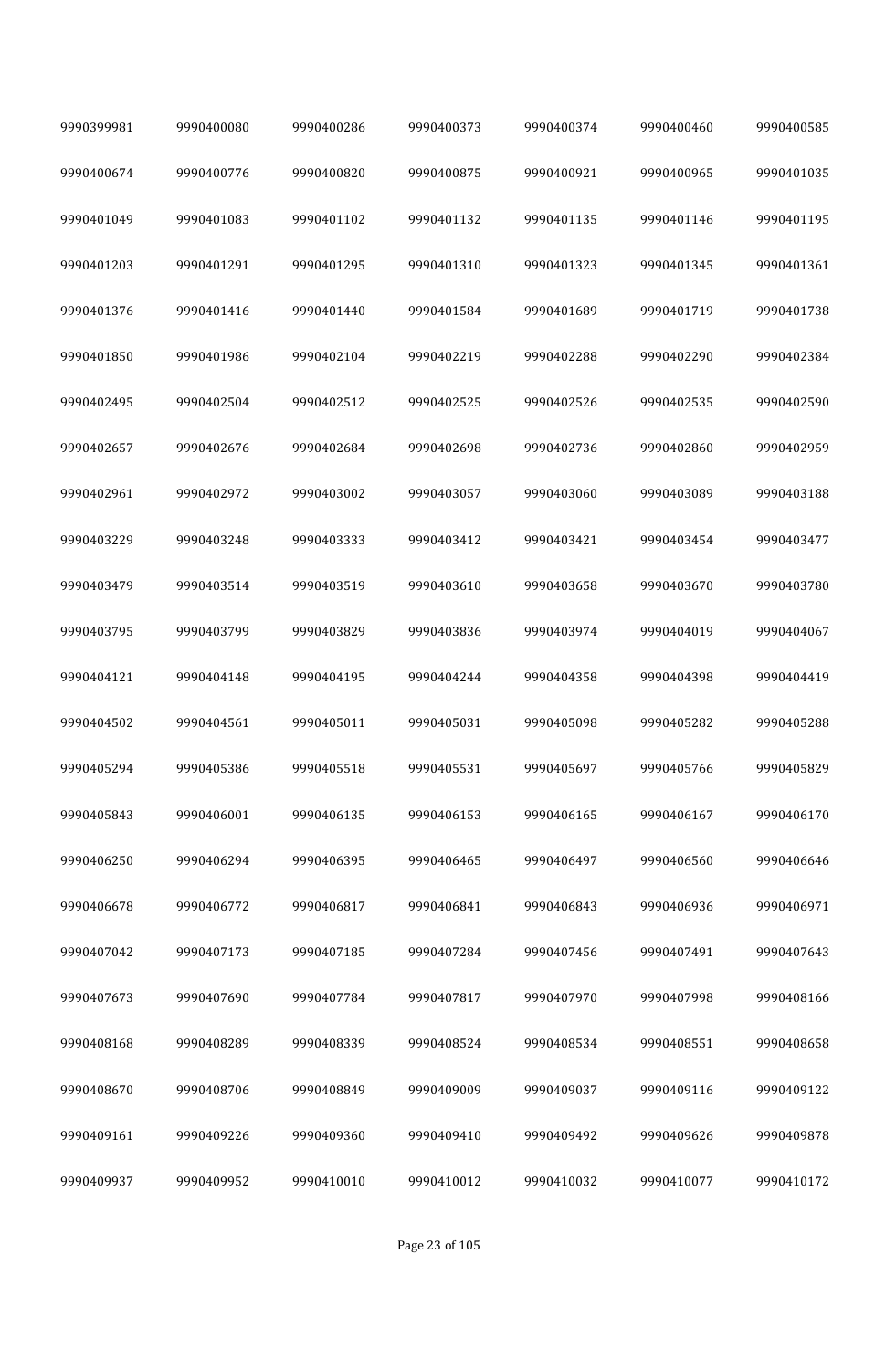| 9990410216 | 9990410437 | 9990410462 | 9990410683 | 9990410694 | 9990410739 | 9990410799 |
|------------|------------|------------|------------|------------|------------|------------|
| 9990410856 | 9990410966 | 9990410967 | 9990410980 | 9990411064 | 9990411102 | 9990411286 |
| 9990411357 | 9990411499 | 9990411540 | 9990411626 | 9990411710 | 9990411716 | 9990411733 |
| 9990411831 | 9990411856 | 9990411867 | 9990411868 | 9990411955 | 9990411977 | 9990412030 |
| 9990412047 | 9990412060 | 9990412258 | 9990412273 | 9990412281 | 9990412286 | 9990412386 |
| 9990412412 | 9990412462 | 9990412525 | 9990412558 | 9990412594 | 9990412668 | 9990412688 |
| 9990412785 | 9990412800 | 9990412970 | 9990412982 | 9990412996 | 9990412999 | 9990413007 |
| 9990413043 | 9990413061 | 9990413108 | 9990413160 | 9990413164 | 9990413288 | 9990413315 |
| 9990413329 | 9990413361 | 9990413437 | 9990413487 | 9990413540 | 9990413652 | 9990413812 |
| 9990413862 | 9990413940 | 9990414013 | 9990414027 | 9990414078 | 9990414159 | 9990414160 |
| 9990414175 | 9990414220 | 9990414273 | 9990414338 | 9990414431 | 9990414434 | 9990414513 |
| 9990414557 | 9990414787 | 9990414928 | 9990414950 | 9990415042 | 9990415153 | 9990415245 |
| 9990415256 | 9990415304 | 9990415331 | 9990415350 | 9990415451 | 9990415480 | 9990415506 |
| 9990415719 | 9990415739 | 9990415787 | 9990415933 | 9990416149 | 9990416170 | 9990416174 |
| 9990416256 | 9990416339 | 9990416364 | 9990416387 | 9990416449 | 9990416464 | 9990416584 |
| 9990416824 | 9990416956 | 9990416985 | 9990416998 | 9990417048 | 9990417142 | 9990417181 |
| 9990417241 | 9990417255 | 9990417267 | 9990417299 | 9990417353 | 9990417355 | 9990417406 |
| 9990417455 | 9990417527 | 9990417877 | 9990418162 | 9990418283 | 9990418418 | 9990418427 |
| 9990418437 | 9990418500 | 9990418565 | 9990418759 | 9990418791 | 9990418819 | 9990418875 |
| 9990418952 | 9990419031 | 9990419346 | 9990419372 | 9990419428 | 9990419450 | 9990419529 |
| 9990419573 | 9990419976 | 9990419999 | 9990420124 | 9990420320 | 9990420375 | 9990420407 |
| 9990420466 | 9990420478 | 9990420519 | 9990420610 | 9990420656 | 9990420738 | 9990420797 |
| 9990420813 | 9990420936 | 9990420988 | 9990420993 | 9990421236 | 9990421346 | 9990421366 |
| 9990421568 | 9990421633 | 9990421640 | 9990421795 | 9990421806 | 9990421856 | 9990421905 |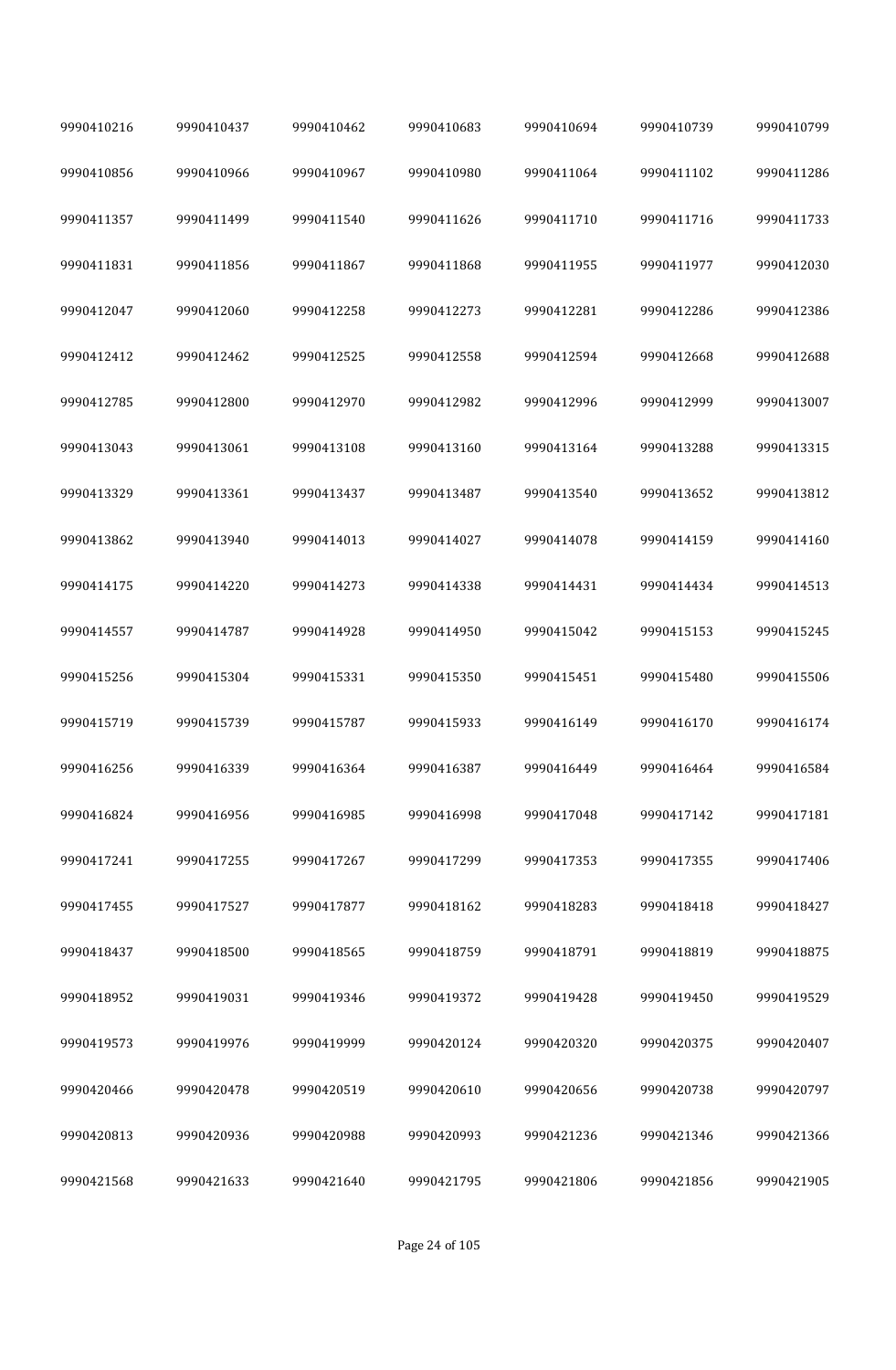| 9990421920 | 9990422033 | 9990422056 | 9990422080 | 9990422089 | 9990422111 | 9990422257 |
|------------|------------|------------|------------|------------|------------|------------|
| 9990422294 | 9990422334 | 9990422359 | 9990422399 | 9990422468 | 9990422492 | 9990422630 |
| 9990422808 | 9990422814 | 9990422846 | 9990422851 | 9990422976 | 9990423068 | 9990423143 |
| 9990423144 | 9990423157 | 9990423422 | 9990423440 | 9990423449 | 9990423560 | 9990423646 |
| 9990423842 | 9990423957 | 9990424022 | 9990424121 | 9990424163 | 9990424179 | 9990424196 |
| 9990424207 | 9990424232 | 9990424295 | 9990424296 | 9990424390 | 9990424534 | 9990424557 |
| 9990424572 | 9990424809 | 9990424840 | 9990425039 | 9990425164 | 9990425165 | 9990425178 |
| 9990425248 | 9990425298 | 9990425344 | 9990425365 | 9990425401 | 9990425465 | 9990425493 |
| 9990425568 | 9990425836 | 9990425916 | 9990425939 | 9990425951 | 9990426033 | 9990426073 |
| 9990426192 | 9990426206 | 9990426242 | 9990426265 | 9990426424 | 9990426565 | 9990426596 |
| 9990426614 | 9990426648 | 9990426765 | 9990426808 | 9990426810 | 9990426821 | 9990426896 |
| 9990426898 | 9990427016 | 9990427025 | 9990427053 | 9990427063 | 9990427124 | 9990427228 |
| 9990427253 | 9990427326 | 9990427408 | 9990427438 | 9990427447 | 9990427493 | 9990427496 |
| 9990427727 | 9990427827 | 9990427905 | 9990427908 | 9990428010 | 9990428025 | 9990428098 |
| 9990428156 | 9990428227 | 9990428301 | 9990428451 | 9990428544 | 9990428551 | 9990428586 |
| 9990428626 | 9990428730 | 9990428742 | 9990428761 | 9990428777 | 9990428833 | 9990428838 |
| 9990428998 | 9990429017 | 9990429097 | 9990429198 | 9990429257 | 9990429267 | 9990429282 |
| 9990429536 | 9990429633 | 9990429678 | 9990429703 | 9990429711 | 9990429767 | 9990429857 |
| 9990429946 | 9990429977 | 9990430246 | 9990430333 | 9990430362 | 9990430432 | 9990430503 |
| 9990430528 | 9990430545 | 9990430547 | 9990430569 | 9990430578 | 9990430684 | 9990430706 |
| 9990430801 | 9990430953 | 9990431054 | 9990431066 | 9990431224 | 9990431247 | 9990431273 |
| 9990431309 | 9990431314 | 9990431350 | 9990431367 | 9990431434 | 9990431546 | 9990431600 |
| 9990431622 | 9990431643 | 9990431645 | 9990431775 | 9990431881 | 9990431908 | 9990432027 |
| 9990432079 | 9990432080 | 9990432161 | 9990432204 | 9990432209 | 9990432327 | 9990432339 |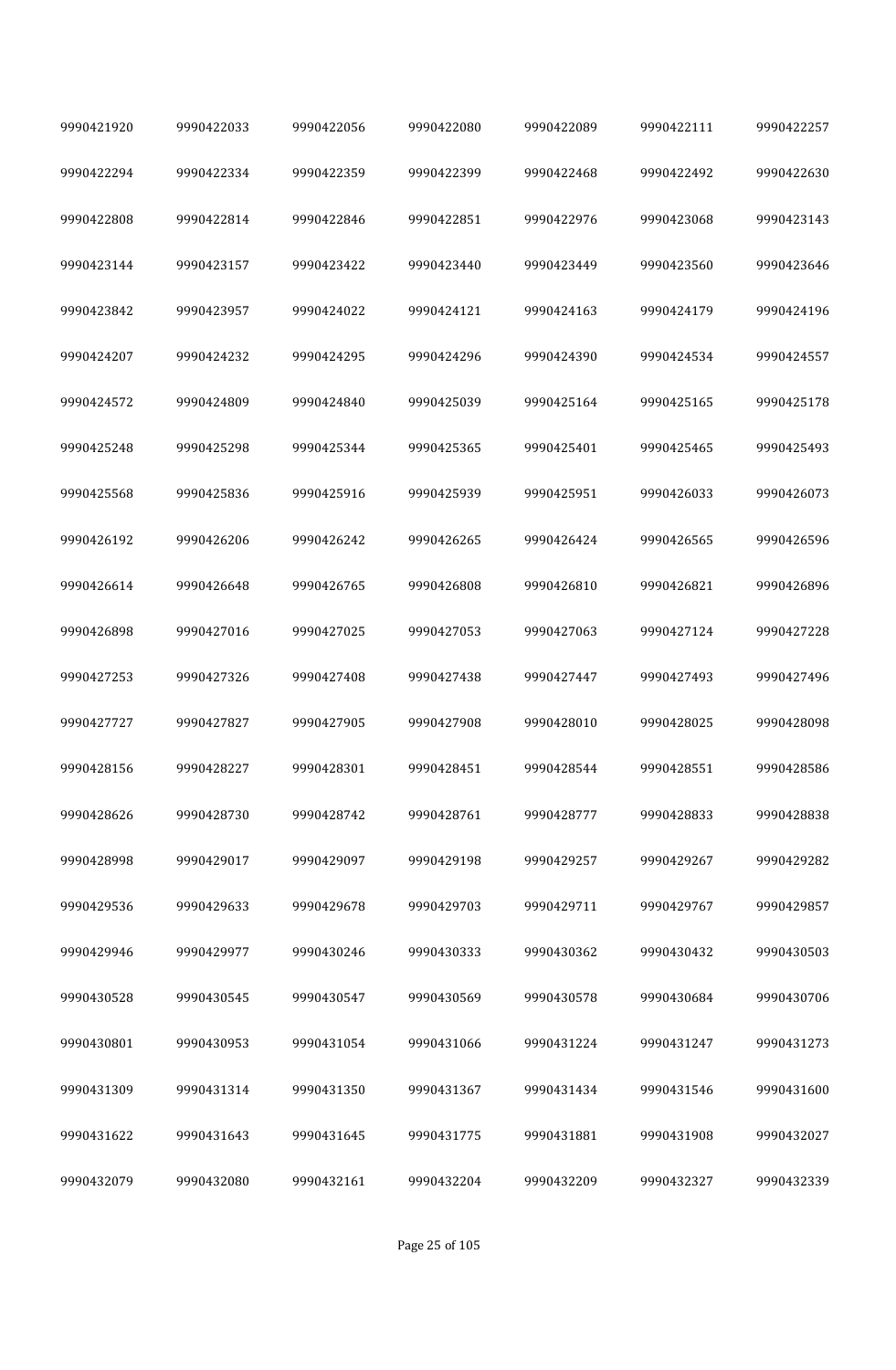| 9990432367 | 9990432377 | 9990432412 | 9990432431 | 9990432433 | 9990432527 | 9990432568 |
|------------|------------|------------|------------|------------|------------|------------|
| 9990432608 | 9990432613 | 9990432807 | 9990432835 | 9990432849 | 9990432895 | 9990432924 |
| 9990432931 | 9990432938 | 9990433040 | 9990433079 | 9990433134 | 9990433182 | 9990433197 |
| 9990433244 | 9990433324 | 9990433372 | 9990433377 | 9990433391 | 9990433414 | 9990433472 |
| 9990433534 | 9990433614 | 9990433664 | 9990433700 | 9990433795 | 9990433823 | 9990433837 |
| 9990433965 | 9990433998 | 9990434017 | 9990434089 | 9990434121 | 9990434157 | 9990434306 |
| 9990434320 | 9990434401 | 9990434405 | 9990434511 | 9990434570 | 9990434582 | 9990434669 |
| 9990434897 | 9990434907 | 9990434942 | 9990434960 | 9990435101 | 9990435124 | 9990435134 |
| 9990435155 | 9990435195 | 9990435196 | 9990435200 | 9990435304 | 9990435310 | 9990435338 |
| 9990435374 | 9990435387 | 9990435400 | 9990435423 | 9990435626 | 9990435649 | 9990435811 |
| 9990435893 | 9990436077 | 9990436225 | 9990436425 | 9990436467 | 9990436562 | 9990436588 |
| 9990436683 | 9990436752 | 9990436806 | 9990436809 | 9990436824 | 9990436898 | 9990436943 |
| 9990437023 | 9990437675 | 9990437687 | 9990437881 | 9990437945 | 9990437960 | 9990437979 |
| 9990438004 | 9990438017 | 9990438098 | 9990438124 | 9990438132 | 9990438220 | 9990438221 |
| 9990438224 | 9990438269 | 9990438314 | 9990438320 | 9990438516 | 9990438541 | 9990438969 |
| 9990439031 | 9990439120 | 9990439242 | 9990439360 | 9990439445 | 9990439555 | 9990439581 |
| 9990439602 | 9990439628 | 9990439676 | 9990439704 | 9990439718 | 9990439954 | 9990440011 |
| 9990440067 | 9990440104 | 9990440131 | 9990440226 | 9990440285 | 9990440347 | 9990440363 |
| 9990440385 | 9990440418 | 9990440551 | 9990440582 | 9990440751 | 9990440789 | 9990440929 |
| 9990441083 | 9990441119 | 9990441195 | 9990441207 | 9990441246 | 9990441365 | 9990441688 |
| 9990441762 | 9990441818 | 9990441850 | 9990442163 | 9990442178 | 9990442298 | 9990442395 |
| 9990442503 | 9990442529 | 9990442555 | 9990442558 | 9990442670 | 9990442701 | 9990442953 |
| 9990442955 | 9990443068 | 9990443072 | 9990443097 | 9990443211 | 9990443331 | 9990443402 |
| 9990443437 | 9990443464 | 9990443470 | 9990443557 | 9990443611 | 9990443710 | 9990443873 |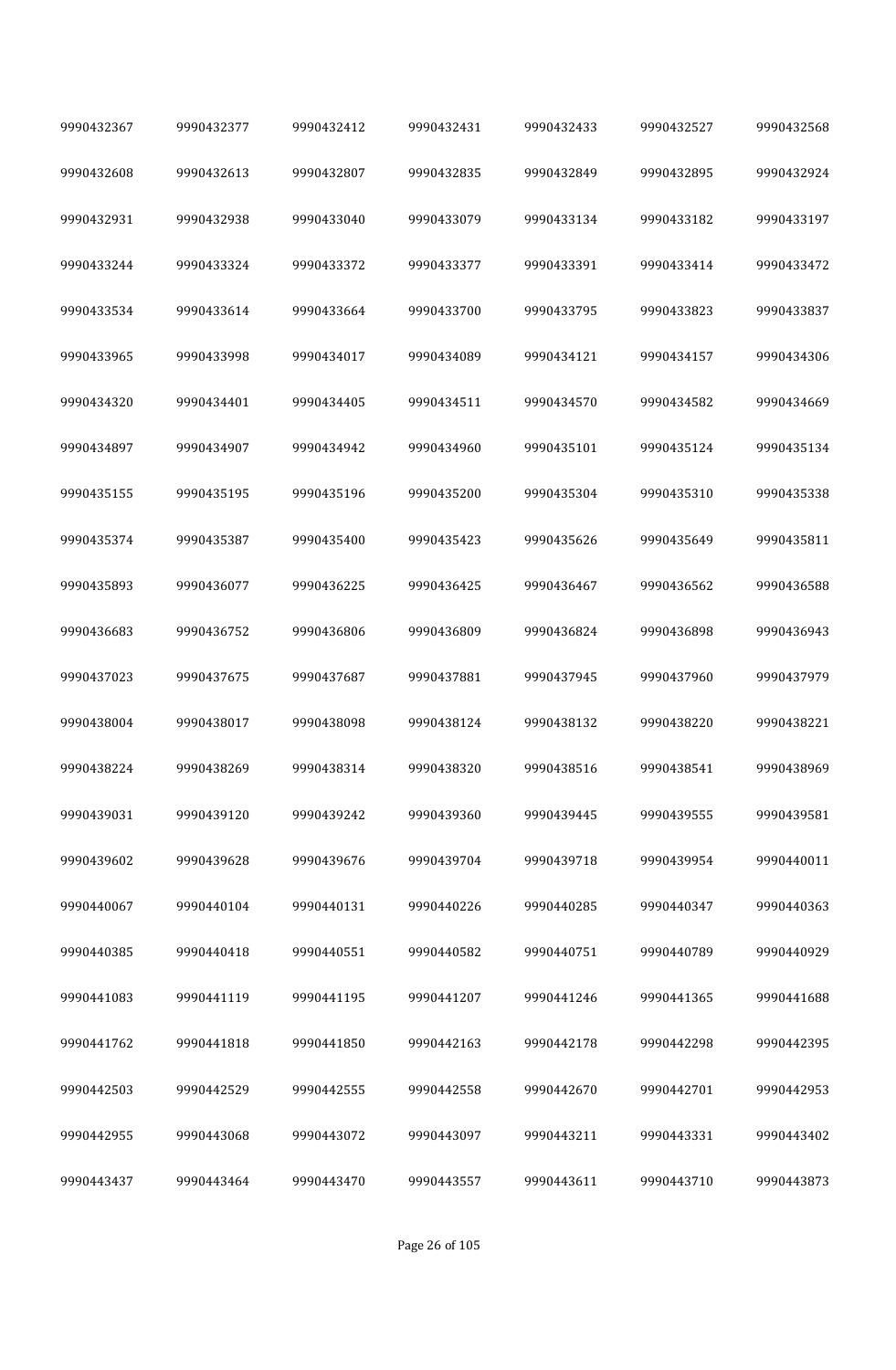| 9990443934 | 9990443945 | 9990444040 | 9990444205 | 9990444251 | 9990444380 | 9990444393 |
|------------|------------|------------|------------|------------|------------|------------|
| 9990444408 | 9990444449 | 9990444690 | 9990444713 | 9990444960 | 9990445079 | 9990445124 |
| 9990445318 | 9990445483 | 9990445707 | 9990445715 | 9990445746 | 9990445817 | 9990445832 |
| 9990445867 | 9990445874 | 9990445944 | 9990445996 | 9990446050 | 9990446158 | 9990446186 |
| 9990446286 | 9990446293 | 9990446336 | 9990446341 | 9990446498 | 9990446589 | 9990446606 |
| 9990446608 | 9990446611 | 9990446619 | 9990446707 | 9990446761 | 9990446762 | 9990446908 |
| 9990446961 | 9990447227 | 9990447238 | 9990447375 | 9990447402 | 9990447580 | 9990447744 |
| 9990447747 | 9990447794 | 9990447914 | 9990448208 | 9990448463 | 9990448472 | 9990448480 |
| 9990448481 | 9990448588 | 9990448589 | 9990448703 | 9990448752 | 9990448763 | 9990448789 |
| 9990448882 | 9990448937 | 9990449064 | 9990449082 | 9990449094 | 9990449136 | 9990449184 |
| 9990449188 | 9990449198 | 9990449314 | 9990449644 | 9990449720 | 9990449814 | 9990450006 |
| 9990450048 | 9990450073 | 9990450096 | 9990450120 | 9990450200 | 9990450232 | 9990450267 |
| 9990450287 | 9990450347 | 9990450387 | 9990450417 | 9990450595 | 9990450619 | 9990450624 |
| 9990450639 | 9990450666 | 9990450679 | 9990450703 | 9990450758 | 9990450760 | 9990450838 |
| 9990450877 | 9990450940 | 9990451151 | 9990451229 | 9990451247 | 9990451258 | 9990451281 |
| 9990451289 | 9990451292 | 9990451400 | 9990451459 | 9990451460 | 9990451567 | 9990451629 |
| 9990451638 | 9990451756 | 9990451825 | 9990451869 | 9990451894 | 9990451922 | 9990451937 |
| 9990452005 | 9990452230 | 9990452233 | 9990452243 | 9990452295 | 9990452299 | 9990452460 |
| 9990452685 | 9990452746 | 9990452752 | 9990452797 | 9990452948 | 9990452957 | 9990452972 |
| 9990452987 | 9990453045 | 9990453096 | 9990453173 | 9990453219 | 9990453271 | 9990453398 |
| 9990453475 | 9990453638 | 9990453648 | 9990453712 | 9990453764 | 9990453809 | 9990453950 |
| 9990454044 | 9990454221 | 9990454352 | 9990454359 | 9990454417 | 9990454543 | 9990454590 |
| 9990454636 | 9990454686 | 9990454722 | 9990454752 | 9990454908 | 9990454952 | 9990454980 |
| 9990455011 | 9990455018 | 9990455045 | 9990455128 | 9990455183 | 9990455186 | 9990455191 |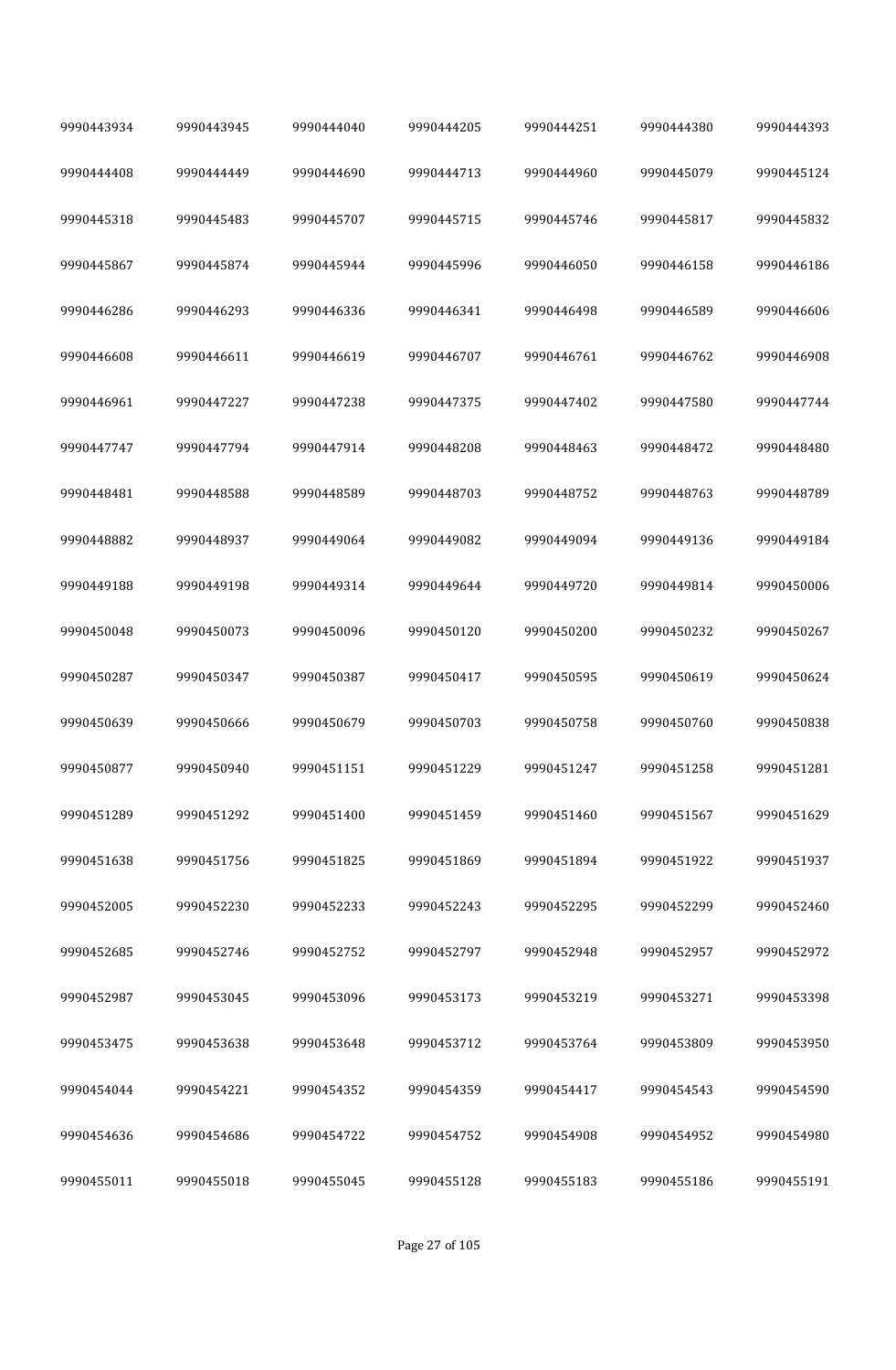| 9990455400 | 9990455441 | 9990455450 | 9990455526 | 9990455548 | 9990455571 | 9990455710 |
|------------|------------|------------|------------|------------|------------|------------|
| 9990455739 | 9990455771 | 9990455778 | 9990455796 | 9990455801 | 9990455806 | 9990455877 |
| 9990456014 | 9990456088 | 9990456124 | 9990456154 | 9990456178 | 9990456306 | 9990456468 |
| 9990456624 | 9990456677 | 9990456800 | 9990456810 | 9990456893 | 9990456939 | 9990456960 |
| 9990456977 | 9990457040 | 9990457079 | 9990457098 | 9990457184 | 9990457226 | 9990457233 |
| 9990457235 | 9990457262 | 9990457313 | 9990457318 | 9990457374 | 9990457535 | 9990457807 |
| 9990457853 | 9990457875 | 9990457885 | 9990457947 | 9990457983 | 9990458056 | 9990458127 |
| 9990458168 | 9990458263 | 9990458291 | 9990458339 | 9990458367 | 9990458405 | 9990458567 |
| 9990458592 | 9990458645 | 9990458677 | 9990458764 | 9990458774 | 9990458864 | 9990458996 |
| 9990459002 | 9990459111 | 9990459170 | 9990459175 | 9990459198 | 9990459249 | 9990459285 |
| 9990459287 | 9990459343 | 9990459420 | 9990459450 | 9990459594 | 9990459668 | 9990459746 |
| 9990459867 | 9990460033 | 9990460038 | 9990460058 | 9990460070 | 9990460093 | 9990460153 |
| 9990460195 | 9990460223 | 9990460234 | 9990460240 | 9990460254 | 9990460393 | 9990460430 |
| 9990460467 | 9990460512 | 9990460608 | 9990460634 | 9990460654 | 9990460699 | 9990460730 |
| 9990460741 | 9990460816 | 9990460848 | 9990460857 | 9990460864 | 9990460885 | 9990460953 |
| 9990461003 | 9990461019 | 9990461026 | 9990461049 | 9990461101 | 9990461107 | 9990461164 |
| 9990461181 | 9990461249 | 9990461422 | 9990461616 | 9990461632 | 9990461633 | 9990461679 |
| 9990461713 | 9990461812 | 9990462084 | 9990462114 | 9990462279 | 9990462281 | 9990462297 |
| 9990462380 | 9990462399 | 9990462435 | 9990462478 | 9990462562 | 9990462646 | 9990462708 |
| 9990462767 | 9990462833 | 9990463210 | 9990463316 | 9990463453 | 9990463461 | 9990463532 |
| 9990463567 | 9990463587 | 9990463613 | 9990463633 | 9990463734 | 9990463745 | 9990464025 |
| 9990464112 | 9990464116 | 9990464258 | 9990464373 | 9990464405 | 9990464495 | 9990464523 |
| 9990464575 | 9990464617 | 9990464624 | 9990464661 | 9990464704 | 9990464756 | 9990464862 |
| 9990464892 | 9990465239 | 9990465247 | 9990465257 | 9990465318 | 9990465498 | 9990465655 |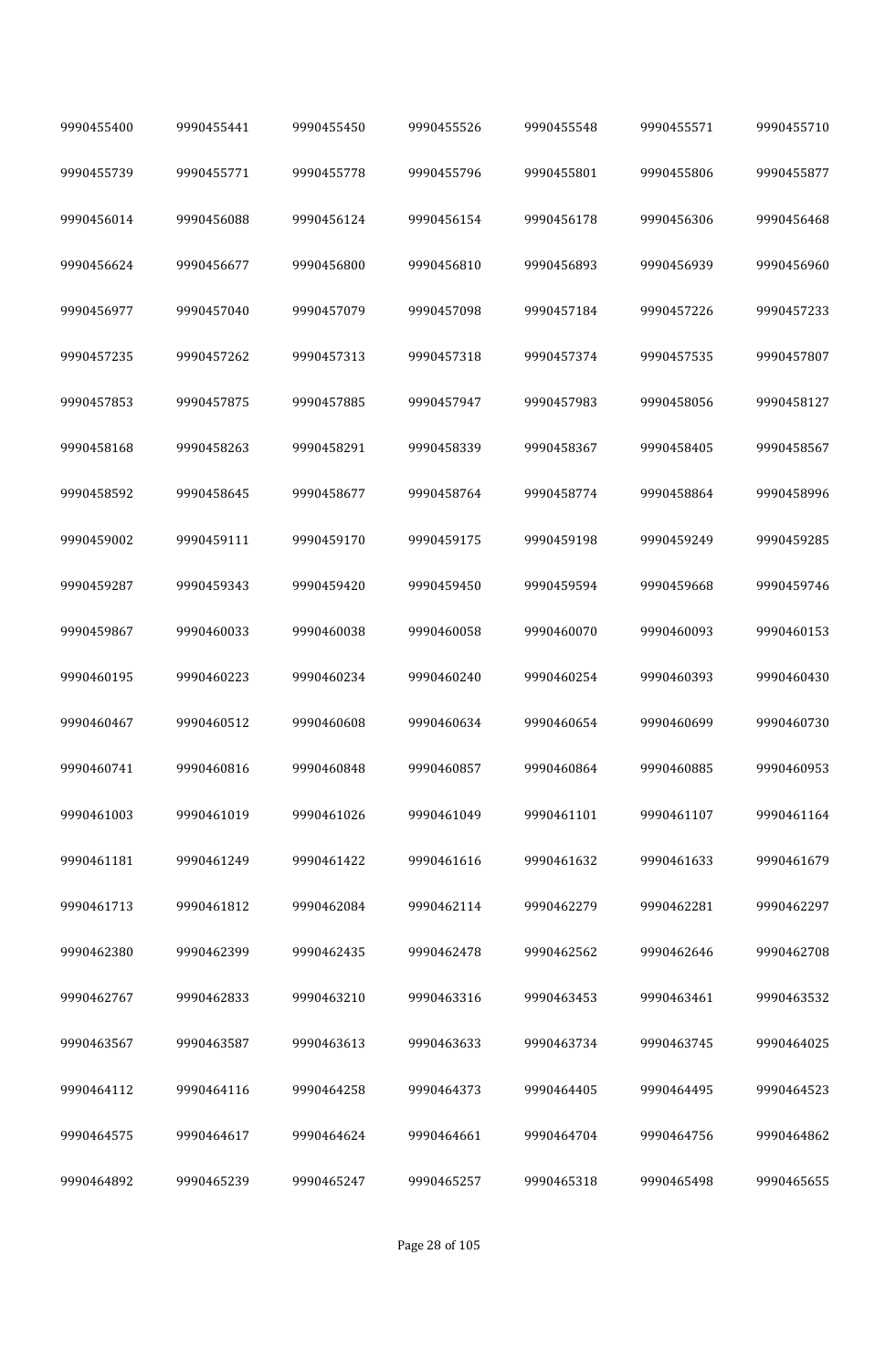| 9990465739 | 9990465805 | 9990465950 | 9990466003 | 9990466019 | 9990466115 | 9990466143 |
|------------|------------|------------|------------|------------|------------|------------|
| 9990466270 | 9990466313 | 9990466345 | 9990466488 | 9990466521 | 9990466522 | 9990466613 |
| 9990466627 | 9990466631 | 9990466723 | 9990466838 | 9990466839 | 9990466979 | 9990467040 |
| 9990467074 | 9990467270 | 9990467339 | 9990467471 | 9990467495 | 9990467501 | 9990467643 |
| 9990467668 | 9990467689 | 9990467690 | 9990467722 | 9990467761 | 9990467765 | 9990467833 |
| 9990467869 | 9990467904 | 9990468106 | 9990468258 | 9990468259 | 9990468322 | 9990468325 |
| 9990468444 | 9990468485 | 9990468549 | 9990468562 | 9990468596 | 9990468602 | 9990468834 |
| 9990468904 | 9990468956 | 9990468992 | 9990469038 | 9990469065 | 9990469144 | 9990469261 |
| 9990469402 | 9990469473 | 9990469576 | 9990469626 | 9990469665 | 9990469776 | 9990469874 |
| 9990469905 | 9990469925 | 9990470000 | 9990470019 | 9990470057 | 9990470239 | 9990470281 |
| 9990470329 | 9990470465 | 9990470558 | 9990470589 | 9990470590 | 9990470623 | 9990470713 |
| 9990470734 | 9990470901 | 9990471240 | 9990471294 | 9990471345 | 9990471360 | 9990471425 |
| 9990471634 | 9990471758 | 9990471799 | 9990471811 | 9990471842 | 9990471854 | 9990471869 |
| 9990471945 | 9990472003 | 9990472103 | 9990472319 | 9990472351 | 9990472379 | 9990472512 |
| 9990472517 | 9990472522 | 9990472641 | 9990472657 | 9990472677 | 9990472681 | 9990472754 |
| 9990472938 | 9990472965 | 9990473086 | 9990473094 | 9990473117 | 9990473137 | 9990473177 |
| 9990473222 | 9990473422 | 9990473686 | 9990473692 | 9990473708 | 9990473760 | 9990473864 |
| 9990473873 | 9990473878 | 9990473914 | 9990473936 | 9990473941 | 9990473985 | 9990474065 |
| 9990474105 | 9990474130 | 9990474133 | 9990474417 | 9990474527 | 9990474542 | 9990474551 |
| 9990474689 | 9990474703 | 9990474714 | 9990474868 | 9990474973 | 9990474975 | 9990475002 |
| 9990475086 | 9990475091 | 9990475104 | 9990475114 | 9990475229 | 9990475323 | 9990475344 |
| 9990475457 | 9990475486 | 9990475517 | 9990475551 | 9990475562 | 9990475582 | 9990475590 |
| 9990475599 | 9990475738 | 9990475986 | 9990476068 | 9990476105 | 9990476186 | 9990476194 |
| 9990476205 | 9990476323 | 9990476341 | 9990476524 | 9990476732 | 9990476756 | 9990476765 |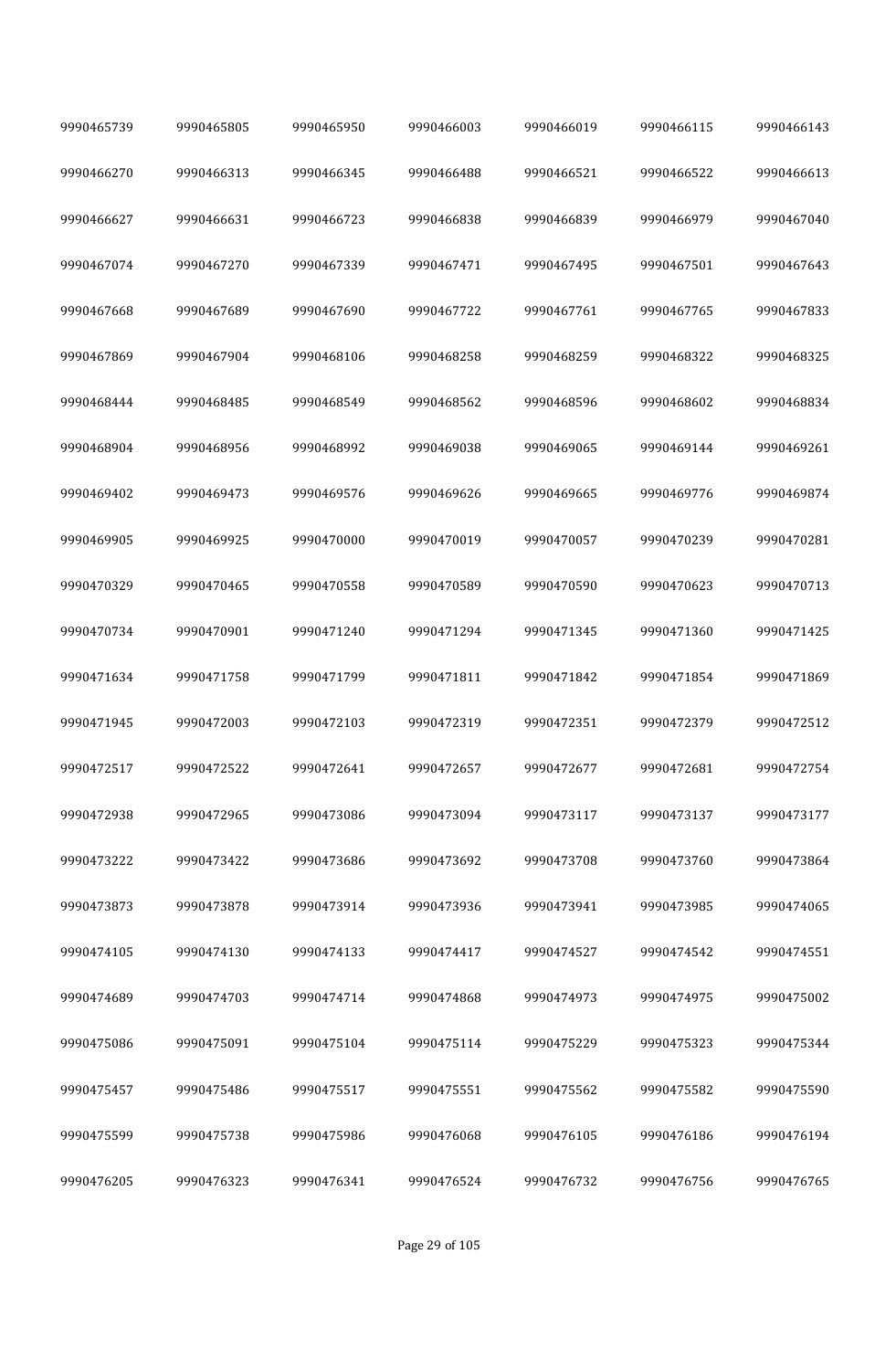| 9990476990 | 9990477026 | 9990477097 | 9990477126 | 9990477246 | 9990477441 | 9990477455 |
|------------|------------|------------|------------|------------|------------|------------|
| 9990477534 | 9990477548 | 9990477577 | 9990477584 | 9990477645 | 9990477651 | 9990477738 |
| 9990477767 | 9990477774 | 9990477878 | 9990477949 | 9990478026 | 9990478126 | 9990478169 |
| 9990478180 | 9990478231 | 9990478374 | 9990478405 | 9990478478 | 9990478590 | 9990478616 |
| 9990478720 | 9990478810 | 9990478903 | 9990478958 | 9990478979 | 9990479121 | 9990479205 |
| 9990479233 | 9990479346 | 9990479500 | 9990479658 | 9990479662 | 9990479690 | 9990479738 |
| 9990479770 | 9990479887 | 9990479979 | 9990480222 | 9990480232 | 9990480261 | 9990480411 |
| 9990480429 | 9990480442 | 9990480703 | 9990480916 | 9990480922 | 9990480939 | 9990480982 |
| 9990481005 | 9990481031 | 9990481042 | 9990481055 | 9990481078 | 9990481122 | 9990481194 |
| 9990481339 | 9990481350 | 9990481418 | 9990481472 | 9990481514 | 9990481674 | 9990481725 |
| 9990481752 | 9990481776 | 9990481808 | 9990481857 | 9990481904 | 9990482012 | 9990482033 |
| 9990482078 | 9990482116 | 9990482133 | 9990482189 | 9990482208 | 9990482427 | 9990482479 |
| 9990482553 | 9990482698 | 9990482852 | 9990482872 | 9990482913 | 9990482918 | 9990482979 |
| 9990483055 | 9990483273 | 9990483301 | 9990483506 | 9990483547 | 9990483605 | 9990483613 |
| 9990483648 | 9990483780 | 9990483786 | 9990483937 | 9990484008 | 9990484118 | 9990484125 |
| 9990484218 | 9990484273 | 9990484322 | 9990484403 | 9990484624 | 9990484655 | 9990484806 |
| 9990484869 | 9990484905 | 9990484935 | 9990485047 | 9990485114 | 9990485154 | 9990485197 |
| 9990485300 | 9990485366 | 9990485377 | 9990485396 | 9990485419 | 9990485468 | 9990485535 |
| 9990485561 | 9990485736 | 9990485758 | 9990485769 | 9990485779 | 9990485801 | 9990485816 |
| 9990485827 | 9990485904 | 9990485905 | 9990485982 | 9990486006 | 9990486036 | 9990486092 |
| 9990486113 | 9990486203 | 9990486364 | 9990486429 | 9990486440 | 9990486448 | 9990486540 |
| 9990486570 | 9990486576 | 9990486587 | 9990486780 | 9990486796 | 9990486915 | 9990487004 |
| 9990487106 | 9990487125 | 9990487205 | 9990487206 | 9990487242 | 9990487318 | 9990487382 |
| 9990487581 | 9990487597 | 9990487638 | 9990487649 | 9990487696 | 9990487702 | 9990487727 |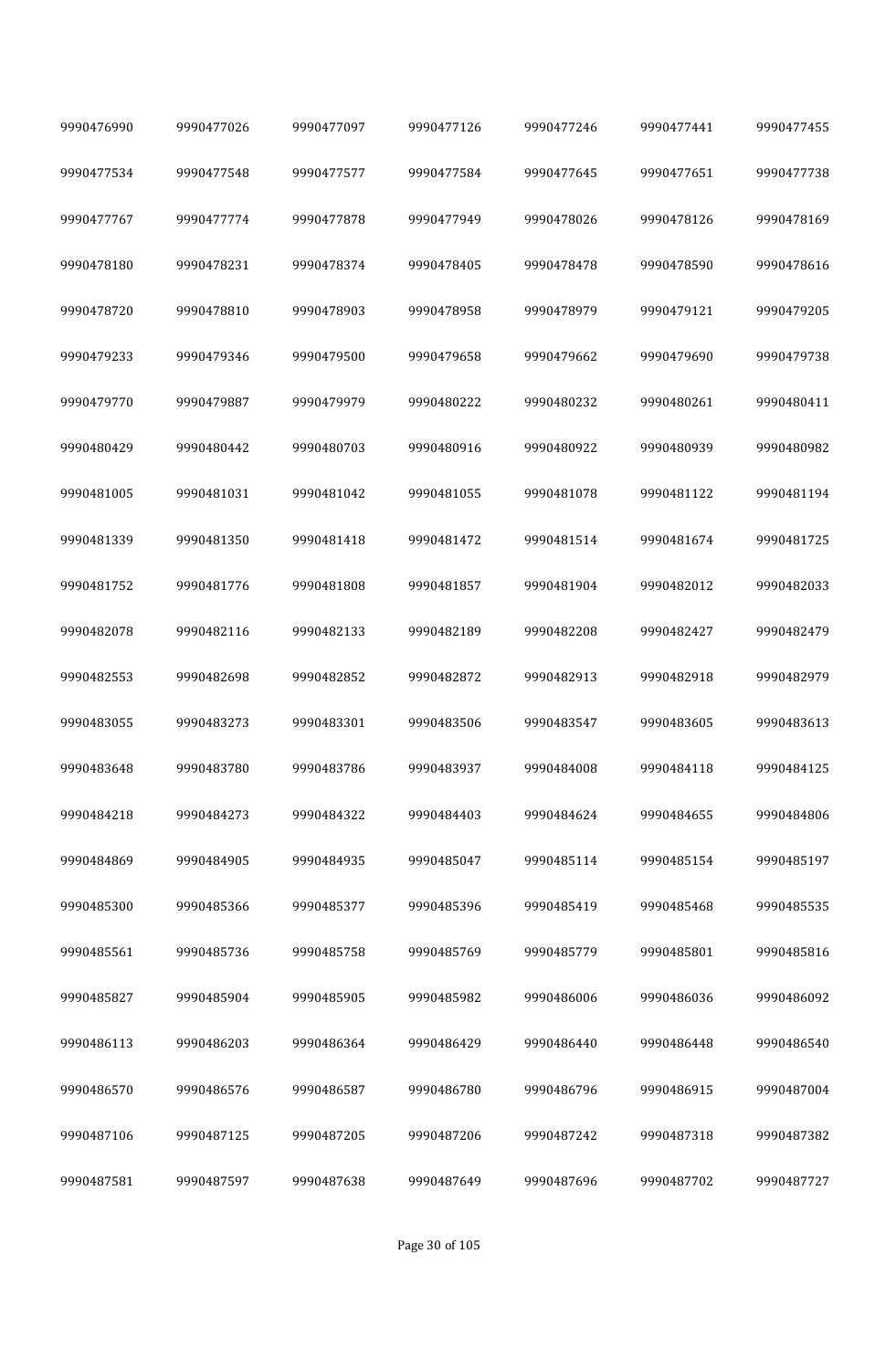| 9990487796 | 9990487859 | 9990488017 | 9990488047 | 9990488109 | 9990488114 | 9990488142 |
|------------|------------|------------|------------|------------|------------|------------|
| 9990488284 | 9990488288 | 9990488310 | 9990488311 | 9990488315 | 9990488342 | 9990488443 |
| 9990488489 | 9990488508 | 9990488703 | 9990488789 | 9990488820 | 9990488877 | 9990488913 |
| 9990489012 | 9990489049 | 9990489103 | 9990489236 | 9990489274 | 9990489460 | 9990489527 |
| 9990489594 | 9990489611 | 9990489648 | 9990489659 | 9990489740 | 9990489813 | 9990489824 |
| 9990490139 | 9990490164 | 9990490182 | 9990490198 | 9990490266 | 9990490283 | 9990490345 |
| 9990490445 | 9990490464 | 9990490465 | 9990490499 | 9990490575 | 9990490589 | 9990490659 |
| 9990490662 | 9990490702 | 9990490849 | 9990490878 | 9990491123 | 9990491141 | 9990491230 |
| 9990491260 | 9990491281 | 9990491380 | 9990491468 | 9990491560 | 9990491669 | 9990491738 |
| 9990491743 | 9990491771 | 9990491778 | 9990491788 | 9990491935 | 9990492092 | 9990492106 |
| 9990492205 | 9990492260 | 9990492262 | 9990492338 | 9990492365 | 9990492371 | 9990492422 |
| 9990492594 | 9990492785 | 9990492811 | 9990492835 | 9990492846 | 9990492965 | 9990492989 |
| 9990493017 | 9990493029 | 9990493076 | 9990493164 | 9990493235 | 9990493409 | 9990493501 |
| 9990493520 | 9990493586 | 9990493717 | 9990493752 | 9990493836 | 9990493851 | 9990493907 |
| 9990494390 | 9990494417 | 9990494436 | 9990494478 | 9990494502 | 9990494541 | 9990494777 |
| 9990494814 | 9990494828 | 9990494837 | 9990494842 | 9990494996 | 9990495177 | 9990495210 |
| 9990495253 | 9990495263 | 9990495288 | 9990495364 | 9990495382 | 9990495407 | 9990495425 |
| 9990495510 | 9990495553 | 9990495572 | 9990495644 | 9990495717 | 9990495782 | 9990495850 |
| 9990495878 | 9990495897 | 9990495962 | 9990496011 | 9990496033 | 9990496037 | 9990496202 |
| 9990496475 | 9990496611 | 9990496685 | 9990496709 | 9990496785 | 9990496837 | 9990496844 |
| 9990496894 | 9990496903 | 9990496906 | 9990497022 | 9990497259 | 9990497309 | 9990497406 |
| 9990497441 | 9990497525 | 9990497814 | 9990497899 | 9990497957 | 9990498008 | 9990498022 |
| 9990498029 | 9990498080 | 9990498101 | 9990498195 | 9990498359 | 9990498403 | 9990498446 |
| 9990498497 | 9990498526 | 9990498540 | 9990498689 | 9990498859 | 9990498970 | 9990499097 |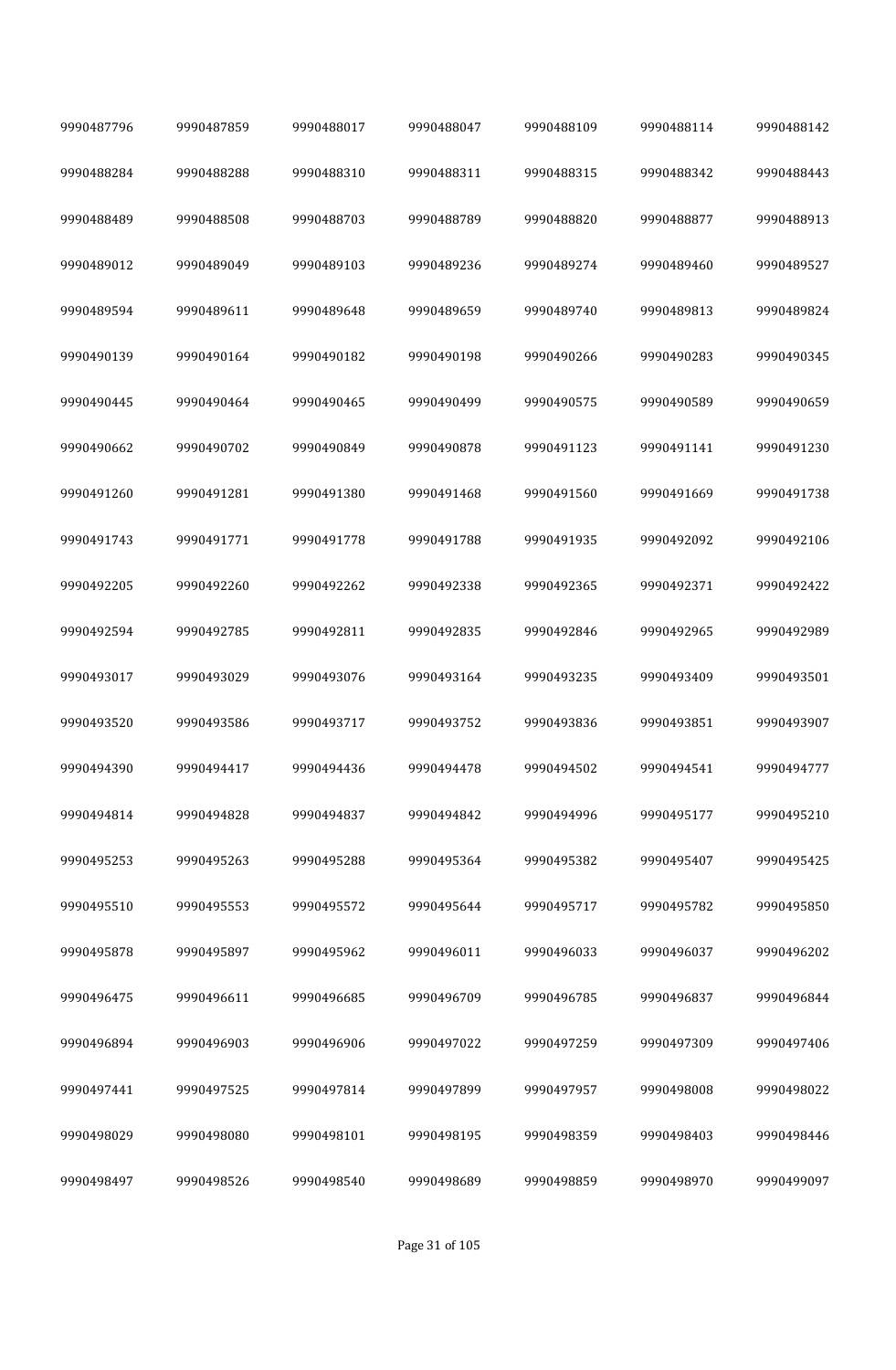| 9990499107 | 9990499109 | 9990499151 | 9990499242 | 9990499288 | 9990499322 | 9990499339 |
|------------|------------|------------|------------|------------|------------|------------|
| 9990499418 | 9990499423 | 9990499441 | 9990499502 | 9990499540 | 9990499593 | 9990499603 |
| 9990499786 | 9990499809 | 9990499830 | 9990499871 | 9990499913 | 9990499921 | 9990499934 |
| 9990499964 | 9990500006 | 9990500115 | 9990500129 | 9990500298 | 9990500349 | 9990500372 |
| 9990500407 | 9990500432 | 9990500457 | 9990500664 | 9990500792 | 9990500802 | 9990500855 |
| 9990500869 | 9990500924 | 9990501041 | 9990501112 | 9990501231 | 9990501233 | 9990501295 |
| 9990501463 | 9990501478 | 9990501518 | 9990501550 | 9990501617 | 9990501639 | 9990501699 |
| 9990501842 | 9990501881 | 9990501938 | 9990501981 | 9990501990 | 9990502014 | 9990502029 |
| 9990502159 | 9990502232 | 9990502259 | 9990502382 | 9990502397 | 9990502416 | 9990502454 |
| 9990502480 | 9990502577 | 9990502619 | 9990502785 | 9990502835 | 9990502907 | 9990502969 |
| 9990503031 | 9990503254 | 9990503475 | 9990503488 | 9990503544 | 9990503595 | 9990503658 |
| 9990503683 | 9990503743 | 9990503748 | 9990503777 | 9990503804 | 9990503855 | 9990503856 |
| 9990503913 | 9990503934 | 9990503955 | 9990504140 | 9990504161 | 9990504198 | 9990504226 |
| 9990504286 | 9990504349 | 9990504418 | 9990504518 | 9990504521 | 9990504553 | 9990504557 |
| 9990504590 | 9990504618 | 9990504629 | 9990504644 | 9990504690 | 9990504722 | 9990504775 |
| 9990504877 | 9990504905 | 9990505018 | 9990505064 | 9990505077 | 9990505244 | 9990505432 |
| 9990505453 | 9990505478 | 9990505483 | 9990505802 | 9990505813 | 9990506034 | 9990506090 |
| 9990506150 | 9990506274 | 9990506295 | 9990506310 | 9990506311 | 9990506312 | 9990506331 |
| 9990506495 | 9990506503 | 9990506512 | 9990506533 | 9990506574 | 9990506587 | 9990506595 |
| 9990506644 | 9990506688 | 9990506696 | 9990506732 | 9990506761 | 9990506799 | 9990506835 |
| 9990506912 | 9990506986 | 9990506987 | 9990507022 | 9990507099 | 9990507205 | 9990507208 |
| 9990507295 | 9990507350 | 9990507409 | 9990507427 | 9990507509 | 9990507553 | 9990507618 |
| 9990507845 | 9990507904 | 9990507930 | 9990508100 | 9990508151 | 9990508165 | 9990508311 |
| 9990508317 | 9990508388 | 9990508396 | 9990508413 | 9990508446 | 9990508514 | 9990508573 |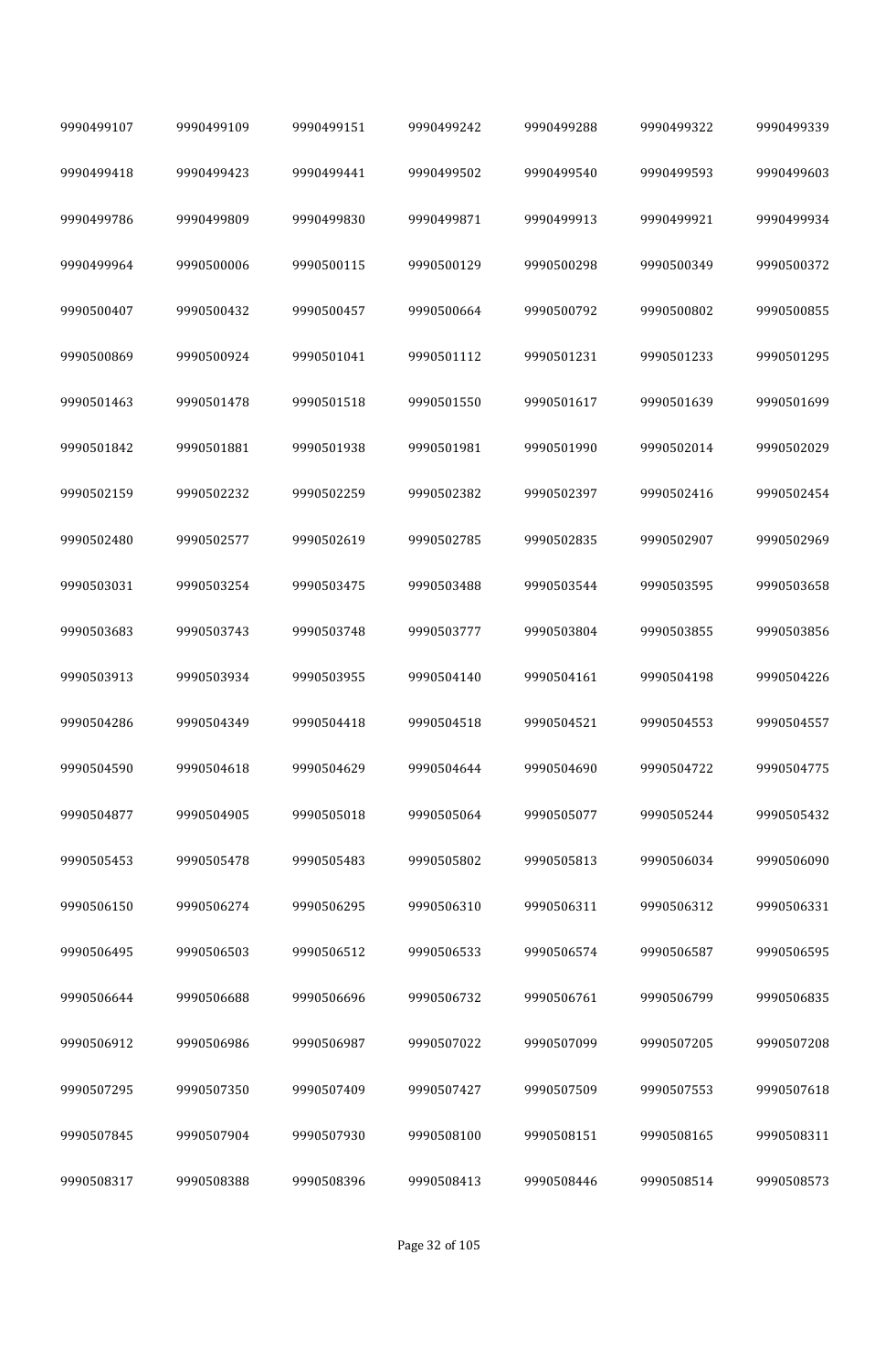| 9990508589 | 9990508616 | 9990508688 | 9990508708 | 9990508791 | 9990508919 | 9990508951 |
|------------|------------|------------|------------|------------|------------|------------|
| 9990508952 | 9990509110 | 9990509368 | 9990509420 | 9990509473 | 9990509495 | 9990509554 |
| 9990509590 | 9990509597 | 9990509623 | 9990509705 | 9990509873 | 9990509895 | 9990509905 |
| 9990510157 | 9990510207 | 9990510423 | 9990510460 | 9990510602 | 9990510662 | 9990510672 |
| 9990510734 | 9990510735 | 9990510865 | 9990510894 | 9990510902 | 9990511133 | 9990511181 |
| 9990511197 | 9990511214 | 9990511223 | 9990511264 | 9990511336 | 9990511593 | 9990511661 |
| 9990511670 | 9990511734 | 9990511793 | 9990511891 | 9990511893 | 9990511905 | 9990511971 |
| 9990511980 | 9990512170 | 9990512210 | 9990512285 | 9990512363 | 9990512373 | 9990512388 |
| 9990512423 | 9990512433 | 9990512573 | 9990512643 | 9990512711 | 9990512776 | 9990512787 |
| 9990512922 | 9990513004 | 9990513039 | 9990513076 | 9990513133 | 9990513150 | 9990513299 |
| 9990513507 | 9990513581 | 9990513604 | 9990513620 | 9990513625 | 9990513777 | 9990513815 |
| 9990513824 | 9990514030 | 9990514210 | 9990514293 | 9990514372 | 9990514376 | 9990514385 |
| 9990514417 | 9990514528 | 9990514535 | 9990514570 | 9990514586 | 9990514593 | 9990514630 |
| 9990514662 | 9990514675 | 9990514715 | 9990514722 | 9990514847 | 9990514884 | 9990514887 |
| 9990514979 | 9990515115 | 9990515137 | 9990515160 | 9990515336 | 9990515384 | 9990515421 |
| 9990515451 | 9990515489 | 9990515561 | 9990515603 | 9990515629 | 9990515664 | 9990515699 |
| 9990515840 | 9990515866 | 9990515984 | 9990516083 | 9990516114 | 9990516214 | 9990516329 |
| 9990516335 | 9990516405 | 9990516416 | 9990516459 | 9990516521 | 9990516725 | 9990516732 |
| 9990516765 | 9990516872 | 9990516945 | 9990516999 | 9990517009 | 9990517060 | 9990517073 |
| 9990517111 | 9990517131 | 9990517147 | 9990517153 | 9990517176 | 9990517514 | 9990517543 |
| 9990517604 | 9990517673 | 9990517858 | 9990517862 | 9990517906 | 9990518020 | 9990518090 |
| 9990518216 | 9990518336 | 9990518369 | 9990518404 | 9990518649 | 9990518903 | 9990518912 |
| 9990519000 | 9990519185 | 9990519257 | 9990519434 | 9990519469 | 9990519712 | 9990519741 |
| 9990519762 | 9990519790 | 9990519849 | 9990519923 | 9990519962 | 9990520003 | 9990520115 |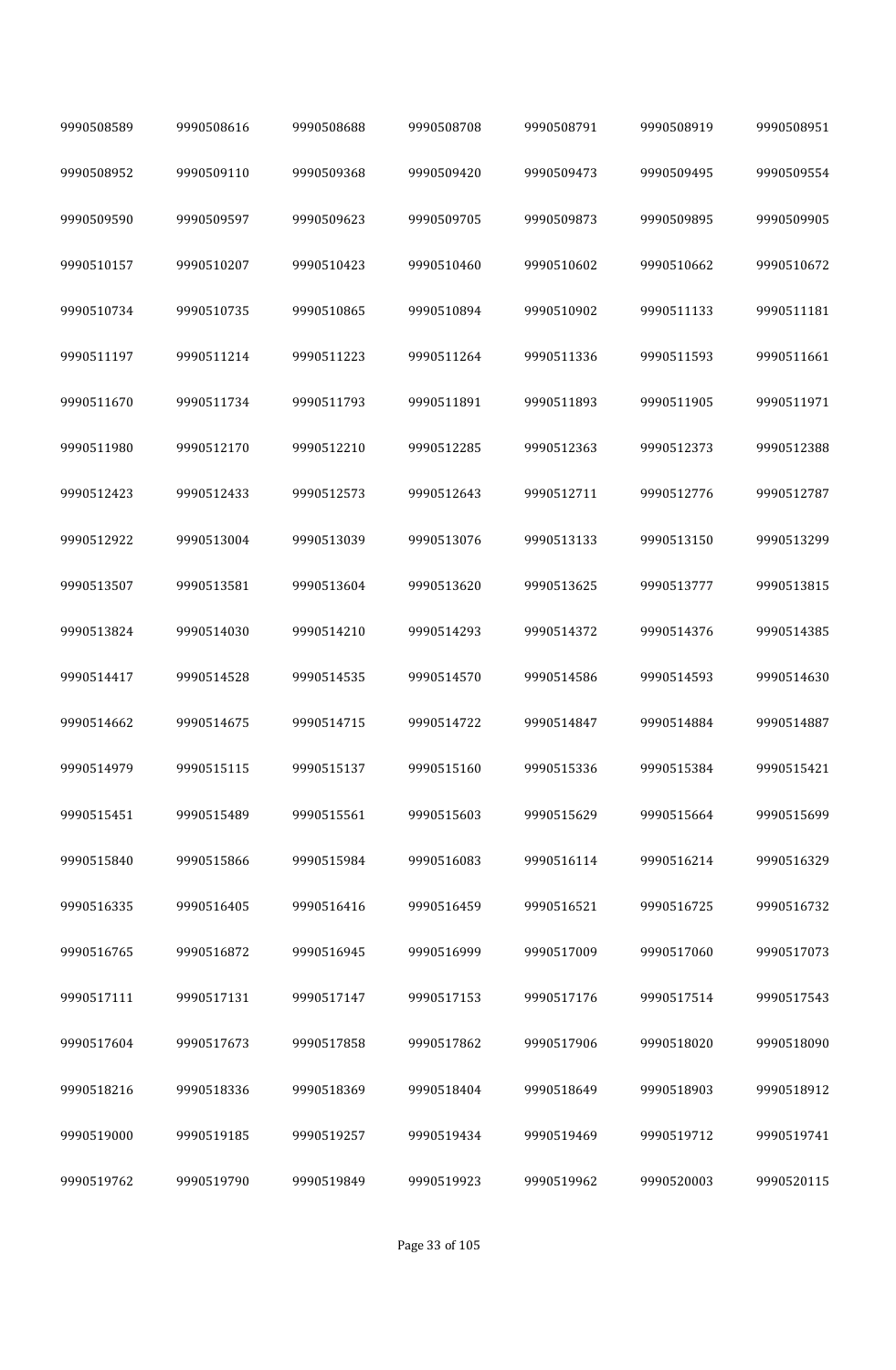| 9990520350 | 9990520399 | 9990520533 | 9990520637 | 9990520668 | 9990520689 | 9990520755 |
|------------|------------|------------|------------|------------|------------|------------|
| 9990520878 | 9990520892 | 9990521080 | 9990521338 | 9990521451 | 9990521723 | 9990521808 |
| 9990521816 | 9990521838 | 9990522009 | 9990522012 | 9990522021 | 9990522157 | 9990522388 |
| 9990522440 | 9990522465 | 9990522516 | 9990522534 | 9990522576 | 9990522606 | 9990522718 |
| 9990522759 | 9990522802 | 9990522861 | 9990523112 | 9990523158 | 9990523164 | 9990523280 |
| 9990523725 | 9990523745 | 9990523754 | 9990523768 | 9990523929 | 9990524030 | 9990524080 |
| 9990524136 | 9990524137 | 9990524160 | 9990524211 | 9990524230 | 9990524250 | 9990524373 |
| 9990524534 | 9990524624 | 9990524633 | 9990524887 | 9990525079 | 9990525120 | 9990525176 |
| 9990525214 | 9990525238 | 9990525389 | 9990525471 | 9990525517 | 9990525538 | 9990525552 |
| 9990525553 | 9990525707 | 9990526010 | 9990526045 | 9990526369 | 9990526390 | 9990526560 |
| 9990526590 | 9990526691 | 9990526706 | 9990526717 | 9990526916 | 9990526954 | 9990527088 |
| 9990527093 | 9990527105 | 9990527148 | 9990527153 | 9990527215 | 9990527347 | 9990527442 |
| 9990527525 | 9990527536 | 9990527832 | 9990527936 | 9990528016 | 9990528318 | 9990528359 |
| 9990528503 | 9990528574 | 9990528649 | 9990528657 | 9990528715 | 9990528791 | 9990528809 |
| 9990529083 | 9990529122 | 9990529146 | 9990529253 | 9990529282 | 9990529415 | 9990529518 |
| 9990529549 | 9990529556 | 9990529638 | 9990529708 | 9990529863 | 9990529866 | 9990529915 |
| 9990529943 | 9990530174 | 9990530184 | 9990530331 | 9990530397 | 9990530487 | 9990530619 |
| 9990530627 | 9990530720 | 9990530723 | 9990530754 | 9990530806 | 9990530846 | 9990530958 |
| 9990531015 | 9990531222 | 9990531287 | 9990531296 | 9990531437 | 9990531490 | 9990531507 |
| 9990531537 | 9990531611 | 9990531771 | 9990531847 | 9990531877 | 9990531995 | 9990532068 |
| 9990532075 | 9990532175 | 9990532207 | 9990532222 | 9990532318 | 9990532333 | 9990532407 |
| 9990532464 | 9990532578 | 9990532586 | 9990532682 | 9990532713 | 9990532918 | 9990532924 |
| 9990533152 | 9990533202 | 9990533227 | 9990533283 | 9990533376 | 9990533447 | 9990533595 |
| 9990533638 | 9990533753 | 9990533768 | 9990533782 | 9990533956 | 9990534064 | 9990534107 |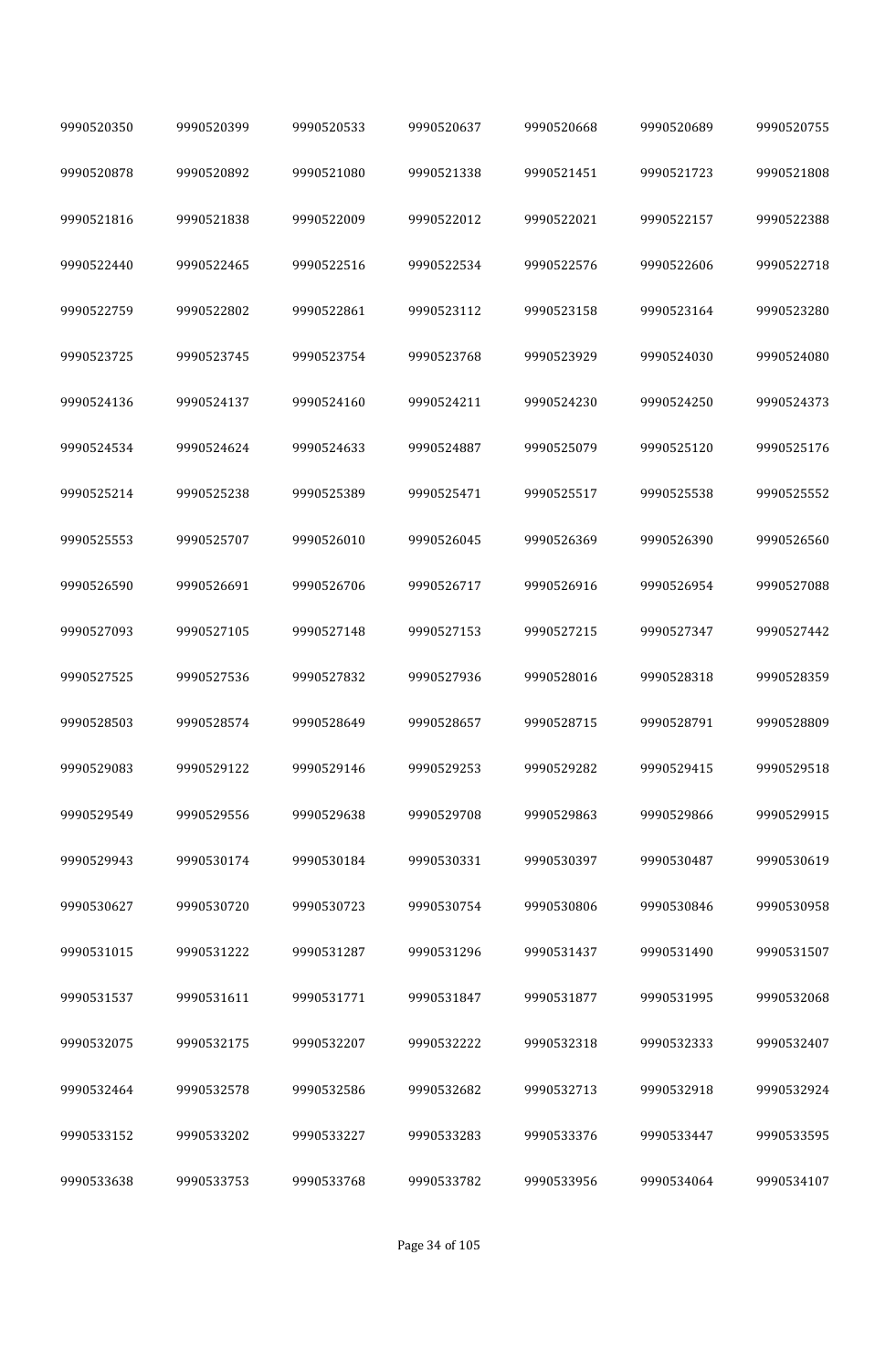| 9990534162 | 9990534193 | 9990534272 | 9990534359 | 9990534361 | 9990534371 | 9990534533 |
|------------|------------|------------|------------|------------|------------|------------|
| 9990534562 | 9990534698 | 9990534815 | 9990534856 | 9990534899 | 9990535014 | 9990535019 |
| 9990535025 | 9990535369 | 9990535425 | 9990535449 | 9990535468 | 9990535510 | 9990535557 |
| 9990535568 | 9990535608 | 9990535649 | 9990535677 | 9990535737 | 9990535826 | 9990535837 |
| 9990535840 | 9990535888 | 9990536049 | 9990536071 | 9990536099 | 9990536170 | 9990536274 |
| 9990536358 | 9990536408 | 9990536839 | 9990536841 | 9990536914 | 9990536938 | 9990536987 |
| 9990537122 | 9990537152 | 9990537173 | 9990537181 | 9990537414 | 9990537423 | 9990537501 |
| 9990537558 | 9990537761 | 9990537857 | 9990537931 | 9990537932 | 9990537970 | 9990537995 |
| 9990538025 | 9990538117 | 9990538136 | 9990538333 | 9990538368 | 9990538377 | 9990538404 |
| 9990538416 | 9990538481 | 9990538696 | 9990538733 | 9990538740 | 9990538894 | 9990538960 |
| 9990539009 | 9990539054 | 9990539081 | 9990539149 | 9990539233 | 9990539451 | 9990539518 |
| 9990539643 | 9990539689 | 9990539713 | 9990539731 | 9990539750 | 9990539966 | 9990539994 |
| 9990540144 | 9990540217 | 9990540390 | 9990540514 | 9990540516 | 9990540526 | 9990540800 |
| 9990540814 | 9990540952 | 9990541040 | 9990541055 | 9990541114 | 9990541205 | 9990541392 |
| 9990541430 | 9990541444 | 9990541493 | 9990541503 | 9990541556 | 9990541577 | 9990541627 |
| 9990541686 | 9990541692 | 9990541761 | 9990541973 | 9990541986 | 9990542060 | 9990542067 |
| 9990542084 | 9990542132 | 9990542282 | 9990542341 | 9990542343 | 9990542344 | 9990542358 |
| 9990542464 | 9990542572 | 9990542745 | 9990542795 | 9990542879 | 9990543107 | 9990543133 |
| 9990543512 | 9990543521 | 9990543547 | 9990543570 | 9990543697 | 9990543708 | 9990543714 |
| 9990543754 | 9990543758 | 9990543910 | 9990544036 | 9990544112 | 9990544173 | 9990544203 |
| 9990544404 | 9990544416 | 9990544466 | 9990544508 | 9990544701 | 9990544792 | 9990544883 |
| 9990544889 | 9990545177 | 9990545225 | 9990545290 | 9990545311 | 9990545544 | 9990545623 |
| 9990545902 | 9990545952 | 9990545984 | 9990546097 | 9990546100 | 9990546329 | 9990546636 |
| 9990546760 | 9990546824 | 9990546988 | 9990547039 | 9990547040 | 9990547067 | 9990547121 |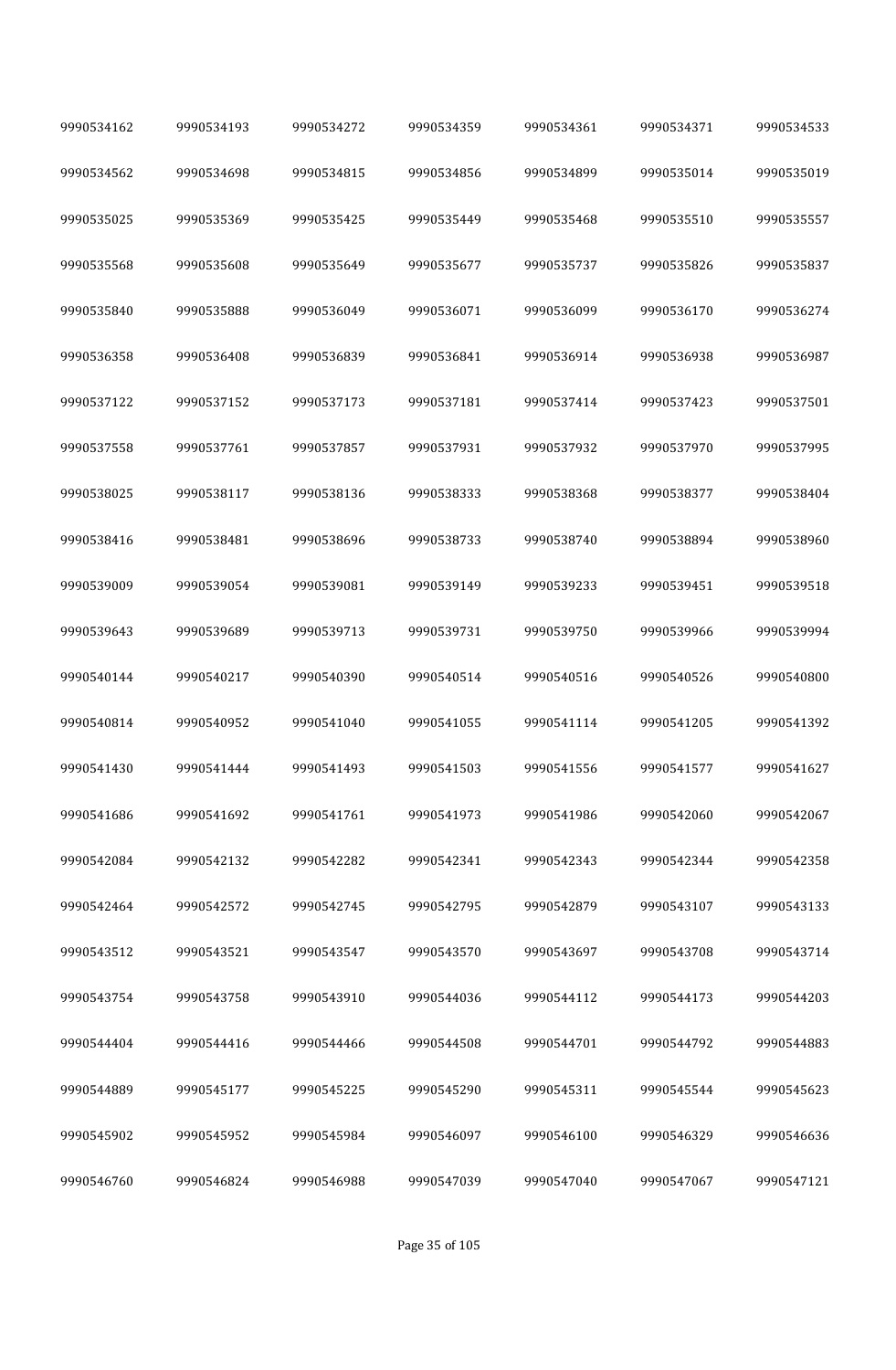| 9990547124 | 9990547138 | 9990547151 | 9990547459 | 9990547486 | 9990547569 | 9990547586 |
|------------|------------|------------|------------|------------|------------|------------|
| 9990547615 | 9990547637 | 9990547638 | 9990547697 | 9990547718 | 9990547742 | 9990548062 |
| 9990548176 | 9990548200 | 9990548204 | 9990548491 | 9990548516 | 9990548559 | 9990548560 |
| 9990548624 | 9990548661 | 9990548757 | 9990548776 | 9990548777 | 9990548822 | 9990548858 |
| 9990549030 | 9990549108 | 9990549140 | 9990549146 | 9990549206 | 9990549243 | 9990549338 |
| 9990549484 | 9990549485 | 9990549486 | 9990549491 | 9990549519 | 9990549528 | 9990549683 |
| 9990550055 | 9990550077 | 9990550108 | 9990550113 | 9990550156 | 9990550159 | 9990550171 |
| 9990550229 | 9990550239 | 9990550291 | 9990550347 | 9990550368 | 9990550385 | 9990550398 |
| 9990550406 | 9990550429 | 9990550435 | 9990550479 | 9990550540 | 9990550560 | 9990550561 |
| 9990550648 | 9990550661 | 9990550694 | 9990550721 | 9990550747 | 9990550778 | 9990550796 |
| 9990550809 | 9990551036 | 9990551060 | 9990551070 | 9990551073 | 9990551139 | 9990551184 |
| 9990551200 | 9990551228 | 9990551279 | 9990551285 | 9990551316 | 9990551530 | 9990551551 |
| 9990551662 | 9990551729 | 9990551884 | 9990552009 | 9990552105 | 9990552206 | 9990552261 |
| 9990552281 | 9990552388 | 9990552418 | 9990552425 | 9990552474 | 9990552608 | 9990552704 |
| 9990552977 | 9990553172 | 9990553217 | 9990553367 | 9990553375 | 9990553461 | 9990553497 |
| 9990553527 | 9990553610 | 9990553621 | 9990553713 | 9990553872 | 9990553933 | 9990553992 |
| 9990554013 | 9990554161 | 9990554199 | 9990554237 | 9990554336 | 9990554427 | 9990554567 |
| 9990554585 | 9990554589 | 9990554813 | 9990554825 | 9990554830 | 9990554840 | 9990554882 |
| 9990554891 | 9990554992 | 9990555022 | 9990555064 | 9990555097 | 9990555305 | 9990555370 |
| 9990555377 | 9990555445 | 9990555524 | 9990555901 | 9990555963 | 9990555968 | 9990556030 |
| 9990556081 | 9990556243 | 9990556266 | 9990556354 | 9990556581 | 9990556734 | 9990556753 |
| 9990556802 | 9990556902 | 9990556937 | 9990556994 | 9990557092 | 9990557247 | 9990557271 |
| 9990557318 | 9990557477 | 9990557529 | 9990557567 | 9990557587 | 9990557633 | 9990557660 |
| 9990557746 | 9990557812 | 9990557852 | 9990557856 | 9990557873 | 9990557978 | 9990558008 |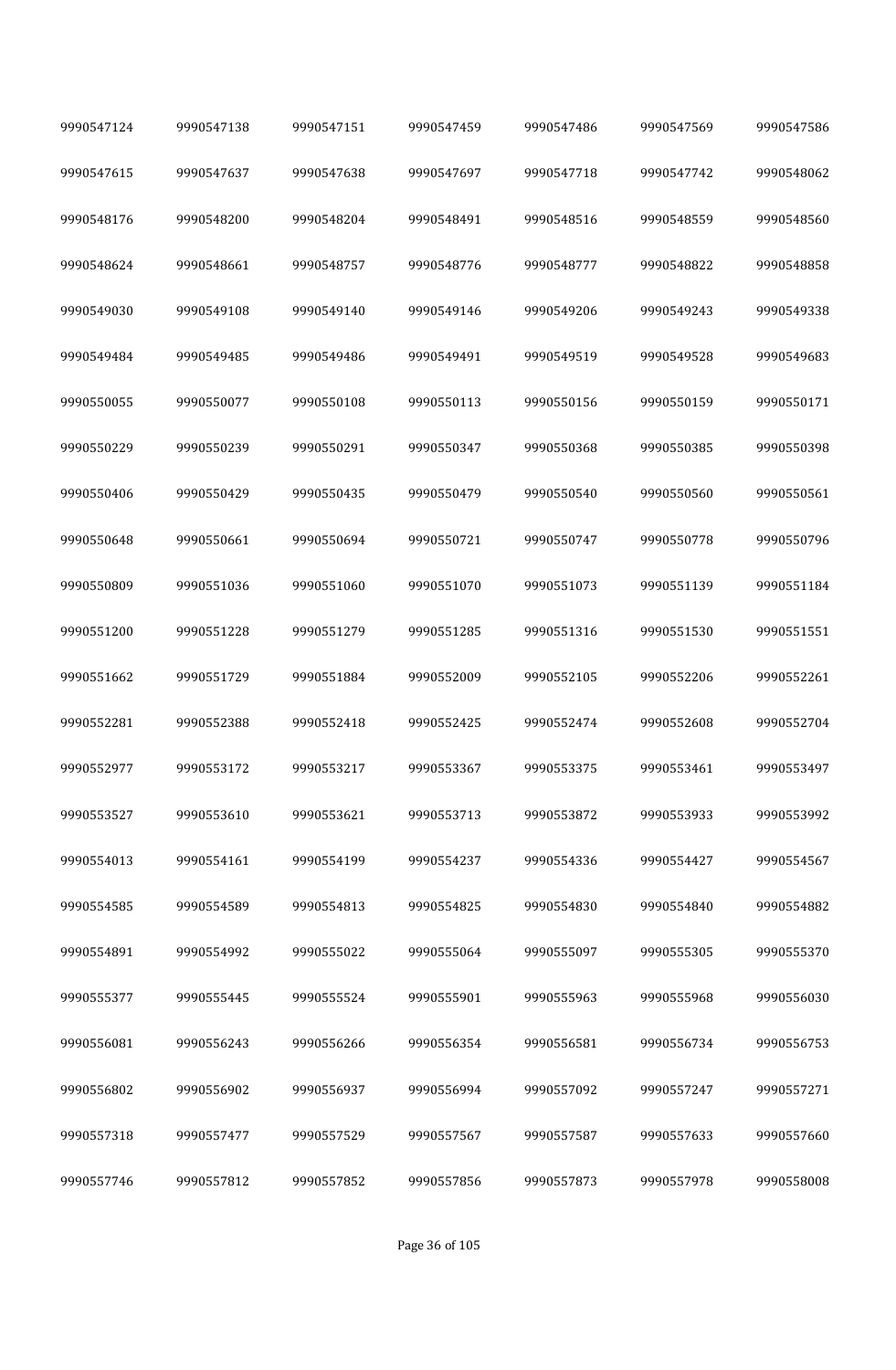| 9990558287 | 9990558308 | 9990558433 | 9990558525 | 9990558593 | 9990558677 | 9990558678 |
|------------|------------|------------|------------|------------|------------|------------|
| 9990558720 | 9990558785 | 9990559034 | 9990559169 | 9990559172 | 9990559281 | 9990559303 |
| 9990559516 | 9990559577 | 9990559588 | 9990559642 | 9990559643 | 9990559656 | 9990559660 |
| 9990559697 | 9990559699 | 9990559821 | 9990560059 | 9990560297 | 9990560333 | 9990560363 |
| 9990560472 | 9990560533 | 9990560686 | 9990560729 | 9990560821 | 9990560825 | 9990561012 |
| 9990561087 | 9990561097 | 9990561181 | 9990561242 | 9990561250 | 9990561407 | 9990561412 |
| 9990561492 | 9990561568 | 9990561674 | 9990561711 | 9990561747 | 9990561875 | 9990561897 |
| 9990561936 | 9990562020 | 9990562064 | 9990562097 | 9990562113 | 9990562157 | 9990562160 |
| 9990562176 | 9990562336 | 9990562349 | 9990562396 | 9990562401 | 9990562461 | 9990562604 |
| 9990562633 | 9990562653 | 9990562658 | 9990562682 | 9990562683 | 9990562692 | 9990562741 |
| 9990562767 | 9990562825 | 9990562850 | 9990562886 | 9990562944 | 9990563101 | 9990563428 |
| 9990563483 | 9990563576 | 9990563730 | 9990563819 | 9990563821 | 9990563876 | 9990563885 |
| 9990563898 | 9990563957 | 9990563961 | 9990564035 | 9990564045 | 9990564083 | 9990564100 |
| 9990564145 | 9990564170 | 9990564242 | 9990564259 | 9990564272 | 9990564312 | 9990564338 |
| 9990564381 | 9990564392 | 9990564481 | 9990564674 | 9990564792 | 9990564964 | 9990565005 |
| 9990565157 | 9990565220 | 9990565304 | 9990565359 | 9990565370 | 9990565382 | 9990565477 |
| 9990565549 | 9990565555 | 9990565591 | 9990565716 | 9990565743 | 9990565850 | 9990565896 |
| 9990566017 | 9990566165 | 9990566235 | 9990566236 | 9990566311 | 9990566385 | 9990566436 |
| 9990566439 | 9990566484 | 9990566510 | 9990566613 | 9990566642 | 9990566704 | 9990566747 |
| 9990566776 | 9990566861 | 9990566867 | 9990566880 | 9990566905 | 9990566997 | 9990567009 |
| 9990567122 | 9990567138 | 9990567502 | 9990567515 | 9990567536 | 9990567567 | 9990567616 |
| 9990567681 | 9990567706 | 9990567759 | 9990567950 | 9990567994 | 9990568054 | 9990568079 |
| 9990568115 | 9990568252 | 9990568449 | 9990568605 | 9990568614 | 9990568706 | 9990568868 |
| 9990568913 | 9990568942 | 9990568952 | 9990568976 | 9990568979 | 9990569053 | 9990569072 |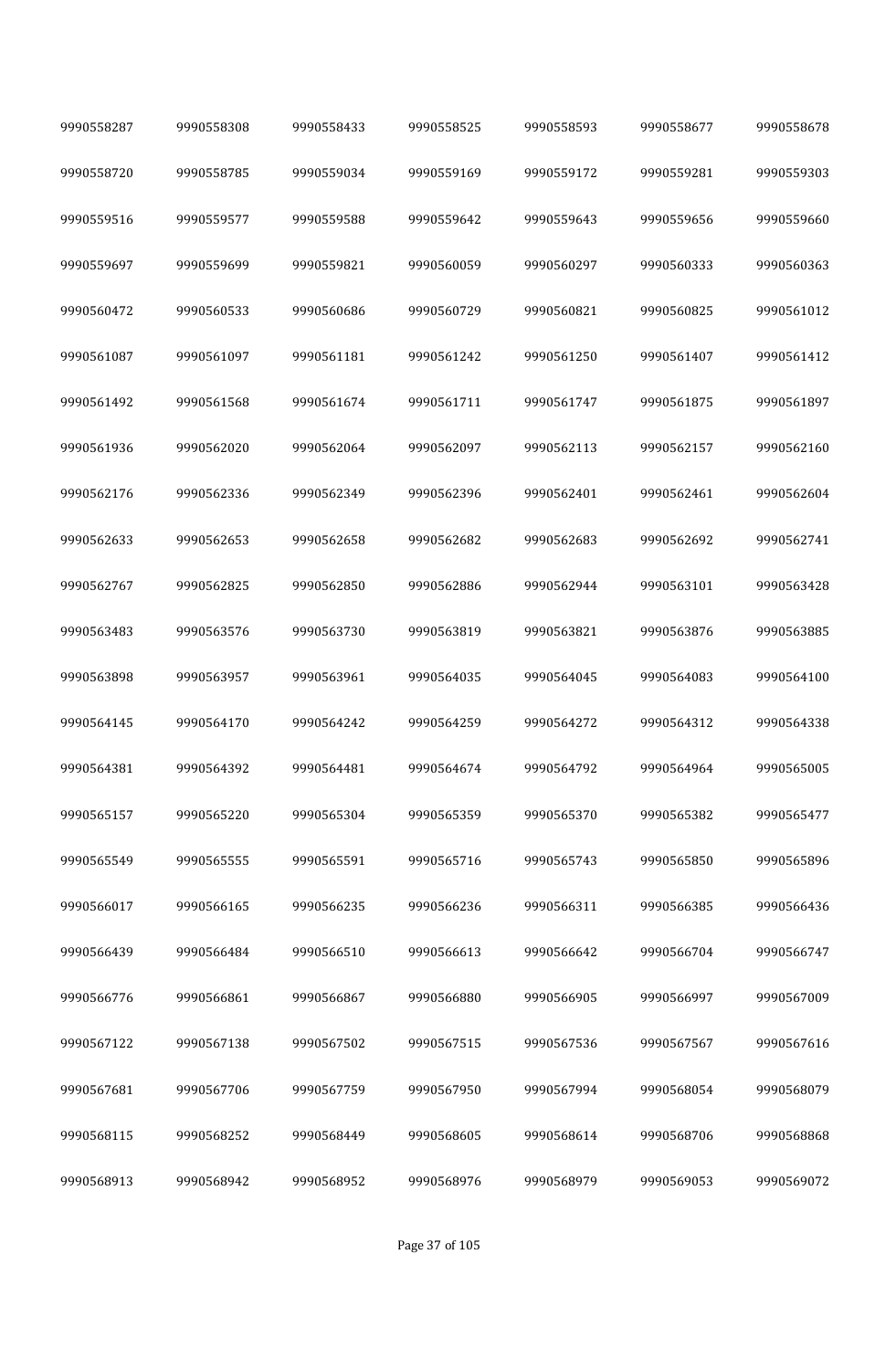| 9990569090 | 9990569151 | 9990569165 | 9990569198 | 9990569234 | 9990569365 | 9990569440 |
|------------|------------|------------|------------|------------|------------|------------|
| 9990569486 | 9990569523 | 9990569563 | 9990569720 | 9990569742 | 9990569805 | 9990569835 |
| 9990569847 | 9990569914 | 9990569923 | 9990569943 | 9990569954 | 9990570010 | 9990570199 |
| 9990570258 | 9990570421 | 9990570697 | 9990570757 | 9990570992 | 9990571035 | 9990571040 |
| 9990571082 | 9990571094 | 9990571175 | 9990571389 | 9990571494 | 9990571557 | 9990571568 |
| 9990571709 | 9990571789 | 9990571791 | 9990571911 | 9990572011 | 9990572112 | 9990572161 |
| 9990572201 | 9990572207 | 9990572209 | 9990572229 | 9990572239 | 9990572249 | 9990572280 |
| 9990572381 | 9990572412 | 9990572555 | 9990572561 | 9990572607 | 9990572609 | 9990572776 |
| 9990572798 | 9990572801 | 9990572822 | 9990572868 | 9990572877 | 9990572975 | 9990572998 |
| 9990573008 | 9990573023 | 9990573108 | 9990573142 | 9990573158 | 9990573187 | 9990573233 |
| 9990573403 | 9990573475 | 9990573523 | 9990573524 | 9990573703 | 9990573783 | 9990573894 |
| 9990573906 | 9990573966 | 9990574031 | 9990574050 | 9990574210 | 9990574231 | 9990574276 |
| 9990574293 | 9990574336 | 9990574502 | 9990574516 | 9990574611 | 9990574666 | 9990574689 |
| 9990574721 | 9990574821 | 9990574828 | 9990574832 | 9990574898 | 9990574922 | 9990574924 |
| 9990575037 | 9990575220 | 9990575221 | 9990575334 | 9990575342 | 9990575433 | 9990575555 |
| 9990575875 | 9990575880 | 9990575888 | 9990575940 | 9990575985 | 9990576085 | 9990576098 |
| 9990576227 | 9990576340 | 9990576386 | 9990576401 | 9990576456 | 9990576478 | 9990576501 |
| 9990576552 | 9990576648 | 9990576742 | 9990576864 | 9990576877 | 9990576886 | 9990576919 |
| 9990576963 | 9990576975 | 9990577317 | 9990577336 | 9990577492 | 9990577512 | 9990577634 |
| 9990577954 | 9990578028 | 9990578075 | 9990578142 | 9990578171 | 9990578185 | 9990578189 |
| 9990578200 | 9990578366 | 9990578510 | 9990578522 | 9990578584 | 9990578705 | 9990578799 |
| 9990578800 | 9990578850 | 9990578858 | 9990579130 | 9990579301 | 9990579457 | 9990579471 |
| 9990579490 | 9990579527 | 9990579575 | 9990579581 | 9990579618 | 9990579730 | 9990579731 |
| 9990579758 | 9990579813 | 9990579847 | 9990579983 | 9990580160 | 9990580162 | 9990580175 |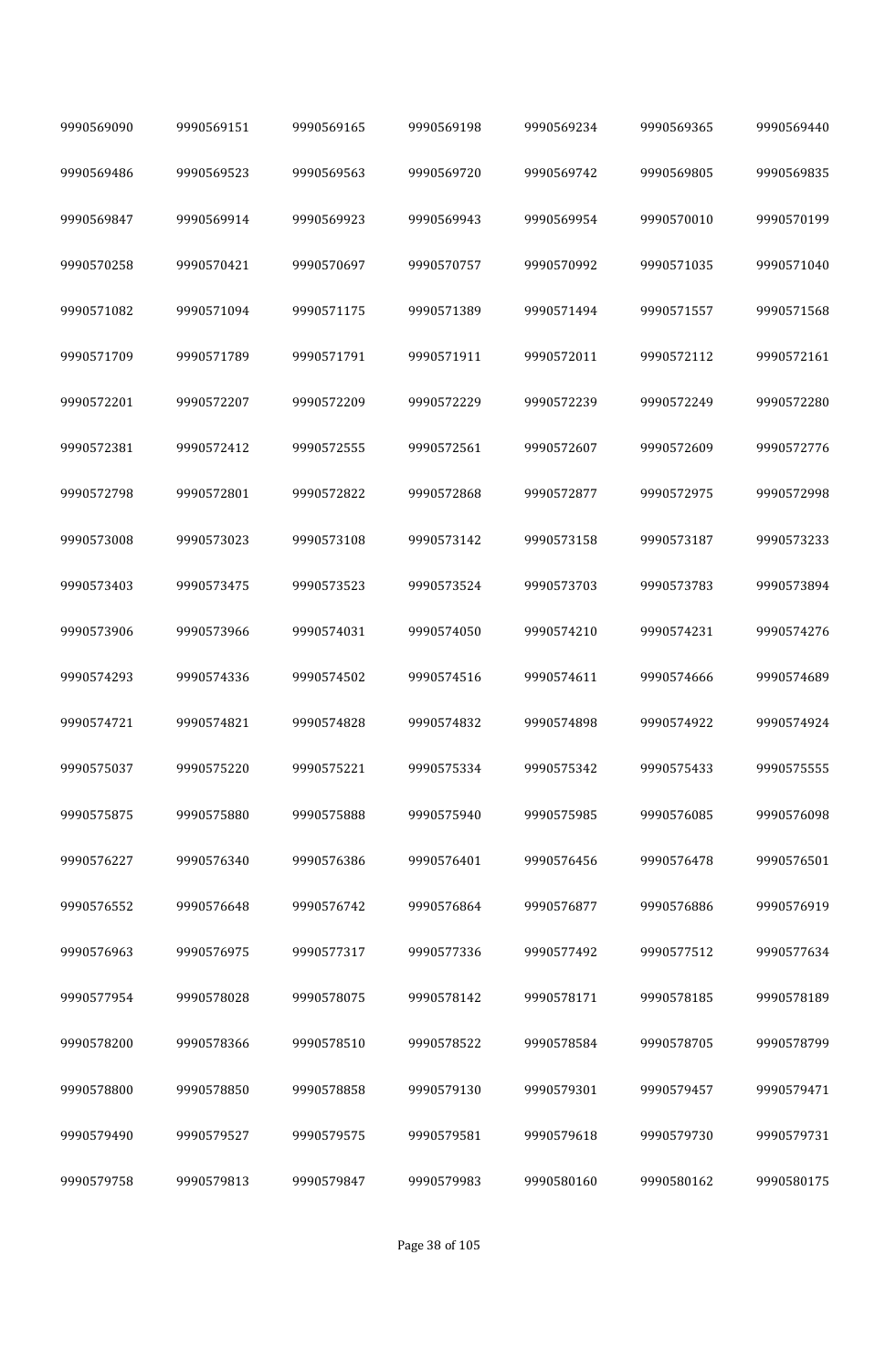| 9990580262 | 9990580373 | 9990580376 | 9990580395 | 9990580479 | 9990580510 | 9990580514 |
|------------|------------|------------|------------|------------|------------|------------|
| 9990580576 | 9990580599 | 9990580635 | 9990580673 | 9990580942 | 9990580955 | 9990580976 |
| 9990580990 | 9990581007 | 9990581012 | 9990581053 | 9990581107 | 9990581178 | 9990581257 |
| 9990581405 | 9990581472 | 9990581550 | 9990581665 | 9990581695 | 9990581725 | 9990581903 |
| 9990581929 | 9990582003 | 9990582084 | 9990582154 | 9990582162 | 9990582195 | 9990582244 |
| 9990582312 | 9990582342 | 9990582352 | 9990582546 | 9990582635 | 9990582643 | 9990582650 |
| 9990582657 | 9990582819 | 9990582919 | 9990582993 | 9990583009 | 9990583076 | 9990583085 |
| 9990583136 | 9990583227 | 9990583319 | 9990583358 | 9990583445 | 9990583488 | 9990583545 |
| 9990583616 | 9990583861 | 9990584017 | 9990584041 | 9990584072 | 9990584081 | 9990584108 |
| 9990584110 | 9990584144 | 9990584185 | 9990584202 | 9990584260 | 9990584263 | 9990584279 |
| 9990584282 | 9990584294 | 9990584353 | 9990584360 | 9990584406 | 9990584441 | 9990584486 |
| 9990584513 | 9990584562 | 9990584669 | 9990584785 | 9990584840 | 9990584981 | 9990584992 |
| 9990585258 | 9990585266 | 9990585329 | 9990585341 | 9990585348 | 9990585398 | 9990585413 |
| 9990585519 | 9990585641 | 9990585690 | 9990585738 | 9990585803 | 9990585808 | 9990585809 |
| 9990585835 | 9990585838 | 9990585953 | 9990585956 | 9990586094 | 9990586097 | 9990586171 |
| 9990586212 | 9990586277 | 9990586353 | 9990586445 | 9990586504 | 9990586609 | 9990586689 |
| 9990586711 | 9990586759 | 9990586860 | 9990586977 | 9990586987 | 9990587019 | 9990587033 |
| 9990587119 | 9990587178 | 9990587201 | 9990587379 | 9990587559 | 9990587608 | 9990587663 |
| 9990587998 | 9990588036 | 9990588067 | 9990588339 | 9990588487 | 9990588584 | 9990588639 |
| 9990588683 | 9990588725 | 9990588734 | 9990588769 | 9990588879 | 9990588956 | 9990589002 |
| 9990589256 | 9990589381 | 9990589442 | 9990589482 | 9990589499 | 9990589507 | 9990589597 |
| 9990589791 | 9990589858 | 9990589864 | 9990589898 | 9990590227 | 9990590346 | 9990590386 |
| 9990590418 | 9990590582 | 9990590659 | 9990590692 | 9990590841 | 9990590905 | 9990590906 |
| 9990590907 | 9990590932 | 9990591017 | 9990591019 | 9990591085 | 9990591119 | 9990591120 |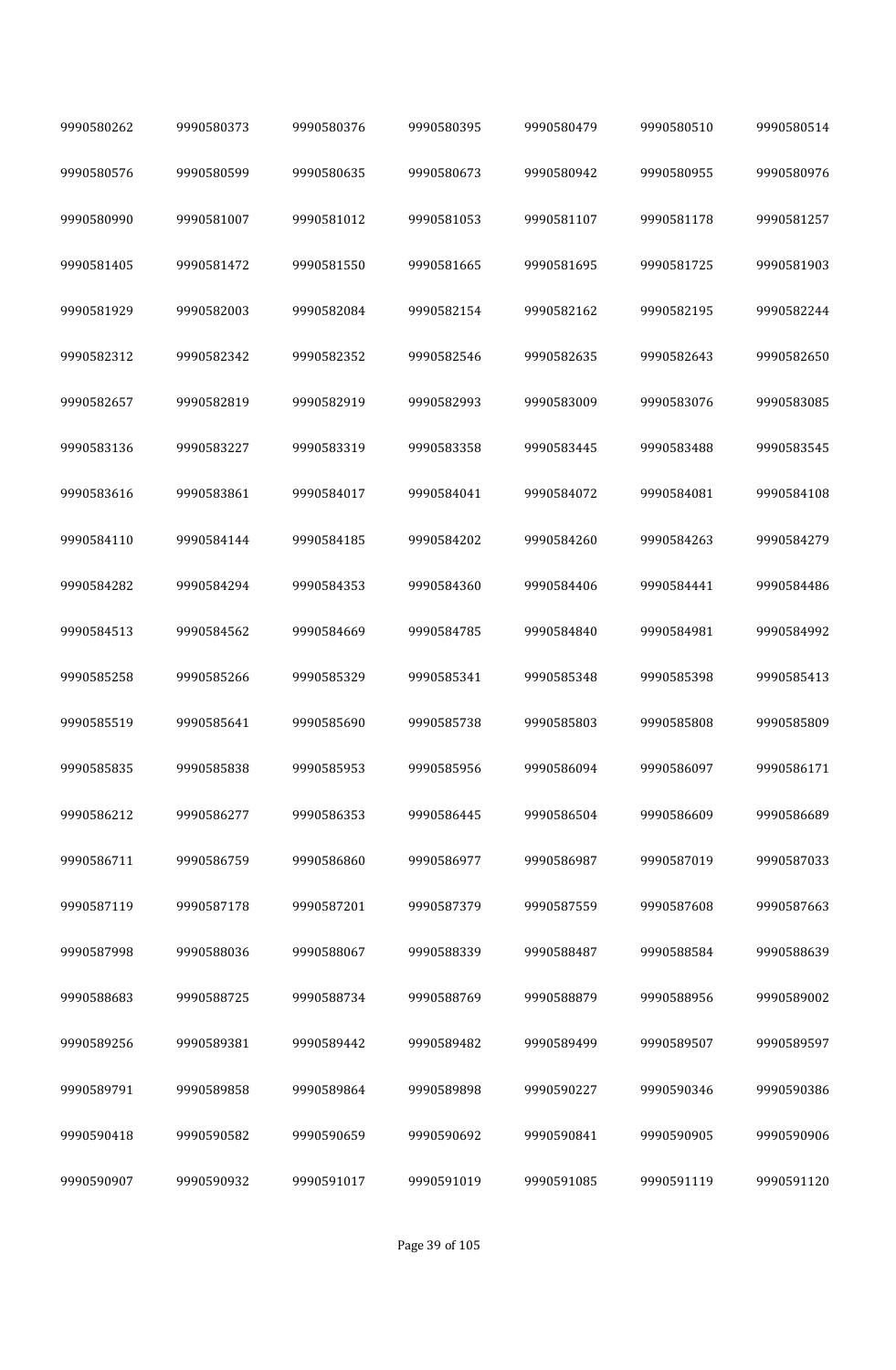| 9990591145 | 9990591162 | 9990591169 | 9990591296 | 9990591405 | 9990591533 | 9990591607 |
|------------|------------|------------|------------|------------|------------|------------|
| 9990591618 | 9990591667 | 9990591736 | 9990591837 | 9990591872 | 9990591903 | 9990591965 |
| 9990592079 | 9990592134 | 9990592203 | 9990592226 | 9990592230 | 9990592273 | 9990592281 |
| 9990592283 | 9990592493 | 9990592616 | 9990592623 | 9990592645 | 9990592660 | 9990592853 |
| 9990592885 | 9990592928 | 9990592936 | 9990592947 | 9990593162 | 9990593273 | 9990593325 |
| 9990593380 | 9990593476 | 9990593496 | 9990593537 | 9990593603 | 9990593666 | 9990593676 |
| 9990593688 | 9990593772 | 9990593847 | 9990593895 | 9990593899 | 9990593993 | 9990594017 |
| 9990594154 | 9990594171 | 9990594407 | 9990594475 | 9990594515 | 9990594596 | 9990594757 |
| 9990594767 | 9990594787 | 9990594853 | 9990594941 | 9990594952 | 9990594973 | 9990594992 |
| 9990595058 | 9990595069 | 9990595176 | 9990595204 | 9990595394 | 9990595439 | 9990595445 |
| 9990595500 | 9990595519 | 9990595593 | 9990595597 | 9990595705 | 9990595737 | 9990595768 |
| 9990595935 | 9990596048 | 9990596247 | 9990596281 | 9990596340 | 9990596385 | 9990596427 |
| 9990596429 | 9990596435 | 9990596553 | 9990596606 | 9990596635 | 9990596718 | 9990596760 |
| 9990597017 | 9990597040 | 9990597044 | 9990597240 | 9990597241 | 9990597281 | 9990597295 |
| 9990597308 | 9990597593 | 9990597598 | 9990597622 | 9990597641 | 9990597678 | 9990597711 |
| 9990597861 | 9990597894 | 9990597905 | 9990597934 | 9990598007 | 9990598048 | 9990598130 |
| 9990598224 | 9990598375 | 9990598386 | 9990598427 | 9990598428 | 9990598475 | 9990598632 |
| 9990598666 | 9990598775 | 9990598811 | 9990598819 | 9990598832 | 9990598847 | 9990598849 |
| 9990598865 | 9990598892 | 9990598937 | 9990599192 | 9990599294 | 9990599407 | 9990599516 |
| 9990599551 | 9990599575 | 9990599618 | 9990599783 | 9990599828 | 9990599842 | 9990599959 |
| 9990599986 | 9990600102 | 9990600266 | 9990600348 | 9990600362 | 9990600365 | 9990600614 |
| 9990600692 | 9990600746 | 9990600786 | 9990601027 | 9990601167 | 9990601205 | 9990601317 |
| 9990601480 | 9990601497 | 9990601546 | 9990601757 | 9990601871 | 9990601915 | 9990602177 |
| 9990602309 | 9990602453 | 9990602683 | 9990602734 | 9990602856 | 9990602880 | 9990602938 |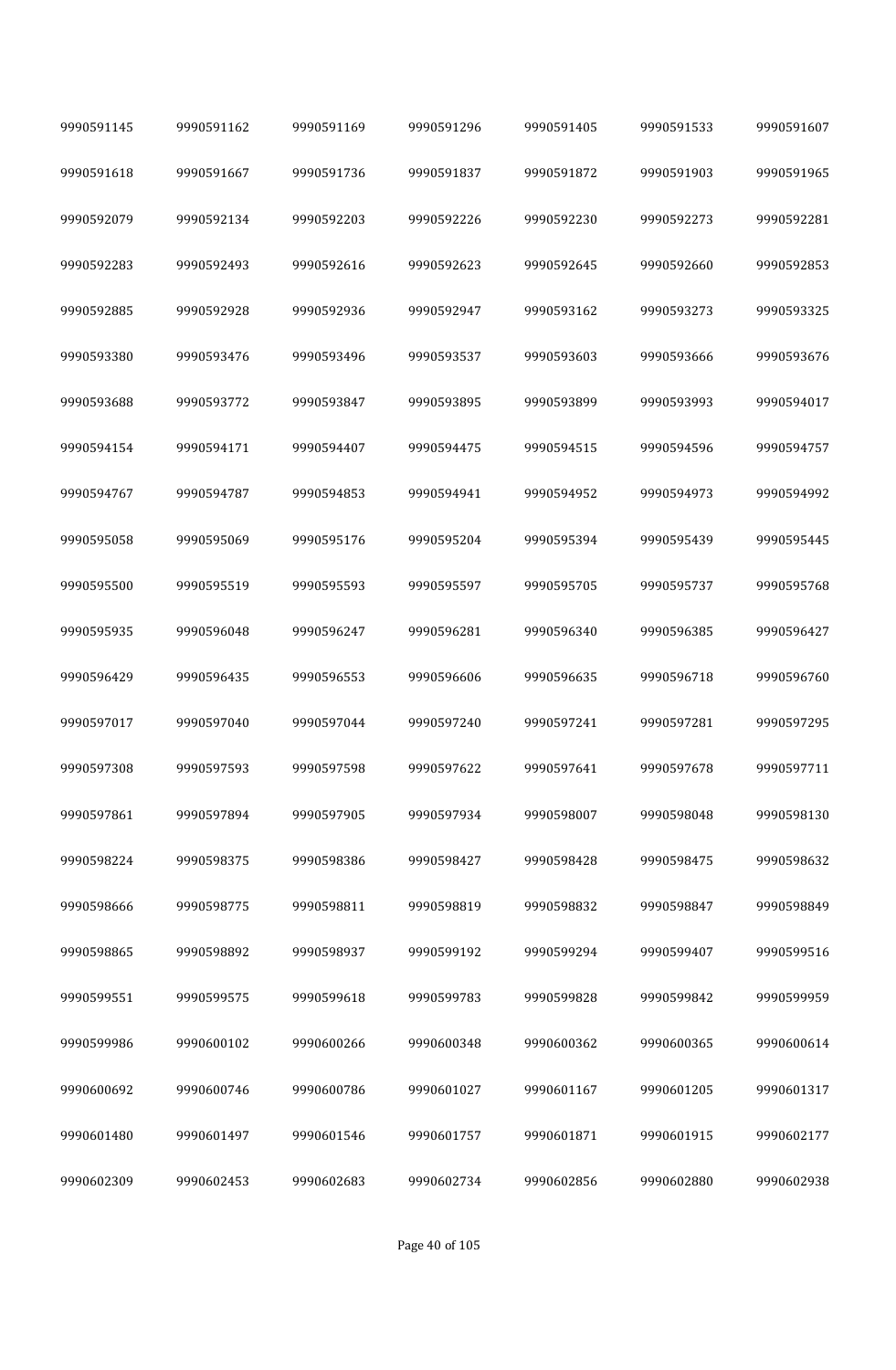| 9990602941 | 9990602944 | 9990603025 | 9990603082 | 9990603112 | 9990603199 | 9990603217 |
|------------|------------|------------|------------|------------|------------|------------|
| 9990603223 | 9990603244 | 9990603425 | 9990603505 | 9990603665 | 9990603730 | 9990603814 |
| 9990603825 | 9990603867 | 9990603887 | 9990603984 | 9990603999 | 9990604148 | 9990604200 |
| 9990604278 | 9990604296 | 9990604310 | 9990604371 | 9990604395 | 9990604459 | 9990604625 |
| 9990604815 | 9990604989 | 9990604991 | 9990605050 | 9990605185 | 9990605276 | 9990605321 |
| 9990605350 | 9990605374 | 9990605387 | 9990605457 | 9990605477 | 9990605481 | 9990605501 |
| 9990605556 | 9990605636 | 9990605688 | 9990605831 | 9990605882 | 9990605928 | 9990606064 |
| 9990606065 | 9990606131 | 9990606161 | 9990606182 | 9990606347 | 9990606380 | 9990606474 |
| 9990606679 | 9990606680 | 9990606756 | 9990606839 | 9990606937 | 9990607004 | 9990607070 |
| 9990607173 | 9990607231 | 9990607262 | 9990607266 | 9990607293 | 9990607295 | 9990607442 |
| 9990607457 | 9990607466 | 9990607497 | 9990607664 | 9990607729 | 9990607774 | 9990607832 |
| 9990607849 | 9990607944 | 9990607945 | 9990607952 | 9990608394 | 9990608488 | 9990608561 |
| 9990608681 | 9990608709 | 9990609011 | 9990609048 | 9990609078 | 9990609118 | 9990609221 |
| 9990609230 | 9990609255 | 9990609427 | 9990609506 | 9990609513 | 9990609522 | 9990609603 |
| 9990609635 | 9990609687 | 9990609701 | 9990609978 | 9990609984 | 9990609993 | 9990610030 |
| 9990610108 | 9990610123 | 9990610171 | 9990610200 | 9990610209 | 9990610258 | 9990610417 |
| 9990610434 | 9990610466 | 9990610579 | 9990610832 | 9990611024 | 9990611163 | 9990611237 |
| 9990611264 | 9990611395 | 9990611417 | 9990611498 | 9990611603 | 9990611650 | 9990611678 |
| 9990611681 | 9990611684 | 9990611782 | 9990611784 | 9990611875 | 9990611878 | 9990612164 |
| 9990612171 | 9990612241 | 9990612419 | 9990612439 | 9990612596 | 9990612646 | 9990612656 |
| 9990612878 | 9990612931 | 9990613154 | 9990613340 | 9990613378 | 9990613478 | 9990613526 |
| 9990613535 | 9990613568 | 9990613571 | 9990613895 | 9990613896 | 9990613967 | 9990614100 |
| 9990614161 | 9990614173 | 9990614269 | 9990614364 | 9990614527 | 9990614711 | 9990614718 |
| 9990614754 | 9990614853 | 9990614866 | 9990614902 | 9990614984 | 9990615018 | 9990615031 |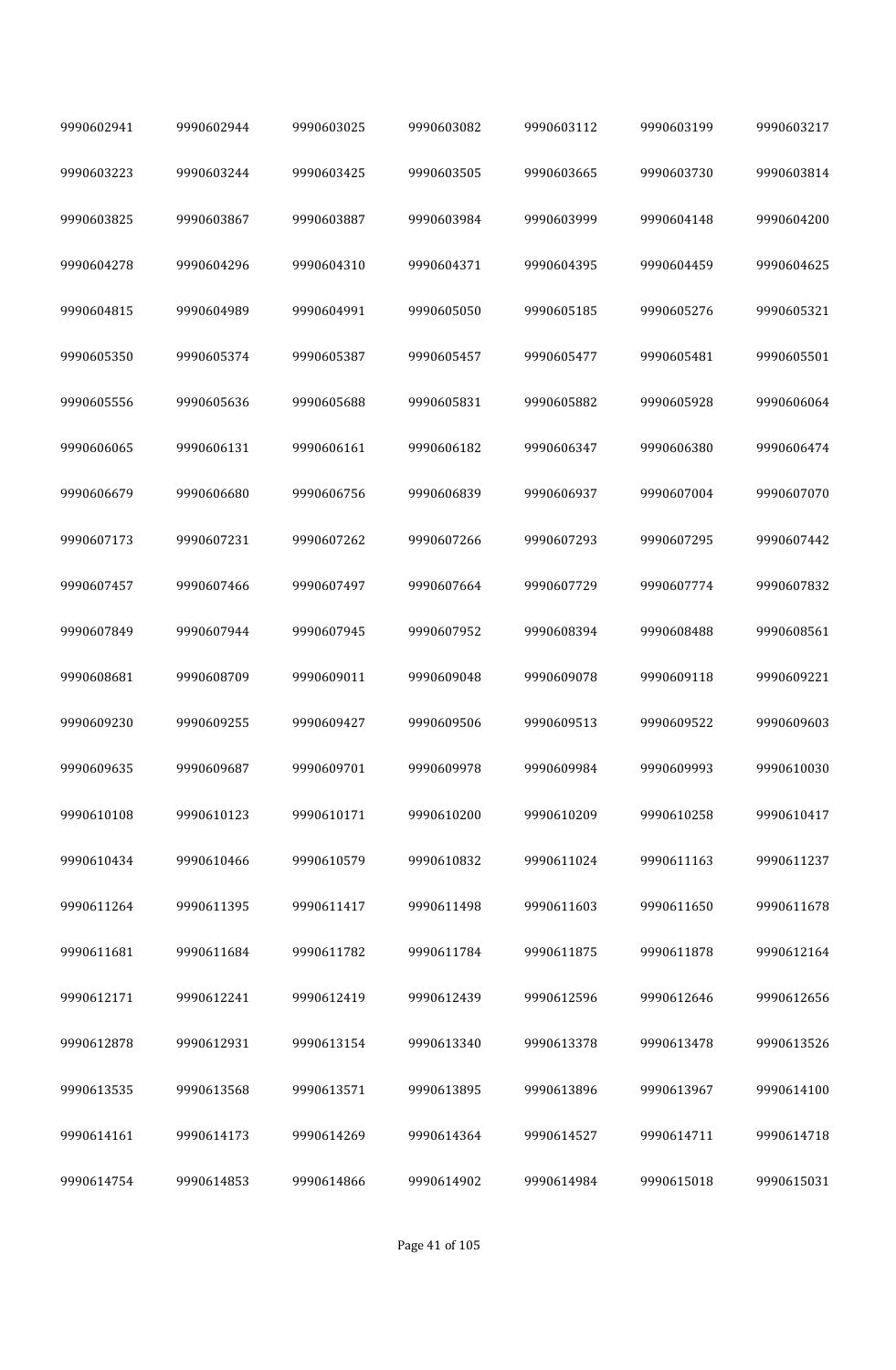| 9990615062 | 9990615086 | 9990615112 | 9990615163 | 9990615237 | 9990615239 | 9990615403 |
|------------|------------|------------|------------|------------|------------|------------|
| 9990615430 | 9990615481 | 9990615483 | 9990615496 | 9990615533 | 9990615545 | 9990615615 |
| 9990615676 | 9990615751 | 9990615895 | 9990615898 | 9990615938 | 9990615985 | 9990616018 |
| 9990616088 | 9990616108 | 9990616121 | 9990616131 | 9990616231 | 9990616364 | 9990616474 |
| 9990616580 | 9990616597 | 9990616615 | 9990616620 | 9990616638 | 9990616764 | 9990616972 |
| 9990617028 | 9990617047 | 9990617105 | 9990617116 | 9990617196 | 9990617200 | 9990617215 |
| 9990617240 | 9990617288 | 9990617391 | 9990617442 | 9990617495 | 9990617497 | 9990617595 |
| 9990617725 | 9990617759 | 9990617789 | 9990617952 | 9990617954 | 9990617974 | 9990618035 |
| 9990618183 | 9990618199 | 9990618361 | 9990618373 | 9990618392 | 9990618492 | 9990618585 |
| 9990618799 | 9990618898 | 9990619007 | 9990619085 | 9990619302 | 9990619306 | 9990619476 |
| 9990619477 | 9990619605 | 9990619774 | 9990619806 | 9990620032 | 9990620037 | 9990620056 |
| 9990620095 | 9990620096 | 9990620114 | 9990620171 | 9990620175 | 9990620190 | 9990620231 |
| 9990620336 | 9990620400 | 9990620484 | 9990620678 | 9990620916 | 9990620965 | 9990621086 |
| 9990621099 | 9990621120 | 9990621128 | 9990621183 | 9990621288 | 9990621383 | 9990621422 |
| 9990621466 | 9990621482 | 9990621499 | 9990621503 | 9990621610 | 9990621656 | 9990621671 |
| 9990621717 | 9990621772 | 9990621983 | 9990622080 | 9990622299 | 9990622300 | 9990622342 |
| 9990622402 | 9990622525 | 9990622649 | 9990622655 | 9990622989 | 9990623035 | 9990623076 |
| 9990623078 | 9990623275 | 9990623288 | 9990623419 | 9990623440 | 9990623463 | 9990623529 |
| 9990623731 | 9990623818 | 9990623819 | 9990623953 | 9990624124 | 9990624174 | 9990624193 |
| 9990624261 | 9990624409 | 9990624441 | 9990624485 | 9990624499 | 9990624527 | 9990624635 |
| 9990624640 | 9990624660 | 9990624785 | 9990624820 | 9990624821 | 9990624831 | 9990624988 |
| 9990625143 | 9990625207 | 9990625218 | 9990625351 | 9990625418 | 9990625547 | 9990625585 |
| 9990625611 | 9990625613 | 9990625697 | 9990625789 | 9990625819 | 9990625820 | 9990625846 |
| 9990625965 | 9990626081 | 9990626140 | 9990626200 | 9990626430 | 9990626552 | 9990626608 |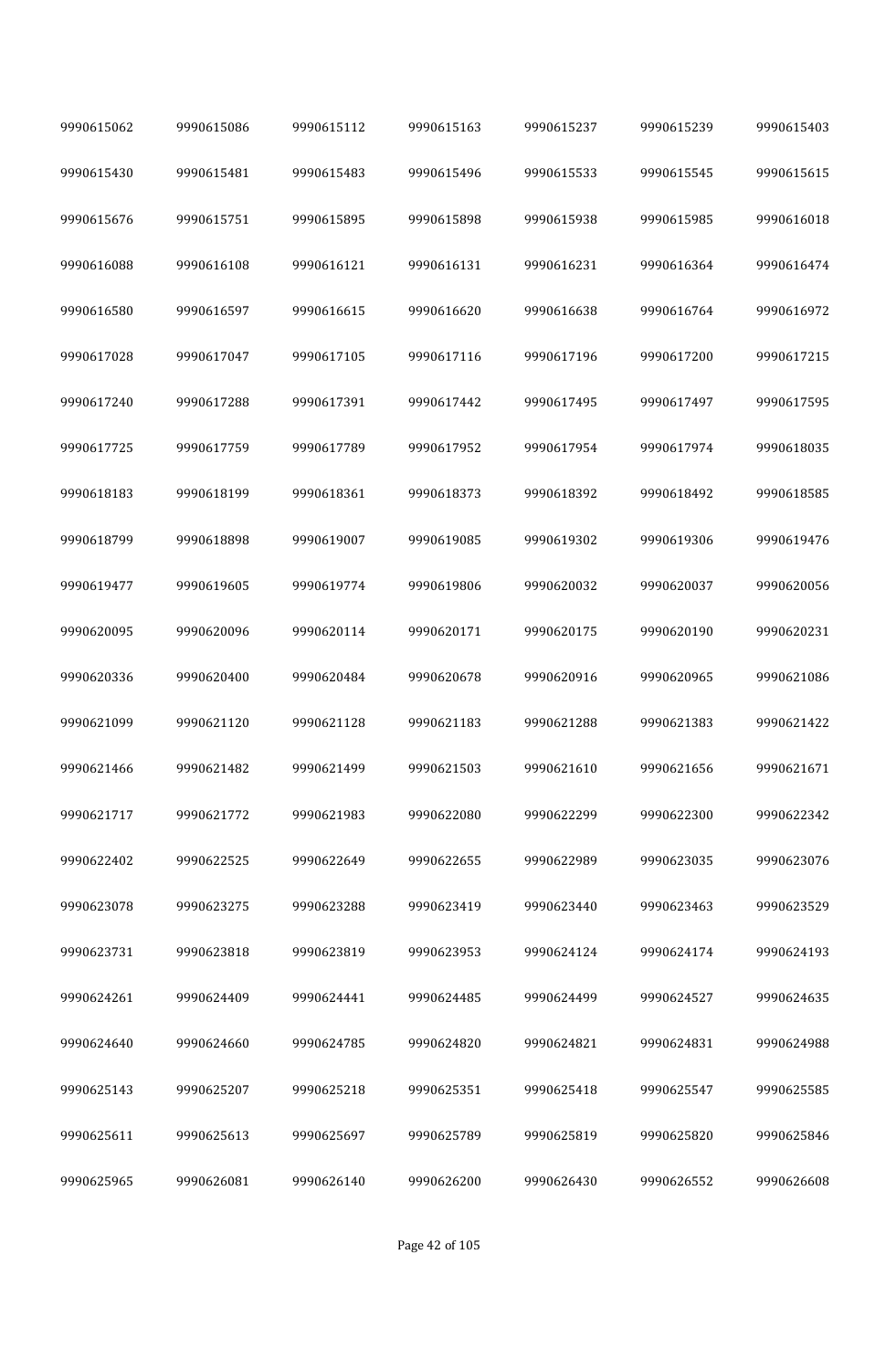| 9990626747 | 9990626759 | 9990626894 | 9990626895 | 9990626938 | 9990627031 | 9990627049 |
|------------|------------|------------|------------|------------|------------|------------|
| 9990627083 | 9990627091 | 9990627157 | 9990627183 | 9990627271 | 9990627290 | 9990627424 |
| 9990627435 | 9990627541 | 9990627584 | 9990627680 | 9990627698 | 9990627730 | 9990627765 |
| 9990627798 | 9990627804 | 9990627881 | 9990627892 | 9990627935 | 9990627945 | 9990628122 |
| 9990628173 | 9990628209 | 9990628223 | 9990628259 | 9990628388 | 9990628389 | 9990628413 |
| 9990628461 | 9990628571 | 9990628584 | 9990628722 | 9990628774 | 9990628776 | 9990628890 |
| 9990628919 | 9990628932 | 9990628947 | 9990628968 | 9990628977 | 9990629059 | 9990629089 |
| 9990629100 | 9990629101 | 9990629455 | 9990629475 | 9990629556 | 9990629562 | 9990629594 |
| 9990629626 | 9990629665 | 9990629705 | 9990629951 | 9990629967 | 9990629985 | 9990630103 |
| 9990630208 | 9990630275 | 9990630278 | 9990630290 | 9990630302 | 9990630467 | 9990630785 |
| 9990630811 | 9990630868 | 9990630876 | 9990630916 | 9990630991 | 9990631033 | 9990631042 |
| 9990631063 | 9990631113 | 9990631210 | 9990631212 | 9990631266 | 9990631387 | 9990631455 |
| 9990631490 | 9990631509 | 9990631560 | 9990631691 | 9990631713 | 9990631717 | 9990631855 |
| 9990631860 | 9990631878 | 9990631919 | 9990631991 | 9990632024 | 9990632034 | 9990632242 |
| 9990632323 | 9990632370 | 9990632424 | 9990632428 | 9990632570 | 9990632575 | 9990632619 |
| 9990632674 | 9990632691 | 9990632741 | 9990632758 | 9990633339 | 9990633361 | 9990633362 |
| 9990633373 | 9990633593 | 9990633603 | 9990633616 | 9990633631 | 9990633657 | 9990633658 |
| 9990633726 | 9990633731 | 9990633734 | 9990633759 | 9990633870 | 9990633943 | 9990633958 |
| 9990633989 | 9990634024 | 9990634078 | 9990634131 | 9990634269 | 9990634347 | 9990634358 |
| 9990634405 | 9990634437 | 9990634552 | 9990634631 | 9990634725 | 9990634729 | 9990634749 |
| 9990634872 | 9990635078 | 9990635108 | 9990635330 | 9990635361 | 9990635574 | 9990635903 |
| 9990635941 | 9990636018 | 9990636075 | 9990636081 | 9990636087 | 9990636190 | 9990636193 |
| 9990636302 | 9990636499 | 9990636656 | 9990636758 | 9990636760 | 9990636763 | 9990636783 |
| 9990636976 | 9990637118 | 9990637141 | 9990637175 | 9990637209 | 9990637216 | 9990637308 |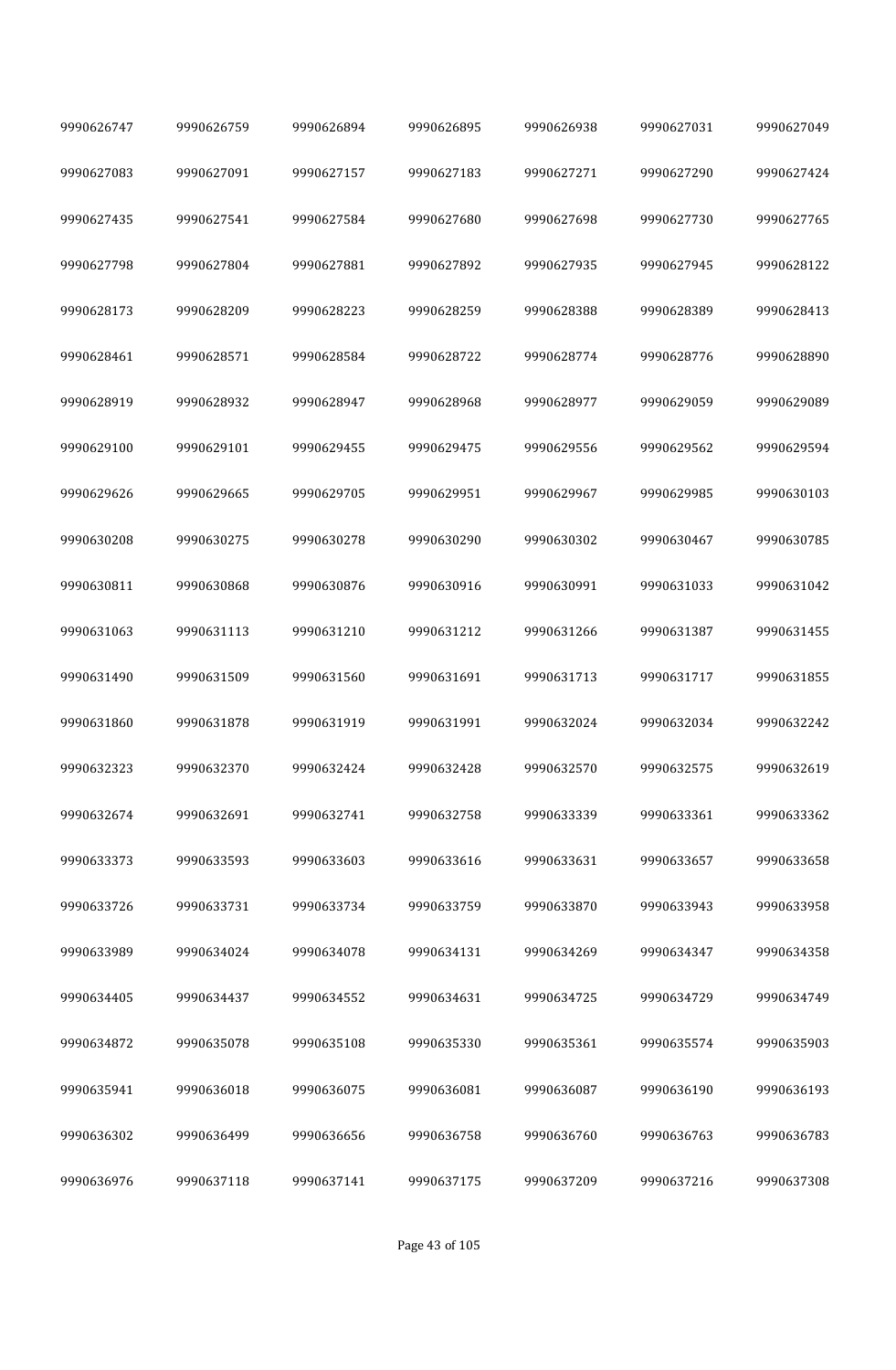| 9990637309 | 9990637360 | 9990637421 | 9990637469 | 9990637636 | 9990637646 | 9990637823 |
|------------|------------|------------|------------|------------|------------|------------|
| 9990637837 | 9990637931 | 9990637945 | 9990638013 | 9990638281 | 9990638285 | 9990638482 |
| 9990638505 | 9990638520 | 9990638572 | 9990638581 | 9990638594 | 9990638878 | 9990639226 |
| 9990639237 | 9990639271 | 9990639502 | 9990639619 | 9990639638 | 9990639715 | 9990639722 |
| 9990639733 | 9990639846 | 9990639956 | 9990639997 | 9990640138 | 9990640170 | 9990640291 |
| 9990640312 | 9990640356 | 9990640396 | 9990640426 | 9990640440 | 9990640478 | 9990640531 |
| 9990640534 | 9990640546 | 9990640547 | 9990640601 | 9990640720 | 9990640799 | 9990640802 |
| 9990640812 | 9990640851 | 9990641028 | 9990641090 | 9990641117 | 9990641339 | 9990641373 |
| 9990641385 | 9990641436 | 9990641471 | 9990641593 | 9990641657 | 9990641712 | 9990641838 |
| 9990641840 | 9990641893 | 9990641901 | 9990641948 | 9990641969 | 9990642004 | 9990642245 |
| 9990642246 | 9990642295 | 9990642623 | 9990642680 | 9990642696 | 9990642714 | 9990642803 |
| 9990642887 | 9990642914 | 9990643033 | 9990643093 | 9990643099 | 9990643179 | 9990643190 |
| 9990643209 | 9990643256 | 9990643337 | 9990643402 | 9990643455 | 9990643461 | 9990643628 |
| 9990643636 | 9990643865 | 9990643907 | 9990643991 | 9990644029 | 9990644053 | 9990644120 |
| 9990644191 | 9990644201 | 9990644283 | 9990644308 | 9990644378 | 9990644386 | 9990644496 |
| 9990644709 | 9990644720 | 9990644773 | 9990645030 | 9990645102 | 9990645107 | 9990645197 |
| 9990645204 | 9990645247 | 9990645290 | 9990645360 | 9990645464 | 9990645508 | 9990645541 |
| 9990645630 | 9990645688 | 9990645834 | 9990645993 | 9990646008 | 9990646011 | 9990646012 |
| 9990646046 | 9990646139 | 9990646143 | 9990646170 | 9990646195 | 9990646289 | 9990646328 |
| 9990646493 | 9990646637 | 9990646683 | 9990646686 | 9990646694 | 9990646852 | 9990646885 |
| 9990646903 | 9990646920 | 9990646921 | 9990647104 | 9990647210 | 9990647364 | 9990647582 |
| 9990647618 | 9990647677 | 9990647773 | 9990647939 | 9990648035 | 9990648225 | 9990648328 |
| 9990648420 | 9990648450 | 9990648451 | 9990648478 | 9990648744 | 9990648797 | 9990648908 |
| 9990649090 | 9990649093 | 9990649172 | 9990649216 | 9990649272 | 9990649365 | 9990649378 |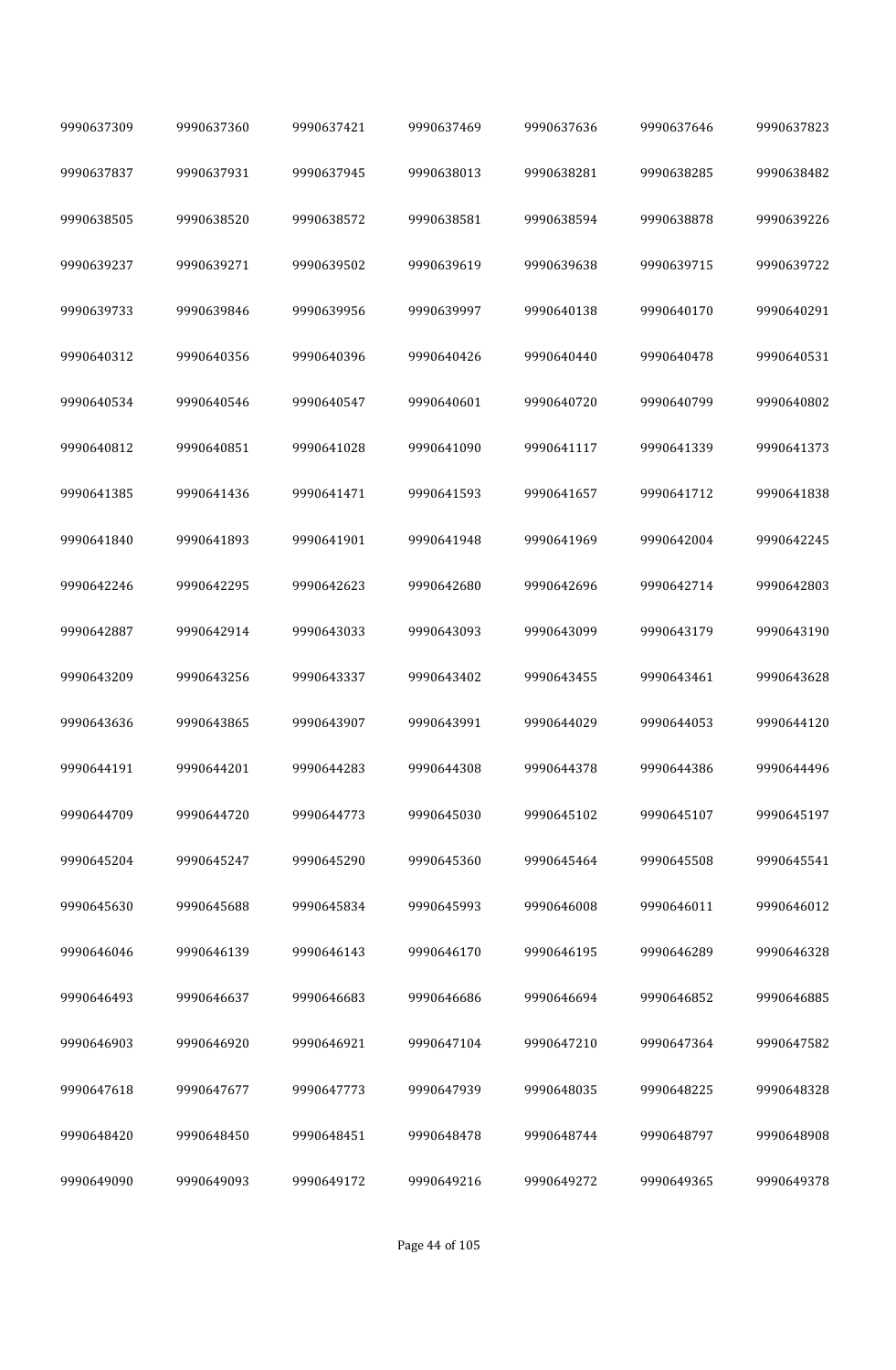| 9990649382 | 9990649470 | 9990649490 | 9990649603 | 9990649727 | 9990649742 | 9990649924 |
|------------|------------|------------|------------|------------|------------|------------|
| 9990649955 | 9990650136 | 9990650137 | 9990650152 | 9990650197 | 9990650305 | 9990650401 |
| 9990650419 | 9990650484 | 9990650499 | 9990650685 | 9990650752 | 9990651020 | 9990651059 |
| 9990651229 | 9990651298 | 9990651338 | 9990651451 | 9990651464 | 9990651536 | 9990651606 |
| 9990651716 | 9990651750 | 9990651842 | 9990651845 | 9990651966 | 9990651987 | 9990652134 |
| 9990652155 | 9990652190 | 9990652339 | 9990652369 | 9990652534 | 9990652536 | 9990652753 |
| 9990652945 | 9990653050 | 9990653090 | 9990653143 | 9990653154 | 9990653250 | 9990653268 |
| 9990653293 | 9990653300 | 9990653338 | 9990653350 | 9990653411 | 9990653483 | 9990653557 |
| 9990653655 | 9990653664 | 9990653690 | 9990653699 | 9990653723 | 9990653765 | 9990653995 |
| 9990654045 | 9990654298 | 9990654317 | 9990654414 | 9990654461 | 9990654467 | 9990654522 |
| 9990654588 | 9990654592 | 9990654641 | 9990654722 | 9990654739 | 9990654804 | 9990654805 |
| 9990655075 | 9990655292 | 9990655303 | 9990655323 | 9990655505 | 9990655574 | 9990655610 |
| 9990655822 | 9990655877 | 9990656155 | 9990656193 | 9990656212 | 9990656443 | 9990656450 |
| 9990656491 | 9990656643 | 9990656653 | 9990656770 | 9990656784 | 9990656911 | 9990656960 |
| 9990656973 | 9990657105 | 9990657140 | 9990657148 | 9990657185 | 9990657229 | 9990657312 |
| 9990657353 | 9990657390 | 9990657415 | 9990657466 | 9990657679 | 9990657754 | 9990657871 |
| 9990657898 | 9990658017 | 9990658021 | 9990658099 | 9990658145 | 9990658449 | 9990658522 |
| 9990658596 | 9990658633 | 9990658670 | 9990658707 | 9990658716 | 9990658771 | 9990658962 |
| 9990658966 | 9990659046 | 9990659104 | 9990659645 | 9990659744 | 9990660030 | 9990660129 |
| 9990660136 | 9990660152 | 9990660240 | 9990660271 | 9990660312 | 9990660353 | 9990660432 |
| 9990660433 | 9990660689 | 9990660737 | 9990660919 | 9990660941 | 9990660951 | 9990661134 |
| 9990661155 | 9990661229 | 9990661236 | 9990661447 | 9990661497 | 9990661633 | 9990661637 |
| 9990661658 | 9990661774 | 9990661886 | 9990661952 | 9990661954 | 9990661990 | 9990662190 |
| 9990662252 | 9990662430 | 9990662463 | 9990662470 | 9990662697 | 9990662894 | 9990662961 |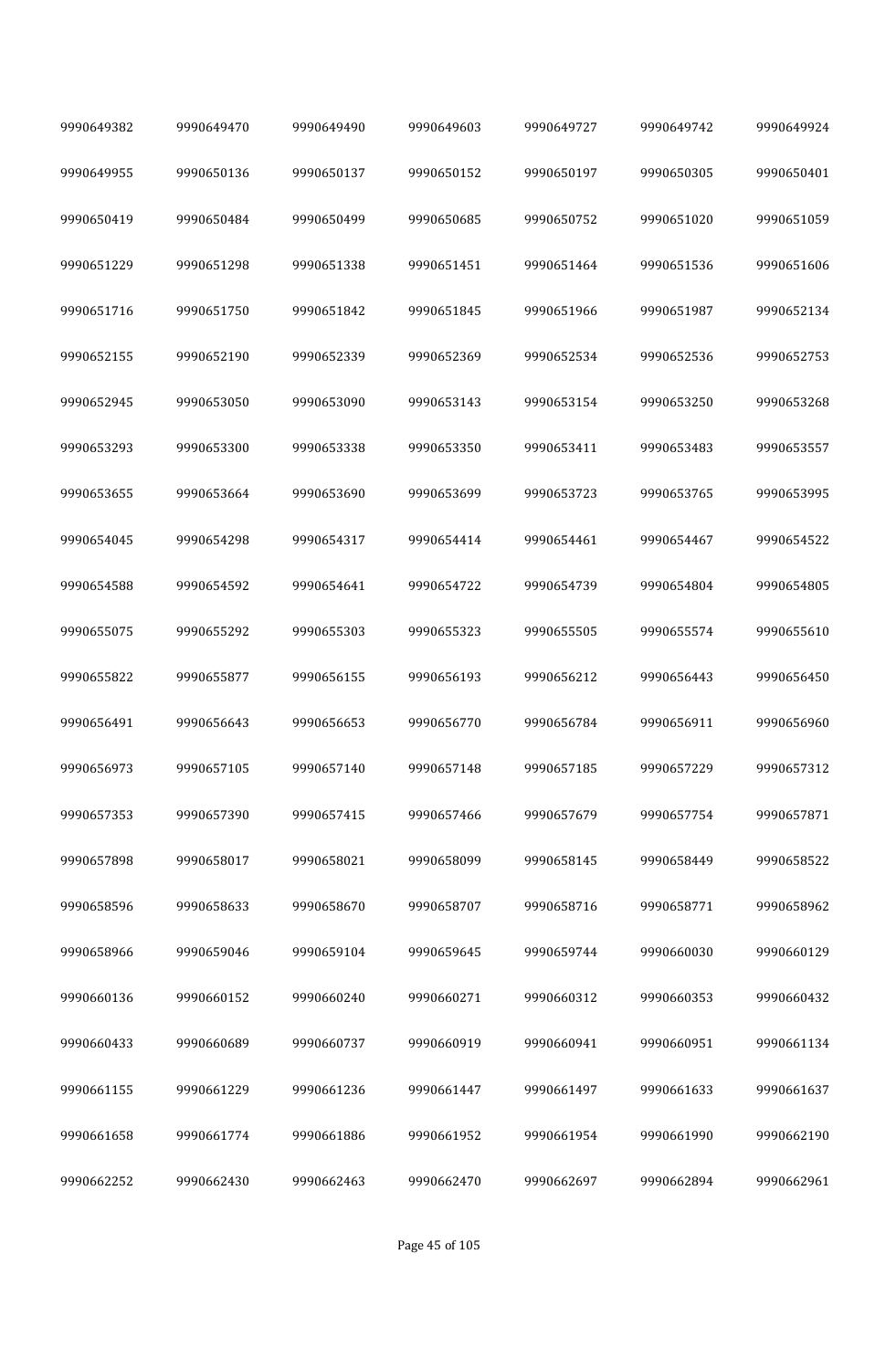| 9990663173 | 9990663217 | 9990663246 | 9990663258 | 9990663298 | 9990663425 | 9990663442 |
|------------|------------|------------|------------|------------|------------|------------|
| 9990663518 | 9990663528 | 9990663634 | 9990663652 | 9990663684 | 9990663743 | 9990663758 |
| 9990663823 | 9990664023 | 9990664037 | 9990664044 | 9990664049 | 9990664073 | 9990664088 |
| 9990664089 | 9990664147 | 9990664157 | 9990664241 | 9990664243 | 9990664441 | 9990664499 |
| 9990664575 | 9990664878 | 9990664942 | 9990665041 | 9990665059 | 9990665080 | 9990665113 |
| 9990665307 | 9990665448 | 9990665539 | 9990665690 | 9990665691 | 9990665734 | 9990665980 |
| 9990666405 | 9990666538 | 9990666577 | 9990666799 | 9990666884 | 9990666903 | 9990666932 |
| 9990667006 | 9990667079 | 9990667141 | 9990667150 | 9990667161 | 9990667170 | 9990667198 |
| 9990667204 | 9990667301 | 9990667347 | 9990667377 | 9990667474 | 9990667541 | 9990667546 |
| 9990667590 | 9990667645 | 9990667687 | 9990667694 | 9990667834 | 9990667884 | 9990668039 |
| 9990668259 | 9990668271 | 9990668349 | 9990668439 | 9990668455 | 9990668492 | 9990668588 |
| 9990668672 | 9990668936 | 9990668956 | 9990669160 | 9990669255 | 9990669343 | 9990669418 |
| 9990669546 | 9990669578 | 9990669612 | 9990669975 | 9990670014 | 9990670081 | 9990670088 |
| 9990670122 | 9990670160 | 9990670244 | 9990670287 | 9990670368 | 9990670429 | 9990670433 |
| 9990670449 | 9990670482 | 9990670549 | 9990670736 | 9990670951 | 9990670969 | 9990671083 |
| 9990671086 | 9990671091 | 9990671142 | 9990671193 | 9990671201 | 9990671219 | 9990671244 |
| 9990671256 | 9990671495 | 9990671730 | 9990671844 | 9990671923 | 9990671950 | 9990672017 |
| 9990672149 | 9990672382 | 9990672391 | 9990672394 | 9990672464 | 9990672599 | 9990672600 |
| 9990672602 | 9990672795 | 9990672825 | 9990672847 | 9990673000 | 9990673031 | 9990673035 |
| 9990673154 | 9990673187 | 9990673418 | 9990673510 | 9990673513 | 9990673514 | 9990673515 |
| 9990673566 | 9990673694 | 9990673715 | 9990673737 | 9990673777 | 9990673786 | 9990673898 |
| 9990674027 | 9990674029 | 9990674033 | 9990674320 | 9990674359 | 9990674367 | 9990674397 |
| 9990674679 | 9990674907 | 9990674981 | 9990674987 | 9990675088 | 9990675092 | 9990675132 |
| 9990675187 | 9990675199 | 9990675206 | 9990675224 | 9990675238 | 9990675274 | 9990675313 |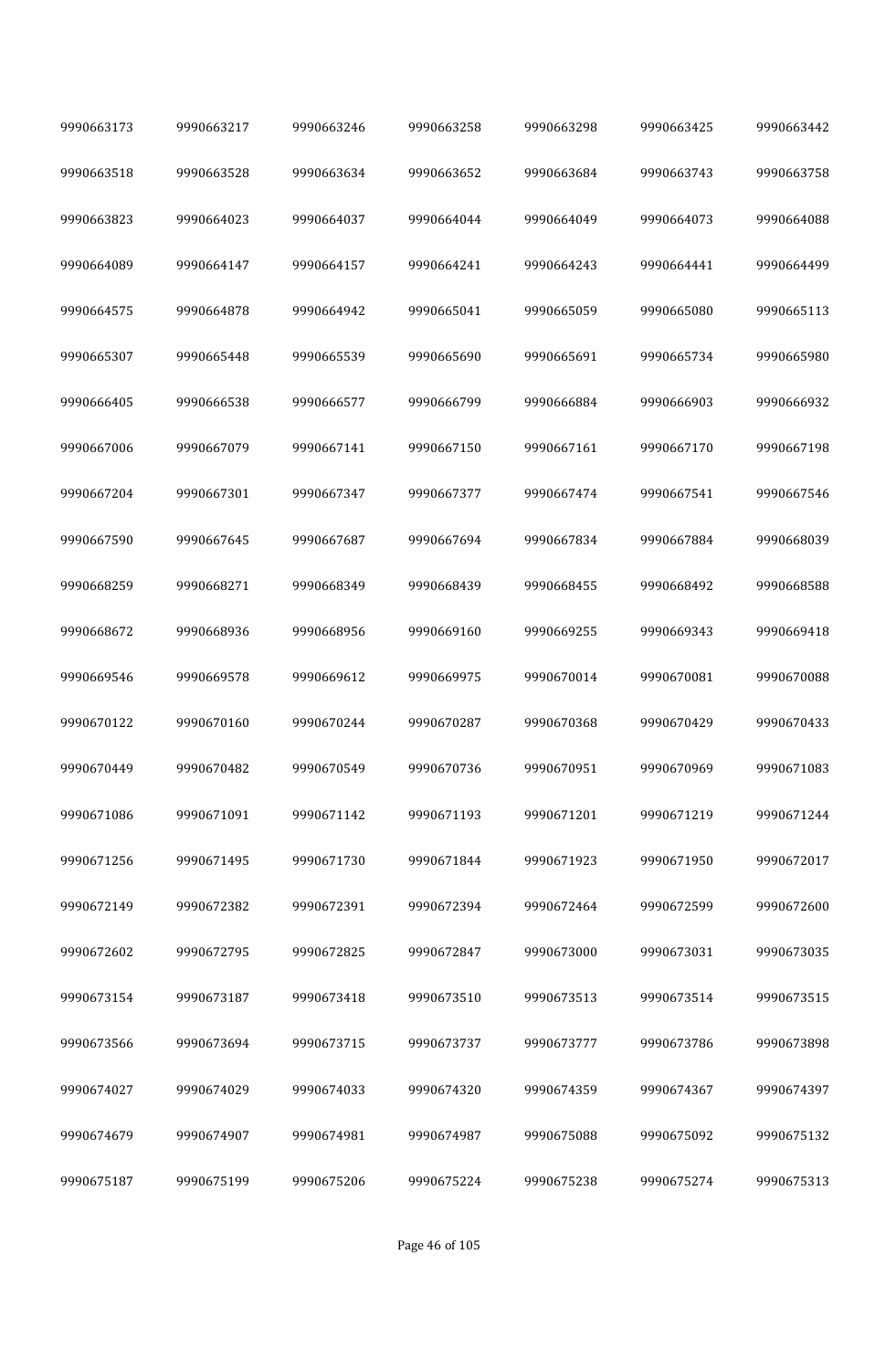| 9990675418 | 9990675488 | 9990675494 | 9990675643 | 9990675789 | 9990675794 | 9990675810 |
|------------|------------|------------|------------|------------|------------|------------|
| 9990675873 | 9990675874 | 9990676023 | 9990676204 | 9990676363 | 9990676399 | 9990676411 |
| 9990676481 | 9990676494 | 9990676532 | 9990676543 | 9990676593 | 9990676594 | 9990676602 |
| 9990676606 | 9990676709 | 9990676774 | 9990676778 | 9990676822 | 9990676826 | 9990676961 |
| 9990677002 | 9990677138 | 9990677162 | 9990677204 | 9990677502 | 9990677605 | 9990677751 |
| 9990677790 | 9990677900 | 9990677941 | 9990678059 | 9990678112 | 9990678159 | 9990678199 |
| 9990678234 | 9990678236 | 9990678509 | 9990678516 | 9990678706 | 9990678926 | 9990678954 |
| 9990679032 | 9990679134 | 9990679211 | 9990679261 | 9990679267 | 9990679325 | 9990679326 |
| 9990679386 | 9990679389 | 9990679428 | 9990679462 | 9990679519 | 9990679552 | 9990679652 |
| 9990679891 | 9990680130 | 9990680173 | 9990680238 | 9990680385 | 9990680581 | 9990680657 |
| 9990680810 | 9990680824 | 9990680872 | 9990681046 | 9990681091 | 9990681148 | 9990681220 |
| 9990681288 | 9990681451 | 9990681503 | 9990681693 | 9990681717 | 9990681775 | 9990681832 |
| 9990681852 | 9990682107 | 9990682180 | 9990682239 | 9990682241 | 9990682333 | 9990682508 |
| 9990682515 | 9990682691 | 9990682726 | 9990682766 | 9990682771 | 9990682858 | 9990682894 |
| 9990682920 | 9990683026 | 9990683093 | 9990683563 | 9990683699 | 9990683701 | 9990683929 |
| 9990684135 | 9990684214 | 9990684304 | 9990684439 | 9990684652 | 9990684667 | 9990684762 |
| 9990684781 | 9990684797 | 9990684843 | 9990684853 | 9990685038 | 9990685068 | 9990685138 |
| 9990685266 | 9990685436 | 9990685520 | 9990685560 | 9990685618 | 9990685671 | 9990685680 |
| 9990685755 | 9990685894 | 9990686039 | 9990686044 | 9990686231 | 9990686300 | 9990686302 |
| 9990686399 | 9990686467 | 9990686501 | 9990686521 | 9990686524 | 9990686541 | 9990686547 |
| 9990686644 | 9990686649 | 9990686813 | 9990686882 | 9990687019 | 9990687099 | 9990687115 |
| 9990687209 | 9990687258 | 9990687279 | 9990687340 | 9990687662 | 9990687670 | 9990687754 |
| 9990687812 | 9990687840 | 9990688016 | 9990688097 | 9990688197 | 9990688273 | 9990688353 |
| 9990688538 | 9990688595 | 9990688664 | 9990688726 | 9990688785 | 9990688808 | 9990688813 |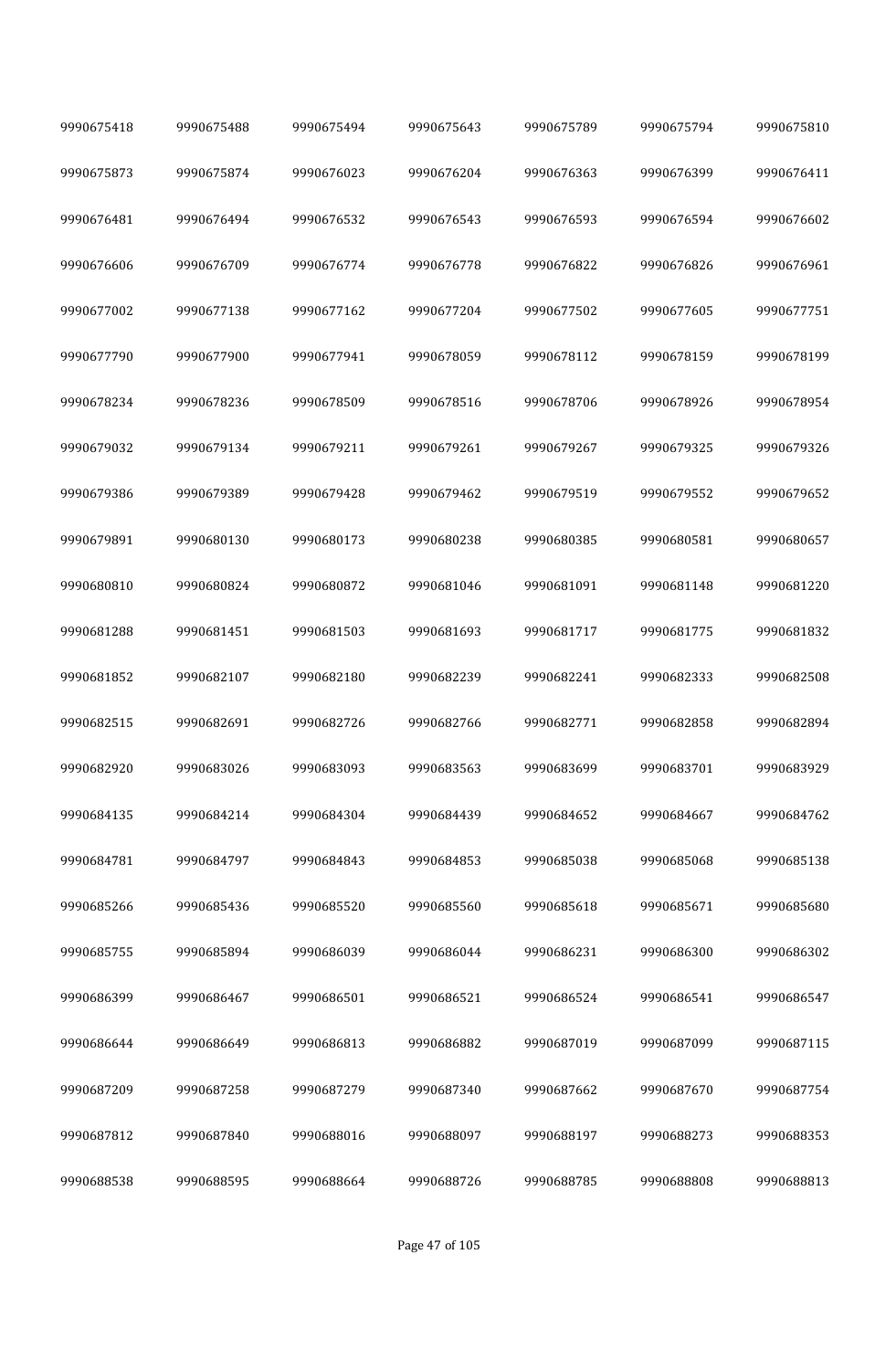| 9990688919 | 9990689108 | 9990689130 | 9990689453 | 9990689458 | 9990689551 | 9990689588 |
|------------|------------|------------|------------|------------|------------|------------|
| 9990689881 | 9990689887 | 9990689923 | 9990689939 | 9990689948 | 9990689990 | 9990690048 |
| 9990690133 | 9990690167 | 9990690301 | 9990690310 | 9990690355 | 9990690387 | 9990690437 |
| 9990690458 | 9990690461 | 9990690513 | 9990690683 | 9990690990 | 9990691032 | 9990691051 |
| 9990691318 | 9990691418 | 9990691701 | 9990691728 | 9990691737 | 9990691744 | 9990691786 |
| 9990691806 | 9990691822 | 9990691830 | 9990691865 | 9990691966 | 9990692034 | 9990692084 |
| 9990692201 | 9990692296 | 9990692390 | 9990692488 | 9990692516 | 9990692780 | 9990692801 |
| 9990692839 | 9990692883 | 9990692888 | 9990692925 | 9990692952 | 9990693019 | 9990693027 |
| 9990693068 | 9990693085 | 9990693147 | 9990693319 | 9990693364 | 9990693452 | 9990693459 |
| 9990693487 | 9990693524 | 9990693660 | 9990693711 | 9990693762 | 9990693841 | 9990693858 |
| 9990693988 | 9990694018 | 9990694074 | 9990694148 | 9990694173 | 9990694253 | 9990694285 |
| 9990694445 | 9990694562 | 9990694626 | 9990694832 | 9990695023 | 9990695130 | 9990695284 |
| 9990695371 | 9990695415 | 9990695419 | 9990695420 | 9990695458 | 9990695567 | 9990695644 |
| 9990695740 | 9990695837 | 9990695838 | 9990696027 | 9990696119 | 9990696297 | 9990696327 |
| 9990696363 | 9990696564 | 9990696609 | 9990696693 | 9990696760 | 9990696771 | 9990696774 |
| 9990696808 | 9990696856 | 9990697061 | 9990697121 | 9990697199 | 9990697216 | 9990697254 |
| 9990697346 | 9990697361 | 9990697368 | 9990697375 | 9990697471 | 9990697482 | 9990697517 |
| 9990697528 | 9990697579 | 9990697605 | 9990697679 | 9990697691 | 9990697758 | 9990697844 |
| 9990697862 | 9990697937 | 9990697971 | 9990697983 | 9990697994 | 9990698121 | 9990698341 |
| 9990698544 | 9990698697 | 9990698716 | 9990698796 | 9990698835 | 9990698870 | 9990699089 |
| 9990699207 | 9990699295 | 9990699601 | 9990699650 | 9990699709 | 9990699802 | 9990699845 |
| 9990699892 | 9990699905 | 9990699997 | 9990700035 | 9990700174 | 9990700339 | 9990700404 |
| 9990700442 | 9990700447 | 9990700488 | 9990700551 | 9990700556 | 9990700684 | 9990700689 |
| 9990700802 | 9990700906 | 9990700927 | 9990700967 | 9990701017 | 9990701066 | 9990701098 |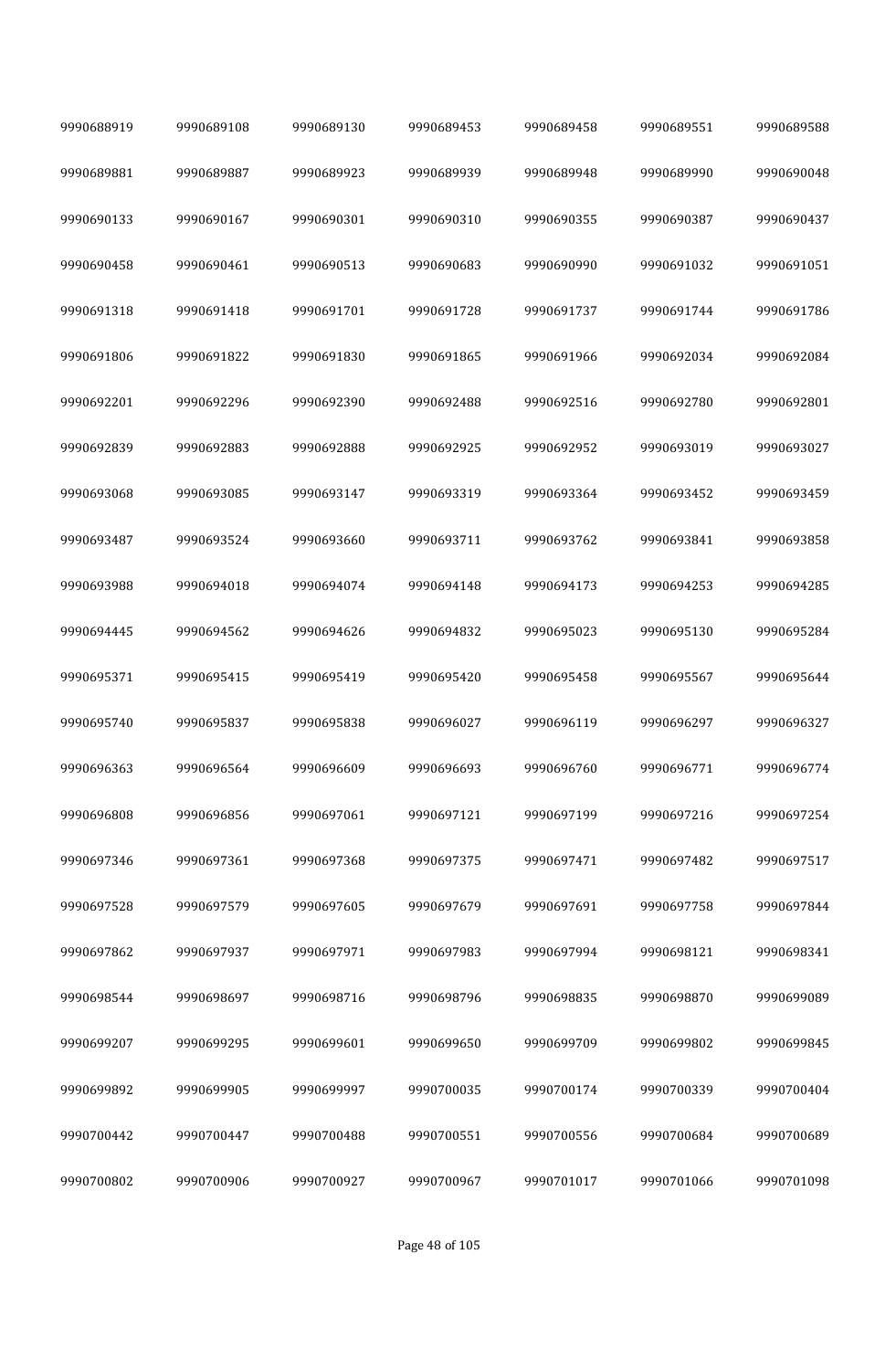| 9990701169 | 9990701274 | 9990701324 | 9990701353 | 9990701363 | 9990701439 | 9990701486 |
|------------|------------|------------|------------|------------|------------|------------|
| 9990701510 | 9990701525 | 9990701644 | 9990701941 | 9990701942 | 9990701944 | 9990701946 |
| 9990702187 | 9990702272 | 9990702349 | 9990702575 | 9990702604 | 9990702640 | 9990702736 |
| 9990702836 | 9990702866 | 9990702968 | 9990703028 | 9990703064 | 9990703147 | 9990703446 |
| 9990703499 | 9990703547 | 9990703564 | 9990703598 | 9990703641 | 9990703674 | 9990703763 |
| 9990703771 | 9990703779 | 9990703964 | 9990704045 | 9990704166 | 9990704188 | 9990704234 |
| 9990704286 | 9990704313 | 9990704342 | 9990704345 | 9990704349 | 9990704378 | 9990704490 |
| 9990704561 | 9990704562 | 9990704587 | 9990704639 | 9990704671 | 9990704964 | 9990704975 |
| 9990704984 | 9990705062 | 9990705128 | 9990705385 | 9990705571 | 9990705608 | 9990705698 |
| 9990705736 | 9990705774 | 9990706079 | 9990706116 | 9990706273 | 9990706337 | 9990706421 |
| 9990706435 | 9990706504 | 9990706536 | 9990706568 | 9990706702 | 9990706878 | 9990707100 |
| 9990707121 | 9990707180 | 9990707210 | 9990707224 | 9990707407 | 9990707422 | 9990707711 |
| 9990707712 | 9990707890 | 9990708207 | 9990708370 | 9990708545 | 9990708552 | 9990708997 |
| 9990709031 | 9990709093 | 9990709224 | 9990709320 | 9990709354 | 9990709387 | 9990709481 |
| 9990709525 | 9990709612 | 9990709652 | 9990709728 | 9990709770 | 9990709772 | 9990709805 |
| 9990709890 | 9990710217 | 9990710353 | 9990710521 | 9990710527 | 9990710561 | 9990710736 |
| 9990710753 | 9990710822 | 9990711151 | 9990711460 | 9990711623 | 9990711629 | 9990711760 |
| 9990711791 | 9990711848 | 9990711856 | 9990711890 | 9990711973 | 9990712005 | 9990712103 |
| 9990712197 | 9990712239 | 9990712261 | 9990712460 | 9990712489 | 9990712561 | 9990712607 |
| 9990712650 | 9990712765 | 9990712806 | 9990712845 | 9990712888 | 9990712895 | 9990712916 |
| 9990712925 | 9990713024 | 9990713160 | 9990713204 | 9990713215 | 9990713353 | 9990713362 |
| 9990713406 | 9990713496 | 9990713544 | 9990713616 | 9990713623 | 9990713874 | 9990713927 |
| 9990714030 | 9990714174 | 9990714200 | 9990714220 | 9990714229 | 9990714663 | 9990714712 |
| 9990714859 | 9990714873 | 9990714875 | 9990714888 | 9990714902 | 9990714956 | 9990714998 |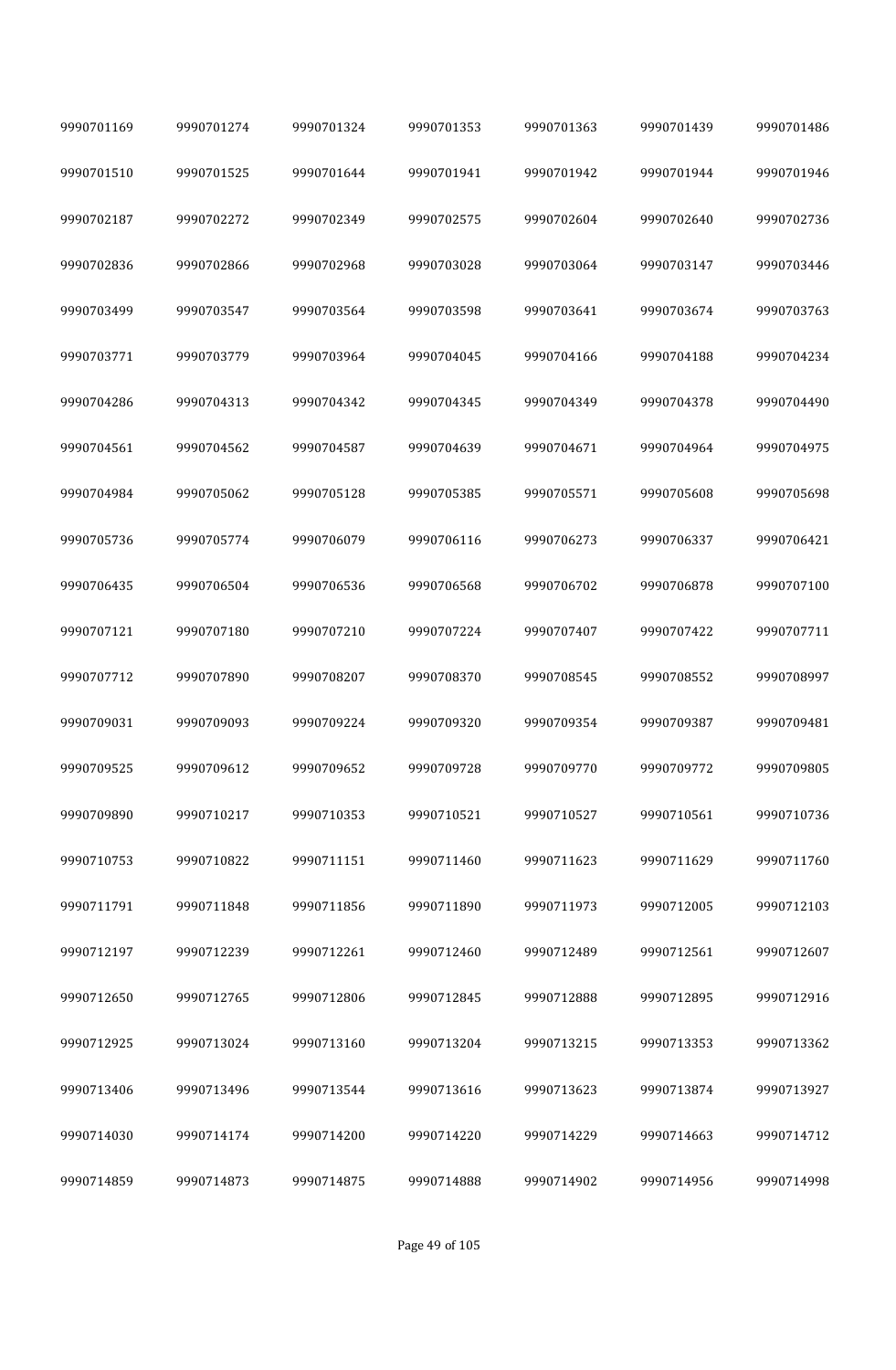| 9990715001 | 9990715013 | 9990715034 | 9990715133 | 9990715152 | 9990715261 | 9990715294 |
|------------|------------|------------|------------|------------|------------|------------|
| 9990715319 | 9990715337 | 9990715363 | 9990715396 | 9990715487 | 9990715604 | 9990715620 |
| 9990715716 | 9990715789 | 9990715825 | 9990715838 | 9990715870 | 9990715961 | 9990716028 |
| 9990716067 | 9990716145 | 9990716179 | 9990716231 | 9990716455 | 9990716498 | 9990716773 |
| 9990716875 | 9990717234 | 9990717291 | 9990717313 | 9990717332 | 9990717398 | 9990717419 |
| 9990717463 | 9990717531 | 9990717604 | 9990717606 | 9990717655 | 9990717741 | 9990717748 |
| 9990717811 | 9990717908 | 9990718041 | 9990718160 | 9990718214 | 9990718407 | 9990718491 |
| 9990718562 | 9990718574 | 9990718665 | 9990718910 | 9990718915 | 9990718921 | 9990718948 |
| 9990719220 | 9990719222 | 9990719229 | 9990719244 | 9990719270 | 9990719282 | 9990719370 |
| 9990719401 | 9990719464 | 9990719549 | 9990719677 | 9990720052 | 9990720089 | 9990720167 |
| 9990720248 | 9990720583 | 9990720603 | 9990720689 | 9990720693 | 9990720749 | 9990720836 |
| 9990720955 | 9990721256 | 9990721271 | 9990721312 | 9990721779 | 9990721866 | 9990721988 |
| 9990722003 | 9990722004 | 9990722289 | 9990722365 | 9990722439 | 9990722459 | 9990722606 |
| 9990722770 | 9990723129 | 9990723170 | 9990723218 | 9990723345 | 9990723353 | 9990723570 |
| 9990723593 | 9990723620 | 9990723707 | 9990723743 | 9990723849 | 9990724040 | 9990724061 |
| 9990724130 | 9990724158 | 9990724222 | 9990724243 | 9990724282 | 9990724337 | 9990724455 |
| 9990724821 | 9990724857 | 9990724862 | 9990724891 | 9990724933 | 9990724939 | 9990725006 |
| 9990725138 | 9990725177 | 9990725318 | 9990725332 | 9990725451 | 9990725461 | 9990725667 |
| 9990725681 | 9990725759 | 9990725761 | 9990725788 | 9990725860 | 9990726021 | 9990726028 |
| 9990726064 | 9990726100 | 9990726180 | 9990726325 | 9990726411 | 9990726487 | 9990726520 |
| 9990726530 | 9990726914 | 9990727101 | 9990727115 | 9990727139 | 9990727199 | 9990727235 |
| 9990727238 | 9990727240 | 9990727267 | 9990727386 | 9990727412 | 9990727522 | 9990727542 |
| 9990727560 | 9990727629 | 9990727632 | 9990727644 | 9990727675 | 9990727756 | 9990727784 |
| 9990727827 | 9990728475 | 9990728507 | 9990728589 | 9990728722 | 9990728752 | 9990728839 |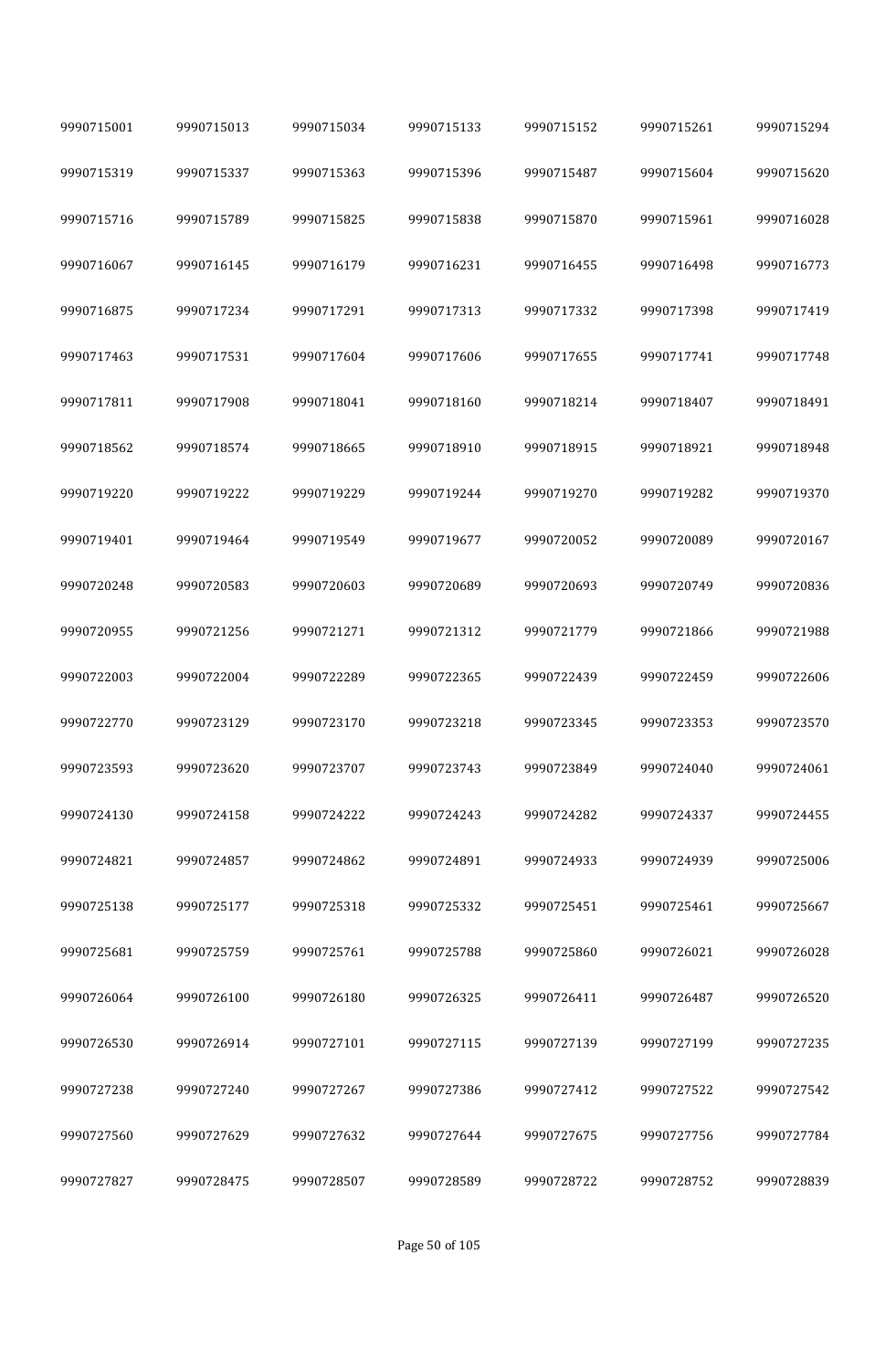| 9990728866 | 9990728921 | 9990729150 | 9990729344 | 9990729399 | 9990729497 | 9990729502 |
|------------|------------|------------|------------|------------|------------|------------|
| 9990729522 | 9990729585 | 9990729779 | 9990729880 | 9990729883 | 9990729969 | 9990730011 |
| 9990730072 | 9990730095 | 9990730221 | 9990730244 | 9990730288 | 9990730435 | 9990730454 |
| 9990730644 | 9990730681 | 9990730737 | 9990731055 | 9990731144 | 9990731161 | 9990731292 |
| 9990731444 | 9990731455 | 9990731515 | 9990731544 | 9990731575 | 9990731661 | 9990731748 |
| 9990731752 | 9990731910 | 9990731968 | 9990732158 | 9990732220 | 9990732300 | 9990732319 |
| 9990732376 | 9990732413 | 9990732454 | 9990732486 | 9990732623 | 9990732664 | 9990732753 |
| 9990732987 | 9990733095 | 9990733112 | 9990733181 | 9990733246 | 9990733267 | 9990733290 |
| 9990733355 | 9990733374 | 9990733517 | 9990733738 | 9990733848 | 9990733854 | 9990733935 |
| 9990734075 | 9990734140 | 9990734265 | 9990734280 | 9990734370 | 9990734391 | 9990734480 |
| 9990734516 | 9990734564 | 9990734768 | 9990734866 | 9990734918 | 9990734973 | 9990734997 |
| 9990735093 | 9990735110 | 9990735347 | 9990735356 | 9990735362 | 9990735590 | 9990735749 |
| 9990735756 | 9990735760 | 9990735772 | 9990735949 | 9990736121 | 9990736252 | 9990736267 |
| 9990736406 | 9990736491 | 9990736649 | 9990736710 | 9990736818 | 9990736966 | 9990737068 |
| 9990737272 | 9990737348 | 9990737387 | 9990737401 | 9990737415 | 9990737462 | 9990737646 |
| 9990737813 | 9990737982 | 9990738080 | 9990738089 | 9990738095 | 9990738271 | 9990738326 |
| 9990738390 | 9990738421 | 9990738535 | 9990738599 | 9990738670 | 9990738909 | 9990738965 |
| 9990739154 | 9990739205 | 9990739237 | 9990739322 | 9990739374 | 9990739396 | 9990739446 |
| 9990739467 | 9990739557 | 9990739708 | 9990739735 | 9990739871 | 9990739897 | 9990739910 |
| 9990739994 | 9990740063 | 9990740091 | 9990740095 | 9990740103 | 9990740164 | 9990740184 |
| 9990740233 | 9990740386 | 9990740428 | 9990740573 | 9990740692 | 9990740706 | 9990740707 |
| 9990740734 | 9990740959 | 9990741161 | 9990741218 | 9990741277 | 9990741333 | 9990741410 |
| 9990741538 | 9990741579 | 9990741803 | 9990741926 | 9990741938 | 9990741974 | 9990742012 |
| 9990742043 | 9990742089 | 9990742142 | 9990742282 | 9990742310 | 9990742398 | 9990742486 |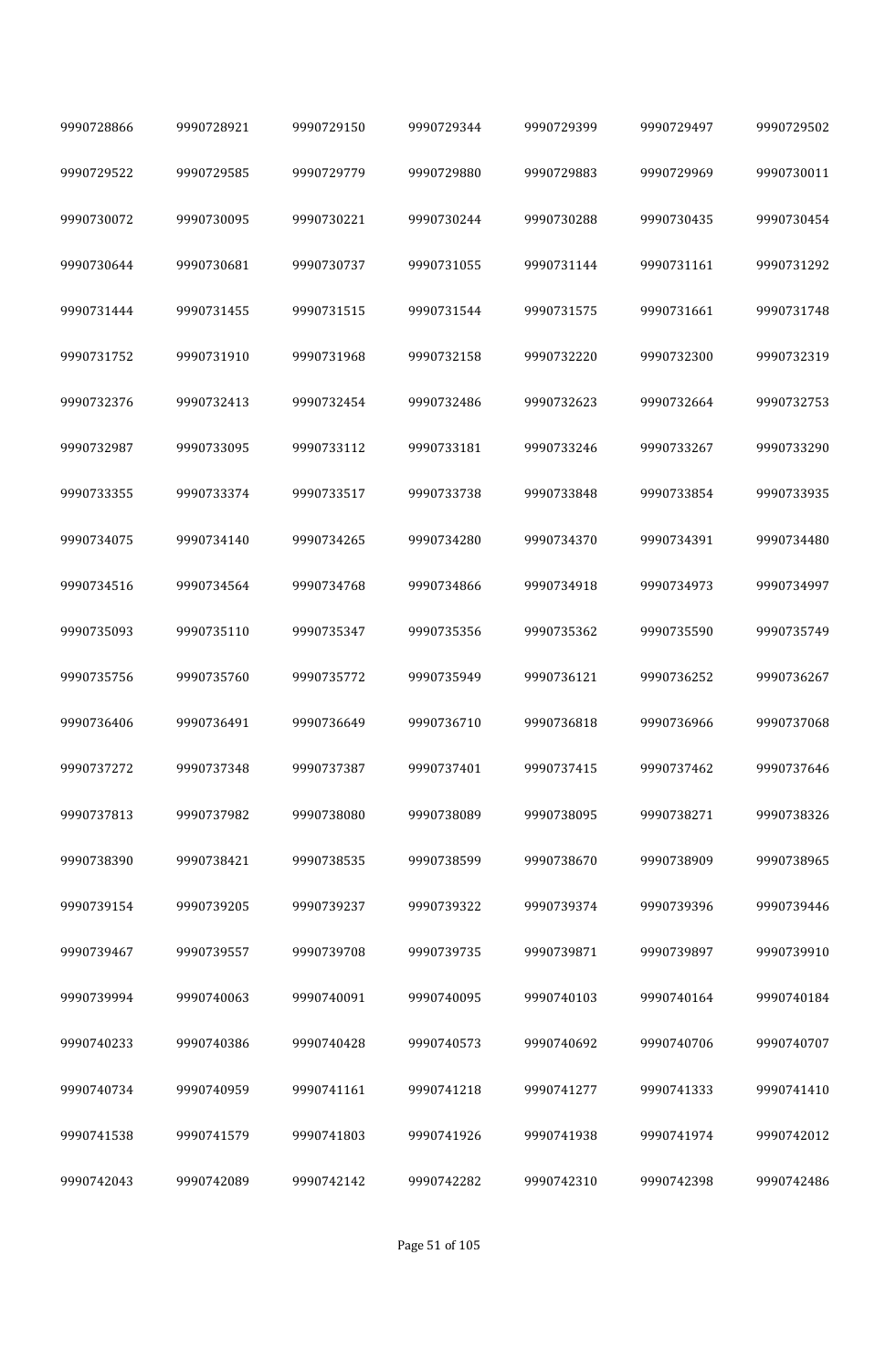| 9990742566 | 9990742577 | 9990742601 | 9990742733 | 9990742782 | 9990742800 | 9990742973 |
|------------|------------|------------|------------|------------|------------|------------|
| 9990743186 | 9990743313 | 9990743415 | 9990743538 | 9990743675 | 9990743743 | 9990743757 |
| 9990743771 | 9990743980 | 9990743991 | 9990744034 | 9990744235 | 9990744248 | 9990744256 |
| 9990744298 | 9990744410 | 9990744501 | 9990744555 | 9990744655 | 9990744667 | 9990744747 |
| 9990744778 | 9990744815 | 9990744872 | 9990744909 | 9990744986 | 9990745036 | 9990745114 |
| 9990745142 | 9990745182 | 9990745281 | 9990745288 | 9990745310 | 9990745380 | 9990745523 |
| 9990745537 | 9990745638 | 9990745724 | 9990745735 | 9990745792 | 9990745952 | 9990746230 |
| 9990746321 | 9990746358 | 9990746483 | 9990746682 | 9990746741 | 9990746798 | 9990746819 |
| 9990746883 | 9990746985 | 9990747094 | 9990747158 | 9990747396 | 9990747401 | 9990747446 |
| 9990747580 | 9990747627 | 9990747721 | 9990747731 | 9990747746 | 9990748030 | 9990748066 |
| 9990748069 | 9990748142 | 9990748169 | 9990748347 | 9990748458 | 9990748594 | 9990748821 |
| 9990748891 | 9990748943 | 9990748994 | 9990749001 | 9990749026 | 9990749061 | 9990749207 |
| 9990749466 | 9990749529 | 9990749569 | 9990749616 | 9990749639 | 9990749654 | 9990749756 |
| 9990749770 | 9990749918 | 9990749959 | 9990750000 | 9990750111 | 9990750290 | 9990750332 |
| 9990750355 | 9990750380 | 9990750385 | 9990750434 | 9990750511 | 9990750530 | 9990750534 |
| 9990750546 | 9990750620 | 9990750836 | 9990750865 | 9990750890 | 9990750894 | 9990750986 |
| 9990751041 | 9990751173 | 9990751220 | 9990751331 | 9990751420 | 9990751424 | 9990751484 |
| 9990751545 | 9990751603 | 9990751643 | 9990751703 | 9990751716 | 9990751818 | 9990751914 |
| 9990752210 | 9990752218 | 9990752241 | 9990752281 | 9990752294 | 9990752343 | 9990752395 |
| 9990752409 | 9990752522 | 9990752640 | 9990752815 | 9990752837 | 9990752851 | 9990752942 |
| 9990752963 | 9990752979 | 9990753156 | 9990753300 | 9990753359 | 9990753479 | 9990753895 |
| 9990753926 | 9990753984 | 9990754001 | 9990754115 | 9990754118 | 9990754178 | 9990754202 |
| 9990754464 | 9990754582 | 9990754610 | 9990754712 | 9990754726 | 9990754833 | 9990754834 |
| 9990755055 | 9990755168 | 9990755225 | 9990755232 | 9990755498 | 9990755551 | 9990755730 |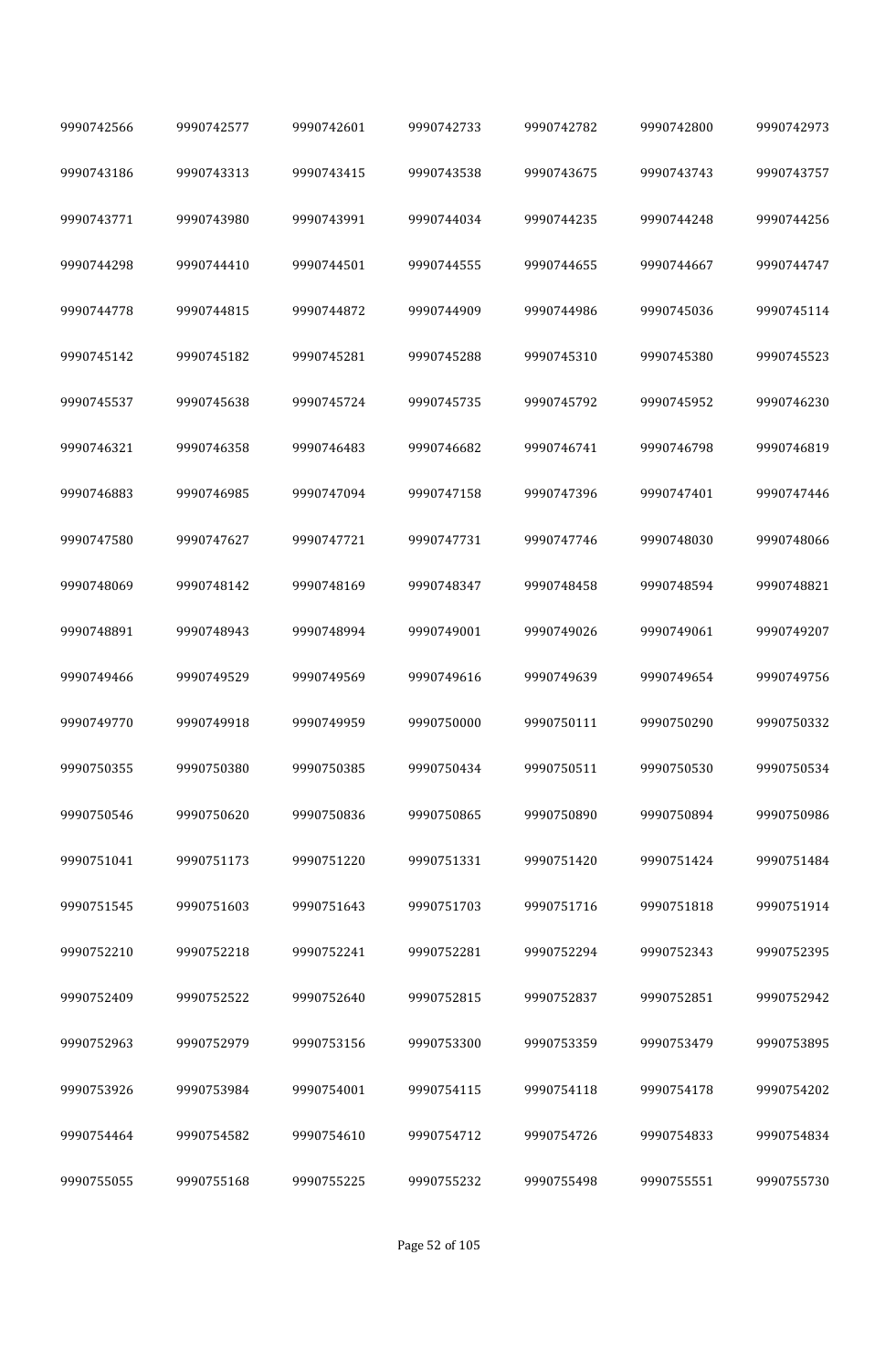| 9990755850 | 9990755861 | 9990755895 | 9990755899 | 9990755974 | 9990756007 | 9990756035 |
|------------|------------|------------|------------|------------|------------|------------|
| 9990756118 | 9990756173 | 9990756281 | 9990756345 | 9990756374 | 9990756459 | 9990756592 |
| 9990756938 | 9990757169 | 9990757228 | 9990757421 | 9990757581 | 9990757680 | 9990757745 |
| 9990757759 | 9990757805 | 9990757806 | 9990758006 | 9990758118 | 9990758196 | 9990758246 |
| 9990758354 | 9990758422 | 9990758452 | 9990758550 | 9990758602 | 9990758701 | 9990758702 |
| 9990758845 | 9990758869 | 9990758897 | 9990758904 | 9990758939 | 9990758942 | 9990758989 |
| 9990759020 | 9990759046 | 9990759080 | 9990759083 | 9990759202 | 9990759251 | 9990759310 |
| 9990759361 | 9990759523 | 9990759532 | 9990759575 | 9990759703 | 9990759745 | 9990759938 |
| 9990760049 | 9990760188 | 9990760212 | 9990760428 | 9990760461 | 9990760665 | 9990760776 |
| 9990760848 | 9990760870 | 9990760912 | 9990760927 | 9990761121 | 9990761173 | 9990761282 |
| 9990761382 | 9990761519 | 9990761582 | 9990761602 | 9990761611 | 9990761673 | 9990761817 |
| 9990761874 | 9990761883 | 9990761928 | 9990762055 | 9990762355 | 9990762508 | 9990762530 |
| 9990762570 | 9990762746 | 9990762763 | 9990762797 | 9990762821 | 9990762871 | 9990763011 |
| 9990763030 | 9990763031 | 9990763160 | 9990763562 | 9990763575 | 9990763634 | 9990763665 |
| 9990763684 | 9990763759 | 9990763765 | 9990763945 | 9990764090 | 9990764107 | 9990764189 |
| 9990764322 | 9990764329 | 9990764385 | 9990764395 | 9990764484 | 9990764603 | 9990764891 |
| 9990765110 | 9990765200 | 9990765222 | 9990765288 | 9990765399 | 9990765433 | 9990765565 |
| 9990765688 | 9990765812 | 9990765856 | 9990765868 | 9990765880 | 9990766070 | 9990766096 |
| 9990766227 | 9990766271 | 9990766317 | 9990766399 | 9990766484 | 9990766737 | 9990766763 |
| 9990766831 | 9990766913 | 9990767098 | 9990767136 | 9990767285 | 9990767301 | 9990767373 |
| 9990767433 | 9990767786 | 9990767901 | 9990768054 | 9990768192 | 9990768271 | 9990768299 |
| 9990768629 | 9990768634 | 9990768658 | 9990768769 | 9990768804 | 9990768821 | 9990769115 |
| 9990769205 | 9990769228 | 9990769237 | 9990769340 | 9990769445 | 9990769482 | 9990769786 |
| 9990769793 | 9990769850 | 9990769987 | 9990770234 | 9990770240 | 9990770265 | 9990770301 |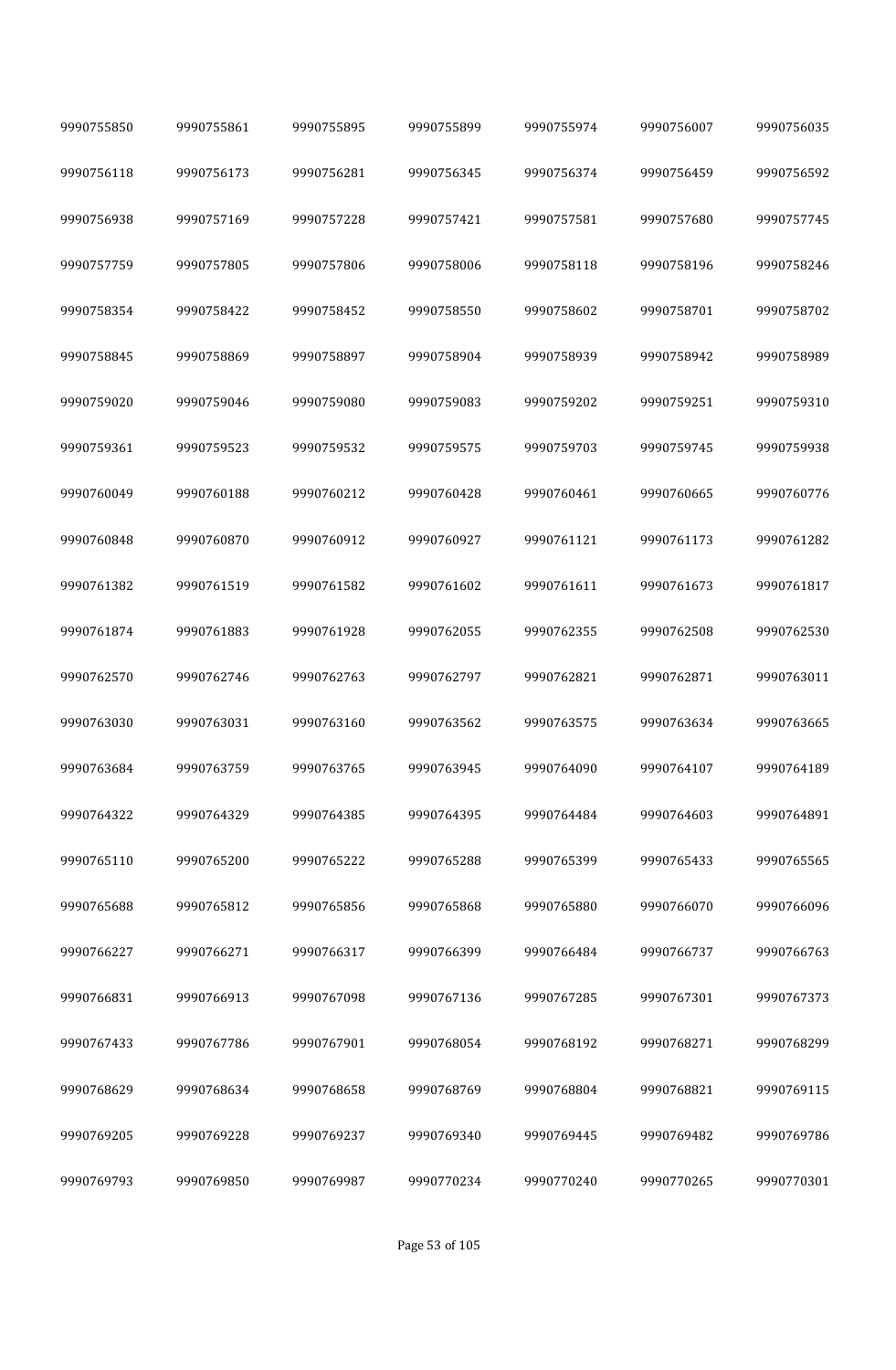| 9990770311 | 9990770412 | 9990770571 | 9990770604 | 9990770626 | 9990770640 | 9990770667 |
|------------|------------|------------|------------|------------|------------|------------|
| 9990770735 | 9990770742 | 9990770777 | 9990770792 | 9990770823 | 9990770842 | 9990770863 |
| 9990771032 | 9990771104 | 9990771202 | 9990771459 | 9990771629 | 9990771638 | 9990771689 |
| 9990771837 | 9990771841 | 9990771980 | 9990772032 | 9990772201 | 9990772242 | 9990772340 |
| 9990772357 | 9990772434 | 9990772531 | 9990772594 | 9990772610 | 9990772642 | 9990772664 |
| 9990772733 | 9990772746 | 9990772759 | 9990772871 | 9990773163 | 9990773166 | 9990773304 |
| 9990773310 | 9990773316 | 9990773367 | 9990773561 | 9990773620 | 9990773858 | 9990773934 |
| 9990773985 | 9990774026 | 9990774038 | 9990774078 | 9990774079 | 9990774082 | 9990774157 |
| 9990774187 | 9990774415 | 9990774557 | 9990774722 | 9990775134 | 9990775187 | 9990775242 |
| 9990775328 | 9990775503 | 9990775555 | 9990775591 | 9990775614 | 9990775615 | 9990775672 |
| 9990775705 | 9990775731 | 9990775778 | 9990775799 | 9990775837 | 9990776164 | 9990776179 |
| 9990776356 | 9990776396 | 9990776436 | 9990776460 | 9990776464 | 9990776471 | 9990776485 |
| 9990776525 | 9990776608 | 9990776671 | 9990776770 | 9990776774 | 9990776936 | 9990777091 |
| 9990777185 | 9990777277 | 9990777371 | 9990777384 | 9990777588 | 9990777595 | 9990777761 |
| 9990777778 | 9990777985 | 9990778047 | 9990778174 | 9990778261 | 9990778303 | 9990778313 |
| 9990778418 | 9990778447 | 9990778449 | 9990778506 | 9990778514 | 9990778520 | 9990778531 |
| 9990778742 | 9990778812 | 9990778859 | 9990778954 | 9990779173 | 9990779300 | 9990779335 |
| 9990779401 | 9990779456 | 9990779458 | 9990779605 | 9990779762 | 9990779819 | 9990779885 |
| 9990779925 | 9990779929 | 9990779980 | 9990780041 | 9990780235 | 9990780387 | 9990780430 |
| 9990780593 | 9990780864 | 9990780883 | 9990781007 | 9990781227 | 9990781309 | 9990781580 |
| 9990781711 | 9990781790 | 9990781928 | 9990782000 | 9990782089 | 9990782153 | 9990782183 |
| 9990782223 | 9990782255 | 9990782382 | 9990782435 | 9990782527 | 9990782641 | 9990783235 |
| 9990783264 | 9990783572 | 9990783696 | 9990783758 | 9990783845 | 9990783894 | 9990784026 |
| 9990784061 | 9990784237 | 9990784516 | 9990784521 | 9990784591 | 9990784655 | 9990784658 |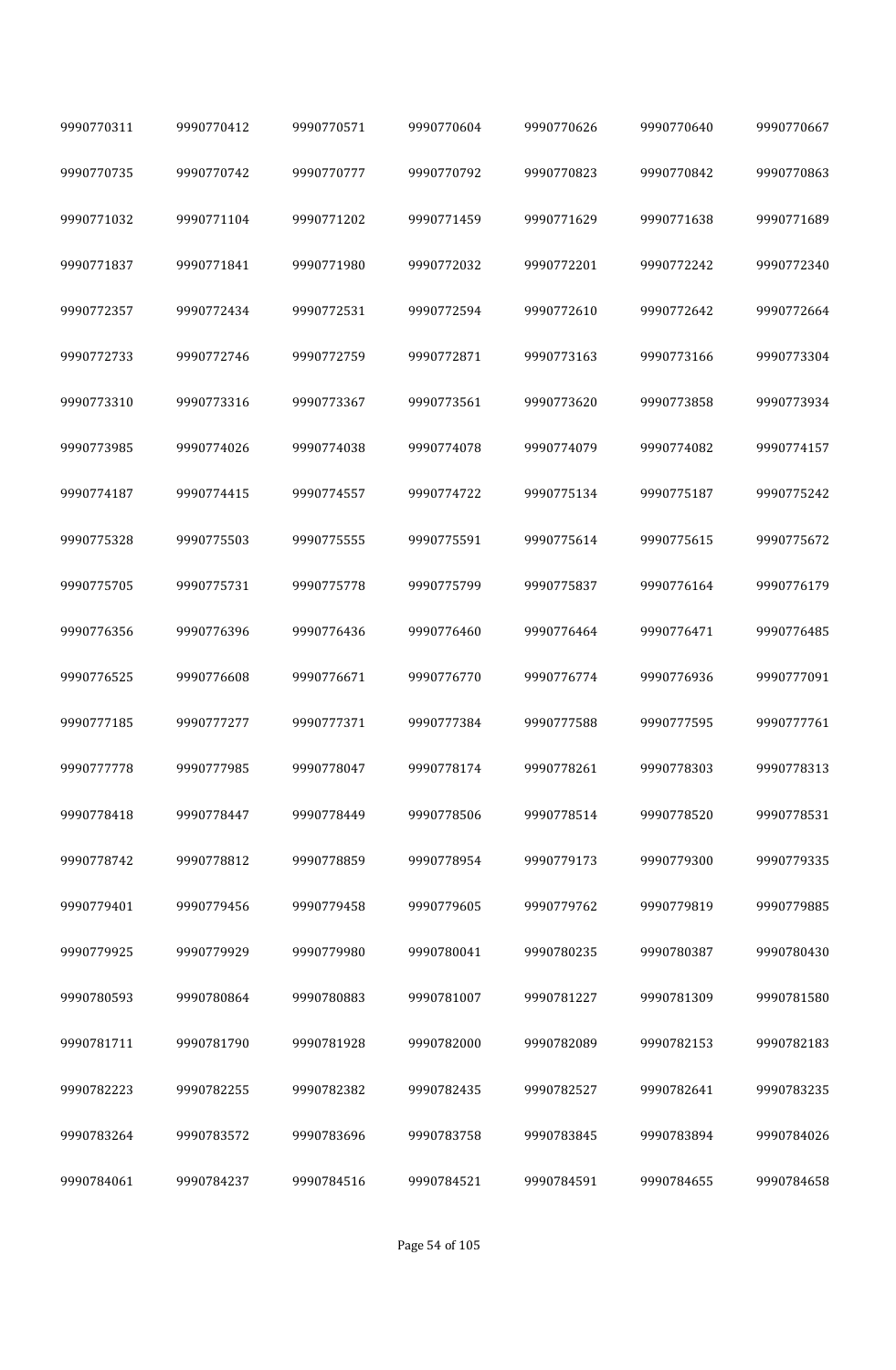| 9990784683 | 9990784685 | 9990784737 | 9990784839 | 9990784935 | 9990784978 | 9990785039 |
|------------|------------|------------|------------|------------|------------|------------|
| 9990785229 | 9990785236 | 9990785434 | 9990785466 | 9990785537 | 9990785539 | 9990785653 |
| 9990785739 | 9990785774 | 9990785937 | 9990786002 | 9990786027 | 9990786048 | 9990786097 |
| 9990786177 | 9990786188 | 9990786205 | 9990786260 | 9990786270 | 9990786318 | 9990786423 |
| 9990786473 | 9990786564 | 9990786567 | 9990786573 | 9990786658 | 9990786737 | 9990786740 |
| 9990786839 | 9990786869 | 9990786924 | 9990786931 | 9990786946 | 9990787034 | 9990787083 |
| 9990787096 | 9990787252 | 9990787267 | 9990787327 | 9990787445 | 9990787543 | 9990787544 |
| 9990787552 | 9990787657 | 9990787865 | 9990787874 | 9990787960 | 9990788090 | 9990788214 |
| 9990788286 | 9990788297 | 9990788316 | 9990788409 | 9990788416 | 9990788515 | 9990788551 |
| 9990788630 | 9990788665 | 9990788723 | 9990789005 | 9990789206 | 9990789338 | 9990789356 |
| 9990789373 | 9990789382 | 9990789579 | 9990789611 | 9990789654 | 9990789781 | 9990789820 |
| 9990789857 | 9990790095 | 9990790104 | 9990790228 | 9990790275 | 9990790337 | 9990790413 |
| 9990790462 | 9990790594 | 9990791048 | 9990791060 | 9990791307 | 9990791385 | 9990791484 |
| 9990791540 | 9990791557 | 9990791654 | 9990791658 | 9990791766 | 9990791854 | 9990791962 |
| 9990792059 | 9990792122 | 9990792219 | 9990792376 | 9990792391 | 9990792469 | 9990792570 |
| 9990792572 | 9990792620 | 9990792677 | 9990792691 | 9990792702 | 9990792762 | 9990792901 |
| 9990792905 | 9990792915 | 9990793272 | 9990793400 | 9990793493 | 9990793542 | 9990793559 |
| 9990793577 | 9990793633 | 9990793636 | 9990793845 | 9990793872 | 9990793996 | 9990794190 |
| 9990794246 | 9990794256 | 9990794325 | 9990794404 | 9990794447 | 9990794470 | 9990795036 |
| 9990795073 | 9990795241 | 9990795273 | 9990795420 | 9990795442 | 9990795487 | 9990795562 |
| 9990795628 | 9990795632 | 9990795673 | 9990795704 | 9990795819 | 9990795847 | 9990795993 |
| 9990796015 | 9990796099 | 9990796161 | 9990796238 | 9990796371 | 9990796510 | 9990796532 |
| 9990796668 | 9990796715 | 9990796775 | 9990796798 | 9990796867 | 9990796883 | 9990796887 |
| 9990796977 | 9990797034 | 9990797155 | 9990797165 | 9990797171 | 9990797342 | 9990797388 |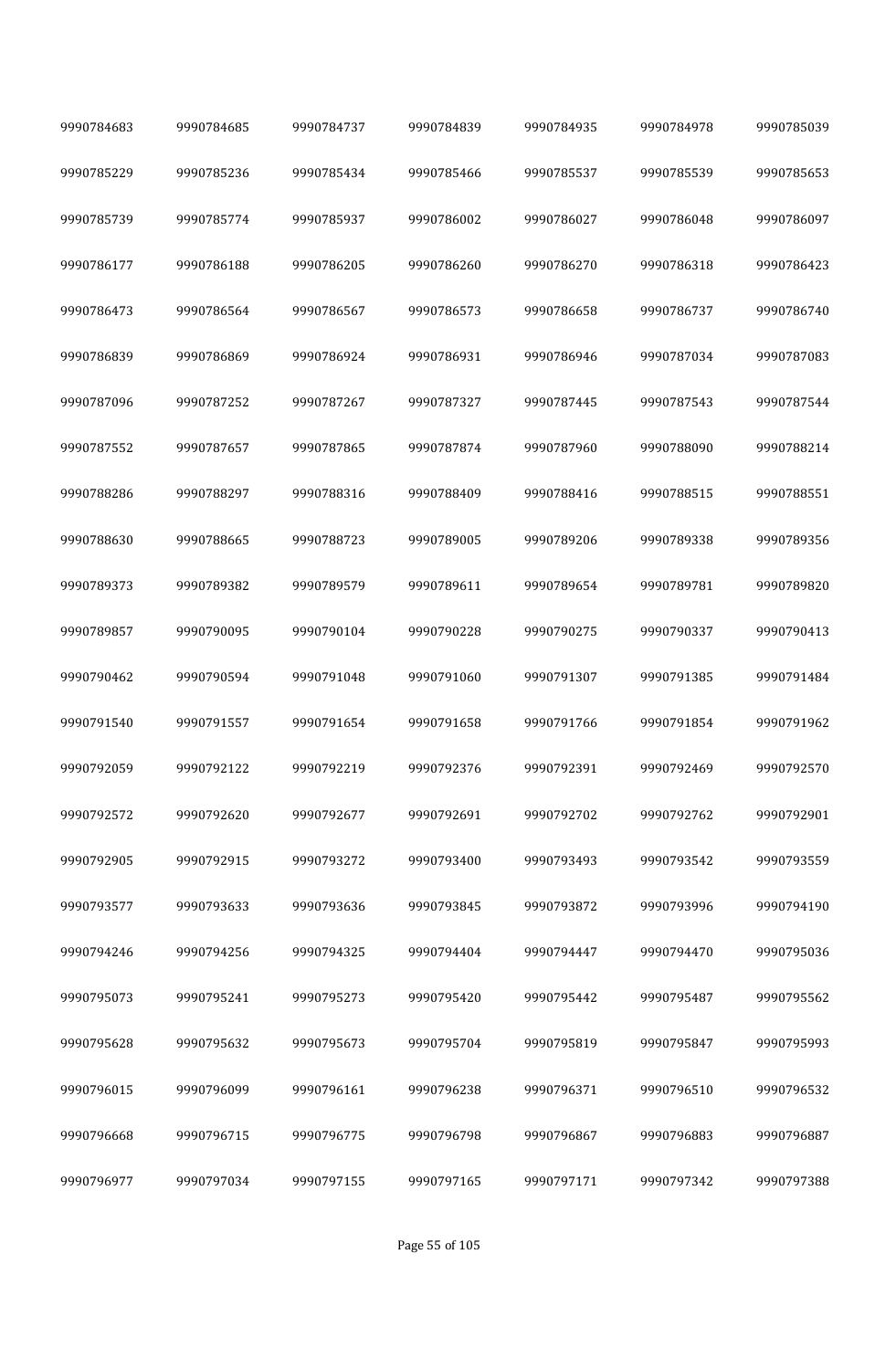| 9990797509 | 9990797617 | 9990797768 | 9990797783 | 9990797876 | 9990798019 | 9990798068 |
|------------|------------|------------|------------|------------|------------|------------|
| 9990798302 | 9990798364 | 9990798642 | 9990798694 | 9990798797 | 9990798825 | 9990798912 |
| 9990799117 | 9990799230 | 9990799329 | 9990799450 | 9990799486 | 9990799538 | 9990799569 |
| 9990799923 | 9990800026 | 9990800111 | 9990800112 | 9990800145 | 9990800263 | 9990800287 |
| 9990800291 | 9990800324 | 9990800361 | 9990800472 | 9990800517 | 9990800558 | 9990800687 |
| 9990800688 | 9990800730 | 9990800780 | 9990800953 | 9990800961 | 9990800974 | 9990800983 |
| 9990800996 | 9990801037 | 9990801366 | 9990801570 | 9990801645 | 9990801728 | 9990801830 |
| 9990802022 | 9990802063 | 9990802093 | 9990802202 | 9990802241 | 9990802337 | 9990802347 |
| 9990802515 | 9990802577 | 9990802582 | 9990802719 | 9990802858 | 9990802922 | 9990802956 |
| 9990802969 | 9990803375 | 9990803454 | 9990803738 | 9990803740 | 9990803751 | 9990803790 |
| 9990803808 | 9990803886 | 9990803998 | 9990804056 | 9990804179 | 9990804212 | 9990804388 |
| 9990804445 | 9990804557 | 9990804735 | 9990804757 | 9990804911 | 9990804980 | 9990805091 |
| 9990805155 | 9990805175 | 9990805321 | 9990805649 | 9990805730 | 9990805742 | 9990805851 |
| 9990805926 | 9990805943 | 9990805962 | 9990806027 | 9990806035 | 9990806142 | 9990806321 |
| 9990806342 | 9990806388 | 9990806432 | 9990806495 | 9990806528 | 9990806623 | 9990806736 |
| 9990806743 | 9990806771 | 9990806822 | 9990807095 | 9990807256 | 9990807291 | 9990807349 |
| 9990807414 | 9990807452 | 9990807494 | 9990807532 | 9990807643 | 9990807803 | 9990807870 |
| 9990808035 | 9990808189 | 9990808193 | 9990808246 | 9990808298 | 9990808316 | 9990808386 |
| 9990808540 | 9990808682 | 9990808742 | 9990808836 | 9990808837 | 9990809027 | 9990809114 |
| 9990809142 | 9990809154 | 9990809156 | 9990809240 | 9990809509 | 9990809549 | 9990809564 |
| 9990809722 | 9990809729 | 9990809818 | 9990809839 | 9990809880 | 9990810016 | 9990810065 |
| 9990810232 | 9990810355 | 9990810444 | 9990810448 | 9990810459 | 9990810658 | 9990810672 |
| 9990810728 | 9990810841 | 9990811011 | 9990811079 | 9990811102 | 9990811212 | 9990811230 |
| 9990811384 | 9990811618 | 9990811712 | 9990811749 | 9990811844 | 9990811951 | 9990812029 |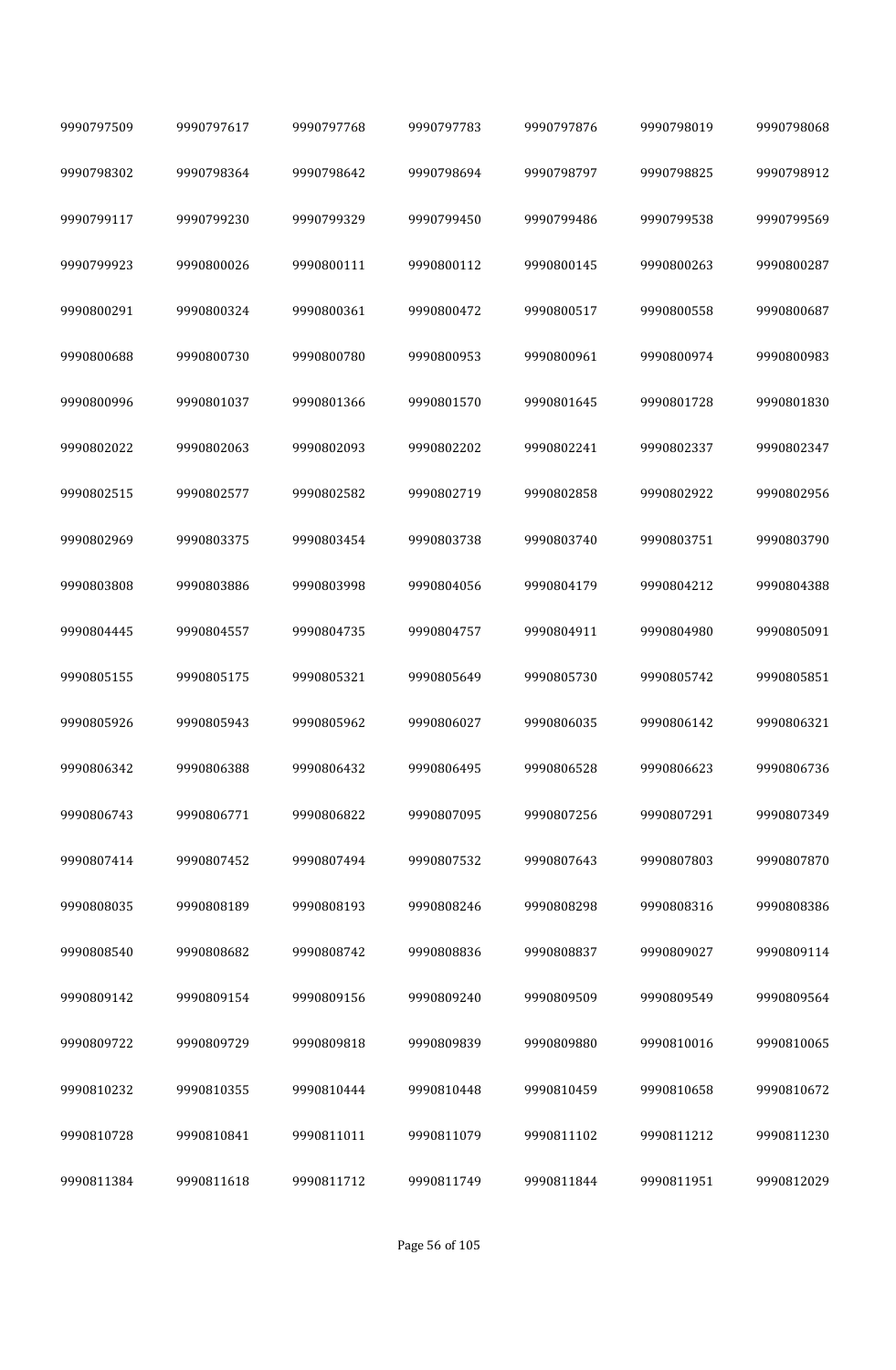| 9990812047 | 9990812072 | 9990812258 | 9990812271 | 9990812284 | 9990812288 | 9990812322 |
|------------|------------|------------|------------|------------|------------|------------|
| 9990812335 | 9990812370 | 9990812621 | 9990812656 | 9990812861 | 9990812883 | 9990812884 |
| 9990812950 | 9990812960 | 9990813024 | 9990813031 | 9990813047 | 9990813133 | 9990813206 |
| 9990813212 | 9990813321 | 9990813332 | 9990813508 | 9990813569 | 9990813596 | 9990813628 |
| 9990813669 | 9990813765 | 9990813769 | 9990813782 | 9990813864 | 9990813990 | 9990814190 |
| 9990814409 | 9990814433 | 9990814441 | 9990814608 | 9990814704 | 9990814833 | 9990815010 |
| 9990815011 | 9990815182 | 9990815202 | 9990815276 | 9990815518 | 9990815576 | 9990815581 |
| 9990815755 | 9990815759 | 9990815832 | 9990815841 | 9990815975 | 9990816015 | 9990816103 |
| 9990816104 | 9990816190 | 9990816222 | 9990816309 | 9990816389 | 9990816458 | 9990816600 |
| 9990816696 | 9990816720 | 9990816724 | 9990816731 | 9990816762 | 9990816768 | 9990816781 |
| 9990816944 | 9990817103 | 9990817170 | 9990817209 | 9990817224 | 9990817344 | 9990817372 |
| 9990817378 | 9990817509 | 9990817616 | 9990817777 | 9990817785 | 9990817855 | 9990817932 |
| 9990817938 | 9990818124 | 9990818150 | 9990818235 | 9990818244 | 9990818389 | 9990818549 |
| 9990818570 | 9990818852 | 9990818864 | 9990819004 | 9990819179 | 9990819248 | 9990819381 |
| 9990819551 | 9990819588 | 9990819648 | 9990819834 | 9990819999 | 9990820070 | 9990820320 |
| 9990820352 | 9990820393 | 9990820426 | 9990820596 | 9990820599 | 9990820641 | 9990820647 |
| 9990820772 | 9990820838 | 9990820844 | 9990820885 | 9990821063 | 9990821210 | 9990821235 |
| 9990821357 | 9990821420 | 9990821497 | 9990821594 | 9990821603 | 9990821631 | 9990821800 |
| 9990821845 | 9990821904 | 9990821910 | 9990821933 | 9990821938 | 9990821944 | 9990821958 |
| 9990822147 | 9990822243 | 9990822402 | 9990822502 | 9990822535 | 9990822552 | 9990822660 |
| 9990822803 | 9990822863 | 9990822881 | 9990822882 | 9990822904 | 9990823361 | 9990823367 |
| 9990823456 | 9990823672 | 9990823706 | 9990823795 | 9990823845 | 9990824221 | 9990824279 |
| 9990824292 | 9990824320 | 9990824332 | 9990824435 | 9990824512 | 9990824571 | 9990824594 |
| 9990824621 | 9990824633 | 9990824659 | 9990824811 | 9990824982 | 9990825083 | 9990825188 |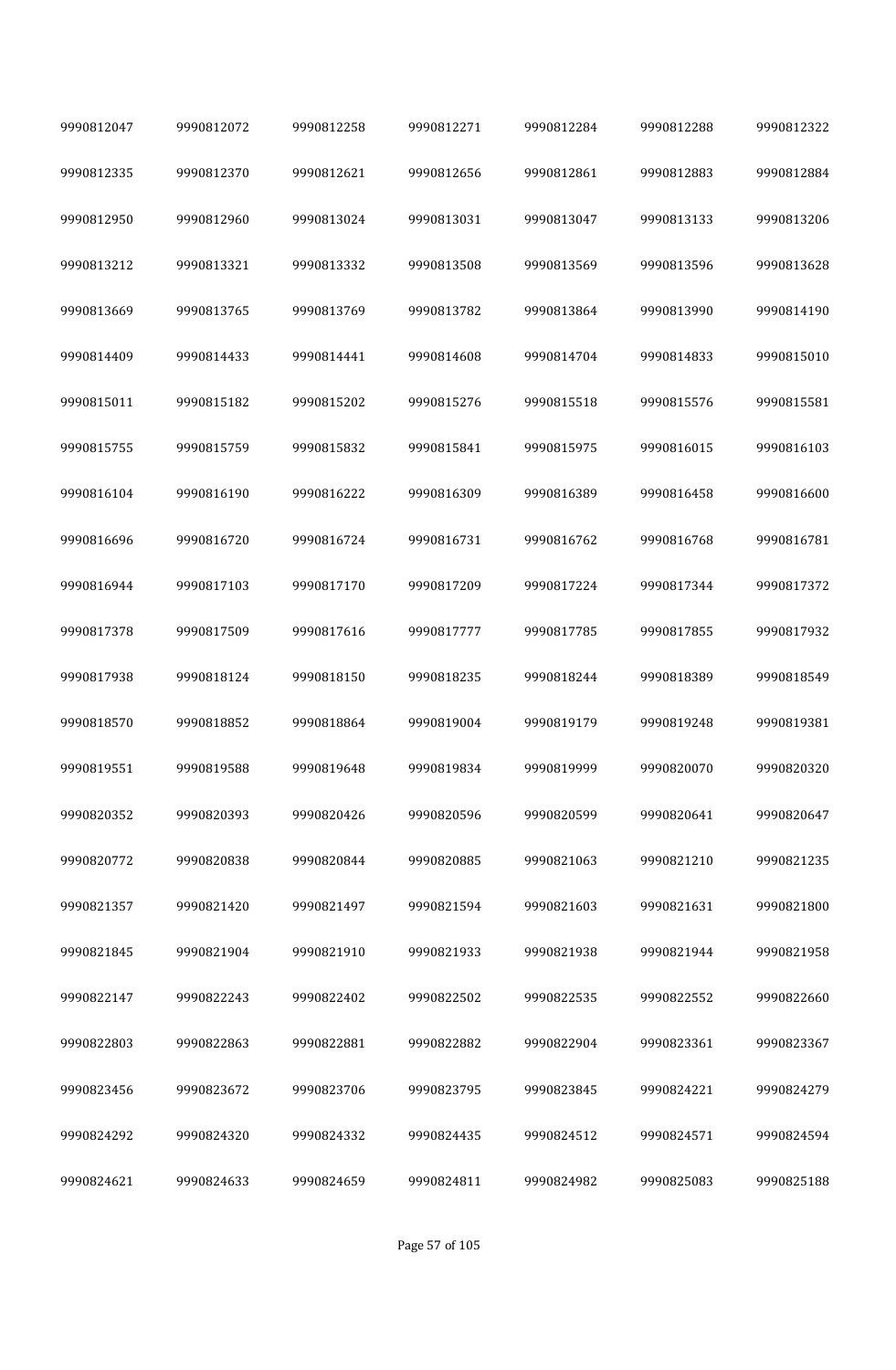| 9990825285 | 9990825326 | 9990825336 | 9990825398 | 9990825403 | 9990825678 | 9990825779 |
|------------|------------|------------|------------|------------|------------|------------|
| 9990825829 | 9990825856 | 9990825919 | 9990825942 | 9990826049 | 9990826123 | 9990826313 |
| 9990826387 | 9990826402 | 9990826468 | 9990826499 | 9990826522 | 9990826600 | 9990826624 |
| 9990826645 | 9990827048 | 9990827067 | 9990827098 | 9990827240 | 9990827313 | 9990827406 |
| 9990827696 | 9990827739 | 9990827813 | 9990827860 | 9990827902 | 9990827926 | 9990827941 |
| 9990827946 | 9990828211 | 9990828344 | 9990828535 | 9990828568 | 9990828614 | 9990828618 |
| 9990828770 | 9990828771 | 9990828780 | 9990828820 | 9990828993 | 9990829014 | 9990829515 |
| 9990829579 | 9990829719 | 9990829742 | 9990829751 | 9990829753 | 9990829847 | 9990829848 |
| 9990829949 | 9990830054 | 9990830087 | 9990830098 | 9990830125 | 9990830238 | 9990830266 |
| 9990830275 | 9990830351 | 9990830389 | 9990830495 | 9990830659 | 9990830670 | 9990830715 |
| 9990830808 | 9990831440 | 9990831671 | 9990831791 | 9990831876 | 9990831878 | 9990831883 |
| 9990831892 | 9990831993 | 9990832022 | 9990832067 | 9990832088 | 9990832115 | 9990832303 |
| 9990832320 | 9990832341 | 9990832375 | 9990832500 | 9990832655 | 9990832838 | 9990833035 |
| 9990833112 | 9990833198 | 9990833315 | 9990833413 | 9990833615 | 9990833637 | 9990833760 |
| 9990833844 | 9990834061 | 9990834093 | 9990834302 | 9990834332 | 9990834380 | 9990834439 |
| 9990834502 | 9990834646 | 9990834710 | 9990834722 | 9990834741 | 9990834744 | 9990834751 |
| 9990834930 | 9990834933 | 9990835101 | 9990835304 | 9990835512 | 9990835569 | 9990835570 |
| 9990835573 | 9990835626 | 9990835724 | 9990835844 | 9990835868 | 9990835965 | 9990836100 |
| 9990836131 | 9990836293 | 9990836360 | 9990836413 | 9990836575 | 9990836771 | 9990836800 |
| 9990836818 | 9990836929 | 9990836952 | 9990837068 | 9990837130 | 9990837281 | 9990837308 |
| 9990837330 | 9990837403 | 9990837469 | 9990837549 | 9990837727 | 9990837741 | 9990837780 |
| 9990837784 | 9990837876 | 9990837998 | 9990838273 | 9990838276 | 9990838378 | 9990838379 |
| 9990838425 | 9990838484 | 9990838632 | 9990838657 | 9990838679 | 9990838684 | 9990838727 |
| 9990838973 | 9990839080 | 9990839109 | 9990839172 | 9990839228 | 9990839325 | 9990839366 |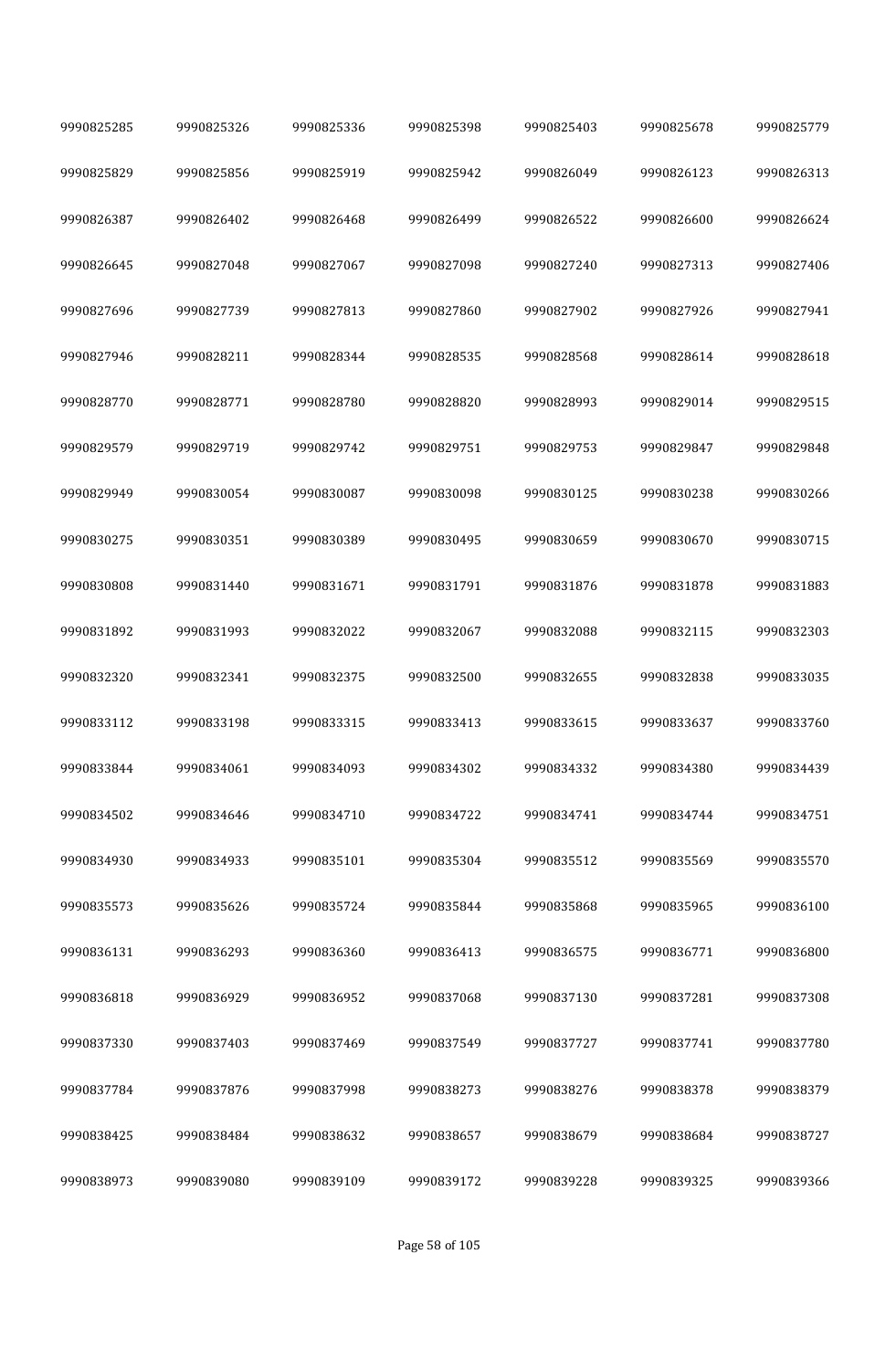| 9990839390 | 9990839446 | 9990839622 | 9990839636 | 9990839690 | 9990839804 | 9990839818 |
|------------|------------|------------|------------|------------|------------|------------|
| 9990839940 | 9990840009 | 9990840155 | 9990840355 | 9990840484 | 9990840610 | 9990840709 |
| 9990840902 | 9990841031 | 9990841088 | 9990841170 | 9990841265 | 9990841399 | 9990841469 |
| 9990841628 | 9990841760 | 9990842100 | 9990842213 | 9990842421 | 9990842439 | 9990842593 |
| 9990842782 | 9990842905 | 9990843205 | 9990843457 | 9990843463 | 9990843516 | 9990843695 |
| 9990843849 | 9990843879 | 9990843939 | 9990844077 | 9990844110 | 9990844132 | 9990844142 |
| 9990844240 | 9990844262 | 9990844287 | 9990844513 | 9990844724 | 9990844748 | 9990844852 |
| 9990844923 | 9990844934 | 9990845038 | 9990845046 | 9990845563 | 9990845645 | 9990845659 |
| 9990845761 | 9990845769 | 9990845778 | 9990845841 | 9990845887 | 9990845977 | 9990846064 |
| 9990846164 | 9990846183 | 9990846200 | 9990846247 | 9990846303 | 9990846329 | 9990846342 |
| 9990846449 | 9990846524 | 9990846561 | 9990846721 | 9990846831 | 9990846923 | 9990846985 |
| 9990847010 | 9990847023 | 9990847124 | 9990847441 | 9990847464 | 9990847515 | 9990847620 |
| 9990847859 | 9990848193 | 9990848573 | 9990848626 | 9990848673 | 9990848715 | 9990848725 |
| 9990848743 | 9990848868 | 9990848956 | 9990848969 | 9990849060 | 9990849186 | 9990849227 |
| 9990849408 | 9990849551 | 9990849745 | 9990849960 | 9990849967 | 9990850066 | 9990850241 |
| 9990850578 | 9990850674 | 9990850783 | 9990850882 | 9990850916 | 9990850956 | 9990851009 |
| 9990851150 | 9990851235 | 9990851476 | 9990851538 | 9990851562 | 9990851565 | 9990851647 |
| 9990851653 | 9990851657 | 9990851672 | 9990851689 | 9990851749 | 9990851867 | 9990852064 |
| 9990852104 | 9990852412 | 9990852604 | 9990852626 | 9990853012 | 9990853043 | 9990853072 |
| 9990853081 | 9990853226 | 9990853292 | 9990853306 | 9990853490 | 9990853494 | 9990853576 |
| 9990853600 | 9990853636 | 9990853721 | 9990853728 | 9990853903 | 9990853967 | 9990853991 |
| 9990854130 | 9990854154 | 9990854199 | 9990854205 | 9990854265 | 9990854370 | 9990854540 |
| 9990854651 | 9990854967 | 9990855155 | 9990855160 | 9990855288 | 9990855400 | 9990855441 |
| 9990855452 | 9990855490 | 9990855909 | 9990856050 | 9990856169 | 9990856233 | 9990856264 |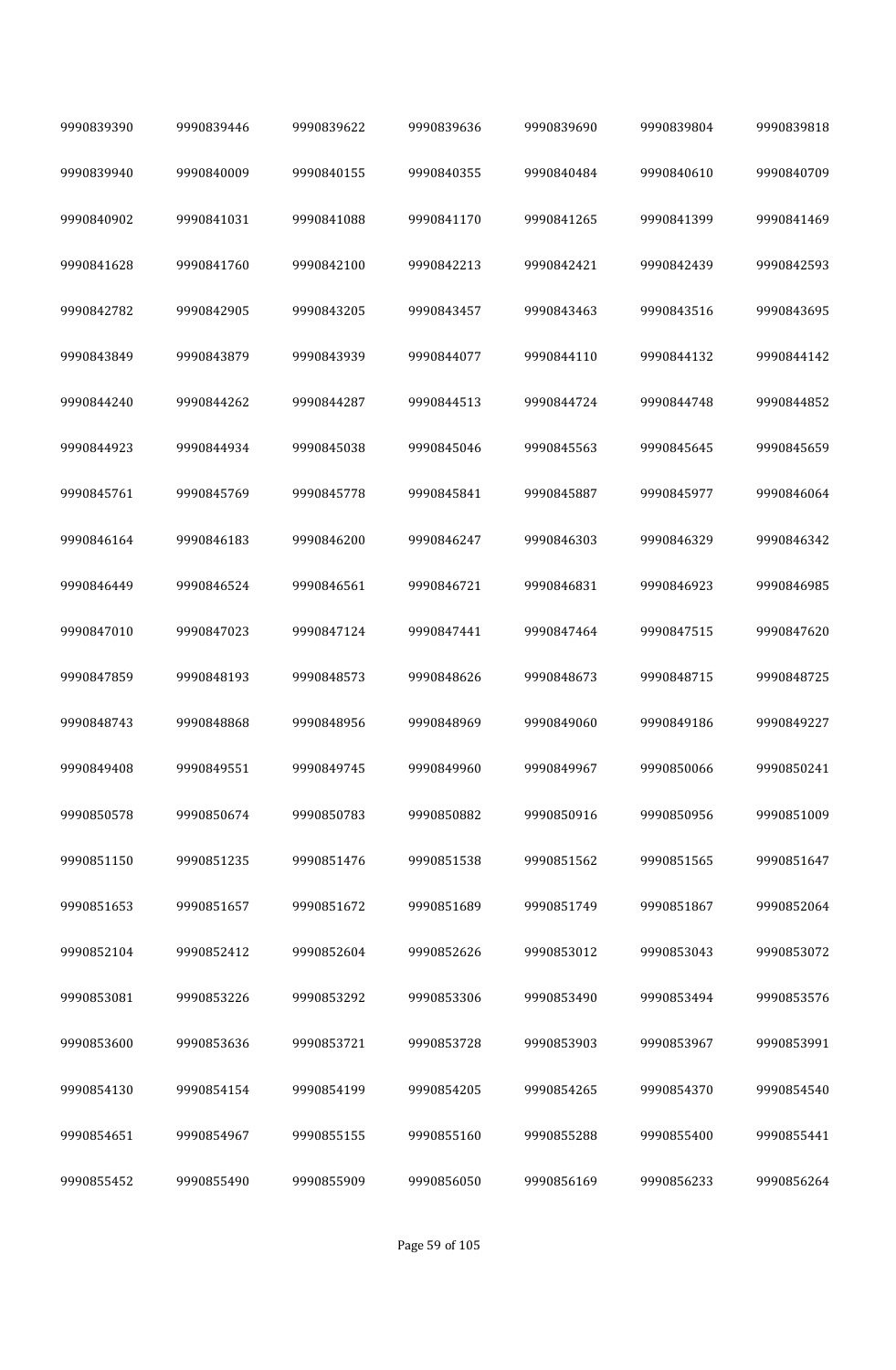| 9990856306 | 9990856382 | 9990856626 | 9990856675 | 9990856988 | 9990857027 | 9990857066 |
|------------|------------|------------|------------|------------|------------|------------|
| 9990857111 | 9990857228 | 9990857279 | 9990857334 | 9990857465 | 9990857615 | 9990857770 |
| 9990857896 | 9990857924 | 9990857966 | 9990858003 | 9990858061 | 9990858298 | 9990858416 |
| 9990858431 | 9990858485 | 9990858603 | 9990858679 | 9990858798 | 9990859153 | 9990859182 |
| 9990859184 | 9990859250 | 9990859314 | 9990859410 | 9990859633 | 9990859639 | 9990859643 |
| 9990859760 | 9990859811 | 9990859928 | 9990859961 | 9990860082 | 9990860138 | 9990860139 |
| 9990860167 | 9990860228 | 9990860240 | 9990860340 | 9990860405 | 9990860628 | 9990860636 |
| 9990860738 | 9990860786 | 9990860875 | 9990860981 | 9990861252 | 9990861301 | 9990861313 |
| 9990861405 | 9990861412 | 9990861568 | 9990861679 | 9990862084 | 9990862121 | 9990862135 |
| 9990862187 | 9990862232 | 9990862680 | 9990862724 | 9990862772 | 9990863254 | 9990863438 |
| 9990863618 | 9990863824 | 9990863883 | 9990863954 | 9990864047 | 9990864135 | 9990864192 |
| 9990864198 | 9990864201 | 9990864274 | 9990864356 | 9990864477 | 9990864489 | 9990864574 |
| 9990864718 | 9990864834 | 9990864853 | 9990864860 | 9990864907 | 9990864920 | 9990864970 |
| 9990864976 | 9990864984 | 9990865001 | 9990865046 | 9990865108 | 9990865124 | 9990865206 |
| 9990865228 | 9990865280 | 9990865391 | 9990865394 | 9990865584 | 9990865723 | 9990865766 |
| 9990865832 | 9990865835 | 9990865903 | 9990865915 | 9990865971 | 9990866162 | 9990866185 |
| 9990866201 | 9990866300 | 9990866378 | 9990866402 | 9990866416 | 9990866504 | 9990866560 |
| 9990866648 | 9990866668 | 9990866672 | 9990866684 | 9990866924 | 9990867041 | 9990867055 |
| 9990867370 | 9990867467 | 9990867506 | 9990867747 | 9990867767 | 9990867830 | 9990867858 |
| 9990868168 | 9990868375 | 9990868453 | 9990868460 | 9990868529 | 9990868594 | 9990868681 |
| 9990868683 | 9990868688 | 9990868695 | 9990868744 | 9990868790 | 9990868877 | 9990869065 |
| 9990869260 | 9990869282 | 9990869329 | 9990869342 | 9990869376 | 9990869554 | 9990869626 |
| 9990869708 | 9990869756 | 9990869792 | 9990869826 | 9990869940 | 9990869966 | 9990869969 |
| 9990869980 | 9990870098 | 9990870254 | 9990870314 | 9990870338 | 9990870440 | 9990870665 |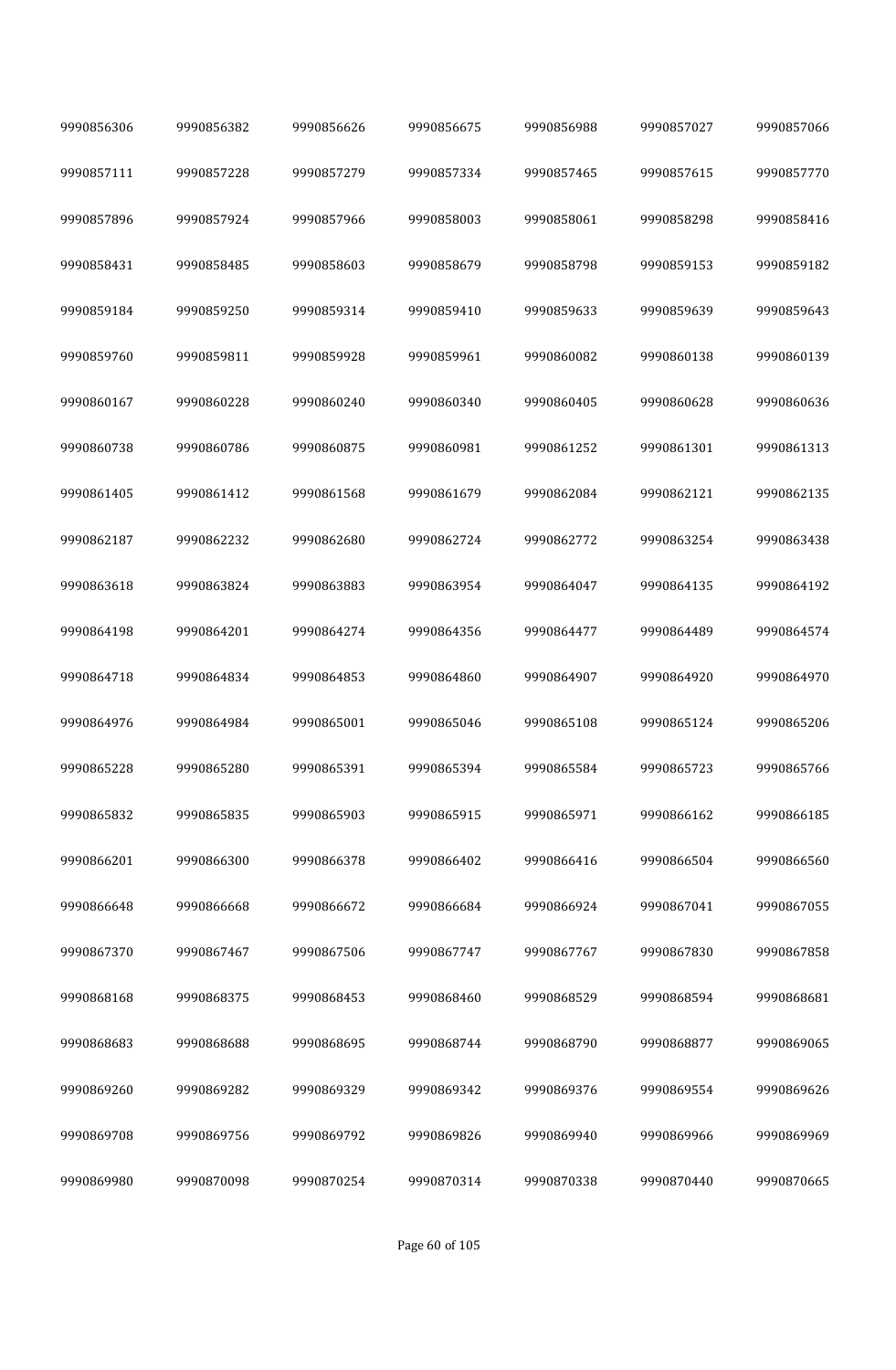| 9990870726 | 9990870760 | 9990870798 | 9990870912 | 9990871085 | 9990871198 | 9990871211 |
|------------|------------|------------|------------|------------|------------|------------|
| 9990871267 | 9990871272 | 9990871278 | 9990871402 | 9990871411 | 9990871439 | 9990871482 |
| 9990871595 | 9990871617 | 9990871627 | 9990871746 | 9990871776 | 9990871840 | 9990871853 |
| 9990872075 | 9990872246 | 9990872338 | 9990872382 | 9990872416 | 9990872443 | 9990872465 |
| 9990872477 | 9990872495 | 9990872505 | 9990872518 | 9990872667 | 9990872787 | 9990872789 |
| 9990872835 | 9990872844 | 9990872909 | 9990872942 | 9990873161 | 9990873215 | 9990873325 |
| 9990873330 | 9990873333 | 9990873351 | 9990873369 | 9990873429 | 9990873434 | 9990873467 |
| 9990873511 | 9990873692 | 9990873759 | 9990873778 | 9990873808 | 9990873809 | 9990873833 |
| 9990873858 | 9990873924 | 9990873948 | 9990873993 | 9990874056 | 9990874134 | 9990874182 |
| 9990874207 | 9990874211 | 9990874232 | 9990874360 | 9990874431 | 9990874450 | 9990874471 |
| 9990874632 | 9990874701 | 9990874756 | 9990874775 | 9990874890 | 9990875077 | 9990875216 |
| 9990875431 | 9990875533 | 9990875579 | 9990875607 | 9990875747 | 9990875809 | 9990875876 |
| 9990876014 | 9990876047 | 9990876170 | 9990876186 | 9990876424 | 9990876485 | 9990876645 |
| 9990876690 | 9990876786 | 9990876818 | 9990876869 | 9990876987 | 9990877008 | 9990877043 |
| 9990877150 | 9990877240 | 9990877429 | 9990877568 | 9990877692 | 9990877731 | 9990877743 |
| 9990877791 | 9990877805 | 9990877831 | 9990877846 | 9990877883 | 9990877899 | 9990878036 |
| 9990878114 | 9990878157 | 9990878167 | 9990878319 | 9990878332 | 9990878379 | 9990878380 |
| 9990878407 | 9990878412 | 9990878462 | 9990878487 | 9990878500 | 9990878718 | 9990878787 |
| 9990878883 | 9990878966 | 9990879035 | 9990879114 | 9990879276 | 9990879292 | 9990879496 |
| 9990879498 | 9990879567 | 9990879639 | 9990879723 | 9990879767 | 9990879969 | 9990880036 |
| 9990880079 | 9990880111 | 9990880264 | 9990880412 | 9990880547 | 9990880693 | 9990880709 |
| 9990880820 | 9990880956 | 9990880958 | 9990880979 | 9990880981 | 9990881069 | 9990881076 |
| 9990881177 | 9990881216 | 9990881272 | 9990881327 | 9990881437 | 9990881470 | 9990881551 |
| 9990881662 | 9990881697 | 9990882722 | 9990882910 | 9990883018 | 9990883316 | 9990883329 |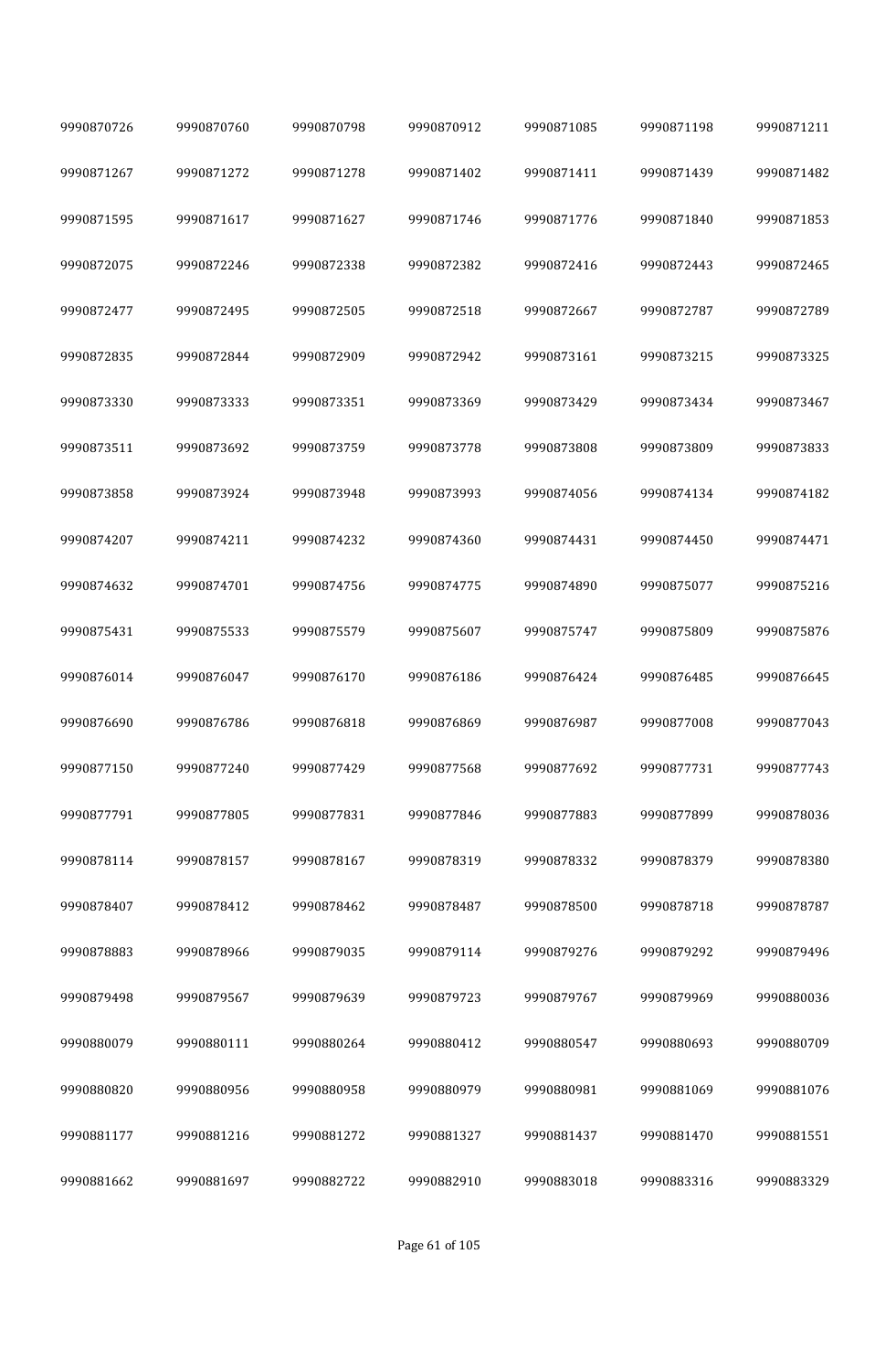| 9990883382 | 9990883446 | 9990883470 | 9990883540 | 9990883769 | 9990883796 | 9990883924 |
|------------|------------|------------|------------|------------|------------|------------|
| 9990884011 | 9990884107 | 9990884120 | 9990884160 | 9990884277 | 9990884335 | 9990884486 |
| 9990884524 | 9990884671 | 9990884885 | 9990884990 | 9990884999 | 9990885021 | 9990885110 |
| 9990885203 | 9990885207 | 9990885427 | 9990885440 | 9990885513 | 9990885635 | 9990885724 |
| 9990885742 | 9990885766 | 9990885779 | 9990885807 | 9990885945 | 9990885955 | 9990885981 |
| 9990886121 | 9990886126 | 9990886140 | 9990886169 | 9990886209 | 9990886300 | 9990886454 |
| 9990886588 | 9990886660 | 9990886693 | 9990886698 | 9990886761 | 9990886764 | 9990886865 |
| 9990887097 | 9990887181 | 9990887192 | 9990887234 | 9990887297 | 9990887376 | 9990887548 |
| 9990887660 | 9990887695 | 9990887798 | 9990887843 | 9990888041 | 9990888103 | 9990888136 |
| 9990888418 | 9990888430 | 9990888723 | 9990888754 | 9990888760 | 9990888773 | 9990888938 |
| 9990889053 | 9990889162 | 9990889252 | 9990889258 | 9990889305 | 9990889320 | 9990889412 |
| 9990889496 | 9990889596 | 9990889744 | 9990889811 | 9990889818 | 9990889866 | 9990890079 |
| 9990890088 | 9990890123 | 9990890131 | 9990890192 | 9990890213 | 9990890217 | 9990890514 |
| 9990890533 | 9990890650 | 9990890675 | 9990890687 | 9990890695 | 9990890757 | 9990890826 |
| 9990890840 | 9990890874 | 9990890897 | 9990891042 | 9990891060 | 9990891069 | 9990891197 |
| 9990891313 | 9990891323 | 9990891533 | 9990891625 | 9990891634 | 9990891648 | 9990891977 |
| 9990892137 | 9990892419 | 9990892429 | 9990892487 | 9990892503 | 9990892529 | 9990892545 |
| 9990892549 | 9990892567 | 9990892650 | 9990892657 | 9990892755 | 9990893069 | 9990893135 |
| 9990893863 | 9990893960 | 9990894158 | 9990894209 | 9990894317 | 9990894354 | 9990894600 |
| 9990894678 | 9990894709 | 9990894811 | 9990894832 | 9990894890 | 9990895025 | 9990895207 |
| 9990895216 | 9990895333 | 9990895346 | 9990895431 | 9990895724 | 9990895865 | 9990895922 |
| 9990895994 | 9990896007 | 9990896019 | 9990896062 | 9990896063 | 9990896192 | 9990896198 |
| 9990896232 | 9990896309 | 9990896429 | 9990896435 | 9990896505 | 9990896585 | 9990896620 |
| 9990896635 | 9990896649 | 9990896698 | 9990896753 | 9990896768 | 9990896794 | 9990896977 |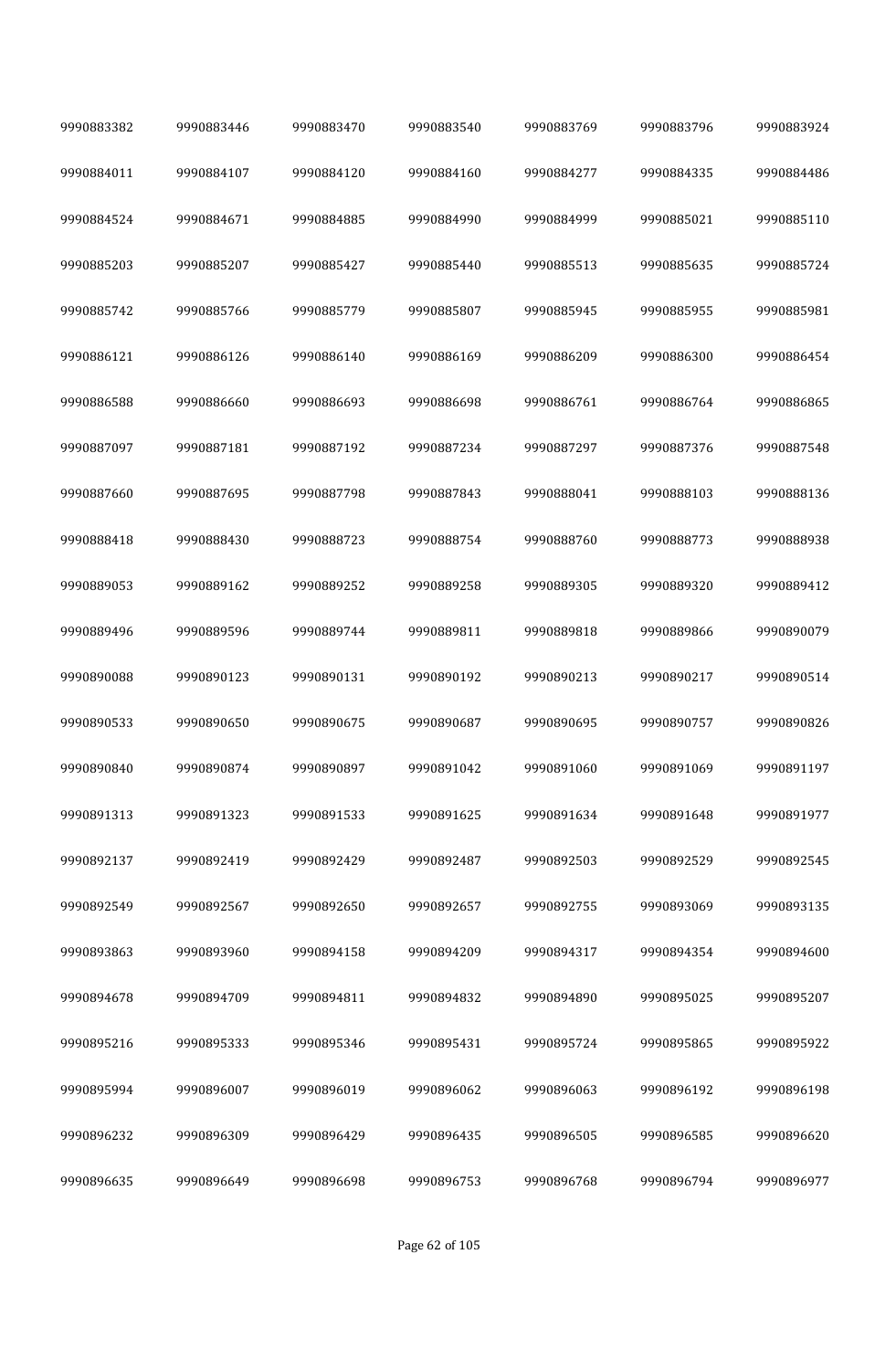| 9990897151 | 9990897212 | 9990897241 | 9990897403 | 9990897435 | 9990897507 | 9990897596 |
|------------|------------|------------|------------|------------|------------|------------|
| 9990897721 | 9990897748 | 9990897762 | 9990897809 | 9990897826 | 9990897909 | 9990897992 |
| 9990898030 | 9990898092 | 9990898120 | 9990898130 | 9990898148 | 9990898252 | 9990898326 |
| 9990898405 | 9990898519 | 9990898748 | 9990898763 | 9990898768 | 9990898799 | 9990898807 |
| 9990898873 | 9990899062 | 9990899136 | 9990899168 | 9990899239 | 9990899249 | 9990899458 |
| 9990899487 | 9990899517 | 9990899702 | 9990899746 | 9990899996 | 9990900005 | 9990900026 |
| 9990900027 | 9990900050 | 9990900074 | 9990900143 | 9990900148 | 9990900240 | 9990900396 |
| 9990900510 | 9990900683 | 9990900734 | 9990900796 | 9990900814 | 9990900832 | 9990901081 |
| 9990901104 | 9990901107 | 9990901129 | 9990901133 | 9990901141 | 9990901213 | 9990901264 |
| 9990901337 | 9990901365 | 9990901428 | 9990901434 | 9990901490 | 9990901597 | 9990901641 |
| 9990901676 | 9990901811 | 9990901829 | 9990901994 | 9990902033 | 9990902159 | 9990902213 |
| 9990902217 | 9990902312 | 9990902328 | 9990902381 | 9990902456 | 9990902465 | 9990902512 |
| 9990902591 | 9990902721 | 9990902821 | 9990902859 | 9990903005 | 9990903063 | 9990903102 |
| 9990903130 | 9990903220 | 9990903536 | 9990903566 | 9990903631 | 9990903637 | 9990903658 |
| 9990903826 | 9990903888 | 9990904055 | 9990904066 | 9990904112 | 9990904122 | 9990904312 |
| 9990904319 | 9990904393 | 9990904488 | 9990904530 | 9990904572 | 9990904574 | 9990904664 |
| 9990904995 | 9990905000 | 9990905074 | 9990905146 | 9990905201 | 9990905245 | 9990905286 |
| 9990905424 | 9990905433 | 9990905459 | 9990905540 | 9990905560 | 9990905593 | 9990905665 |
| 9990905726 | 9990905738 | 9990905860 | 9990905864 | 9990905865 | 9990905956 | 9990906041 |
| 9990906045 | 9990906255 | 9990906316 | 9990906367 | 9990906443 | 9990906498 | 9990906596 |
| 9990906725 | 9990906815 | 9990906838 | 9990906841 | 9990906911 | 9990907360 | 9990907755 |
| 9990907807 | 9990907902 | 9990908358 | 9990908485 | 9990908696 | 9990908720 | 9990910024 |
| 9990910219 | 9990910668 | 9990910919 | 9990910942 | 9990911079 | 9990911081 | 9990911501 |
| 9990911507 | 9990911539 | 9990911678 | 9990911766 | 9990911886 | 9990912216 | 9990912437 |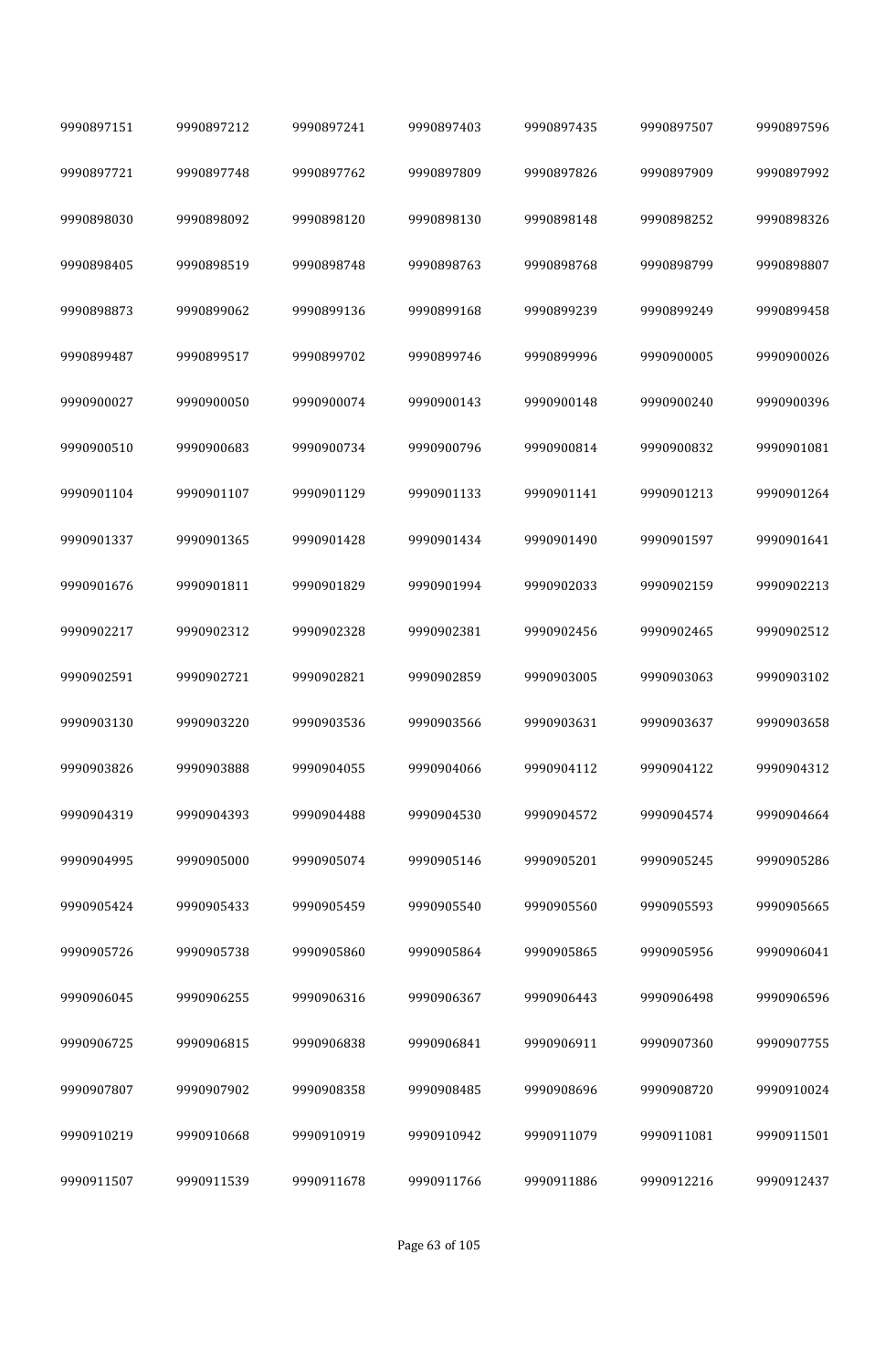| 9990913080 | 9990913193 | 9990913220 | 9990913503 | 9990913675 | 9990913959 | 9990914360 |
|------------|------------|------------|------------|------------|------------|------------|
| 9990914431 | 9990915551 | 9990915761 | 9990916285 | 9990916708 | 9990916711 | 9990917416 |
| 9990917692 | 9990917727 | 9990917834 | 9990918229 | 9990918236 | 9990918421 | 9990919119 |
| 9990919883 | 9990919898 | 9990919963 | 9990920239 | 9990920265 | 9990920591 | 9990920623 |
| 9990921074 | 9990921148 | 9990921196 | 9990921217 | 9990921441 | 9990921767 | 9990921993 |
| 9990922581 | 9990922836 | 9990922981 | 9990923073 | 9990923363 | 9990923468 | 9990923526 |
| 9990924094 | 9990924125 | 9990924232 | 9990924382 | 9990924976 | 9990925081 | 9990925331 |
| 9990925912 | 9990925989 | 9990926234 | 9990927083 | 9990927528 | 9990927575 | 9990928244 |
| 9990928438 | 9990928504 | 9990928963 | 9990929405 | 9990929497 | 9990929507 | 9990929713 |
| 9990929877 | 9990930179 | 9990930844 | 9990931084 | 9990931093 | 9990931248 | 9990931294 |
| 9990931360 | 9990931371 | 9990931645 | 9990931678 | 9990932113 | 9990932261 | 9990932674 |
| 9990933262 | 9990933349 | 9990933664 | 9990933879 | 9990934010 | 9990934504 | 9990934535 |
| 9990934636 | 9990934672 | 9990934786 | 9990934794 | 9990936452 | 9990936949 | 9990936988 |
| 9990937000 | 9990937049 | 9990937307 | 9990937330 | 9990937814 | 9990937963 | 9990938121 |
| 9990938509 | 9990938729 | 9990938804 | 9990939153 | 9990939258 | 9990939367 | 9990939789 |
| 9990939924 | 9990940439 | 9990940676 | 9990941250 | 9990941458 | 9990941506 | 9990941736 |
| 9990941858 | 9990942023 | 9990942184 | 9990942213 | 9990942289 | 9990942617 | 9990942997 |
| 9990943366 | 9990943441 | 9990943461 | 9990943736 | 9990944113 | 9990944579 | 9990945735 |
| 9990946595 | 9990946626 | 9990946661 | 9990946672 | 9990946851 | 9990947153 | 9990947394 |
| 9990947542 | 9990947599 | 9990947905 | 9990947964 | 9990948174 | 9990948488 | 9990948717 |
| 9990948796 | 9990949227 | 9990949270 | 9990949350 | 9990949353 | 9990949392 | 9990949404 |
| 9990949622 | 9990949722 | 9990950141 | 9990950879 | 9990950903 | 9990951200 | 9990951502 |
| 9990951580 | 9990951705 | 9990952161 | 9990952345 | 9990952507 | 9990952632 | 9990953436 |
| 9990953464 | 9990953660 | 9990953830 | 9990953848 | 9990953947 | 9990953950 | 9990954358 |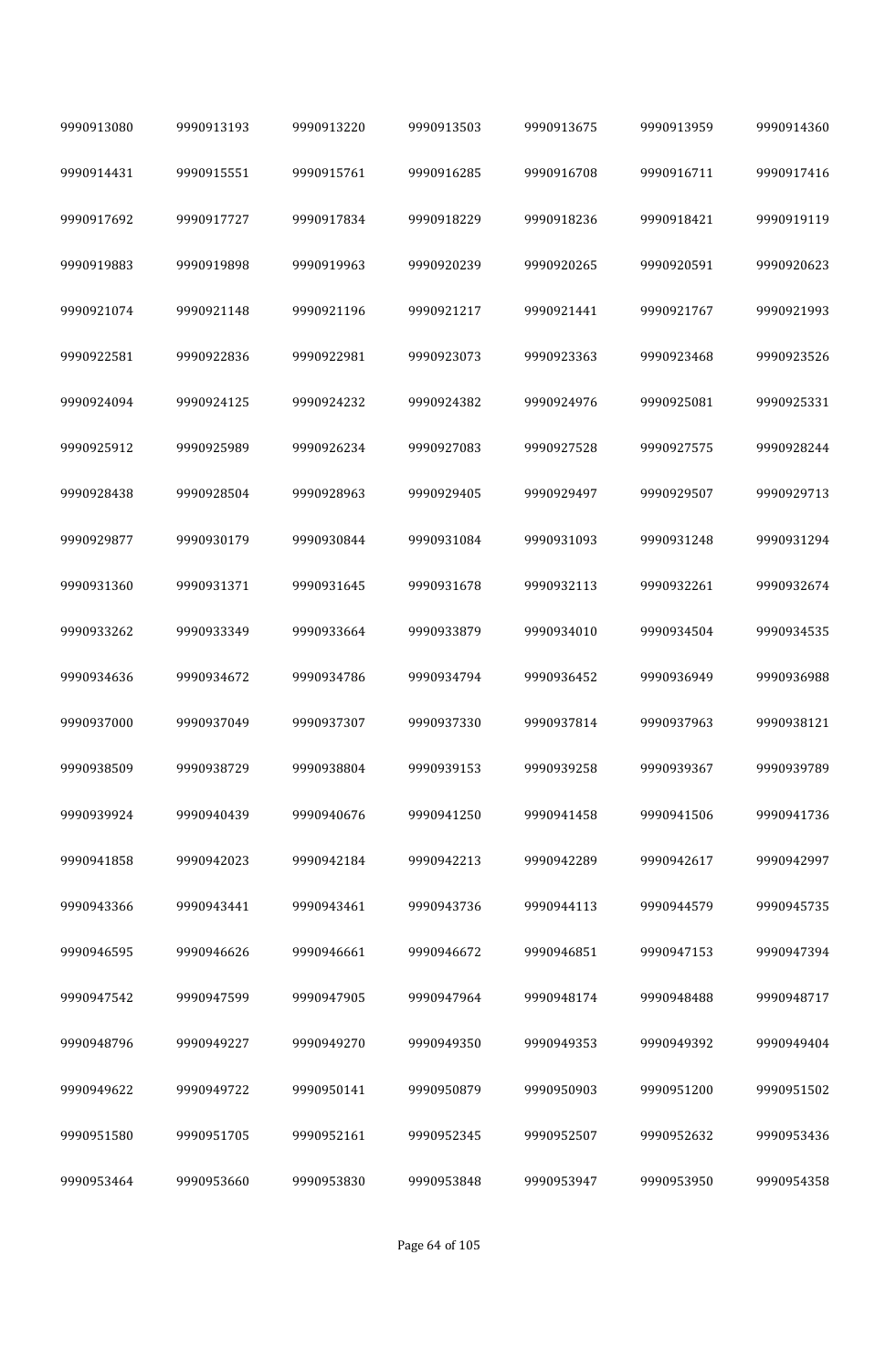| 9990954549 | 9990954626 | 9990955013 | 9990955058 | 9990955096 | 9990955262 | 9990955622 |
|------------|------------|------------|------------|------------|------------|------------|
| 9990955665 | 9990955936 | 9990956014 | 9990956634 | 9990956758 | 9990957045 | 9990957052 |
| 9990957177 | 9990957252 | 9990957265 | 9990957275 | 9990957319 | 9990957359 | 9990957510 |
| 9990958364 | 9990958792 | 9990959209 | 9990959562 | 9990959582 | 9990959594 | 9990959837 |
| 9990960115 | 9990960748 | 9990960870 | 9990961169 | 9990961261 | 9990961554 | 9990961619 |
| 9990961686 | 9990961926 | 9990961982 | 9990962171 | 9990962206 | 9990962226 | 9990962368 |
| 9990962686 | 9990962737 | 9990962825 | 9990963081 | 9990963222 | 9990963371 | 9990963820 |
| 9990964426 | 9990964442 | 9990964615 | 9990964624 | 9990964634 | 9990965032 | 9990965040 |
| 9990965404 | 9990965973 | 9990966084 | 9990966248 | 9990966355 | 9990966623 | 9990966702 |
| 9990966890 | 9990967091 | 9990967609 | 9990968337 | 9990968382 | 9990968407 | 9990968566 |
| 9990968707 | 9990969436 | 9990969466 | 9990969714 | 9990969873 | 9990969957 | 9990970551 |
| 9990970627 | 9990971202 | 9990971244 | 9990971382 | 9990971892 | 9990971985 | 9990972172 |
| 9990972382 | 9990972502 | 9990973173 | 9990973221 | 9990973514 | 9990973753 | 9990973951 |
| 9990974261 | 9990974388 | 9990974969 | 9990975155 | 9990975205 | 9990975538 | 9990975734 |
| 9990975770 | 9990975898 | 9990976054 | 9990976103 | 9990976133 | 9990976193 | 9990976385 |
| 9990976605 | 9990976610 | 9990976722 | 9990976755 | 9990976906 | 9990977155 | 9990977222 |
| 9990977334 | 9990977456 | 9990977589 | 9990977679 | 9990977982 | 9990978075 | 9990978250 |
| 9990978725 | 9990979023 | 9990979630 | 9990979726 | 9990980217 | 9990980288 | 9990980329 |
| 9990980793 | 9990980902 | 9990981099 | 9990981216 | 9990981438 | 9990981808 | 9990981943 |
| 9990982051 | 9990982209 | 9990982640 | 9990982706 | 9990982806 | 9990983124 | 9990983200 |
| 9990983216 | 9990983291 | 9990983718 | 9990984766 | 9990985082 | 9990985421 | 9990985485 |
| 9990986336 | 9990986445 | 9990986729 | 9990986915 | 9990987559 | 9990987748 | 9990987773 |
| 9990987910 | 9990988540 | 9990989487 | 9990990033 | 9990990941 | 9990991174 | 9990991308 |
| 9990991576 | 9990991756 | 9990992052 | 9990992308 | 9990992322 | 9990993053 | 9990993255 |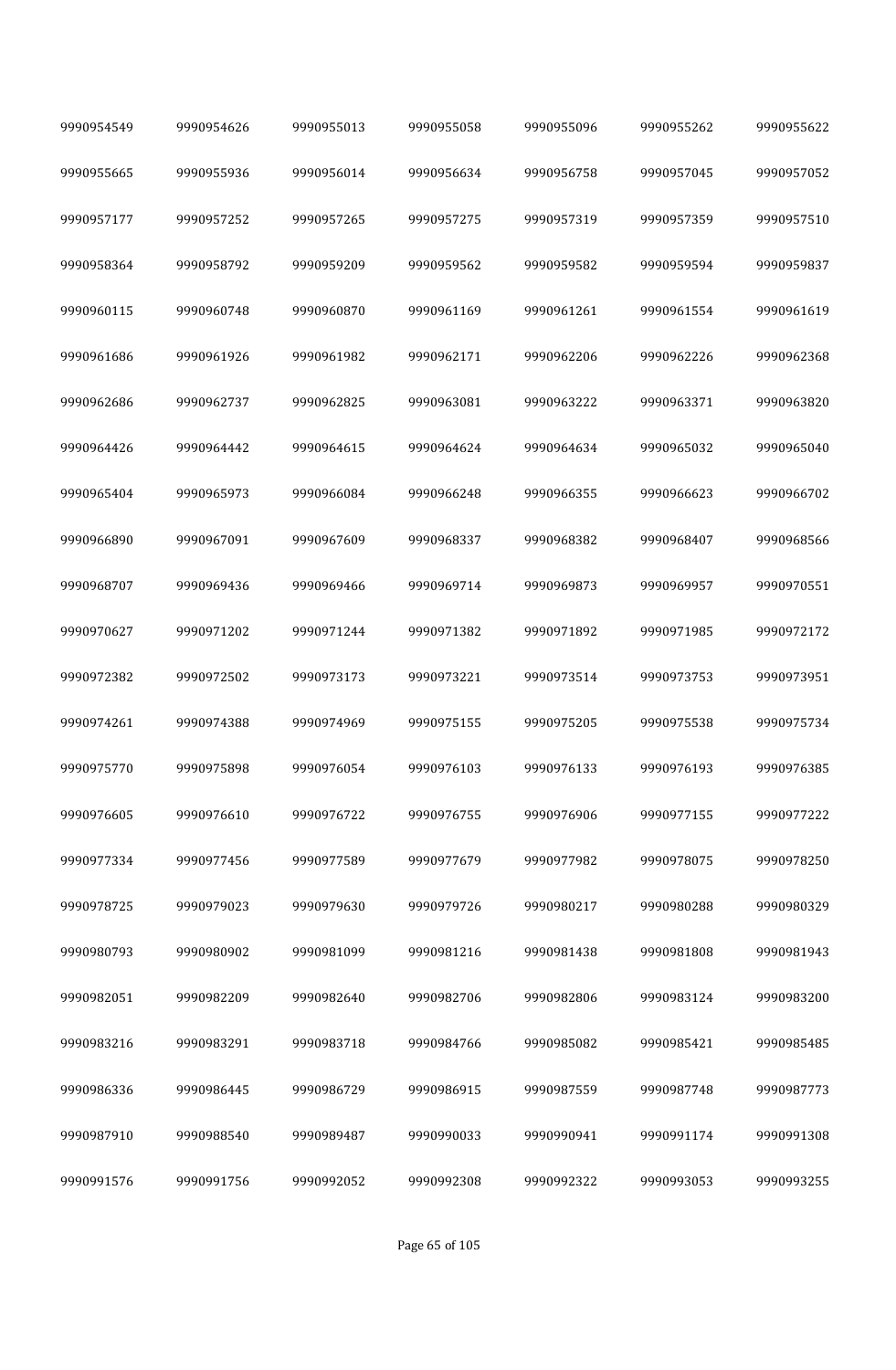| 9990993570 | 9990993815 | 9990994032 | 9990994077 | 9990994102 | 9990994384 | 9990994443 |
|------------|------------|------------|------------|------------|------------|------------|
| 9990994603 | 9990995113 | 9990995150 | 9990995355 | 9990995492 | 9990995911 | 9990995962 |
| 9990996267 | 9990996340 | 9990996979 | 9990997024 | 9990997048 | 9990997127 | 9990997945 |
| 9990998567 | 9990998807 | 9990998954 | 9990999251 | 9990999599 | 9990999669 | 9991000026 |
| 9991000106 | 9991000155 | 9991000389 | 9991000466 | 9991000589 | 9991000965 | 9991001036 |
| 9991001388 | 9991001452 | 9991001613 | 9991001746 | 9991002533 | 9991002614 | 9991003095 |
| 9991003165 | 9991003220 | 9991003267 | 9991003450 | 9991003605 | 9991003699 | 9991004014 |
| 9991004077 | 9991004244 | 9991004443 | 9991004629 | 9991005216 | 9991005219 | 9991005334 |
| 9991005494 | 9991005543 | 9991005861 | 9991005982 | 9991006209 | 9991006301 | 9991006346 |
| 9991006533 | 9991006559 | 9991006715 | 9991006872 | 9991007320 | 9991007403 | 9991007615 |
| 9991007670 | 9991007713 | 9991008020 | 9991008178 | 9991008511 | 9991008545 | 9991009090 |
| 9991009445 | 9991009828 | 9991010034 | 9991010142 | 9991010425 | 9991010637 | 9991010745 |
| 9991010760 | 9991010826 | 9991010907 | 9991011103 | 9991011233 | 9991011695 | 9991011978 |
| 9991012006 | 9991012062 | 9991012185 | 9991012350 | 9991012559 | 9991012672 | 9991012833 |
| 9991013441 | 9991013469 | 9991013883 | 9991014140 | 9991014232 | 9991014420 | 9991014718 |
| 9991014824 | 9991015577 | 9991015800 | 9991015831 | 9991015966 | 9991016344 | 9991016400 |
| 9991016696 | 9991017203 | 9991018498 | 9991018782 | 9991019248 | 9991019873 | 9991019908 |
| 9991019973 | 9991020031 | 9991020141 | 9991020150 | 9991020424 | 9991020454 | 9991020588 |
| 9991020747 | 9991020870 | 9991021247 | 9991021505 | 9991021754 | 9991021872 | 9991022382 |
| 9991022593 | 9991022968 | 9991022994 | 9991023069 | 9991023092 | 9991023178 | 9991023194 |
| 9991023384 | 9991023691 | 9991024003 | 9991024103 | 9991024267 | 9991024295 | 9991024342 |
| 9991024350 | 9991024379 | 9991024402 | 9991024857 | 9991025035 | 9991025198 | 9991025241 |
| 9991025513 | 9991025715 | 9991025728 | 9991026115 | 9991026670 | 9991026858 | 9991027330 |
| 9991027785 | 9991028301 | 9991028327 | 9991028357 | 9991028402 | 9991028520 | 9991029086 |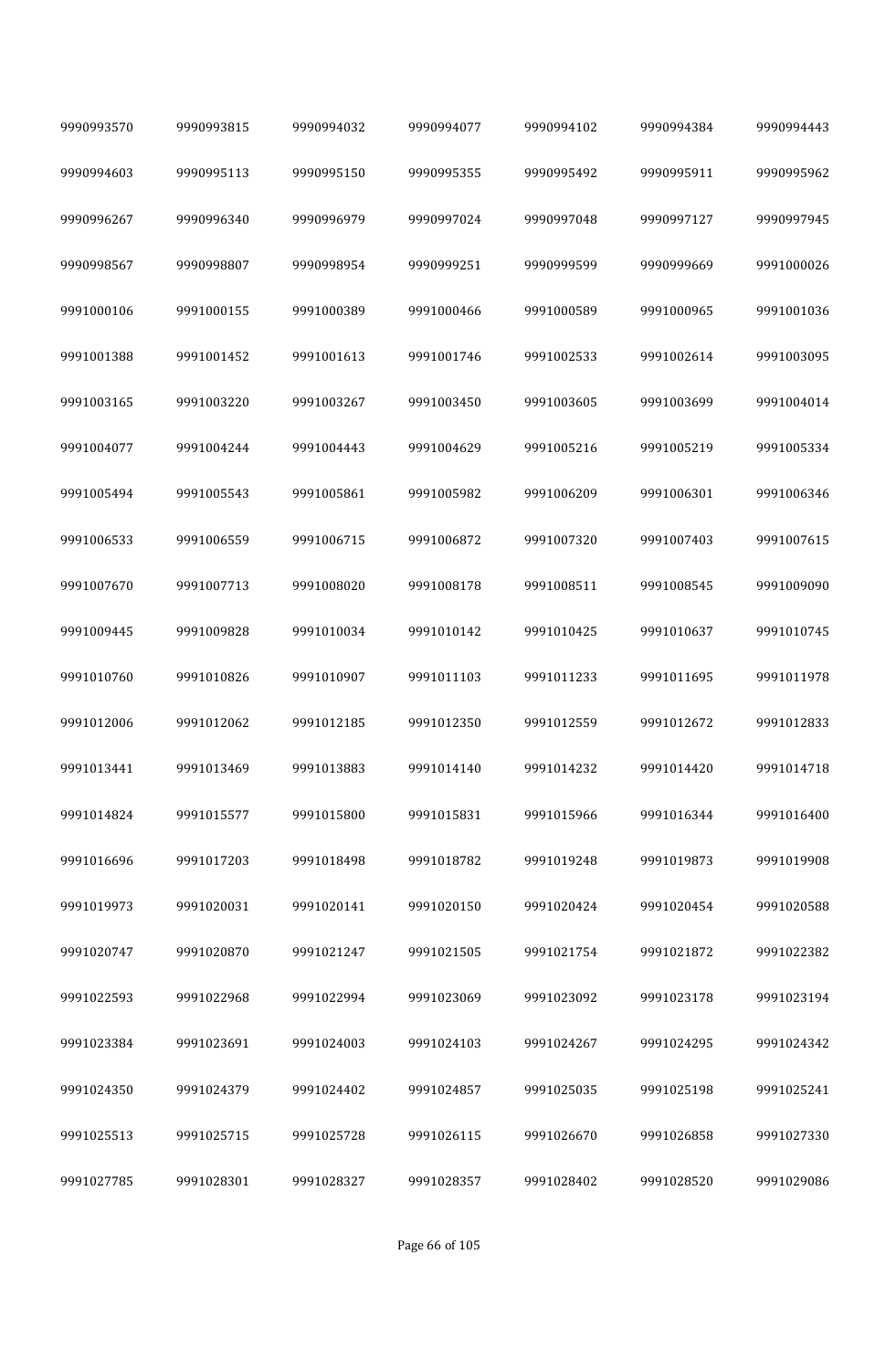| 9991029485 | 9991029837 | 9991030020 | 9991030170 | 9991030325 | 9991030853 | 9991030854 |
|------------|------------|------------|------------|------------|------------|------------|
| 9991030983 | 9991031167 | 9991031470 | 9991032819 | 9991033308 | 9991033446 | 9991033450 |
| 9991034310 | 9991034514 | 9991034515 | 9991034649 | 9991034657 | 9991034788 | 9991035033 |
| 9991035075 | 9991035170 | 9991035201 | 9991035537 | 9991035802 | 9991035805 | 9991035979 |
| 9991036137 | 9991036138 | 9991036162 | 9991036369 | 9991036778 | 9991036782 | 9991036839 |
| 9991037415 | 9991038694 | 9991038923 | 9991039309 | 9991039313 | 9991039719 | 9991039736 |
| 9991039789 | 9991039974 | 9991040102 | 9991040849 | 9991041062 | 9991041125 | 9991041298 |
| 9991041570 | 9991041620 | 9991041654 | 9991042087 | 9991042116 | 9991042453 | 9991042521 |
| 9991042709 | 9991042847 | 9991043007 | 9991043546 | 9991043587 | 9991044559 | 9991046149 |
| 9991046366 | 9991046439 | 9991046655 | 9991046681 | 9991046691 | 9991047034 | 9991047193 |
| 9991047244 | 9991047281 | 9991047327 | 9991047332 | 9991047506 | 9991047553 | 9991047997 |
| 9991048141 | 9991048452 | 9991048719 | 9991048781 | 9991048953 | 9991049109 | 9991049225 |
| 9991049320 | 9991049478 | 9991049987 | 9991050184 | 9991050247 | 9991050465 | 9991050515 |
| 9991050943 | 9991051129 | 9991051373 | 9991051471 | 9991051588 | 9991051713 | 9991051977 |
| 9991052090 | 9991052642 | 9991053255 | 9991053256 | 9991053996 | 9991054000 | 9991054331 |
| 9991054564 | 9991054824 | 9991054987 | 9991055426 | 9991055503 | 9991055521 | 9991055776 |
| 9991056499 | 9991056692 | 9991056884 | 9991056892 | 9991057116 | 9991057508 | 9991057576 |
| 9991057886 | 9991057974 | 9991058532 | 9991058713 | 9991058819 | 9991059024 | 9991059289 |
| 9991059321 | 9991059338 | 9991059793 | 9991059902 | 9991059956 | 9991060055 | 9991060103 |
| 9991060130 | 9991060715 | 9991060964 | 9991060973 | 9991061033 | 9991061394 | 9991061457 |
| 9991061583 | 9991061918 | 9991062093 | 9991062405 | 9991062439 | 9991062612 | 9991063190 |
| 9991063222 | 9991063322 | 9991063733 | 9991063940 | 9991064042 | 9991064083 | 9991064096 |
| 9991064209 | 9991064215 | 9991064452 | 9991065072 | 9991065222 | 9991065489 | 9991065596 |
| 9991066292 | 9991066762 | 9991067110 | 9991067197 | 9991067451 | 9991067506 | 9991067563 |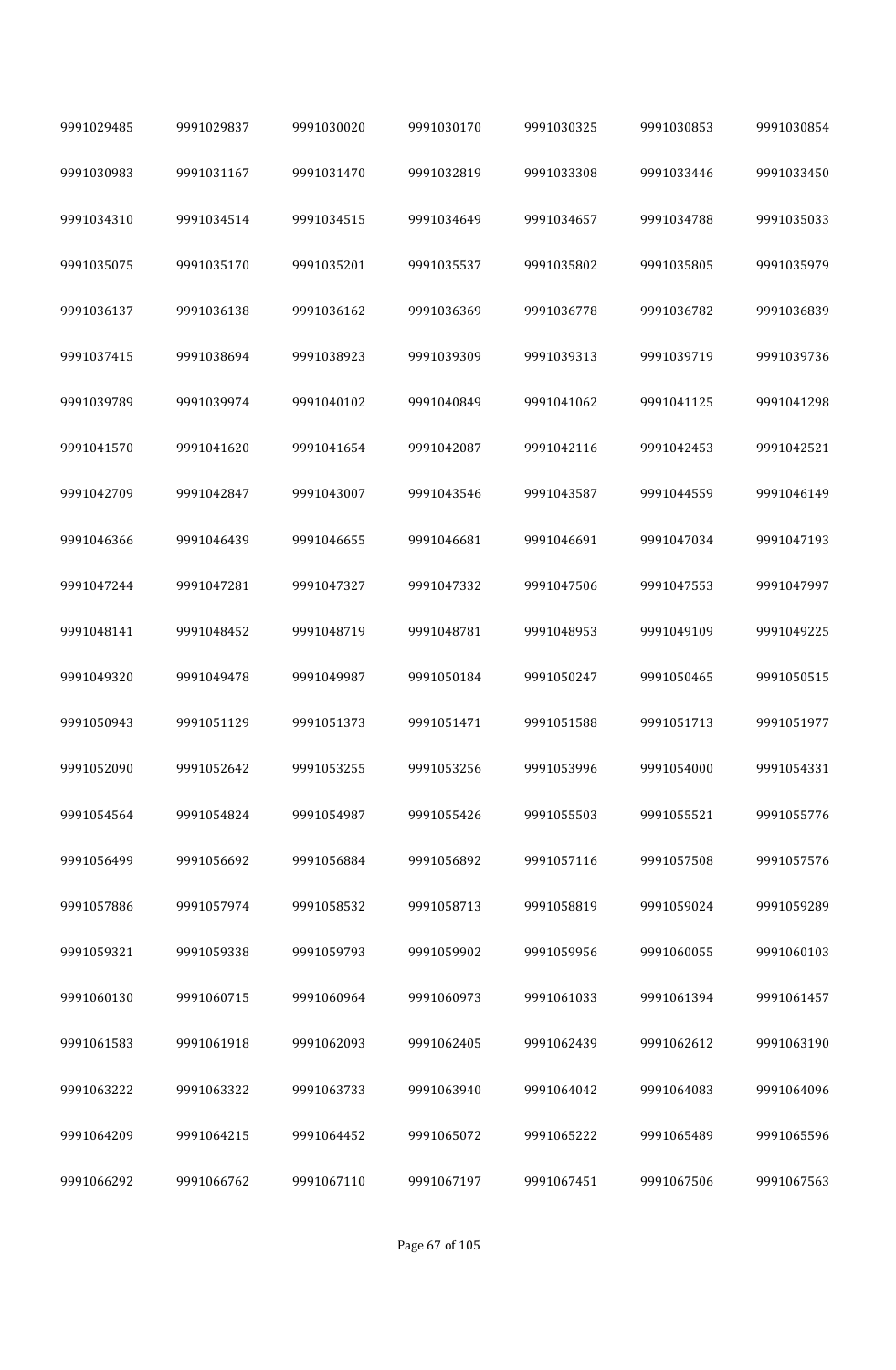| 9991067653 | 9991067681 | 9991067838 | 9991068006 | 9991068043 | 9991068212 | 9991068409 |
|------------|------------|------------|------------|------------|------------|------------|
| 9991068624 | 9991068686 | 9991069058 | 9991069076 | 9991069682 | 9991069703 | 9991069894 |
| 9991070703 | 9991071301 | 9991071701 | 9991072223 | 9991072291 | 9991072849 | 9991072972 |
| 9991074172 | 9991074534 | 9991074547 | 9991074608 | 9991074628 | 9991074658 | 9991074748 |
| 9991074851 | 9991075303 | 9991075407 | 9991075698 | 9991075717 | 9991075830 | 9991076478 |
| 9991076694 | 9991076855 | 9991077374 | 9991078359 | 9991078525 | 9991078628 | 9991078644 |
| 9991078893 | 9991079047 | 9991079155 | 9991079513 | 9991079518 | 9991079711 | 9991080379 |
| 9991081146 | 9991081243 | 9991081499 | 9991082183 | 9991082613 | 9991083212 | 9991083879 |
| 9991083956 | 9991084046 | 9991084328 | 9991084656 | 9991084723 | 9991085385 | 9991085426 |
| 9991085639 | 9991085952 | 9991086212 | 9991086470 | 9991086711 | 9991086734 | 9991086779 |
| 9991086991 | 9991087559 | 9991087667 | 9991087675 | 9991089154 | 9991089606 | 9991089720 |
| 9991089731 | 9991089835 | 9991089968 | 9991089978 | 9991090438 | 9991090735 | 9991091008 |
| 9991091116 | 9991091400 | 9991091677 | 9991092678 | 9991093193 | 9991093674 | 9991093799 |
| 9991093853 | 9991094225 | 9991095033 | 9991095049 | 9991095267 | 9991095582 | 9991095627 |
| 9991096298 | 9991096686 | 9991096831 | 9991097010 | 9991097328 | 9991097329 | 9991097470 |
| 9991097802 | 9991097835 | 9991098326 | 9991098899 | 9991099258 | 9991099448 | 9991099772 |
| 9991100061 | 9991100100 | 9991100104 | 9991100240 | 9991100346 | 9991100377 | 9991100555 |
| 9991100646 | 9991100861 | 9991100982 | 9991101098 | 9991101409 | 9991101411 | 9991101660 |
| 9991101755 | 9991101995 | 9991102045 | 9991102367 | 9991102493 | 9991102547 | 9991102731 |
| 9991103348 | 9991103397 | 9991103701 | 9991103844 | 9991103987 | 9991104158 | 9991104683 |
| 9991104862 | 9991105189 | 9991105410 | 9991105748 | 9991105871 | 9991106123 | 9991106274 |
| 9991106846 | 9991107044 | 9991107897 | 9991108008 | 9991108362 | 9991108777 | 9991108914 |
| 9991109233 | 9991109782 | 9991109899 | 9991109938 | 9991110023 | 9991110034 | 9991110962 |
| 9991111079 | 9991111160 | 9991111340 | 9991111721 | 9991112494 | 9991112541 | 9991112630 |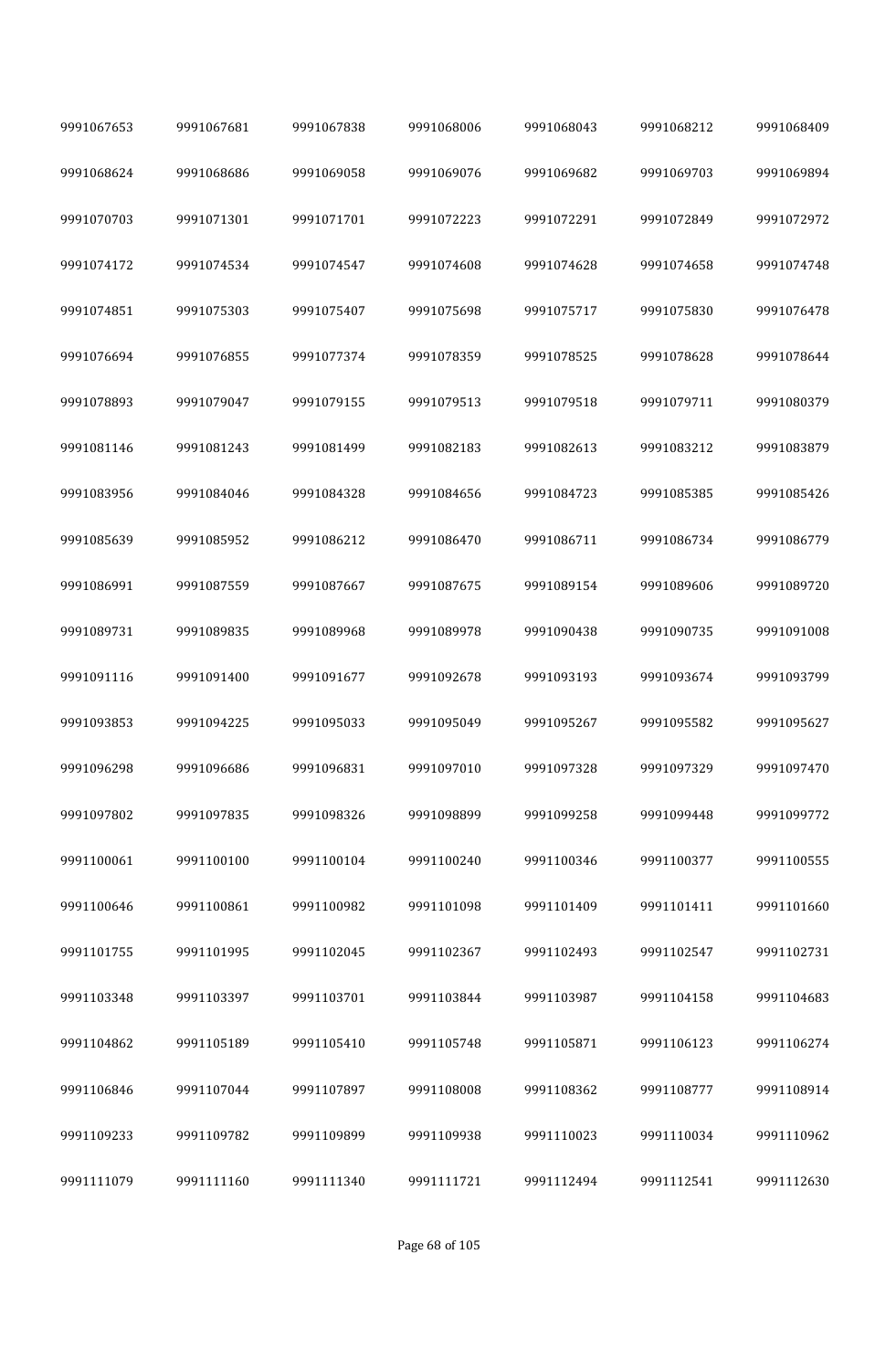| 9991113165 | 9991113513 | 9991113935 | 9991114270 | 9991114470 | 9991114502 | 9991114882 |  |
|------------|------------|------------|------------|------------|------------|------------|--|
| 9991115069 | 9991115120 | 9991115230 | 9991115556 | 9991116396 | 9991116442 | 9991116714 |  |
| 9991116888 | 9991117153 | 9991117355 | 9991117467 | 9991117475 | 9991117587 | 9991117738 |  |
| 9991117863 | 9991118056 | 9991118461 | 9991118626 | 9991118632 | 9991118700 | 9991118838 |  |
| 9991118917 | 9991119041 | 9991119219 | 9991119247 | 9991119768 | 9991120076 | 9991120231 |  |
| 9991120246 | 9991120461 | 9991120481 | 9991120557 | 9991120901 | 9991120912 | 9991120969 |  |
| 9991121204 | 9991122305 | 9991122749 | 9991122802 | 9991123146 | 9991123267 | 9991123420 |  |
| 9991123451 | 9991123596 | 9991123651 | 9991123913 | 9991123939 | 9991124112 | 9991124159 |  |
| 9991124179 | 9991124184 | 9991124218 | 9991124610 | 9991124742 | 9991125267 | 9991125336 |  |
| 9991125613 | 9991125649 | 9991125657 | 9991125728 | 9991125825 | 9991126242 | 9991126290 |  |
| 9991126376 | 9991126433 | 9991127017 | 9991127039 | 9991127241 | 9991127537 | 9991127681 |  |
| 9991127722 | 9991128256 | 9991128605 | 9991128626 | 9991128667 | 9991128866 | 9991129322 |  |
| 9991129512 | 9991129626 | 9991129822 | 9991130212 | 9991130344 | 9991130740 | 9991130890 |  |
| 9991131055 | 9991131131 | 9991131968 | 9991132117 | 9991132791 | 9991133003 | 9991133285 |  |
| 9991133335 | 9991133362 | 9991133551 | 9991133738 | 9991133954 | 9991134365 | 9991134429 |  |
| 9991135377 | 9991135651 | 9991135925 | 9991135984 | 9991136255 | 9991137061 | 9991138234 |  |
| 9991138413 | 9991138501 | 9991138590 | 9991138858 | 9991139369 | 9991139491 | 9991139596 |  |
| 9991139987 | 9991140204 | 9991140442 | 9991140444 | 9991140762 | 9991140866 | 9991140880 |  |
| 9991141287 | 9991141329 | 9991141916 | 9991142059 | 9991142083 | 9991142177 | 9991142272 |  |
| 9991142299 | 9991142799 | 9991142905 | 9991143584 | 9991143658 | 9991144158 | 9991144273 |  |
| 9991144349 | 9991144688 | 9991144749 | 9991144857 | 9991145072 | 9991145264 | 9991145363 |  |
| 9991145696 | 9991145882 | 9991146040 | 9991147307 | 9991147674 | 9991148556 | 9991148686 |  |
| 9991148885 | 9991148981 | 9991149079 | 9991149391 | 9991149457 | 9991150473 | 9991150505 |  |
| 9991150512 | 9991151305 | 9991152465 | 9991152509 | 9991153554 | 9991153643 | 9991153737 |  |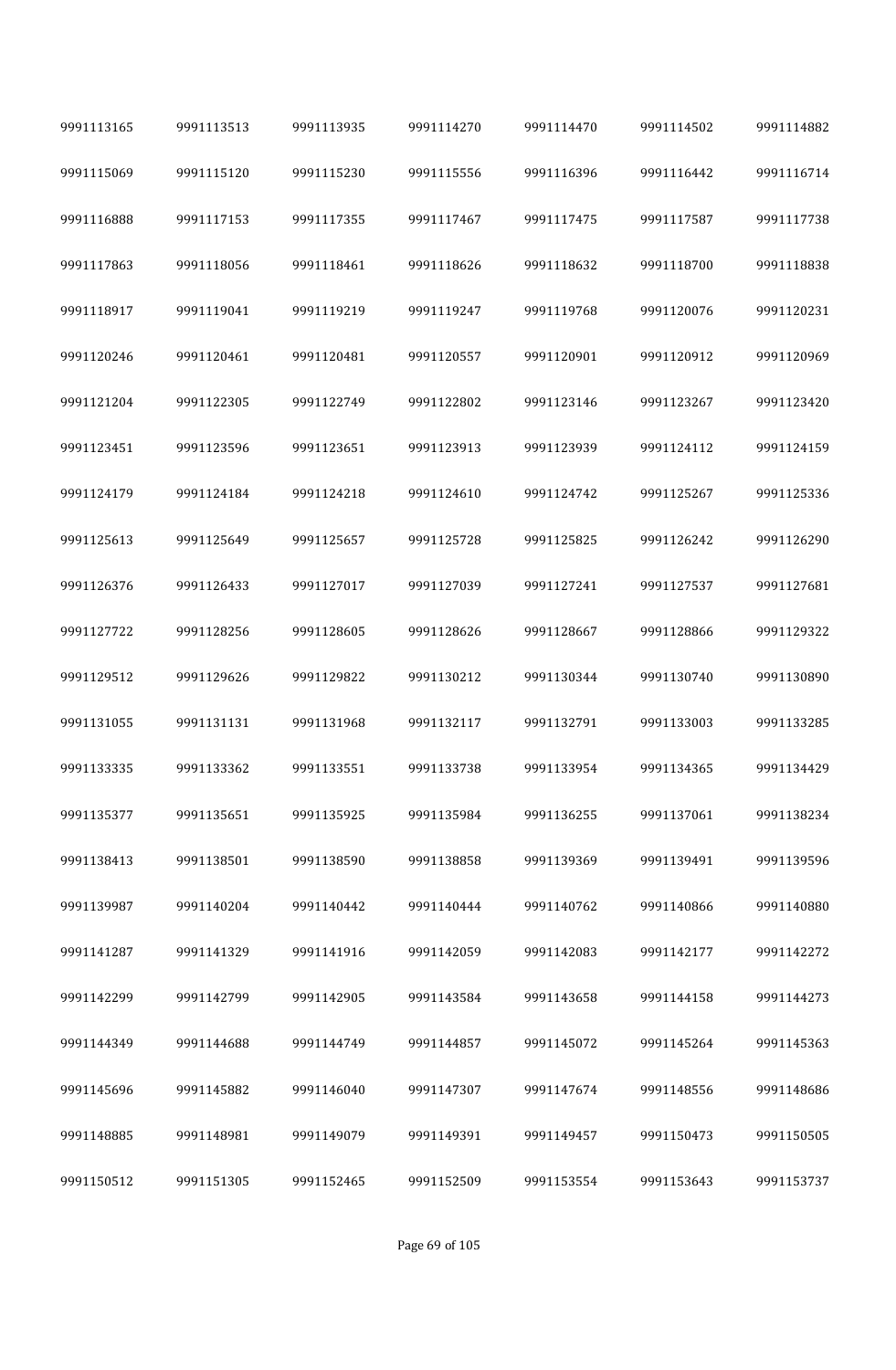| 9991153772 | 9991153848 | 9991154314 | 9991154319 | 9991154359 | 9991155360 | 9991155875 |
|------------|------------|------------|------------|------------|------------|------------|
| 9991155965 | 9991155984 | 9991156875 | 9991157052 | 9991157239 | 9991157751 | 9991158097 |
| 9991158195 | 9991158214 | 9991158443 | 9991158998 | 9991159072 | 9991159117 | 9991159131 |
| 9991159713 | 9991159856 | 9991159940 | 9991159996 | 9991160008 | 9991160094 | 9991160302 |
| 9991160462 | 9991160881 | 9991161085 | 9991161376 | 9991161392 | 9991161441 | 9991161676 |
| 9991162007 | 9991162292 | 9991162318 | 9991162417 | 9991162472 | 9991162668 | 9991162811 |
| 9991163068 | 9991163107 | 9991163384 | 9991163482 | 9991163537 | 9991163860 | 9991163966 |
| 9991164150 | 9991164283 | 9991164838 | 9991164846 | 9991164879 | 9991165041 | 9991165173 |
| 9991165334 | 9991165538 | 9991165562 | 9991165737 | 9991166293 | 9991166511 | 9991166605 |
| 9991166647 | 9991166712 | 9991167218 | 9991167429 | 9991167569 | 9991167586 | 9991167879 |
| 9991167989 | 9991168497 | 9991168604 | 9991168961 | 9991169259 | 9991169522 | 9991170375 |
| 9991170576 | 9991171260 | 9991171354 | 9991171715 | 9991172652 | 9991172766 | 9991172899 |
| 9991173000 | 9991173101 | 9991173173 | 9991173256 | 9991173416 | 9991173447 | 9991173757 |
| 9991174105 | 9991174315 | 9991174534 | 9991174637 | 9991174747 | 9991175258 | 9991175404 |
| 9991175527 | 9991175797 | 9991176109 | 9991176480 | 9991176797 | 9991176807 | 9991177102 |
| 9991177143 | 9991177173 | 9991177267 | 9991177334 | 9991177679 | 9991177732 | 9991177960 |
| 9991177977 | 9991178424 | 9991178596 | 9991178611 | 9991179582 | 9991179773 | 9991179839 |
| 9991179874 | 9991180645 | 9991180658 | 9991181122 | 9991182462 | 9991182617 | 9991182832 |
| 9991183082 | 9991183263 | 9991183500 | 9991183714 | 9991183775 | 9991183832 | 9991184274 |
| 9991184470 | 9991185274 | 9991185371 | 9991185680 | 9991185984 | 9991186043 | 9991186276 |
| 9991186784 | 9991187046 | 9991187305 | 9991187990 | 9991188362 | 9991188968 | 9991188997 |
| 9991189205 | 9991189280 | 9991189370 | 9991189469 | 9991189625 | 9991189664 | 9991190252 |
| 9991190270 | 9991191996 | 9991192105 | 9991192254 | 9991192395 | 9991192401 | 9991192452 |
| 9991192529 | 9991192709 | 9991193249 | 9991193330 | 9991193456 | 9991193516 | 9991193686 |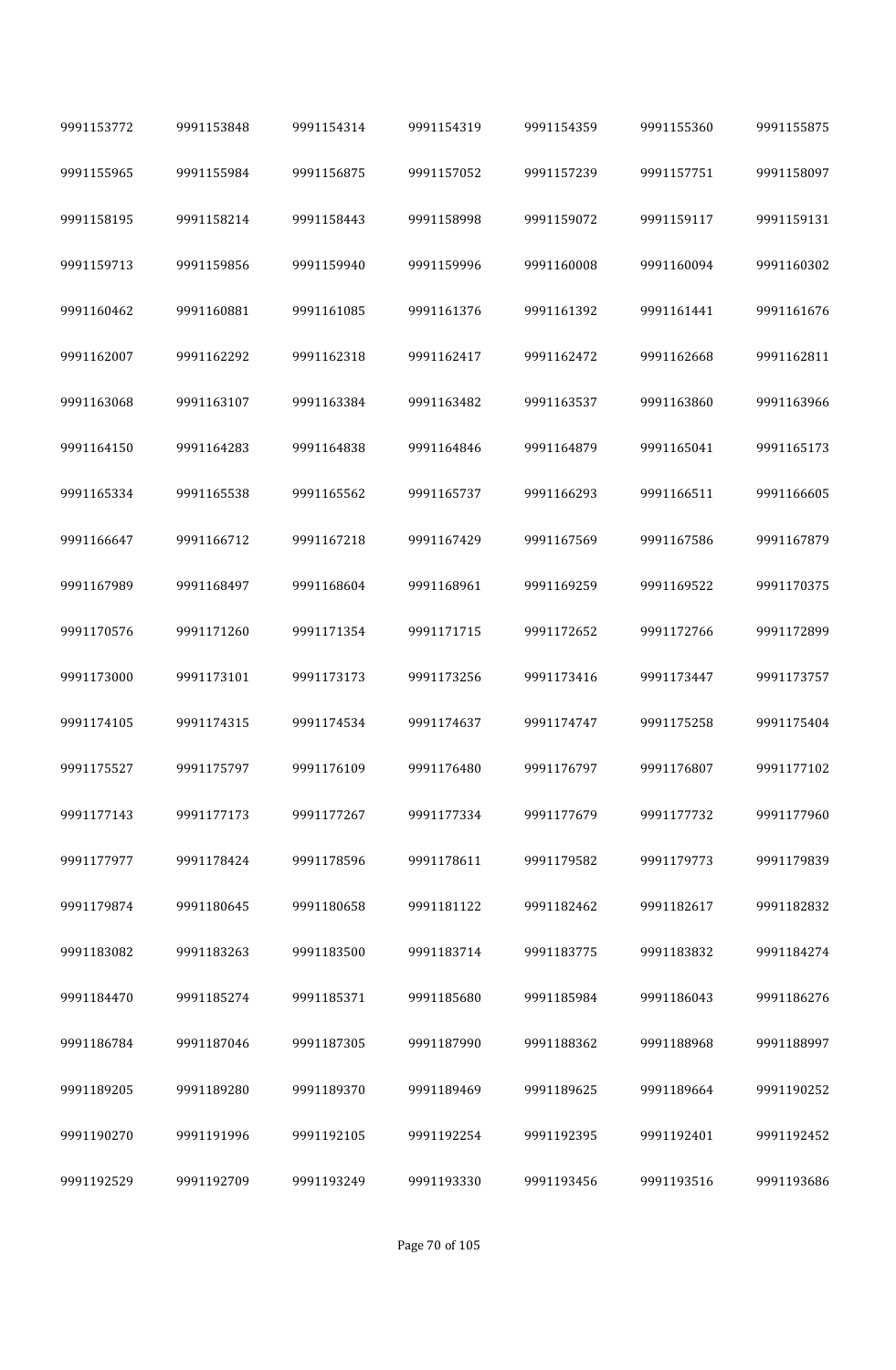| 9991194397 | 9991194454 | 9991194526 | 9991194655 | 9991194842 | 9991195274 | 9991195298 |
|------------|------------|------------|------------|------------|------------|------------|
| 9991195753 | 9991195781 | 9991196404 | 9991196797 | 9991197136 | 9991197556 | 9991197717 |
| 9991198171 | 9991198218 | 9991198301 | 9991198308 | 9991198466 | 9991198706 | 9991198792 |
| 9991199247 | 9991199291 | 9991199575 | 9991199866 | 9991199901 | 9991200004 | 9991200242 |
| 9991200391 | 9991200448 | 9991200654 | 9991200754 | 9991200928 | 9991201077 | 9991201469 |
| 9991201487 | 9991201545 | 9991201712 | 9991201736 | 9991201882 | 9991202025 | 9991202227 |
| 9991202467 | 9991202602 | 9991202783 | 9991202899 | 9991203331 | 9991203447 | 9991203726 |
| 9991204092 | 9991204463 | 9991204552 | 9991204667 | 9991204804 | 9991204860 | 9991205912 |
| 9991206248 | 9991206324 | 9991206754 | 9991206938 | 9991206992 | 9991207999 | 9991208239 |
| 9991209031 | 9991209095 | 9991209103 | 9991209182 | 9991209225 | 9991209226 | 9991209249 |
| 9991209312 | 9991209373 | 9991209375 | 9991209402 | 9991209403 | 9991209559 | 9991209560 |
| 9991209597 | 9991209645 | 9991209692 | 9991209706 | 9991209725 | 9991209792 | 9991209859 |
| 9991209866 | 9991209888 | 9991209902 | 9991209916 | 9991209921 | 9991210004 | 9991210017 |
| 9991210021 | 9991210070 | 9991210125 | 9991210148 | 9991210361 | 9991210364 | 9991210372 |
| 9991210379 | 9991210394 | 9991210448 | 9991210595 | 9991210611 | 9991210696 | 9991210738 |
| 9991210860 | 9991210906 | 9991210941 | 9991210963 | 9991211008 | 9991211056 | 9991211071 |
| 9991211141 | 9991211198 | 9991211357 | 9991211385 | 9991211392 | 9991211405 | 9991211411 |
| 9991211414 | 9991211479 | 9991211637 | 9991211667 | 9991211881 | 9991211933 | 9991212008 |
| 9991212061 | 9991212255 | 9991212298 | 9991212378 | 9991212432 | 9991212495 | 9991212507 |
| 9991212536 | 9991212614 | 9991212714 | 9991212763 | 9991212767 | 9991212790 | 9991212793 |
| 9991212852 | 9991212988 | 9991213060 | 9991213104 | 9991213109 | 9991213132 | 9991213158 |
| 9991213183 | 9991213300 | 9991213313 | 9991213324 | 9991213412 | 9991213430 | 9991213435 |
| 9991213502 | 9991213662 | 9991213670 | 9991213812 | 9991214052 | 9991214179 | 9991214350 |
| 9991214378 | 9991214403 | 9991214425 | 9991214430 | 9991214467 | 9991214541 | 9991214546 |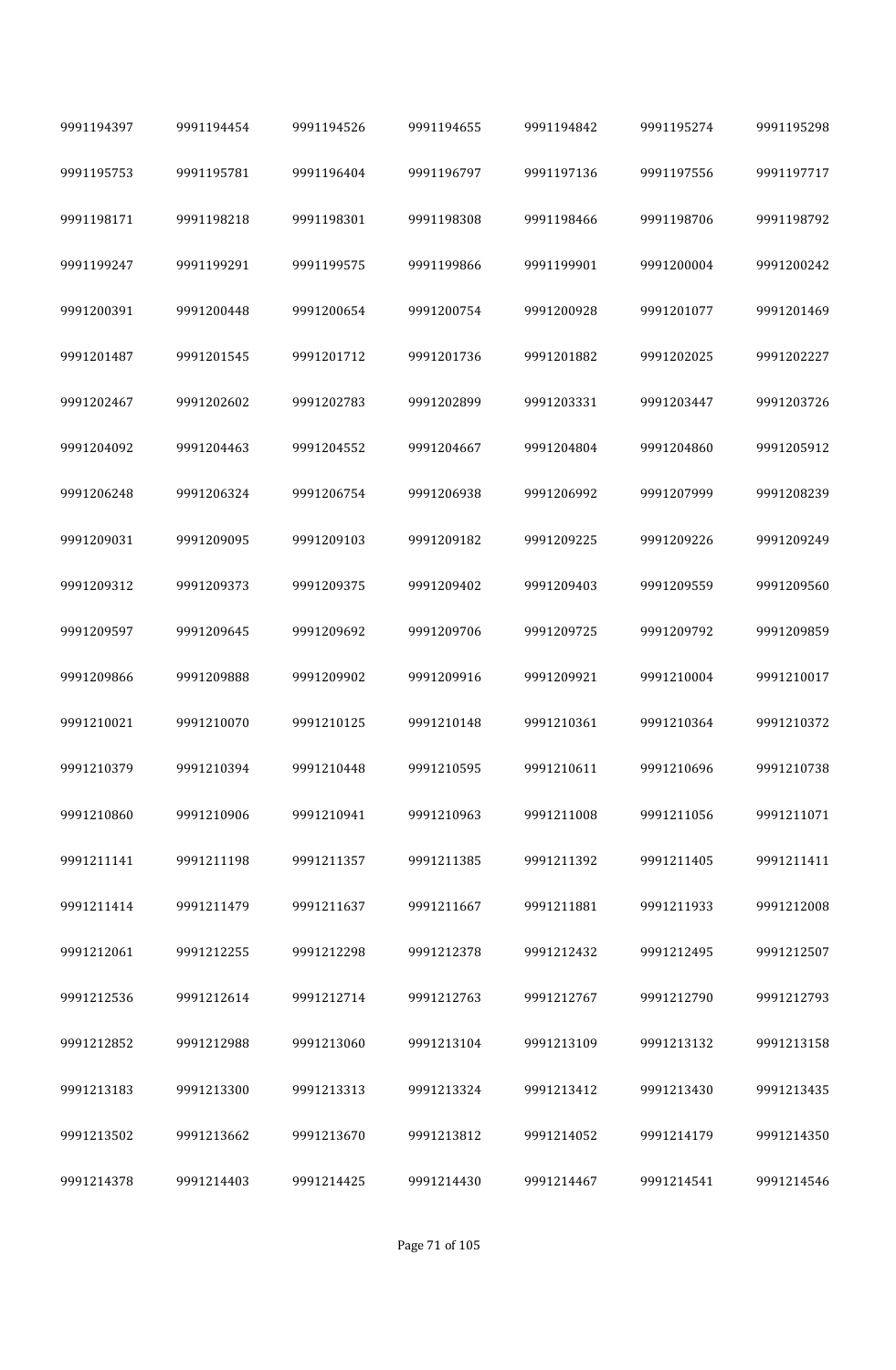| 9991214589 | 9991214680 | 9991214799 | 9991214887 | 9991214931 | 9991214988 | 9991215034 |
|------------|------------|------------|------------|------------|------------|------------|
| 9991215103 | 9991215106 | 9991215130 | 9991215162 | 9991215306 | 9991215323 | 9991215335 |
| 9991215437 | 9991215461 | 9991215571 | 9991215638 | 9991215826 | 9991215838 | 9991215857 |
| 9991215934 | 9991216031 | 9991216050 | 9991216119 | 9991216191 | 9991216229 | 9991216284 |
| 9991216286 | 9991216411 | 9991216468 | 9991216490 | 9991216560 | 9991216563 | 9991216755 |
| 9991216901 | 9991216942 | 9991217012 | 9991217036 | 9991217110 | 9991217182 | 9991217201 |
| 9991217274 | 9991217292 | 9991217323 | 9991217527 | 9991217530 | 9991217555 | 9991217580 |
| 9991217588 | 9991217623 | 9991217788 | 9991217806 | 9991217818 | 9991217824 | 9991217862 |
| 9991217933 | 9991217982 | 9991218012 | 9991218098 | 9991218145 | 9991218164 | 9991218184 |
| 9991218190 | 9991218216 | 9991218251 | 9991218411 | 9991218467 | 9991218474 | 9991218500 |
| 9991218527 | 9991218534 | 9991218538 | 9991218637 | 9991218680 | 9991218757 | 9991218772 |
| 9991219157 | 9991219161 | 9991219165 | 9991219173 | 9991219253 | 9991219290 | 9991219305 |
| 9991219417 | 9991219446 | 9991219477 | 9991219493 | 9991219494 | 9991219536 | 9991219539 |
| 9991219564 | 9991219596 | 9991219718 | 9991219724 | 9991219759 | 9991219857 | 9991219881 |
| 9991219924 | 9991220132 | 9991220187 | 9991220535 | 9991220635 | 9991220671 | 9991220684 |
| 9991220741 | 9991220751 | 9991220786 | 9991220794 | 9991220859 | 9991220868 | 9991220889 |
| 9991220891 | 9991220917 | 9991220933 | 9991221008 | 9991221139 | 9991221141 | 9991221291 |
| 9991221313 | 9991221416 | 9991221433 | 9991221597 | 9991221598 | 9991221649 | 9991221655 |
| 9991221828 | 9991222008 | 9991222080 | 9991222098 | 9991222121 | 9991222138 | 9991222144 |
| 9991222231 | 9991222430 | 9991222461 | 9991222507 | 9991222529 | 9991222614 | 9991222668 |
| 9991222719 | 9991222801 | 9991222900 | 9991222982 | 9991223001 | 9991223135 | 9991223293 |
| 9991223396 | 9991223418 | 9991223438 | 9991223440 | 9991223491 | 9991223516 | 9991223616 |
| 9991223718 | 9991223748 | 9991223782 | 9991223834 | 9991223854 | 9991223861 | 9991223895 |
| 9991223930 | 9991223980 | 9991223997 | 9991224027 | 9991224041 | 9991224058 | 9991224202 |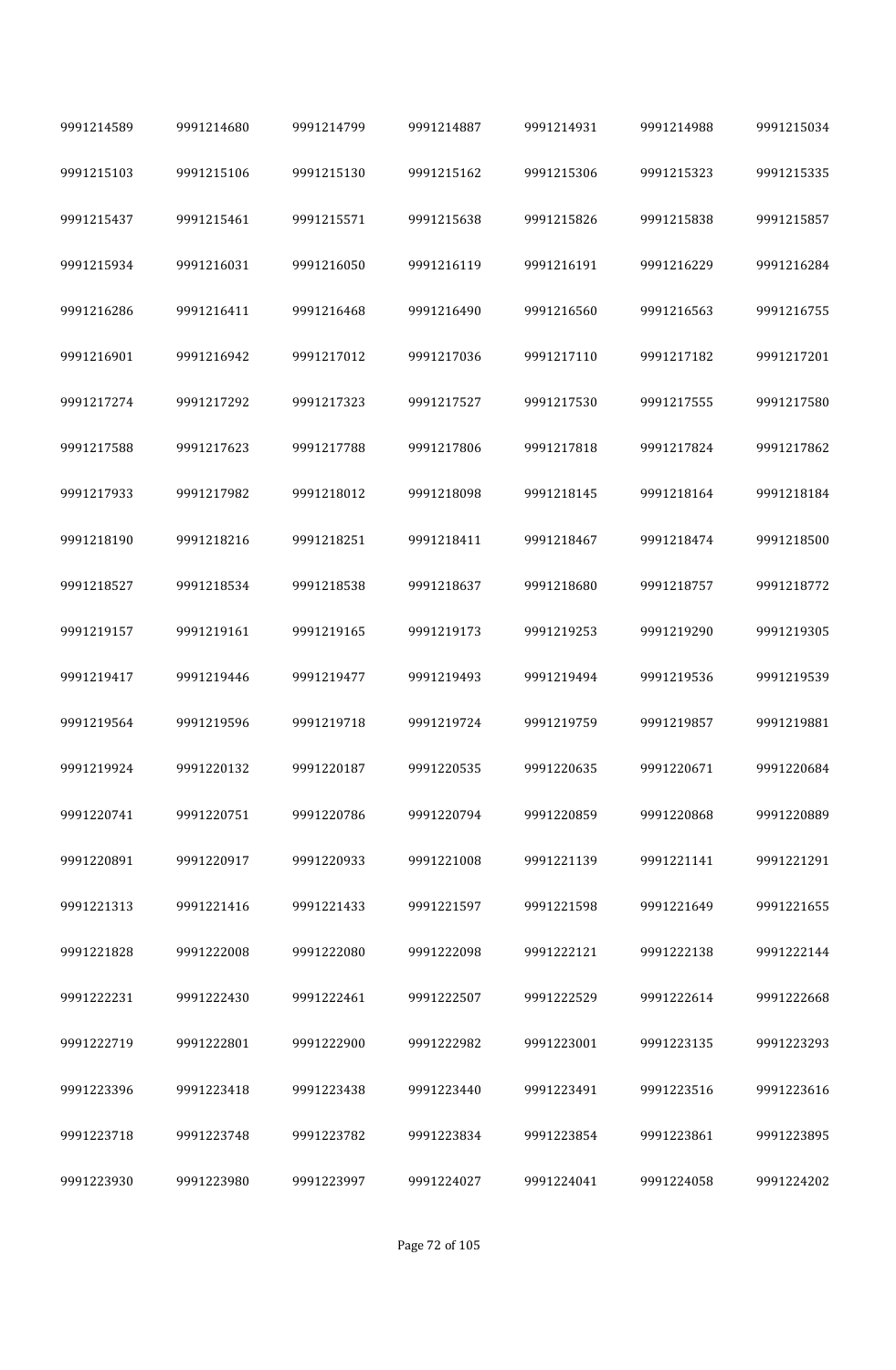| 9991224231 | 9991224326 | 9991224336 | 9991224363 | 9991224399 | 9991224434 | 9991224464 |
|------------|------------|------------|------------|------------|------------|------------|
| 9991224615 | 9991224646 | 9991224682 | 9991224879 | 9991224890 | 9991224906 | 9991224997 |
| 9991225049 | 9991225087 | 9991225115 | 9991225159 | 9991225208 | 9991225257 | 9991225275 |
| 9991225309 | 9991225377 | 9991225402 | 9991225407 | 9991225411 | 9991225458 | 9991225489 |
| 9991225547 | 9991225554 | 9991225702 | 9991225730 | 9991225971 | 9991226063 | 9991226075 |
| 9991226137 | 9991226190 | 9991226232 | 9991226292 | 9991226324 | 9991226356 | 9991226580 |
| 9991226588 | 9991226617 | 9991226720 | 9991226858 | 9991226898 | 9991226910 | 9991226940 |
| 9991226942 | 9991227009 | 9991227030 | 9991227034 | 9991227084 | 9991227085 | 9991227131 |
| 9991227234 | 9991227236 | 9991227318 | 9991227327 | 9991227377 | 9991227546 | 9991227582 |
| 9991227583 | 9991227613 | 9991227617 | 9991227624 | 9991227631 | 9991227702 | 9991227775 |
| 9991227840 | 9991227861 | 9991227961 | 9991227996 | 9991228139 | 9991228166 | 9991228187 |
| 9991228232 | 9991228256 | 9991228274 | 9991228275 | 9991228277 | 9991228288 | 9991228349 |
| 9991228465 | 9991228589 | 9991228596 | 9991228786 | 9991228872 | 9991228939 | 9991228968 |
| 9991228975 | 9991229064 | 9991229213 | 9991229226 | 9991229258 | 9991229259 | 9991229334 |
| 9991229341 | 9991229458 | 9991229481 | 9991229595 | 9991229621 | 9991229663 | 9991229681 |
| 9991229690 | 9991229824 | 9991229993 | 9991230127 | 9991230213 | 9991230224 | 9991230317 |
| 9991230489 | 9991230550 | 9991230618 | 9991230659 | 9991230665 | 9991230715 | 9991230747 |
| 9991230755 | 9991230769 | 9991230852 | 9991230879 | 9991230963 | 9991231001 | 9991231014 |
| 9991231147 | 9991231222 | 9991231248 | 9991231263 | 9991231335 | 9991231384 | 9991231453 |
| 9991231583 | 9991231724 | 9991231810 | 9991231813 | 9991231876 | 9991231905 | 9991231979 |
| 9991231983 | 9991231985 | 9991231986 | 9991232002 | 9991232101 | 9991232250 | 9991232263 |
| 9991232341 | 9991232397 | 9991232413 | 9991232415 | 9991232446 | 9991232448 | 9991232459 |
| 9991232473 | 9991232484 | 9991232624 | 9991232645 | 9991232723 | 9991232838 | 9991232931 |
| 9991232951 | 9991233009 | 9991233047 | 9991233088 | 9991233106 | 9991233155 | 9991233160 |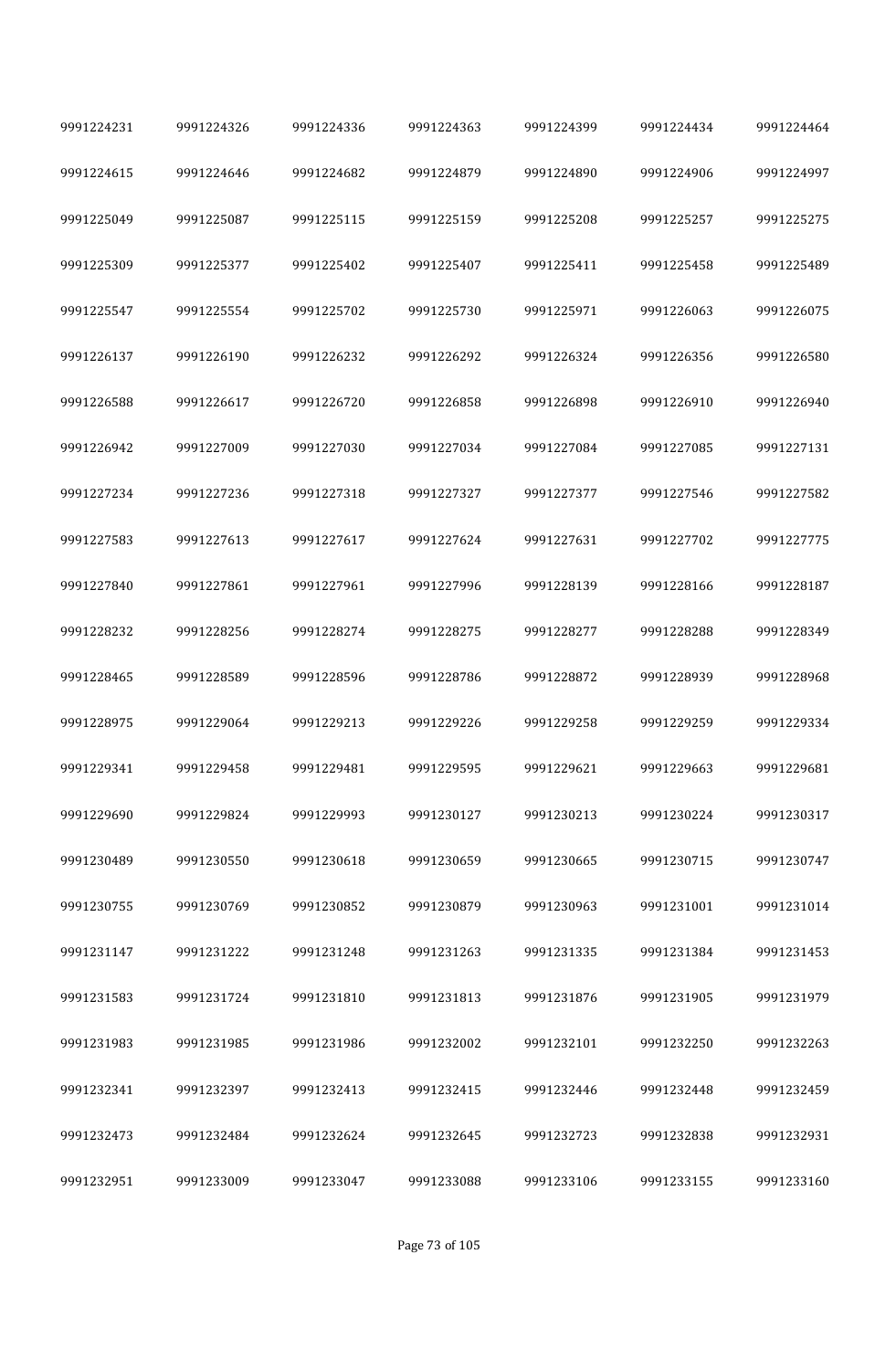| 9991233163 | 9991233212 | 9991233231 | 9991233399 | 9991233410 | 9991233419 | 9991233439 |
|------------|------------|------------|------------|------------|------------|------------|
| 9991233459 | 9991233472 | 9991233579 | 9991233595 | 9991233632 | 9991233702 | 9991233805 |
| 9991233910 | 9991233938 | 9991233959 | 9991234010 | 9991234119 | 9991234151 | 9991234237 |
| 9991234251 | 9991234288 | 9991234354 | 9991234386 | 9991234425 | 9991234431 | 9991234432 |
| 9991234494 | 9991234598 | 9991234734 | 9991234838 | 9991234951 | 9991234957 | 9991234977 |
| 9991235002 | 9991235006 | 9991235075 | 9991235318 | 9991235408 | 9991235410 | 9991235440 |
| 9991235443 | 9991235464 | 9991235470 | 9991235477 | 9991235548 | 9991235687 | 9991235729 |
| 9991235747 | 9991235773 | 9991235787 | 9991236036 | 9991236040 | 9991236186 | 9991236236 |
| 9991236403 | 9991236542 | 9991236576 | 9991236616 | 9991236628 | 9991236836 | 9991236855 |
| 9991236889 | 9991237019 | 9991237142 | 9991237178 | 9991237188 | 9991237210 | 9991237223 |
| 9991237261 | 9991237282 | 9991237331 | 9991237359 | 9991237375 | 9991237519 | 9991237559 |
| 9991237645 | 9991237662 | 9991237666 | 9991237719 | 9991237745 | 9991237812 | 9991237846 |
| 9991237947 | 9991237965 | 9991238033 | 9991238098 | 9991238140 | 9991238214 | 9991238302 |
| 9991238364 | 9991238367 | 9991238370 | 9991238378 | 9991238395 | 9991238426 | 9991238559 |
| 9991238607 | 9991238724 | 9991238753 | 9991238853 | 9991238872 | 9991238882 | 9991238904 |
| 9991238925 | 9991238973 | 9991239021 | 9991239047 | 9991239056 | 9991239577 | 9991239623 |
| 9991239630 | 9991239743 | 9991239759 | 9991239822 | 9991239824 | 9991239921 | 9991240009 |
| 9991240011 | 9991240076 | 9991240103 | 9991240117 | 9991240255 | 9991240325 | 9991240375 |
| 9991240399 | 9991240413 | 9991240419 | 9991240431 | 9991240487 | 9991240499 | 9991240509 |
| 9991240552 | 9991240639 | 9991240690 | 9991240696 | 9991240724 | 9991240737 | 9991240876 |
| 9991240877 | 9991240901 | 9991240940 | 9991241009 | 9991241133 | 9991241148 | 9991241184 |
| 9991241233 | 9991241307 | 9991241330 | 9991241333 | 9991241349 | 9991241378 | 9991241408 |
| 9991241435 | 9991241485 | 9991241533 | 9991241570 | 9991241756 | 9991241775 | 9991241801 |
| 9991241936 | 9991241952 | 9991242050 | 9991242083 | 9991242087 | 9991242109 | 9991242168 |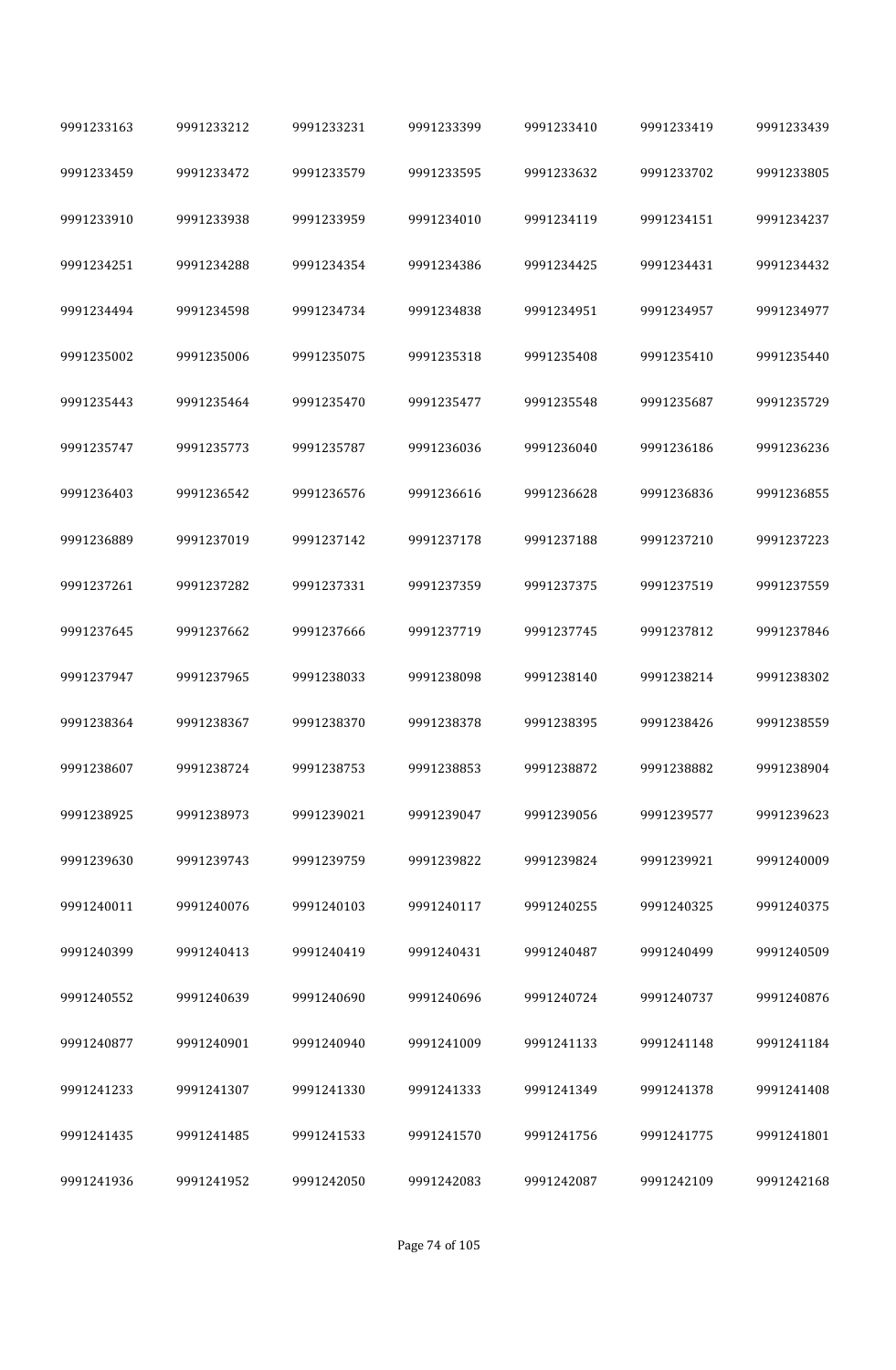| 9991242192 | 9991242216 | 9991242291 | 9991242325 | 9991242504 | 9991242525 | 9991242595 |
|------------|------------|------------|------------|------------|------------|------------|
| 9991242651 | 9991242684 | 9991242730 | 9991242734 | 9991242933 | 9991242981 | 9991243011 |
| 9991243045 | 9991243079 | 9991243224 | 9991243329 | 9991243405 | 9991243443 | 9991243444 |
| 9991243507 | 9991243540 | 9991243873 | 9991243920 | 9991244029 | 9991244236 | 9991244257 |
| 9991244297 | 9991244341 | 9991244345 | 9991244383 | 9991244400 | 9991244449 | 9991244479 |
| 9991244497 | 9991244530 | 9991244648 | 9991244663 | 9991244804 | 9991244817 | 9991244903 |
| 9991244912 | 9991244942 | 9991244945 | 9991244946 | 9991244963 | 9991245121 | 9991245127 |
| 9991245161 | 9991245169 | 9991245286 | 9991245352 | 9991245427 | 9991245467 | 9991245506 |
| 9991245507 | 9991245694 | 9991245725 | 9991245770 | 9991245782 | 9991245861 | 9991245905 |
| 9991245941 | 9991245946 | 9991246072 | 9991246133 | 9991246163 | 9991246164 | 9991246182 |
| 9991246215 | 9991246289 | 9991246344 | 9991246482 | 9991246587 | 9991246634 | 9991246730 |
| 9991246872 | 9991246945 | 9991246957 | 9991247052 | 9991247064 | 9991247073 | 9991247260 |
| 9991247309 | 9991247415 | 9991247604 | 9991247606 | 9991247714 | 9991247746 | 9991247773 |
| 9991247816 | 9991247825 | 9991247836 | 9991247907 | 9991247937 | 9991247965 | 9991248031 |
| 9991248058 | 9991248222 | 9991248271 | 9991248316 | 9991248353 | 9991248361 | 9991248481 |
| 9991248508 | 9991248513 | 9991248612 | 9991248693 | 9991248755 | 9991248766 | 9991248873 |
| 9991248882 | 9991248975 | 9991249011 | 9991249191 | 9991249210 | 9991249234 | 9991249371 |
| 9991249418 | 9991249441 | 9991249489 | 9991249586 | 9991249685 | 9991249746 | 9991249767 |
| 9991249827 | 9991249844 | 9991249930 | 9991249998 | 9991250006 | 9991250051 | 9991250054 |
| 9991250112 | 9991250211 | 9991250266 | 9991250335 | 9991250425 | 9991250448 | 9991250470 |
| 9991250508 | 9991250559 | 9991250570 | 9991250758 | 9991250766 | 9991250775 | 9991250780 |
| 9991250784 | 9991250887 | 9991250895 | 9991250898 | 9991250931 | 9991250960 | 9991250961 |
| 9991250987 | 9991250997 | 9991251062 | 9991251075 | 9991251219 | 9991251240 | 9991251301 |
| 9991251330 | 9991251431 | 9991251543 | 9991251567 | 9991251637 | 9991251640 | 9991251644 |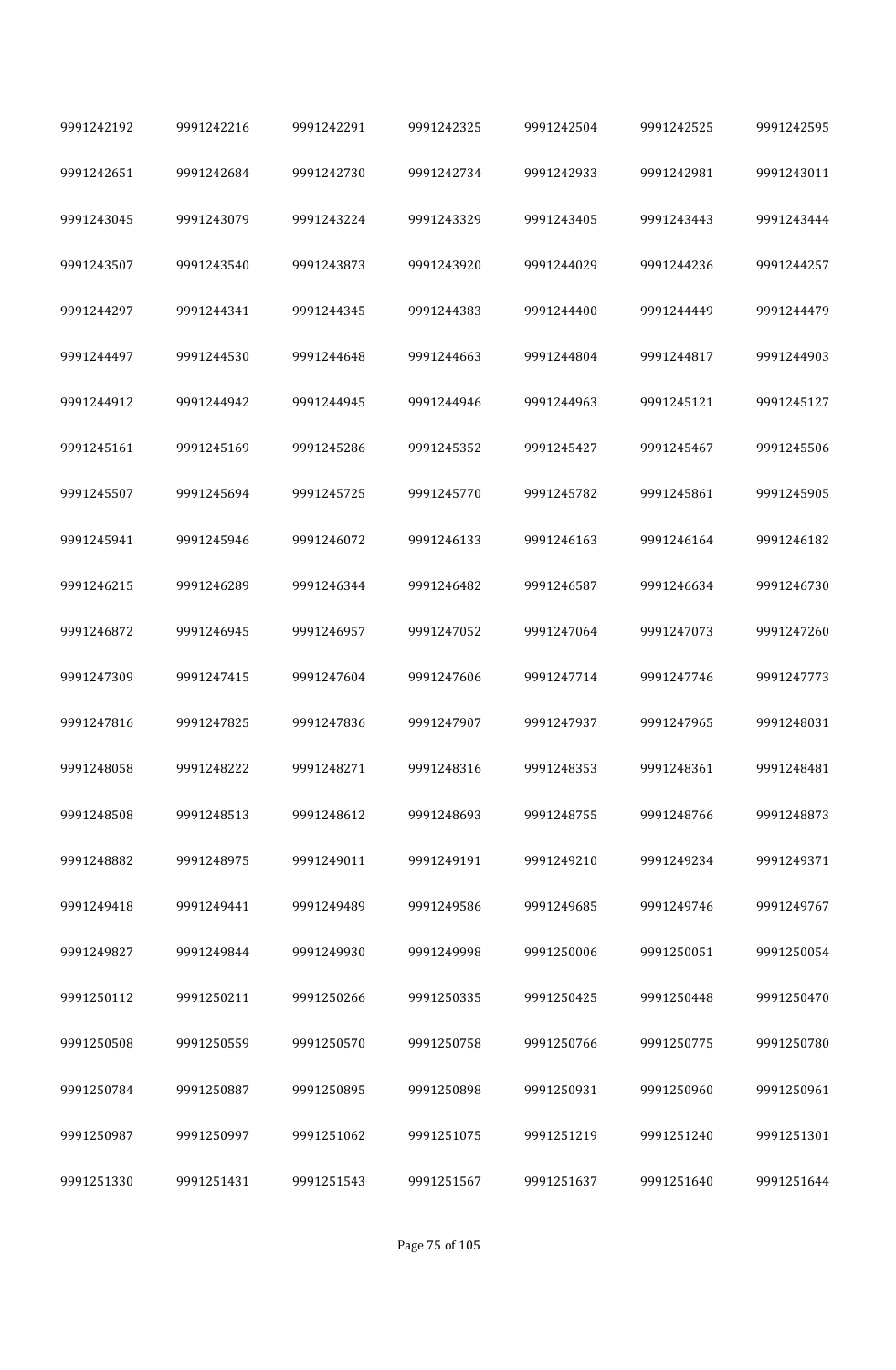| 9991251741 | 9991251750 | 9991251785 | 9991251817 | 9991251830 | 9991251899 | 9991252203 |
|------------|------------|------------|------------|------------|------------|------------|
| 9991252225 | 9991252239 | 9991252243 | 9991252258 | 9991252384 | 9991252405 | 9991252484 |
| 9991252506 | 9991252517 | 9991252540 | 9991252541 | 9991252567 | 9991252591 | 9991252614 |
| 9991252638 | 9991252833 | 9991252843 | 9991252858 | 9991252917 | 9991252960 | 9991253001 |
| 9991253200 | 9991253226 | 9991253236 | 9991253331 | 9991253363 | 9991253391 | 9991253444 |
| 9991253459 | 9991253478 | 9991253549 | 9991253618 | 9991253642 | 9991253650 | 9991253659 |
| 9991253682 | 9991253766 | 9991253817 | 9991253839 | 9991253894 | 9991253957 | 9991254051 |
| 9991254085 | 9991254088 | 9991254101 | 9991254118 | 9991254195 | 9991254218 | 9991254342 |
| 9991254416 | 9991254439 | 9991254442 | 9991254555 | 9991254589 | 9991254673 | 9991254776 |
| 9991255013 | 9991255068 | 9991255080 | 9991255088 | 9991255128 | 9991255187 | 9991255263 |
| 9991255346 | 9991255375 | 9991255564 | 9991255569 | 9991255603 | 9991255620 | 9991255629 |
| 9991255767 | 9991255805 | 9991255885 | 9991255929 | 9991255971 | 9991255998 | 9991256160 |
| 9991256229 | 9991256319 | 9991256346 | 9991256370 | 9991256382 | 9991256387 | 9991256401 |
| 9991256424 | 9991256450 | 9991256474 | 9991256483 | 9991256587 | 9991256663 | 9991256696 |
| 9991256768 | 9991256833 | 9991256860 | 9991256891 | 9991256944 | 9991257019 | 9991257028 |
| 9991257072 | 9991257112 | 9991257156 | 9991257208 | 9991257298 | 9991257306 | 9991257404 |
| 9991257428 | 9991257456 | 9991257466 | 9991257496 | 9991257498 | 9991257510 | 9991257530 |
| 9991257544 | 9991257564 | 9991257583 | 9991257588 | 9991257710 | 9991257731 | 9991257786 |
| 9991257789 | 9991257902 | 9991257905 | 9991257922 | 9991257989 | 9991258087 | 9991258142 |
| 9991258148 | 9991258195 | 9991258225 | 9991258228 | 9991258280 | 9991258365 | 9991258434 |
| 9991258453 | 9991258527 | 9991258539 | 9991258556 | 9991258582 | 9991258622 | 9991258696 |
| 9991258725 | 9991258848 | 9991258883 | 9991258906 | 9991258927 | 9991258930 | 9991259003 |
| 9991259012 | 9991259032 | 9991259059 | 9991259338 | 9991259465 | 9991259473 | 9991259538 |
| 9991259549 | 9991259578 | 9991259603 | 9991259619 | 9991259740 | 9991259746 | 9991259938 |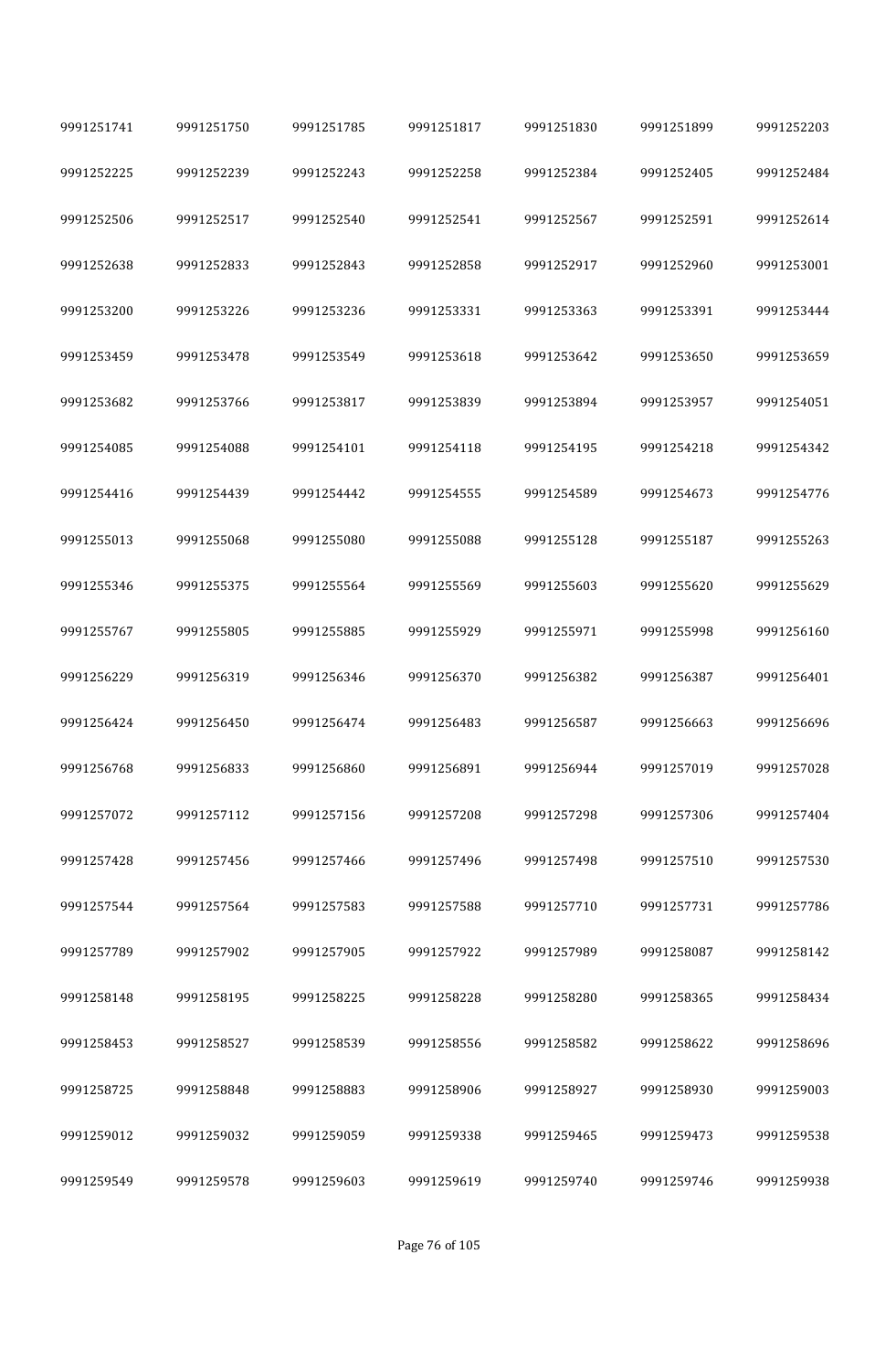| 9991259964 | 9991259981 | 9991260018 | 9991260145 | 9991260186 | 9991260236 | 9991260340 |
|------------|------------|------------|------------|------------|------------|------------|
| 9991260411 | 9991260424 | 9991260504 | 9991260508 | 9991260564 | 9991260722 | 9991260787 |
| 9991260916 | 9991260997 | 9991261011 | 9991261071 | 9991261096 | 9991261105 | 9991261139 |
| 9991261181 | 9991261195 | 9991261227 | 9991261266 | 9991261351 | 9991261354 | 9991261385 |
| 9991261407 | 9991261496 | 9991261498 | 9991261579 | 9991261667 | 9991261696 | 9991261748 |
| 9991261755 | 9991261808 | 9991261880 | 9991262010 | 9991262262 | 9991262364 | 9991262380 |
| 9991262389 | 9991262417 | 9991262504 | 9991262595 | 9991262868 | 9991262910 | 9991262919 |
| 9991262997 | 9991263070 | 9991263071 | 9991263087 | 9991263159 | 9991263233 | 9991263240 |
| 9991263251 | 9991263464 | 9991263489 | 9991263516 | 9991263517 | 9991263656 | 9991263747 |
| 9991263806 | 9991263850 | 9991263944 | 9991263957 | 9991263980 | 9991264074 | 9991264102 |
| 9991264118 | 9991264187 | 9991264241 | 9991264319 | 9991264476 | 9991264520 | 9991264538 |
| 9991264572 | 9991264664 | 9991264669 | 9991264684 | 9991264721 | 9991264869 | 9991264955 |
| 9991265053 | 9991265083 | 9991265117 | 9991265258 | 9991265264 | 9991265336 | 9991265353 |
| 9991265412 | 9991265438 | 9991265606 | 9991265611 | 9991265677 | 9991265700 | 9991265837 |
| 9991265930 | 9991265942 | 9991265953 | 9991265996 | 9991266019 | 9991266075 | 9991266095 |
| 9991266113 | 9991266394 | 9991266431 | 9991266440 | 9991266462 | 9991266485 | 9991266490 |
| 9991266553 | 9991266624 | 9991266682 | 9991266702 | 9991266734 | 9991266758 | 9991266759 |
| 9991266842 | 9991266914 | 9991266916 | 9991266977 | 9991267088 | 9991267111 | 9991267169 |
| 9991267203 | 9991267241 | 9991267267 | 9991267307 | 9991267312 | 9991267323 | 9991267342 |
| 9991267369 | 9991267473 | 9991267500 | 9991267539 | 9991267603 | 9991267819 | 9991267937 |
| 9991267974 | 9991268050 | 9991268184 | 9991268241 | 9991268257 | 9991268323 | 9991268727 |
| 9991268733 | 9991268783 | 9991268880 | 9991268889 | 9991268892 | 9991268906 | 9991268962 |
| 9991269020 | 9991269085 | 9991269164 | 9991269201 | 9991269206 | 9991269310 | 9991269322 |
| 9991269335 | 9991269372 | 9991269415 | 9991269417 | 9991269495 | 9991269673 | 9991269694 |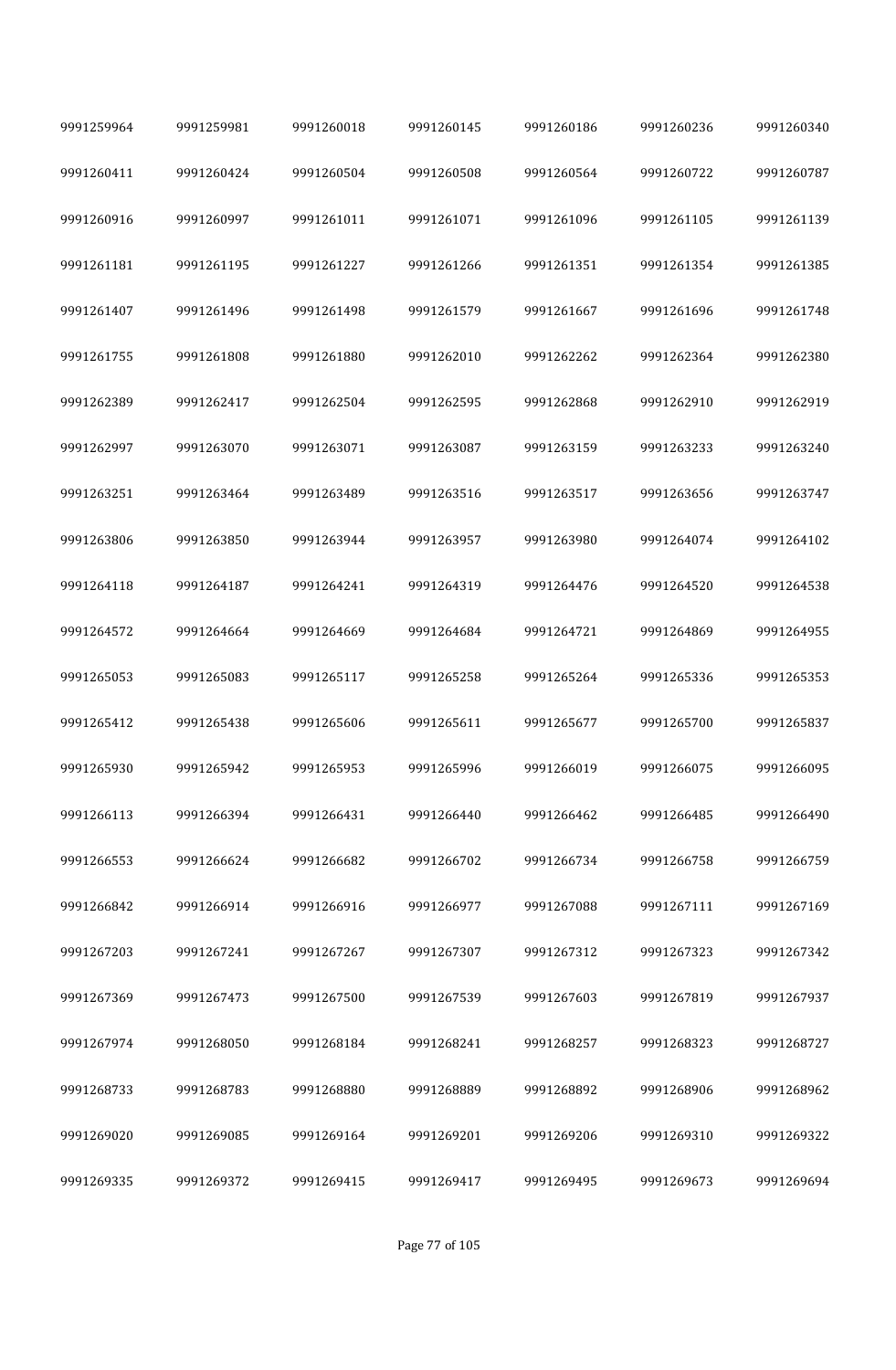| 9991269709 | 9991269833 | 9991269885 | 9991270092 | 9991270261 | 9991270436 | 9991270465 |
|------------|------------|------------|------------|------------|------------|------------|
| 9991270548 | 9991270596 | 9991270625 | 9991270643 | 9991270650 | 9991270813 | 9991270856 |
| 9991270886 | 9991270968 | 9991270996 | 9991271149 | 9991271192 | 9991271242 | 9991271459 |
| 9991271470 | 9991271480 | 9991271500 | 9991271668 | 9991271733 | 9991271951 | 9991272016 |
| 9991272056 | 9991272088 | 9991272105 | 9991272125 | 9991272137 | 9991272138 | 9991272145 |
| 9991272276 | 9991272305 | 9991272343 | 9991272488 | 9991272584 | 9991272604 | 9991272637 |
| 9991272643 | 9991272739 | 9991272885 | 9991273286 | 9991273366 | 9991273391 | 9991273476 |
| 9991273487 | 9991273500 | 9991273573 | 9991273582 | 9991273662 | 9991273747 | 9991273778 |
| 9991273809 | 9991273864 | 9991273960 | 9991274007 | 9991274043 | 9991274073 | 9991274123 |
| 9991274191 | 9991274268 | 9991274359 | 9991274412 | 9991274431 | 9991274436 | 9991274500 |
| 9991274538 | 9991274540 | 9991274555 | 9991274596 | 9991274624 | 9991274678 | 9991274690 |
| 9991274729 | 9991274741 | 9991274756 | 9991274763 | 9991274823 | 9991274970 | 9991274979 |
| 9991275042 | 9991275102 | 9991275167 | 9991275308 | 9991275322 | 9991275328 | 9991275341 |
| 9991275359 | 9991275389 | 9991275467 | 9991275474 | 9991275601 | 9991275610 | 9991275677 |
| 9991275731 | 9991275740 | 9991275814 | 9991275840 | 9991275858 | 9991275946 | 9991275962 |
| 9991276092 | 9991276149 | 9991276150 | 9991276196 | 9991276200 | 9991276264 | 9991276309 |
| 9991276346 | 9991276359 | 9991276453 | 9991276516 | 9991276574 | 9991276653 | 9991276727 |
| 9991276757 | 9991276766 | 9991276775 | 9991276813 | 9991276854 | 9991276863 | 9991276873 |
| 9991276929 | 9991276930 | 9991276950 | 9991277112 | 9991277137 | 9991277329 | 9991277380 |
| 9991277396 | 9991277529 | 9991277702 | 9991277716 | 9991277775 | 9991277904 | 9991277905 |
| 9991278004 | 9991278020 | 9991278057 | 9991278060 | 9991278116 | 9991278245 | 9991278321 |
| 9991278332 | 9991278416 | 9991278441 | 9991278522 | 9991278572 | 9991278621 | 9991278711 |
| 9991278726 | 9991278760 | 9991278772 | 9991278798 | 9991278829 | 9991278831 | 9991278868 |
| 9991278927 | 9991278992 | 9991279075 | 9991279086 | 9991279106 | 9991279120 | 9991279288 |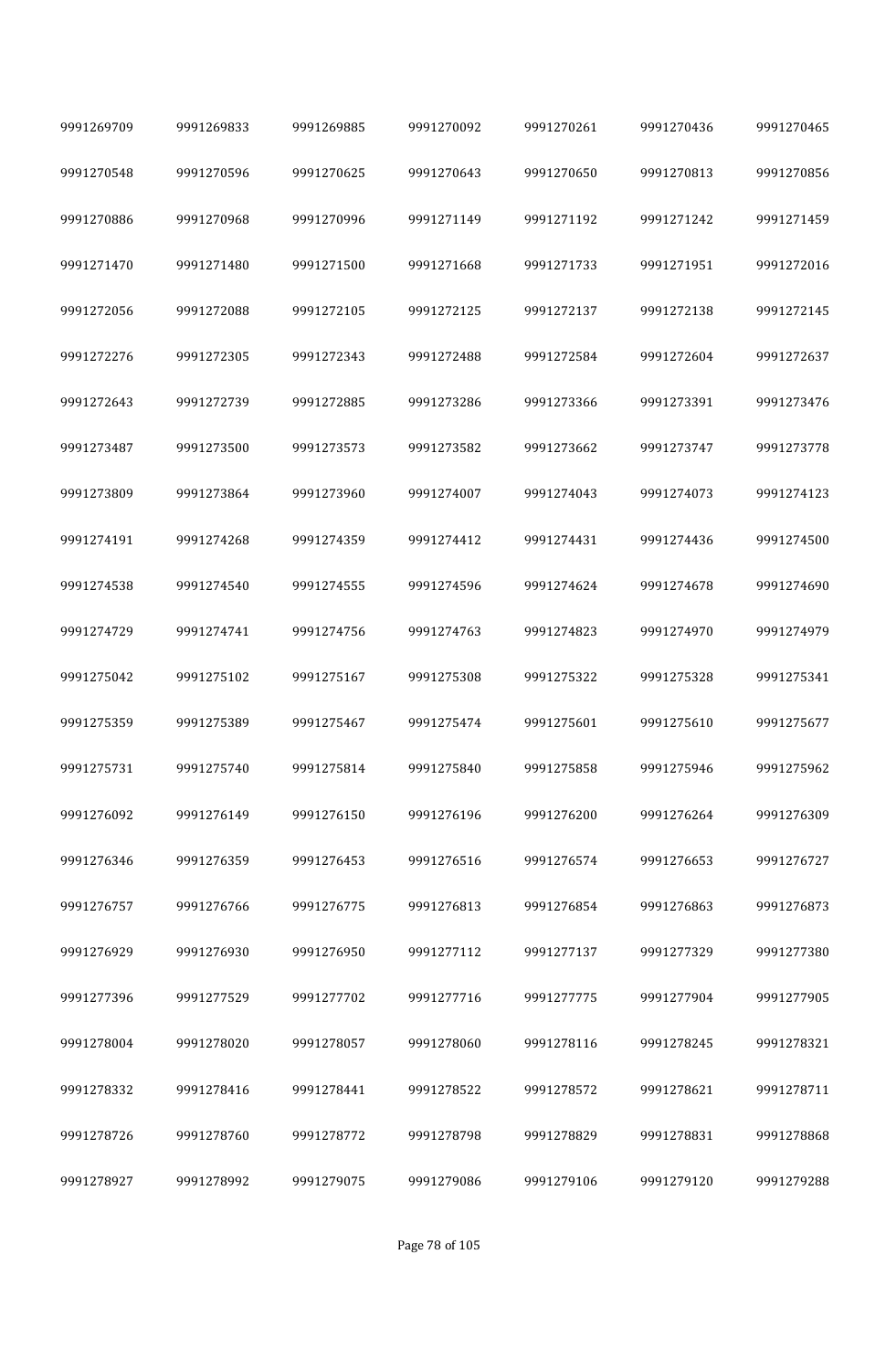| 9991279463 | 9991279469 | 9991279473 | 9991279487 | 9991279490 | 9991279508 | 9991279556 |
|------------|------------|------------|------------|------------|------------|------------|
| 9991279615 | 9991279655 | 9991279667 | 9991279707 | 9991279738 | 9991279797 | 9991279913 |
| 9991279914 | 9991279953 | 9991280031 | 9991280042 | 9991280090 | 9991280196 | 9991280221 |
| 9991280265 | 9991280382 | 9991280462 | 9991280643 | 9991280669 | 9991280712 | 9991280755 |
| 9991280832 | 9991281006 | 9991281091 | 9991281108 | 9991281148 | 9991281212 | 9991281240 |
| 9991281305 | 9991281377 | 9991281390 | 9991281467 | 9991281640 | 9991281727 | 9991281755 |
| 9991281804 | 9991281825 | 9991281897 | 9991281953 | 9991281975 | 9991281984 | 9991281999 |
| 9991282052 | 9991282146 | 9991282408 | 9991282428 | 9991282478 | 9991282564 | 9991282601 |
| 9991282644 | 9991282687 | 9991282763 | 9991282828 | 9991282836 | 9991282847 | 9991282864 |
| 9991282953 | 9991282985 | 9991283155 | 9991283171 | 9991283218 | 9991283231 | 9991283251 |
| 9991283298 | 9991283300 | 9991283439 | 9991283452 | 9991283605 | 9991283683 | 9991283770 |
| 9991283779 | 9991283858 | 9991283884 | 9991283887 | 9991283888 | 9991284080 | 9991284100 |
| 9991284104 | 9991284108 | 9991284119 | 9991284255 | 9991284268 | 9991284325 | 9991284344 |
| 9991284347 | 9991284350 | 9991284390 | 9991284406 | 9991284412 | 9991284422 | 9991284441 |
| 9991284499 | 9991284510 | 9991284794 | 9991284802 | 9991284824 | 9991284838 | 9991284884 |
| 9991284889 | 9991285016 | 9991285041 | 9991285058 | 9991285139 | 9991285166 | 9991285172 |
| 9991285226 | 9991285228 | 9991285238 | 9991285352 | 9991285385 | 9991285499 | 9991285518 |
| 9991285544 | 9991285674 | 9991285679 | 9991285685 | 9991285697 | 9991285724 | 9991285978 |
| 9991286037 | 9991286047 | 9991286086 | 9991286144 | 9991286175 | 9991286181 | 9991286204 |
| 9991286227 | 9991286256 | 9991286276 | 9991286327 | 9991286356 | 9991286371 | 9991286383 |
| 9991286489 | 9991286573 | 9991286592 | 9991286604 | 9991286730 | 9991286750 | 9991286760 |
| 9991286779 | 9991286785 | 9991286824 | 9991286902 | 9991286924 | 9991286951 | 9991286971 |
| 9991287032 | 9991287097 | 9991287112 | 9991287153 | 9991287401 | 9991287447 | 9991287733 |
| 9991287838 | 9991287859 | 9991287990 | 9991288023 | 9991288106 | 9991288107 | 9991288309 |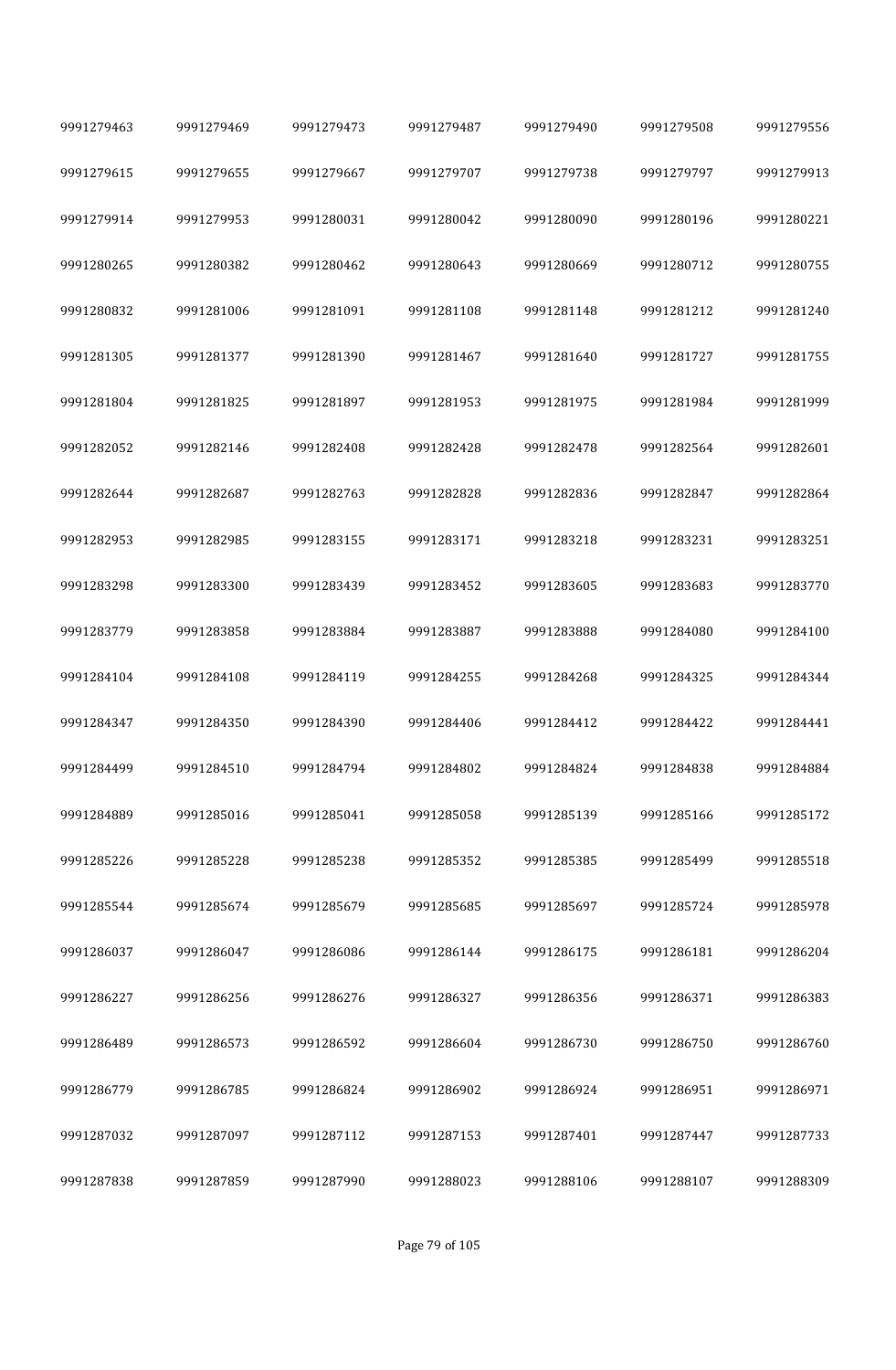| 9991288335 | 9991288366 | 9991288381 | 9991288383 | 9991288567 | 9991288577 | 9991288690 |
|------------|------------|------------|------------|------------|------------|------------|
| 9991288705 | 9991288742 | 9991288828 | 9991288875 | 9991288994 | 9991289004 | 9991289020 |
| 9991289027 | 9991289067 | 9991289105 | 9991289247 | 9991289347 | 9991289380 | 9991289506 |
| 9991289662 | 9991289707 | 9991289729 | 9991289830 | 9991289843 | 9991289869 | 9991289930 |
| 9991290035 | 9991290100 | 9991290102 | 9991290104 | 9991290122 | 9991290133 | 9991290138 |
| 9991290217 | 9991290258 | 9991290367 | 9991290381 | 9991290461 | 9991290638 | 9991290652 |
| 9991290674 | 9991290699 | 9991290734 | 9991290776 | 9991290935 | 9991290957 | 9991290962 |
| 9991291007 | 9991291085 | 9991291196 | 9991291197 | 9991291364 | 9991291398 | 9991291420 |
| 9991291503 | 9991291546 | 9991291570 | 9991291667 | 9991291807 | 9991291870 | 9991291911 |
| 9991291976 | 9991291995 | 9991292084 | 9991292114 | 9991292147 | 9991292168 | 9991292255 |
| 9991292281 | 9991292342 | 9991292378 | 9991292459 | 9991292476 | 9991292492 | 9991292509 |
| 9991292628 | 9991292659 | 9991292702 | 9991292738 | 9991292786 | 9991292839 | 9991292866 |
| 9991292879 | 9991292908 | 9991292965 | 9991293000 | 9991293037 | 9991293180 | 9991293224 |
| 9991293380 | 9991293381 | 9991293427 | 9991293459 | 9991293487 | 9991293489 | 9991293490 |
| 9991293577 | 9991293602 | 9991293611 | 9991293699 | 9991293716 | 9991293827 | 9991293859 |
| 9991293881 | 9991293984 | 9991294038 | 9991294077 | 9991294104 | 9991294128 | 9991294235 |
| 9991294336 | 9991294484 | 9991294494 | 9991294533 | 9991294635 | 9991294706 | 9991294753 |
| 9991294781 | 9991294875 | 9991294895 | 9991294915 | 9991294966 | 9991294993 | 9991294998 |
| 9991295096 | 9991295176 | 9991295219 | 9991295253 | 9991295306 | 9991295379 | 9991295437 |
| 9991295470 | 9991295523 | 9991295786 | 9991295858 | 9991295885 | 9991295931 | 9991295932 |
| 9991296091 | 9991296238 | 9991296255 | 9991296325 | 9991296855 | 9991296875 | 9991296876 |
| 9991297039 | 9991297220 | 9991297269 | 9991297303 | 9991297319 | 9991297432 | 9991297500 |
| 9991297520 | 9991297578 | 9991297628 | 9991297636 | 9991297667 | 9991297677 | 9991297754 |
| 9991297820 | 9991297851 | 9991297876 | 9991297890 | 9991297950 | 9991297975 | 9991298009 |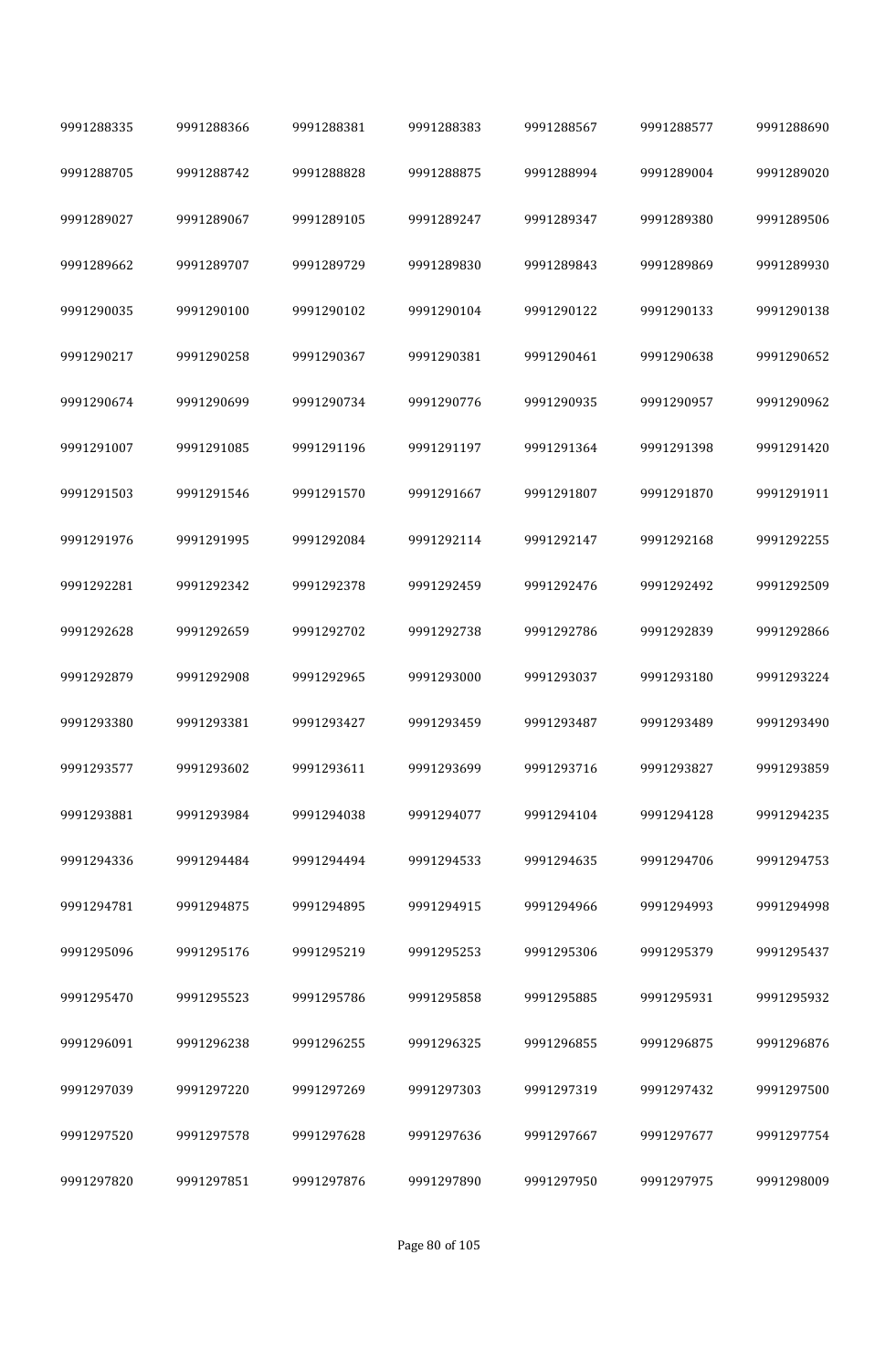| 9991298013 | 9991298119 | 9991298134 | 9991298166 | 9991298178 | 9991298186 | 9991298279 |
|------------|------------|------------|------------|------------|------------|------------|
| 9991298292 | 9991298299 | 9991298384 | 9991298431 | 9991298507 | 9991298536 | 9991298537 |
| 9991298539 | 9991298598 | 9991298606 | 9991298690 | 9991298761 | 9991298772 | 9991298833 |
| 9991298914 | 9991298969 | 9991299022 | 9991299077 | 9991299081 | 9991299123 | 9991299138 |
| 9991299162 | 9991299166 | 9991299196 | 9991299204 | 9991299238 | 9991299262 | 9991299373 |
| 9991299382 | 9991299431 | 9991299446 | 9991299627 | 9991299631 | 9991299769 | 9991299781 |
| 9991299831 | 9991299855 | 9991299862 | 9991299872 | 9991299881 | 9991299947 | 9991299950 |
| 9991300026 | 9991300036 | 9991300237 | 9991300267 | 9991300358 | 9991300393 | 9991300401 |
| 9991300513 | 9991300526 | 9991300577 | 9991300596 | 9991300653 | 9991300676 | 9991300712 |
| 9991300824 | 9991300887 | 9991300889 | 9991301018 | 9991301040 | 9991301070 | 9991301153 |
| 9991301161 | 9991301165 | 9991301171 | 9991301249 | 9991301256 | 9991301282 | 9991301324 |
| 9991301335 | 9991301500 | 9991301537 | 9991301571 | 9991301595 | 9991301603 | 9991301663 |
| 9991301925 | 9991301948 | 9991301949 | 9991302034 | 9991302053 | 9991302063 | 9991302100 |
| 9991302152 | 9991302264 | 9991302314 | 9991302319 | 9991302406 | 9991302511 | 9991302535 |
| 9991302664 | 9991302773 | 9991302822 | 9991302864 | 9991302880 | 9991302881 | 9991302907 |
| 9991302914 | 9991302930 | 9991302938 | 9991302976 | 9991302996 | 9991303058 | 9991303075 |
| 9991303155 | 9991303182 | 9991303236 | 9991303240 | 9991303303 | 9991303360 | 9991303366 |
| 9991303478 | 9991303488 | 9991303572 | 9991303585 | 9991303637 | 9991303643 | 9991303717 |
| 9991303737 | 9991303748 | 9991304296 | 9991304313 | 9991304325 | 9991304378 | 9991304514 |
| 9991304568 | 9991304659 | 9991304712 | 9991304731 | 9991304805 | 9991304819 | 9991304826 |
| 9991304834 | 9991304958 | 9991304973 | 9991305039 | 9991305110 | 9991305144 | 9991305171 |
| 9991305197 | 9991305221 | 9991305352 | 9991305367 | 9991305422 | 9991305642 | 9991305745 |
| 9991305803 | 9991305884 | 9991305890 | 9991305905 | 9991305912 | 9991305958 | 9991305966 |
| 9991305990 | 9991306016 | 9991306057 | 9991306128 | 9991306138 | 9991306152 | 9991306229 |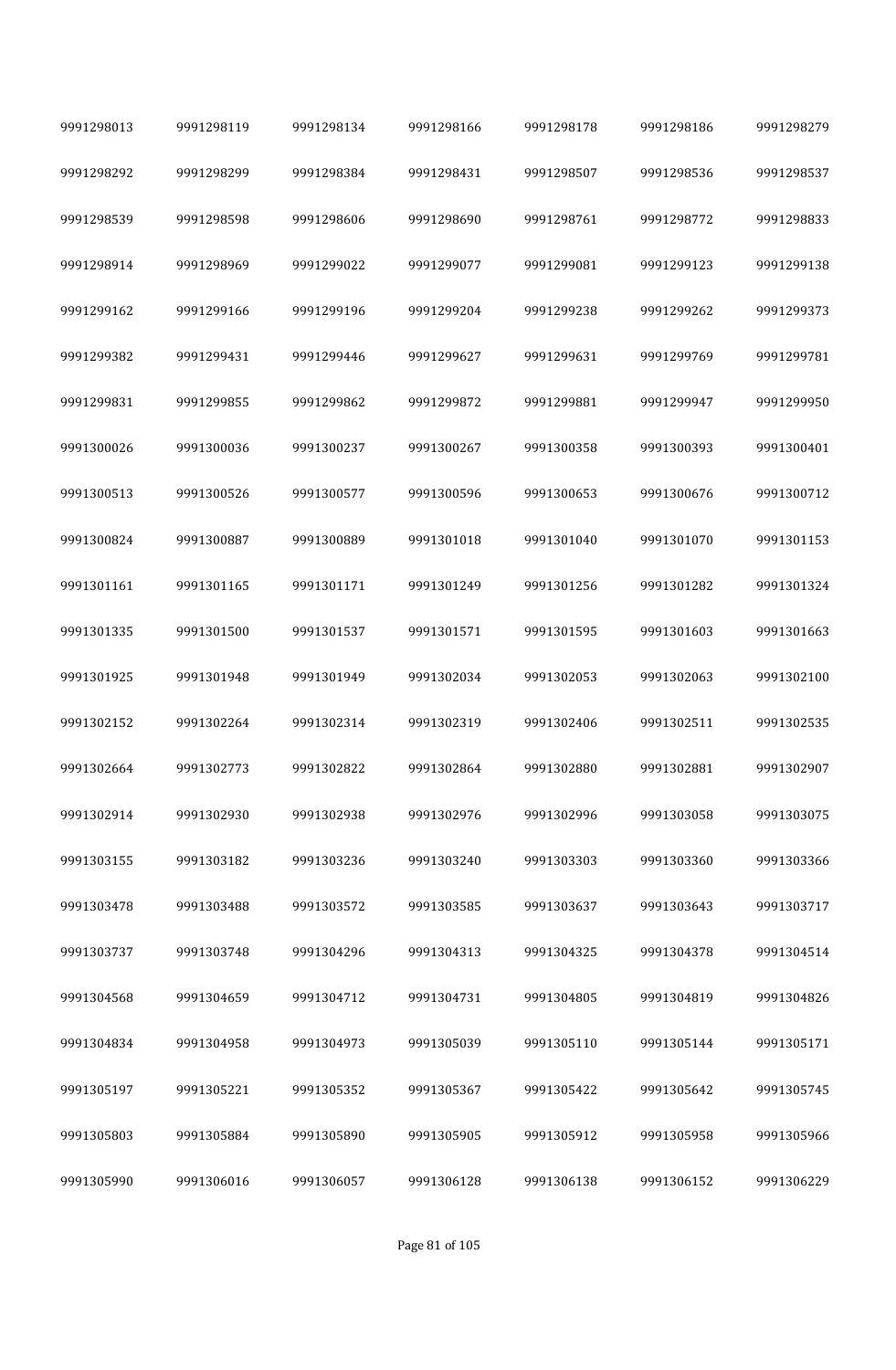| 9991306271 | 9991306346 | 9991306455 | 9991306456 | 9991306486 | 9991306512 | 9991306519 |
|------------|------------|------------|------------|------------|------------|------------|
| 9991306521 | 9991306536 | 9991306566 | 9991306664 | 9991306888 | 9991306909 | 9991306922 |
| 9991306958 | 9991307099 | 9991307126 | 9991307156 | 9991307159 | 9991307178 | 9991307239 |
| 9991307320 | 9991307325 | 9991307374 | 9991307419 | 9991307532 | 9991307598 | 9991307600 |
| 9991307612 | 9991307633 | 9991307667 | 9991307678 | 9991307786 | 9991307788 | 9991307845 |
| 9991307858 | 9991307914 | 9991307988 | 9991308107 | 9991308134 | 9991308360 | 9991308530 |
| 9991308727 | 9991308763 | 9991308797 | 9991308944 | 9991308996 | 9991308998 | 9991309053 |
| 9991309089 | 9991309188 | 9991309305 | 9991309339 | 9991309390 | 9991309411 | 9991309467 |
| 9991309471 | 9991309586 | 9991309601 | 9991309888 | 9991310057 | 9991310063 | 9991310151 |
| 9991310156 | 9991310245 | 9991310388 | 9991310394 | 9991310490 | 9991310492 | 9991310559 |
| 9991310571 | 9991310684 | 9991310687 | 9991310778 | 9991310812 | 9991310938 | 9991311113 |
| 9991311243 | 9991311254 | 9991311340 | 9991311343 | 9991311347 | 9991311363 | 9991311370 |
| 9991311445 | 9991311450 | 9991311507 | 9991311533 | 9991311577 | 9991311578 | 9991311583 |
| 9991311587 | 9991311882 | 9991311944 | 9991312048 | 9991312051 | 9991312161 | 9991312199 |
| 9991312297 | 9991312417 | 9991312456 | 9991312509 | 9991312551 | 9991312629 | 9991312635 |
| 9991312670 | 9991312778 | 9991312809 | 9991312810 | 9991312884 | 9991312902 | 9991312927 |
| 9991312938 | 9991313081 | 9991313120 | 9991313185 | 9991313235 | 9991313258 | 9991313267 |
| 9991313272 | 9991313282 | 9991313381 | 9991313487 | 9991313571 | 9991313584 | 9991313588 |
| 9991313607 | 9991313737 | 9991313742 | 9991313756 | 9991313763 | 9991313884 | 9991313980 |
| 9991314038 | 9991314087 | 9991314105 | 9991314139 | 9991314244 | 9991314351 | 9991314373 |
| 9991314394 | 9991314502 | 9991314518 | 9991314607 | 9991314616 | 9991314687 | 9991314720 |
| 9991314787 | 9991314812 | 9991315014 | 9991315062 | 9991315091 | 9991315135 | 9991315232 |
| 9991315265 | 9991315367 | 9991315432 | 9991315705 | 9991315710 | 9991315773 | 9991315787 |
| 9991315791 | 9991315843 | 9991315872 | 9991315882 | 9991315884 | 9991315943 | 9991316032 |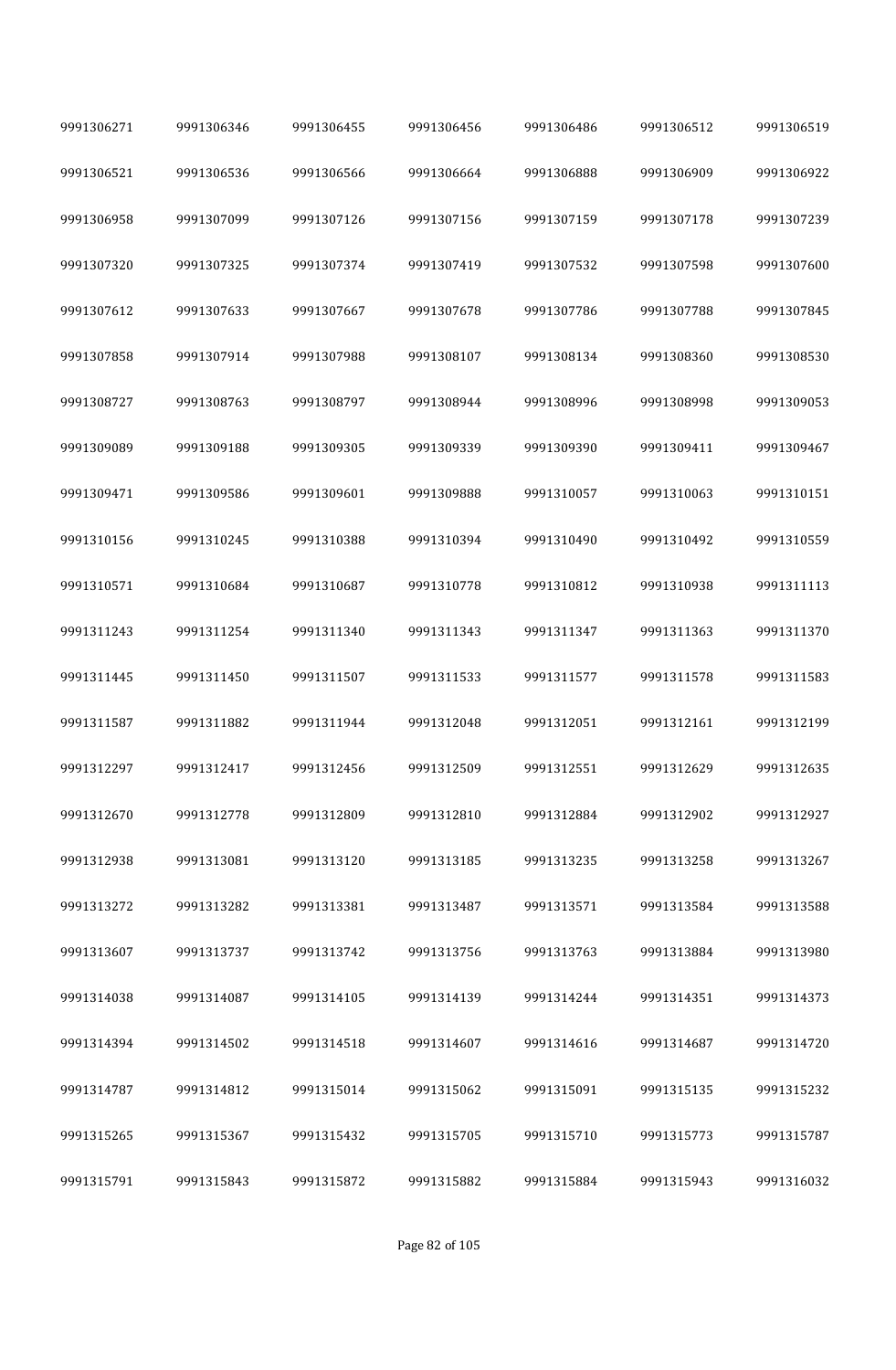| 9991316039 | 9991316045 | 9991316049 | 9991316061 | 9991316065 | 9991316141 | 9991316209 |
|------------|------------|------------|------------|------------|------------|------------|
| 9991316289 | 9991316301 | 9991316351 | 9991316475 | 9991316632 | 9991316641 | 9991316658 |
| 9991316666 | 9991316675 | 9991316894 | 9991316897 | 9991316940 | 9991316955 | 9991316986 |
| 9991317026 | 9991317260 | 9991317522 | 9991317533 | 9991317619 | 9991317751 | 9991317831 |
| 9991317869 | 9991317889 | 9991317890 | 9991317951 | 9991317960 | 9991318088 | 9991318180 |
| 9991318186 | 9991318298 | 9991318314 | 9991318372 | 9991318459 | 9991318496 | 9991318611 |
| 9991318627 | 9991318676 | 9991318695 | 9991318758 | 9991318814 | 9991318832 | 9991318909 |
| 9991318997 | 9991319017 | 9991319030 | 9991319146 | 9991319161 | 9991319162 | 9991319197 |
| 9991319319 | 9991319356 | 9991319409 | 9991319413 | 9991319423 | 9991319468 | 9991319526 |
| 9991319582 | 9991319630 | 9991319639 | 9991319641 | 9991319696 | 9991319750 | 9991319755 |
| 9991319765 | 9991319801 | 9991319811 | 9991319829 | 9991319862 | 9991319985 | 9991320045 |
| 9991320046 | 9991320170 | 9991320184 | 9991320205 | 9991320236 | 9991320246 | 9991320268 |
| 9991320395 | 9991320397 | 9991320412 | 9991320494 | 9991320596 | 9991320661 | 9991320716 |
| 9991320760 | 9991320871 | 9991320878 | 9991321047 | 9991321116 | 9991321120 | 9991321141 |
| 9991321240 | 9991321260 | 9991321316 | 9991321489 | 9991321512 | 9991321542 | 9991321637 |
| 9991321657 | 9991321728 | 9991321752 | 9991321900 | 9991322032 | 9991322098 | 9991322142 |
| 9991322180 | 9991322184 | 9991322186 | 9991322269 | 9991322289 | 9991322523 | 9991322546 |
| 9991322554 | 9991322579 | 9991322592 | 9991322612 | 9991322645 | 9991322675 | 9991322737 |
| 9991322772 | 9991322880 | 9991322944 | 9991323017 | 9991323105 | 9991323225 | 9991323295 |
| 9991323411 | 9991323438 | 9991323447 | 9991323505 | 9991323631 | 9991323661 | 9991323668 |
| 9991323670 | 9991323743 | 9991323861 | 9991323868 | 9991323886 | 9991323892 | 9991323972 |
| 9991324003 | 9991324031 | 9991324033 | 9991324148 | 9991324153 | 9991324252 | 9991324265 |
| 9991324282 | 9991324352 | 9991324517 | 9991324597 | 9991324600 | 9991324620 | 9991324654 |
| 9991324789 | 9991324832 | 9991324863 | 9991324906 | 9991325004 | 9991325050 | 9991325083 |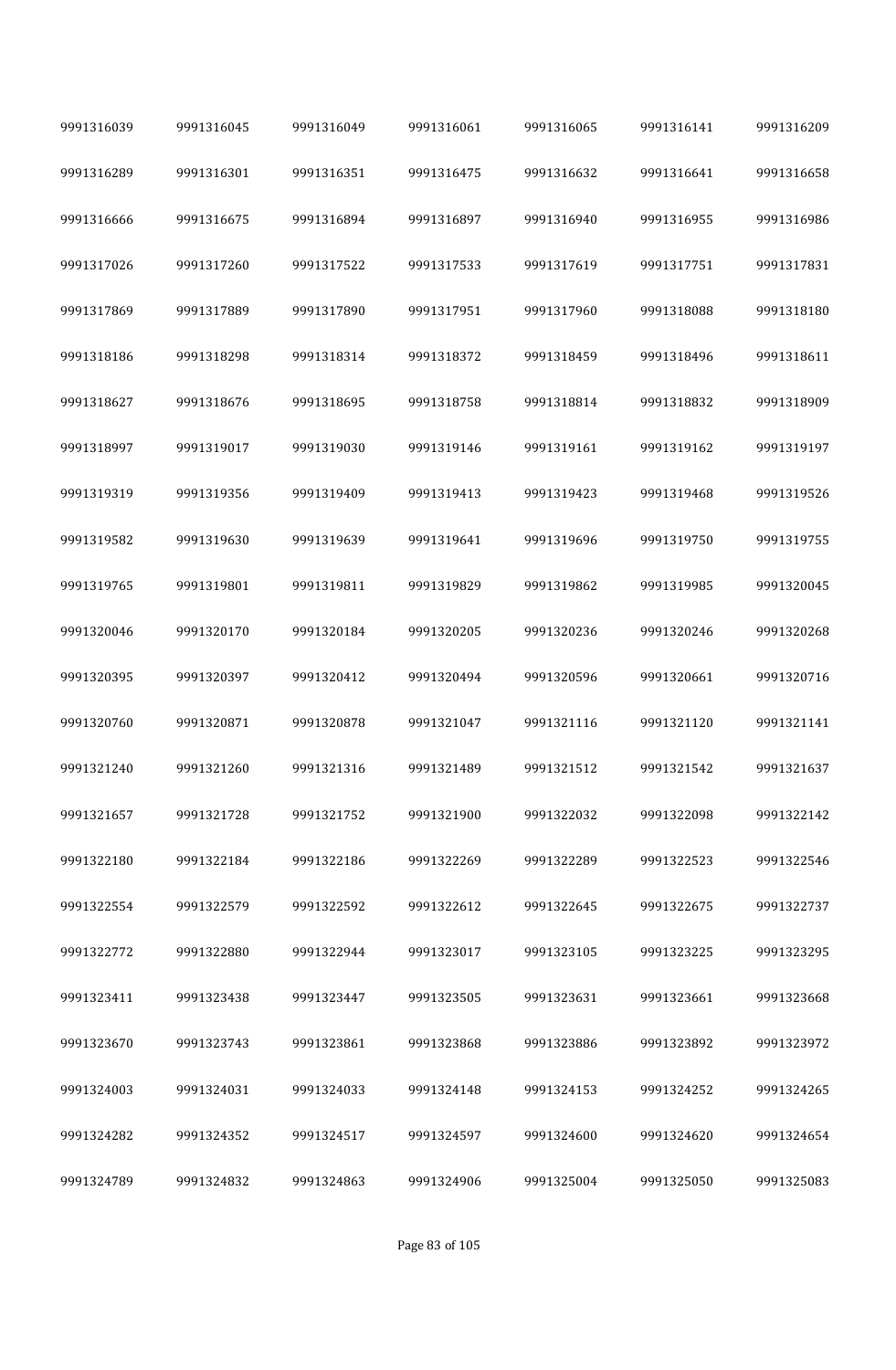| 9991325092 | 9991325126 | 9991325164 | 9991325178 | 9991325183 | 9991325199 | 9991325211 |
|------------|------------|------------|------------|------------|------------|------------|
| 9991325254 | 9991325518 | 9991325529 | 9991325545 | 9991325587 | 9991325601 | 9991325655 |
| 9991325700 | 9991325873 | 9991326060 | 9991326098 | 9991326117 | 9991326124 | 9991326205 |
| 9991326224 | 9991326230 | 9991326270 | 9991326412 | 9991326441 | 9991326453 | 9991326511 |
| 9991326535 | 9991326545 | 9991326565 | 9991326585 | 9991326588 | 9991326590 | 9991326610 |
| 9991326648 | 9991326740 | 9991326742 | 9991326811 | 9991326823 | 9991326836 | 9991326866 |
| 9991326875 | 9991326879 | 9991326917 | 9991326927 | 9991327010 | 9991327087 | 9991327100 |
| 9991327108 | 9991327187 | 9991327237 | 9991327324 | 9991327360 | 9991327419 | 9991327493 |
| 9991327498 | 9991327559 | 9991327610 | 9991327669 | 9991327702 | 9991327838 | 9991327881 |
| 9991327904 | 9991327924 | 9991327967 | 9991328002 | 9991328013 | 9991328064 | 9991328125 |
| 9991328263 | 9991328285 | 9991328393 | 9991328411 | 9991328696 | 9991328761 | 9991328771 |
| 9991328852 | 9991329026 | 9991329035 | 9991329036 | 9991329208 | 9991329254 | 9991329270 |
| 9991329304 | 9991329359 | 9991329363 | 9991329379 | 9991329413 | 9991329426 | 9991329430 |
| 9991329435 | 9991329528 | 9991329627 | 9991329641 | 9991329654 | 9991329681 | 9991329814 |
| 9991329820 | 9991329823 | 9991329908 | 9991329954 | 9991329957 | 9991329969 | 9991329992 |
| 9991330039 | 9991330075 | 9991330178 | 9991330195 | 9991330366 | 9991330430 | 9991330470 |
| 9991330492 | 9991330555 | 9991330581 | 9991330686 | 9991330724 | 9991330728 | 9991330734 |
| 9991330917 | 9991330968 | 9991331007 | 9991331011 | 9991331093 | 9991331117 | 9991331135 |
| 9991331138 | 9991331142 | 9991331172 | 9991331192 | 9991331210 | 9991331229 | 9991331271 |
| 9991331278 | 9991331280 | 9991331326 | 9991331334 | 9991331342 | 9991331450 | 9991331587 |
| 9991331599 | 9991331602 | 9991331630 | 9991331655 | 9991331782 | 9991331860 | 9991331890 |
| 9991331912 | 9991331916 | 9991331922 | 9991331931 | 9991331985 | 9991332280 | 9991332334 |
| 9991332387 | 9991332415 | 9991332439 | 9991332468 | 9991332476 | 9991332491 | 9991332496 |
| 9991332525 | 9991332534 | 9991332587 | 9991332591 | 9991332598 | 9991332860 | 9991332906 |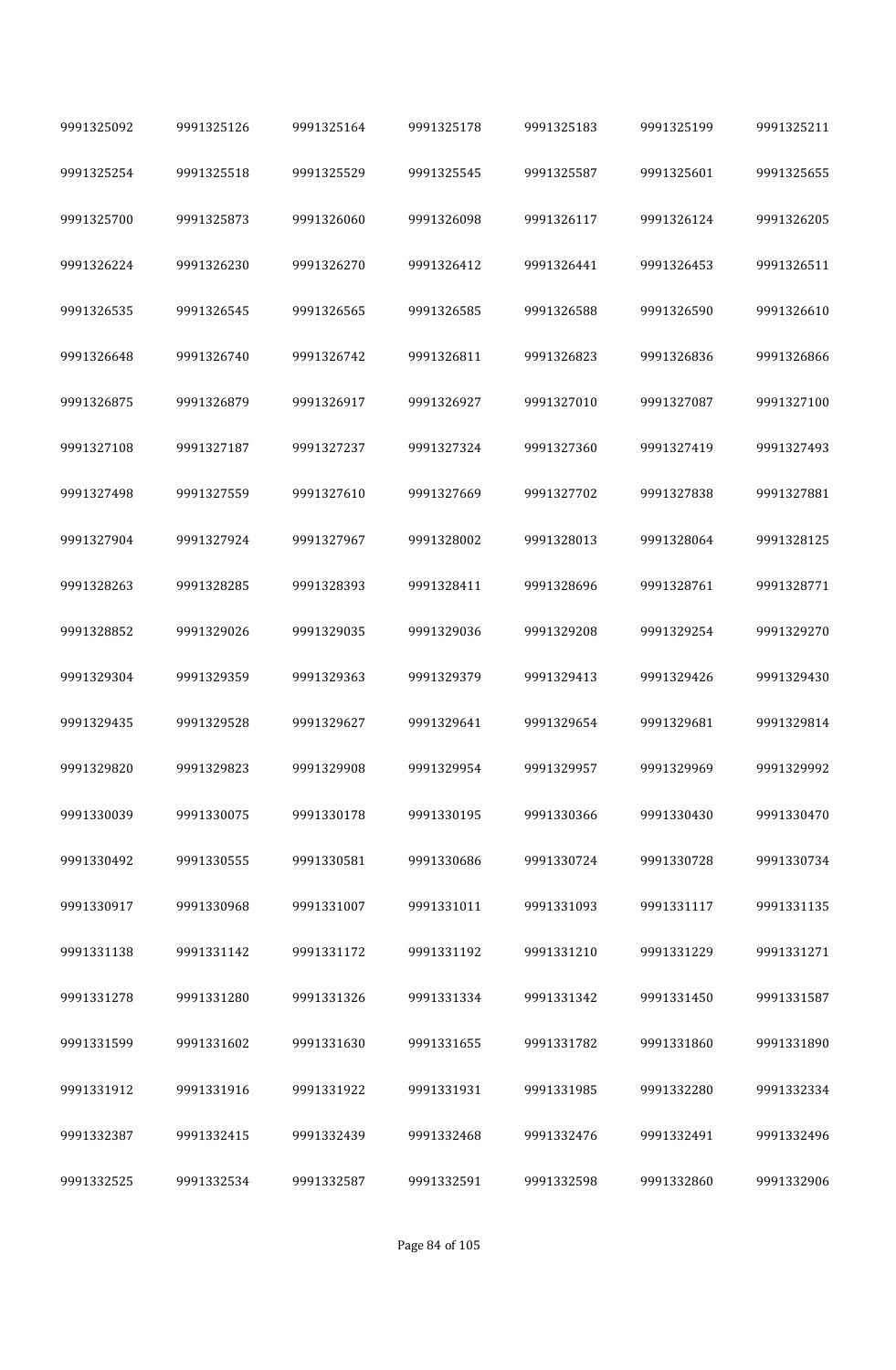| 9991333057 | 9991333141 | 9991333264 | 9991333269 | 9991333307 | 9991333316 | 9991333348 |
|------------|------------|------------|------------|------------|------------|------------|
| 9991333430 | 9991333627 | 9991333740 | 9991333808 | 9991333824 | 9991333901 | 9991333927 |
| 9991333969 | 9991334035 | 9991334060 | 9991334101 | 9991334124 | 9991334301 | 9991334414 |
| 9991334541 | 9991334627 | 9991334650 | 9991334657 | 9991334660 | 9991334730 | 9991334770 |
| 9991334832 | 9991334860 | 9991334931 | 9991335060 | 9991335146 | 9991335163 | 9991335180 |
| 9991335232 | 9991335264 | 9991335281 | 9991335306 | 9991335307 | 9991335377 | 9991335424 |
| 9991335426 | 9991335451 | 9991335452 | 9991335509 | 9991335533 | 9991335563 | 9991335713 |
| 9991335749 | 9991335800 | 9991335819 | 9991335844 | 9991335962 | 9991336005 | 9991336124 |
| 9991336157 | 9991336201 | 9991336216 | 9991336342 | 9991336360 | 9991336364 | 9991336414 |
| 9991336425 | 9991336451 | 9991336487 | 9991336526 | 9991336596 | 9991336615 | 9991336630 |
| 9991336764 | 9991336769 | 9991336780 | 9991336857 | 9991336859 | 9991336865 | 9991336922 |
| 9991336936 | 9991336942 | 9991336981 | 9991337031 | 9991337037 | 9991337061 | 9991337094 |
| 9991337102 | 9991337117 | 9991337140 | 9991337184 | 9991337190 | 9991337274 | 9991337296 |
| 9991337317 | 9991337457 | 9991337465 | 9991337589 | 9991337593 | 9991337613 | 9991337626 |
| 9991337639 | 9991337685 | 9991337813 | 9991337825 | 9991337840 | 9991337845 | 9991337849 |
| 9991337894 | 9991337956 | 9991337986 | 9991338079 | 9991338081 | 9991338167 | 9991338171 |
| 9991338217 | 9991338265 | 9991338450 | 9991338483 | 9991338602 | 9991338610 | 9991338638 |
| 9991338733 | 9991338761 | 9991338775 | 9991338796 | 9991338801 | 9991338900 | 9991338912 |
| 9991338936 | 9991338941 | 9991338991 | 9991339064 | 9991339081 | 9991339103 | 9991339107 |
| 9991339119 | 9991339139 | 9991339140 | 9991339149 | 9991339162 | 9991339181 | 9991339195 |
| 9991339209 | 9991339220 | 9991339237 | 9991339441 | 9991339473 | 9991339543 | 9991339633 |
| 9991339701 | 9991339889 | 9991339933 | 9991339985 | 9991340001 | 9991340006 | 9991340020 |
| 9991340163 | 9991340184 | 9991340252 | 9991340297 | 9991340464 | 9991340471 | 9991340482 |
| 9991340487 | 9991340494 | 9991340508 | 9991340713 | 9991340739 | 9991340796 | 9991340821 |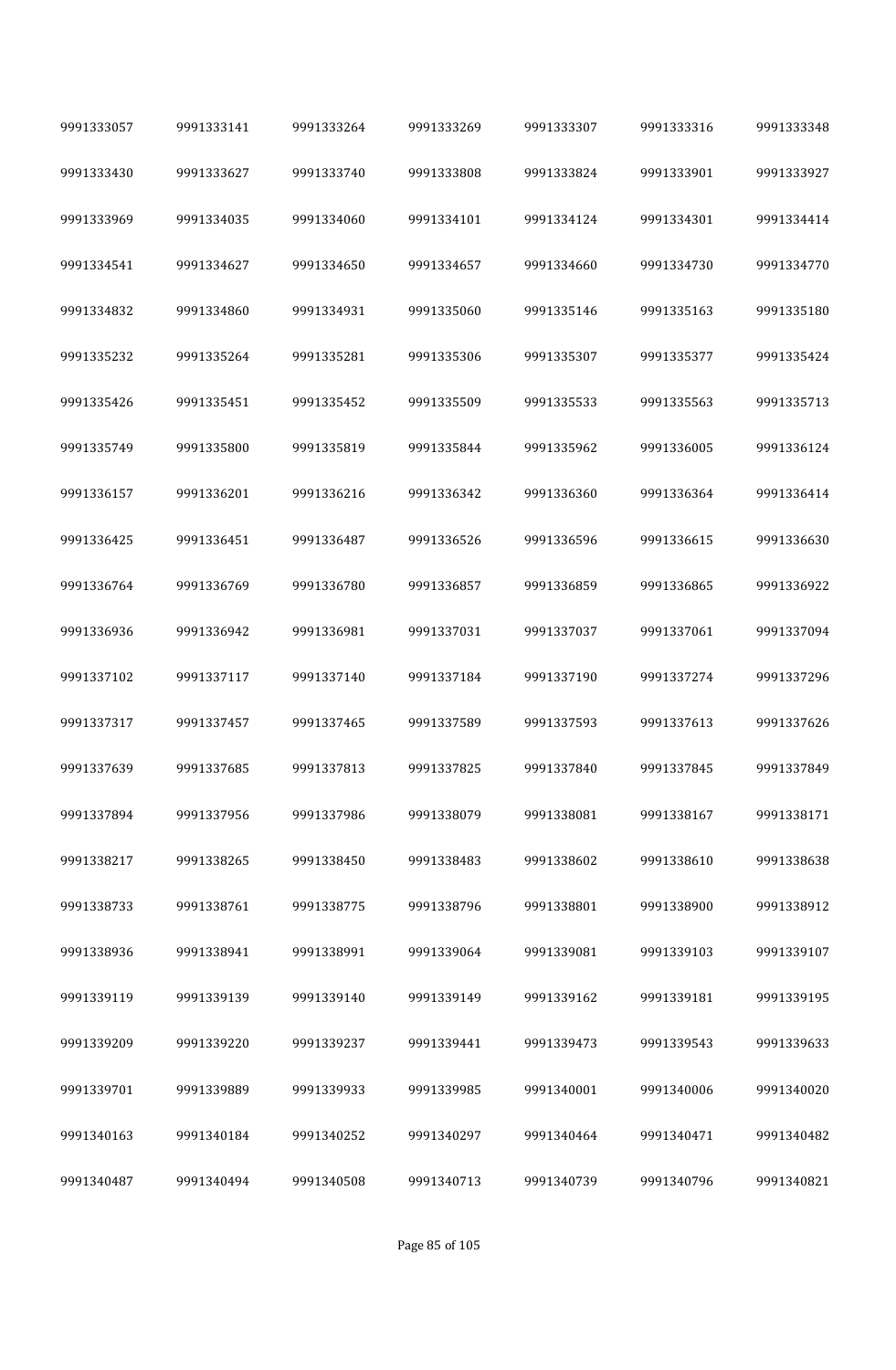| 9991340841 | 9991340861 | 9991340871 | 9991340875 | 9991340917 | 9991341006 | 9991341148 |
|------------|------------|------------|------------|------------|------------|------------|
| 9991341162 | 9991341209 | 9991341219 | 9991341296 | 9991341299 | 9991341314 | 9991341365 |
| 9991341452 | 9991341462 | 9991341476 | 9991341506 | 9991341508 | 9991341538 | 9991341564 |
| 9991341612 | 9991341663 | 9991341711 | 9991341749 | 9991341798 | 9991341815 | 9991341837 |
| 9991341890 | 9991342071 | 9991342093 | 9991342108 | 9991342126 | 9991342127 | 9991342166 |
| 9991342197 | 9991342299 | 9991342453 | 9991342489 | 9991342545 | 9991342559 | 9991342591 |
| 9991342655 | 9991342692 | 9991342760 | 9991342820 | 9991342838 | 9991342925 | 9991342930 |
| 9991342940 | 9991343022 | 9991343077 | 9991343088 | 9991343131 | 9991343274 | 9991343394 |
| 9991343498 | 9991343639 | 9991343659 | 9991343708 | 9991343826 | 9991343867 | 9991343915 |
| 9991343990 | 9991344020 | 9991344072 | 9991344125 | 9991344257 | 9991344273 | 9991344279 |
| 9991344308 | 9991344355 | 9991344495 | 9991344506 | 9991344513 | 9991344683 | 9991344696 |
| 9991344736 | 9991344874 | 9991344894 | 9991344908 | 9991345075 | 9991345116 | 9991345122 |
| 9991345160 | 9991345163 | 9991345244 | 9991345311 | 9991345370 | 9991345413 | 9991345419 |
| 9991345475 | 9991345478 | 9991345509 | 9991345580 | 9991345660 | 9991345784 | 9991345826 |
| 9991345829 | 9991345840 | 9991346038 | 9991346106 | 9991346109 | 9991346183 | 9991346209 |
| 9991346294 | 9991346347 | 9991346352 | 9991346404 | 9991346430 | 9991346436 | 9991346438 |
| 9991346451 | 9991346511 | 9991346544 | 9991346550 | 9991346595 | 9991346636 | 9991346683 |
| 9991346692 | 9991346709 | 9991346725 | 9991346840 | 9991346943 | 9991346982 | 9991346986 |
| 9991346991 | 9991347024 | 9991347038 | 9991347117 | 9991347141 | 9991347148 | 9991347184 |
| 9991347231 | 9991347250 | 9991347277 | 9991347306 | 9991347322 | 9991347389 | 9991347438 |
| 9991347499 | 9991347501 | 9991347554 | 9991347562 | 9991347589 | 9991347611 | 9991347634 |
| 9991347658 | 9991347683 | 9991347732 | 9991347746 | 9991347759 | 9991347852 | 9991347953 |
| 9991347956 | 9991347969 | 9991348078 | 9991348106 | 9991348143 | 9991348237 | 9991348250 |
| 9991348296 | 9991348324 | 9991348328 | 9991348362 | 9991348380 | 9991348385 | 9991348468 |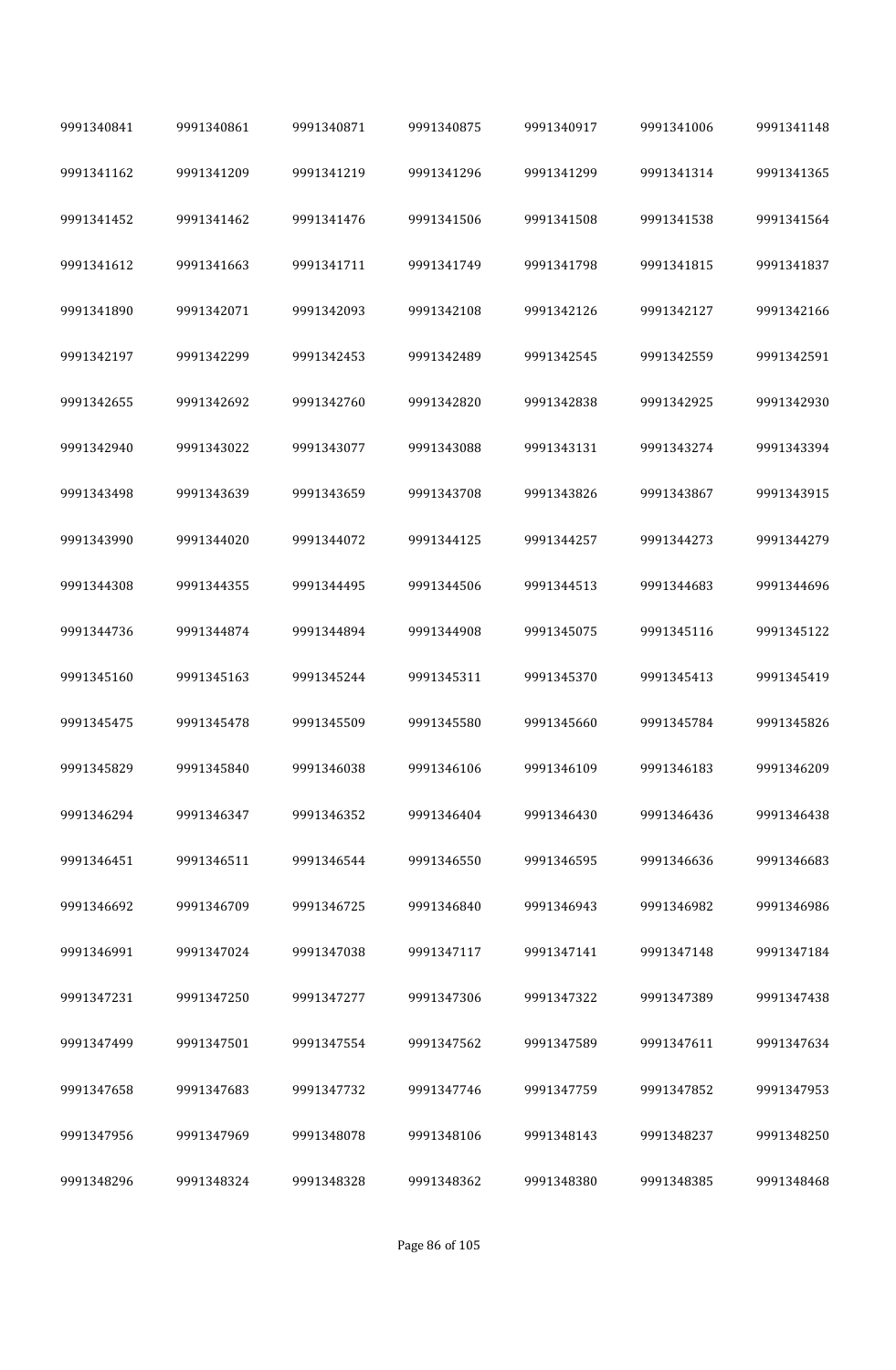| 9991348544 | 9991348647 | 9991348663 | 9991348669 | 9991348687 | 9991348705 | 9991348760 |
|------------|------------|------------|------------|------------|------------|------------|
| 9991348864 | 9991348921 | 9991348922 | 9991348932 | 9991348933 | 9991348961 | 9991348969 |
| 9991348992 | 9991349000 | 9991349066 | 9991349149 | 9991349211 | 9991349264 | 9991349279 |
| 9991349372 | 9991349395 | 9991349570 | 9991349589 | 9991349628 | 9991349689 | 9991349771 |
| 9991349850 | 9991349851 | 9991349861 | 9991349954 | 9991349998 | 9991350107 | 9991350135 |
| 9991350165 | 9991350223 | 9991350240 | 9991350280 | 9991350302 | 9991350308 | 9991350309 |
| 9991350375 | 9991350428 | 9991350446 | 9991350485 | 9991350508 | 9991350537 | 9991350580 |
| 9991350593 | 9991350594 | 9991350603 | 9991350619 | 9991350631 | 9991350634 | 9991350647 |
| 9991350668 | 9991350722 | 9991350742 | 9991350793 | 9991350799 | 9991350818 | 9991350876 |
| 9991351024 | 9991351090 | 9991351096 | 9991351164 | 9991351209 | 9991351222 | 9991351336 |
| 9991351459 | 9991351464 | 9991351627 | 9991351642 | 9991351651 | 9991351923 | 9991352037 |
| 9991352039 | 9991352152 | 9991352178 | 9991352185 | 9991352288 | 9991352329 | 9991352413 |
| 9991352415 | 9991352442 | 9991352491 | 9991352543 | 9991352559 | 9991352560 | 9991352579 |
| 9991352657 | 9991352688 | 9991352712 | 9991352717 | 9991352749 | 9991352750 | 9991352784 |
| 9991352796 | 9991352827 | 9991352837 | 9991352866 | 9991352887 | 9991352922 | 9991352991 |
| 9991353049 | 9991353072 | 9991353088 | 9991353223 | 9991353272 | 9991353308 | 9991353399 |
| 9991353416 | 9991353456 | 9991353490 | 9991353531 | 9991353605 | 9991353610 | 9991353644 |
| 9991353787 | 9991353792 | 9991353872 | 9991353887 | 9991353898 | 9991353901 | 9991353981 |
| 9991354010 | 9991354024 | 9991354147 | 9991354185 | 9991354187 | 9991354216 | 9991354224 |
| 9991354334 | 9991354376 | 9991354447 | 9991354611 | 9991354637 | 9991354676 | 9991354708 |
| 9991354719 | 9991354778 | 9991354780 | 9991354926 | 9991354936 | 9991355115 | 9991355189 |
| 9991355190 | 9991355234 | 9991355248 | 9991355264 | 9991355282 | 9991355288 | 9991355294 |
| 9991355299 | 9991355345 | 9991355376 | 9991355410 | 9991355447 | 9991355451 | 9991355456 |
| 9991355579 | 9991355610 | 9991355810 | 9991355822 | 9991355829 | 9991355839 | 9991355867 |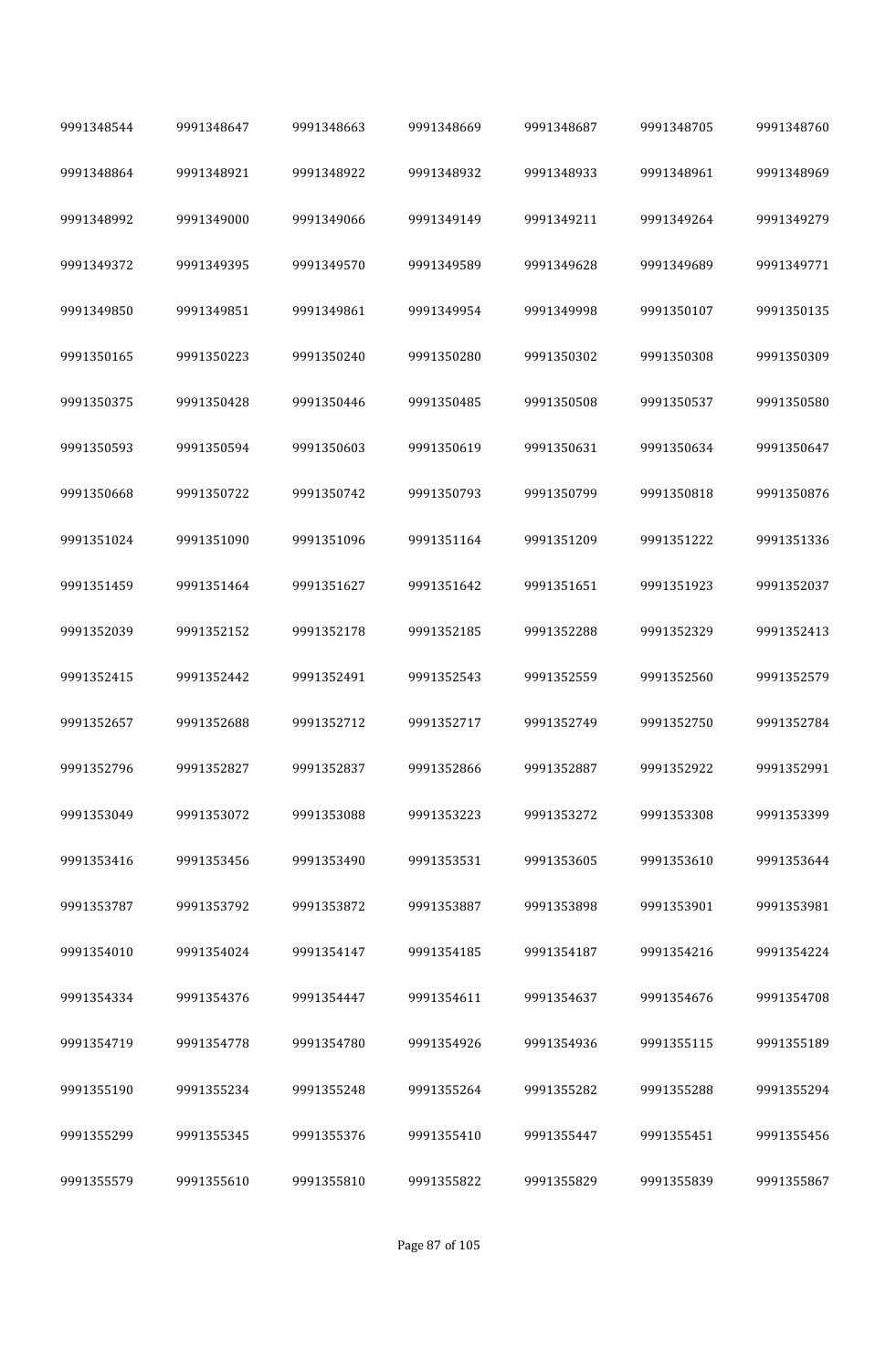| 9991355870 | 9991355872 | 9991355930 | 9991355967 | 9991356008 | 9991356013 | 9991356041 |
|------------|------------|------------|------------|------------|------------|------------|
| 9991356082 | 9991356115 | 9991356232 | 9991356241 | 9991356258 | 9991356304 | 9991356313 |
| 9991356326 | 9991356373 | 9991356399 | 9991356400 | 9991356402 | 9991356433 | 9991356673 |
| 9991356695 | 9991356703 | 9991356742 | 9991356760 | 9991356886 | 9991356939 | 9991356947 |
| 9991356963 | 9991357249 | 9991357271 | 9991357279 | 9991357340 | 9991357434 | 9991357470 |
| 9991357627 | 9991357689 | 9991357740 | 9991357801 | 9991357964 | 9991358059 | 9991358067 |
| 9991358156 | 9991358157 | 9991358161 | 9991358174 | 9991358204 | 9991358218 | 9991358220 |
| 9991358242 | 9991358269 | 9991358275 | 9991358405 | 9991358427 | 9991358556 | 9991358664 |
| 9991358687 | 9991358721 | 9991358724 | 9991358729 | 9991358759 | 9991358762 | 9991358822 |
| 9991358874 | 9991358913 | 9991358985 | 9991359006 | 9991359066 | 9991359309 | 9991359316 |
| 9991359324 | 9991359334 | 9991359399 | 9991359429 | 9991359431 | 9991359438 | 9991359494 |
| 9991359520 | 9991359536 | 9991359602 | 9991359620 | 9991359645 | 9991359679 | 9991359726 |
| 9991359729 | 9991359764 | 9991359857 | 9991359919 | 9991359923 | 9991359934 | 9991360008 |
| 9991360011 | 9991360016 | 9991360020 | 9991360123 | 9991360326 | 9991360378 | 9991360382 |
| 9991360399 | 9991360403 | 9991360454 | 9991360540 | 9991360614 | 9991360717 | 9991360819 |
| 9991360855 | 9991360867 | 9991360876 | 9991360923 | 9991360938 | 9991360954 | 9991360967 |
| 9991361044 | 9991361059 | 9991361061 | 9991361063 | 9991361202 | 9991361328 | 9991361410 |
| 9991361433 | 9991361509 | 9991361514 | 9991361775 | 9991361798 | 9991361872 | 9991361929 |
| 9991361940 | 9991361945 | 9991361967 | 9991362015 | 9991362048 | 9991362125 | 9991362140 |
| 9991362154 | 9991362177 | 9991362218 | 9991362238 | 9991362247 | 9991362255 | 9991362321 |
| 9991362390 | 9991362435 | 9991362573 | 9991362584 | 9991362606 | 9991362617 | 9991362637 |
| 9991362755 | 9991362827 | 9991362987 | 9991363140 | 9991363155 | 9991363156 | 9991363181 |
| 9991363256 | 9991363424 | 9991363426 | 9991363458 | 9991363585 | 9991363589 | 9991363737 |
| 9991363784 | 9991363850 | 9991363917 | 9991363988 | 9991364011 | 9991364042 | 9991364121 |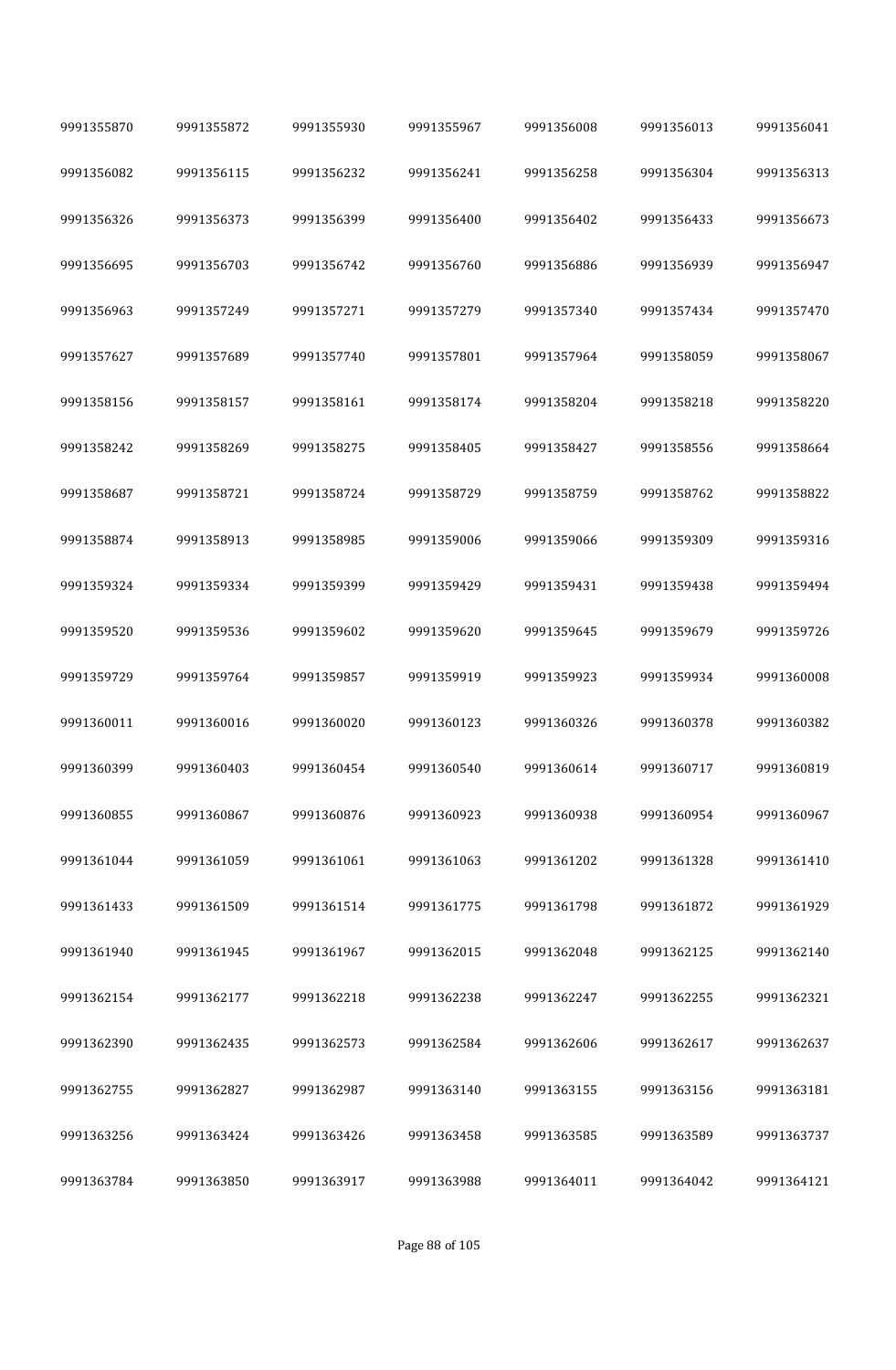| 9991364122 | 9991364137 | 9991364166 | 9991364245 | 9991364318 | 9991364331 | 9991364503 |
|------------|------------|------------|------------|------------|------------|------------|
| 9991364515 | 9991364534 | 9991364547 | 9991364589 | 9991364655 | 9991364870 | 9991364929 |
| 9991364945 | 9991364948 | 9991365088 | 9991365152 | 9991365192 | 9991365200 | 9991365208 |
| 9991365210 | 9991365250 | 9991365311 | 9991365338 | 9991365399 | 9991365607 | 9991365679 |
| 9991365716 | 9991365771 | 9991365839 | 9991365858 | 9991365941 | 9991365962 | 9991365967 |
| 9991366033 | 9991366040 | 9991366089 | 9991366308 | 9991366340 | 9991366449 | 9991366597 |
| 9991366601 | 9991366733 | 9991366742 | 9991366758 | 9991366770 | 9991366821 | 9991367125 |
| 9991367128 | 9991367156 | 9991367167 | 9991367200 | 9991367211 | 9991367313 | 9991367481 |
| 9991367494 | 9991367511 | 9991367614 | 9991367667 | 9991367675 | 9991367686 | 9991367700 |
| 9991367831 | 9991367890 | 9991367892 | 9991367935 | 9991368003 | 9991368017 | 9991368082 |
| 9991368171 | 9991368184 | 9991368224 | 9991368270 | 9991368318 | 9991368376 | 9991368396 |
| 9991368474 | 9991368477 | 9991368483 | 9991368512 | 9991368518 | 9991368550 | 9991368607 |
| 9991368630 | 9991368656 | 9991368865 | 9991368882 | 9991368952 | 9991368998 | 9991368999 |
| 9991369104 | 9991369132 | 9991369144 | 9991369166 | 9991369188 | 9991369237 | 9991369240 |
| 9991369244 | 9991369273 | 9991369330 | 9991369357 | 9991369439 | 9991369454 | 9991369480 |
| 9991369499 | 9991369648 | 9991369695 | 9991369702 | 9991369714 | 9991369814 | 9991369845 |
| 9991369958 | 9991369968 | 9991369994 | 9991370202 | 9991370215 | 9991370233 | 9991370285 |
| 9991370293 | 9991370362 | 9991370365 | 9991370516 | 9991370590 | 9991370598 | 9991370630 |
| 9991370664 | 9991370741 | 9991370750 | 9991370804 | 9991370933 | 9991370955 | 9991370987 |
| 9991371054 | 9991371068 | 9991371086 | 9991371179 | 9991371184 | 9991371354 | 9991371424 |
| 9991371510 | 9991371553 | 9991371630 | 9991371651 | 9991371728 | 9991371774 | 9991371975 |
| 9991372001 | 9991372040 | 9991372071 | 9991372129 | 9991372170 | 9991372217 | 9991372352 |
| 9991372406 | 9991372415 | 9991372480 | 9991372539 | 9991372569 | 9991372586 | 9991372659 |
| 9991372725 | 9991372731 | 9991372771 | 9991372794 | 9991372812 | 9991372844 | 9991372865 |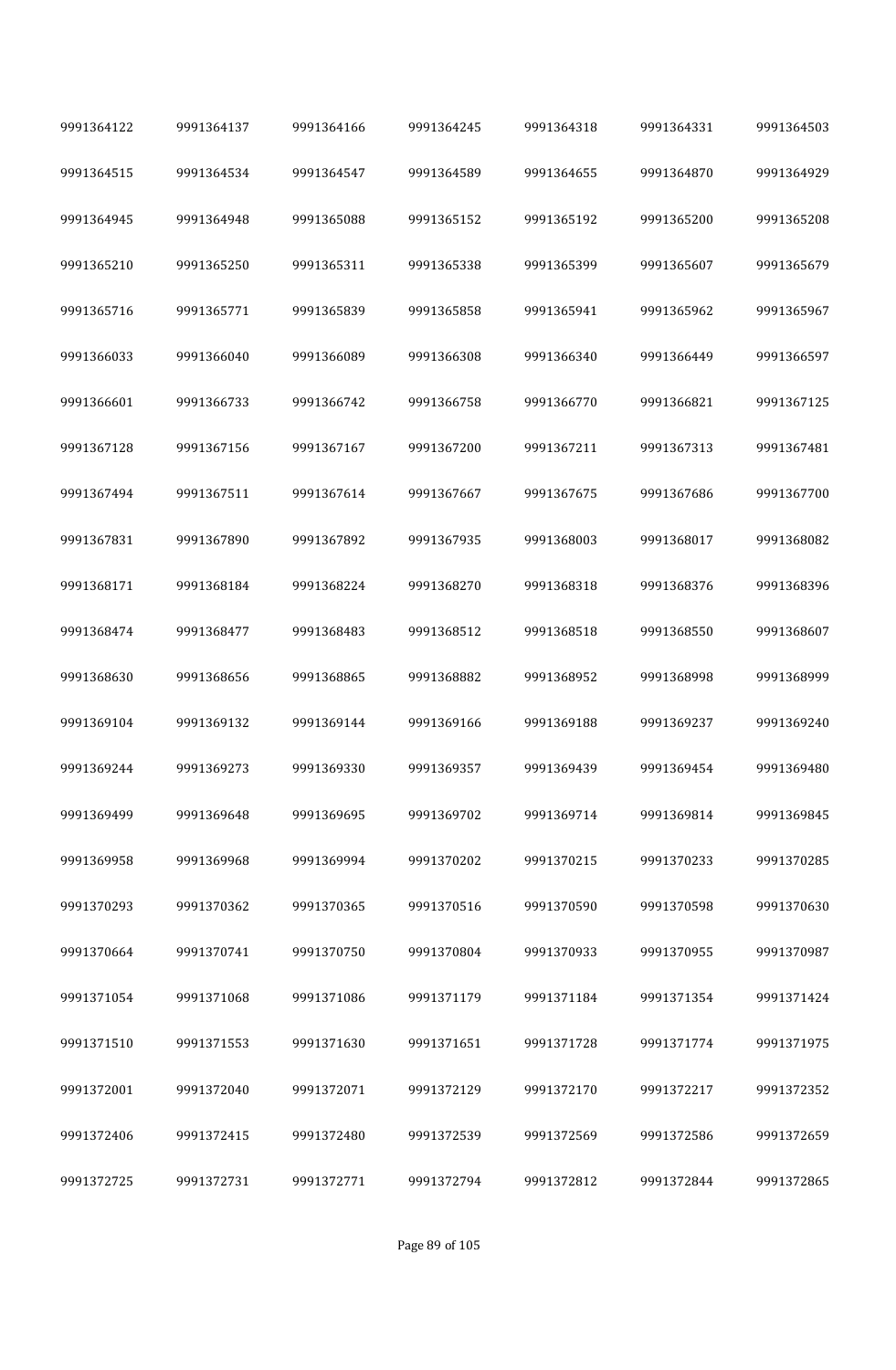| 9991372873 | 9991372887 | 9991373028 | 9991373037 | 9991373159 | 9991373170 | 9991373209 |  |
|------------|------------|------------|------------|------------|------------|------------|--|
| 9991373338 | 9991373384 | 9991373409 | 9991373470 | 9991373505 | 9991373607 | 9991373684 |  |
| 9991373709 | 9991373766 | 9991373768 | 9991373799 | 9991373844 | 9991373882 | 9991373898 |  |
| 9991373924 | 9991373956 | 9991373973 | 9991374097 | 9991374152 | 9991374180 | 9991374366 |  |
| 9991374367 | 9991374418 | 9991374469 | 9991374514 | 9991374597 | 9991374685 | 9991374698 |  |
| 9991374874 | 9991375020 | 9991375054 | 9991375063 | 9991375088 | 9991375122 | 9991375179 |  |
| 9991375195 | 9991375261 | 9991375274 | 9991375275 | 9991375284 | 9991375315 | 9991375329 |  |
| 9991375362 | 9991375393 | 9991375433 | 9991375481 | 9991375548 | 9991375574 | 9991375585 |  |
| 9991375589 | 9991375608 | 9991375680 | 9991375771 | 9991375793 | 9991375825 | 9991375895 |  |
| 9991375908 | 9991375923 | 9991375933 | 9991376024 | 9991376118 | 9991376137 | 9991376149 |  |
| 9991376158 | 9991376165 | 9991376209 | 9991376218 | 9991376257 | 9991376271 | 9991376277 |  |
| 9991376327 | 9991376347 | 9991376436 | 9991376483 | 9991376539 | 9991376548 | 9991376620 |  |
| 9991376622 | 9991376624 | 9991376655 | 9991376739 | 9991376763 | 9991376772 | 9991376830 |  |
| 9991376858 | 9991376880 | 9991376998 | 9991377066 | 9991377092 | 9991377151 | 9991377160 |  |
| 9991377170 | 9991377332 | 9991377428 | 9991377502 | 9991377511 | 9991377575 | 9991377587 |  |
| 9991377621 | 9991377636 | 9991377657 | 9991377805 | 9991377864 | 9991377924 | 9991377948 |  |
| 9991378007 | 9991378042 | 9991378096 | 9991378103 | 9991378252 | 9991378283 | 9991378341 |  |
| 9991378388 | 9991378397 | 9991378430 | 9991378460 | 9991378479 | 9991378560 | 9991378627 |  |
| 9991378676 | 9991378709 | 9991378849 | 9991378880 | 9991378908 | 9991378984 | 9991379031 |  |
| 9991379042 | 9991379189 | 9991379206 | 9991379300 | 9991379311 | 9991379344 | 9991379425 |  |
| 9991379441 | 9991379574 | 9991379598 | 9991379638 | 9991379685 | 9991379707 | 9991379722 |  |
| 9991379775 | 9991379804 | 9991379876 | 9991379879 | 9991379941 | 9991380038 | 9991380145 |  |
| 9991380228 | 9991380229 | 9991380232 | 9991380254 | 9991380308 | 9991380436 | 9991380470 |  |
| 9991380480 | 9991380535 | 9991380583 | 9991380597 | 9991380637 | 9991380657 | 9991380748 |  |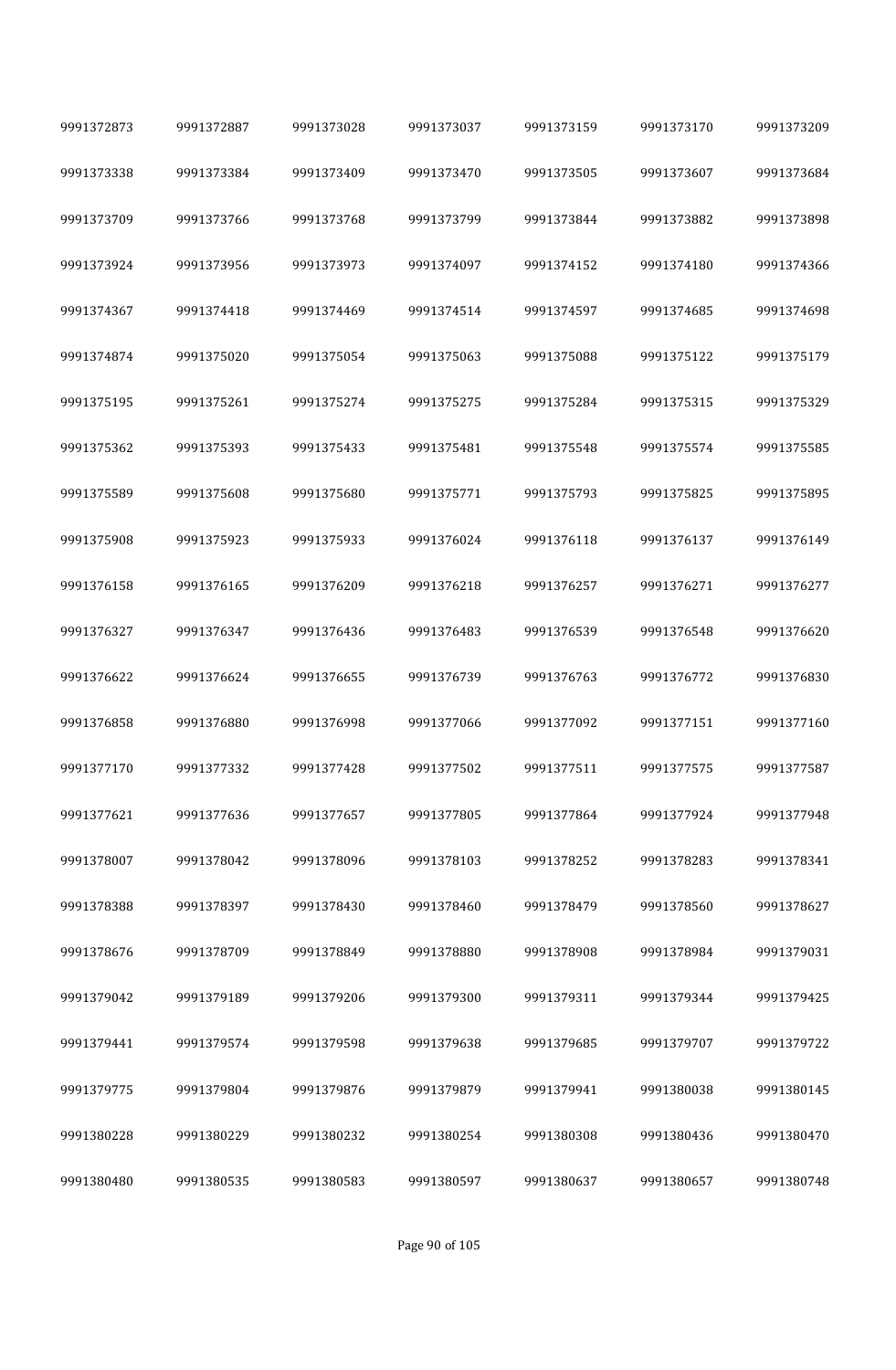| 9991380766 | 9991380835 | 9991380852 | 9991380879 | 9991380978 | 9991381062 | 9991381115 |
|------------|------------|------------|------------|------------|------------|------------|
| 9991381157 | 9991381217 | 9991381313 | 9991381406 | 9991381517 | 9991381568 | 9991381617 |
| 9991381636 | 9991381679 | 9991381749 | 9991381804 | 9991381830 | 9991381874 | 9991381968 |
| 9991382060 | 9991382068 | 9991382314 | 9991382354 | 9991382401 | 9991382510 | 9991382514 |
| 9991382521 | 9991382626 | 9991382689 | 9991382973 | 9991382981 | 9991383101 | 9991383103 |
| 9991383114 | 9991383132 | 9991383261 | 9991383303 | 9991383399 | 9991383410 | 9991383439 |
| 9991383584 | 9991383644 | 9991383663 | 9991383737 | 9991383750 | 9991384026 | 9991384079 |
| 9991384233 | 9991384259 | 9991384262 | 9991384312 | 9991384342 | 9991384364 | 9991384387 |
| 9991384501 | 9991384535 | 9991384546 | 9991384550 | 9991384598 | 9991384638 | 9991384652 |
| 9991384800 | 9991384853 | 9991384905 | 9991384945 | 9991385011 | 9991385014 | 9991385058 |
| 9991385066 | 9991385095 | 9991385185 | 9991385211 | 9991385277 | 9991385339 | 9991385383 |
| 9991385397 | 9991385465 | 9991385494 | 9991385503 | 9991385523 | 9991385561 | 9991385590 |
| 9991385640 | 9991385740 | 9991386012 | 9991386031 | 9991386086 | 9991386097 | 9991386129 |
| 9991386212 | 9991386299 | 9991386318 | 9991386360 | 9991386510 | 9991386522 | 9991386689 |
| 9991386723 | 9991386909 | 9991386933 | 9991386936 | 9991386977 | 9991387014 | 9991387064 |
| 9991387069 | 9991387077 | 9991387098 | 9991387106 | 9991387136 | 9991387159 | 9991387169 |
| 9991387273 | 9991387307 | 9991387389 | 9991387426 | 9991387488 | 9991387534 | 9991387631 |
| 9991387652 | 9991387659 | 9991387697 | 9991387723 | 9991387782 | 9991387795 | 9991387874 |
| 9991388100 | 9991388161 | 9991388241 | 9991388377 | 9991388432 | 9991388529 | 9991388535 |
| 9991388590 | 9991388630 | 9991388632 | 9991388653 | 9991388682 | 9991388739 | 9991389146 |
| 9991389166 | 9991389304 | 9991389325 | 9991389331 | 9991389440 | 9991389506 | 9991389544 |
| 9991389549 | 9991389550 | 9991389567 | 9991389592 | 9991389648 | 9991389649 | 9991389663 |
| 9991389681 | 9991389695 | 9991389753 | 9991389816 | 9991389886 | 9991389902 | 9991389921 |
| 9991389942 | 9991389969 | 9991390063 | 9991390111 | 9991390158 | 9991390215 | 9991390216 |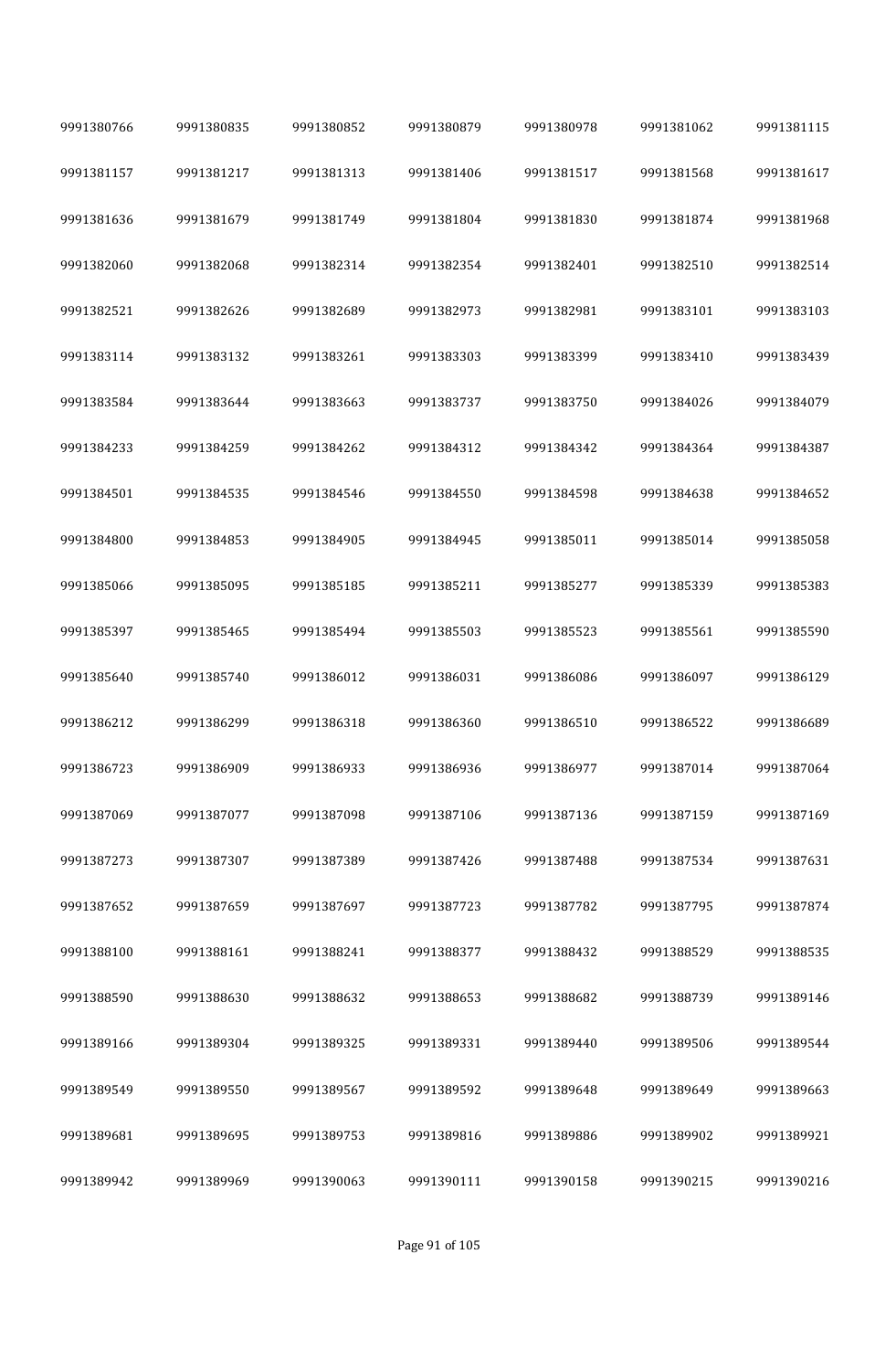| 9991390275 | 9991390347 | 9991390426 | 9991390444 | 9991390454 | 9991390543 | 9991390557 |
|------------|------------|------------|------------|------------|------------|------------|
| 9991390614 | 9991390698 | 9991390759 | 9991390852 | 9991390905 | 9991391057 | 9991391061 |
| 9991391120 | 9991391121 | 9991391133 | 9991391136 | 9991391156 | 9991391272 | 9991391294 |
| 9991391303 | 9991391331 | 9991391333 | 9991391343 | 9991391362 | 9991391433 | 9991391435 |
| 9991391467 | 9991391470 | 9991391669 | 9991391753 | 9991391758 | 9991391982 | 9991392057 |
| 9991392081 | 9991392159 | 9991392216 | 9991392279 | 9991392282 | 9991392287 | 9991392308 |
| 9991392589 | 9991392626 | 9991392685 | 9991392767 | 9991392855 | 9991392964 | 9991392975 |
| 9991392999 | 9991393009 | 9991393015 | 9991393032 | 9991393046 | 9991393064 | 9991393071 |
| 9991393261 | 9991393360 | 9991393503 | 9991393532 | 9991393728 | 9991393831 | 9991393931 |
| 9991393981 | 9991394048 | 9991394065 | 9991394071 | 9991394087 | 9991394097 | 9991394105 |
| 9991394165 | 9991394213 | 9991394224 | 9991394261 | 9991394286 | 9991394355 | 9991394393 |
| 9991394443 | 9991394463 | 9991394510 | 9991394538 | 9991394955 | 9991394999 | 9991395021 |
| 9991395058 | 9991395095 | 9991395117 | 9991395200 | 9991395213 | 9991395399 | 9991395440 |
| 9991395462 | 9991395541 | 9991395566 | 9991395668 | 9991395753 | 9991395971 | 9991395973 |
| 9991396138 | 9991396146 | 9991396254 | 9991396278 | 9991396284 | 9991396408 | 9991396597 |
| 9991396715 | 9991396726 | 9991396734 | 9991396749 | 9991396769 | 9991396827 | 9991396914 |
| 9991396957 | 9991397066 | 9991397251 | 9991397252 | 9991397344 | 9991397407 | 9991397507 |
| 9991397622 | 9991397649 | 9991397659 | 9991397693 | 9991397764 | 9991397890 | 9991397948 |
| 9991397962 | 9991398021 | 9991398108 | 9991398188 | 9991398211 | 9991398232 | 9991398341 |
| 9991398360 | 9991398400 | 9991398447 | 9991398464 | 9991398564 | 9991398603 | 9991398660 |
| 9991398704 | 9991398731 | 9991398773 | 9991398822 | 9991398843 | 9991398995 | 9991399008 |
| 9991399052 | 9991399057 | 9991399137 | 9991399158 | 9991399273 | 9991399325 | 9991399341 |
| 9991399533 | 9991399572 | 9991399574 | 9991399583 | 9991399612 | 9991399629 | 9991399682 |
| 9991399765 | 9991399787 | 9991399845 | 9991399849 | 9991399900 | 9991399921 | 9991399952 |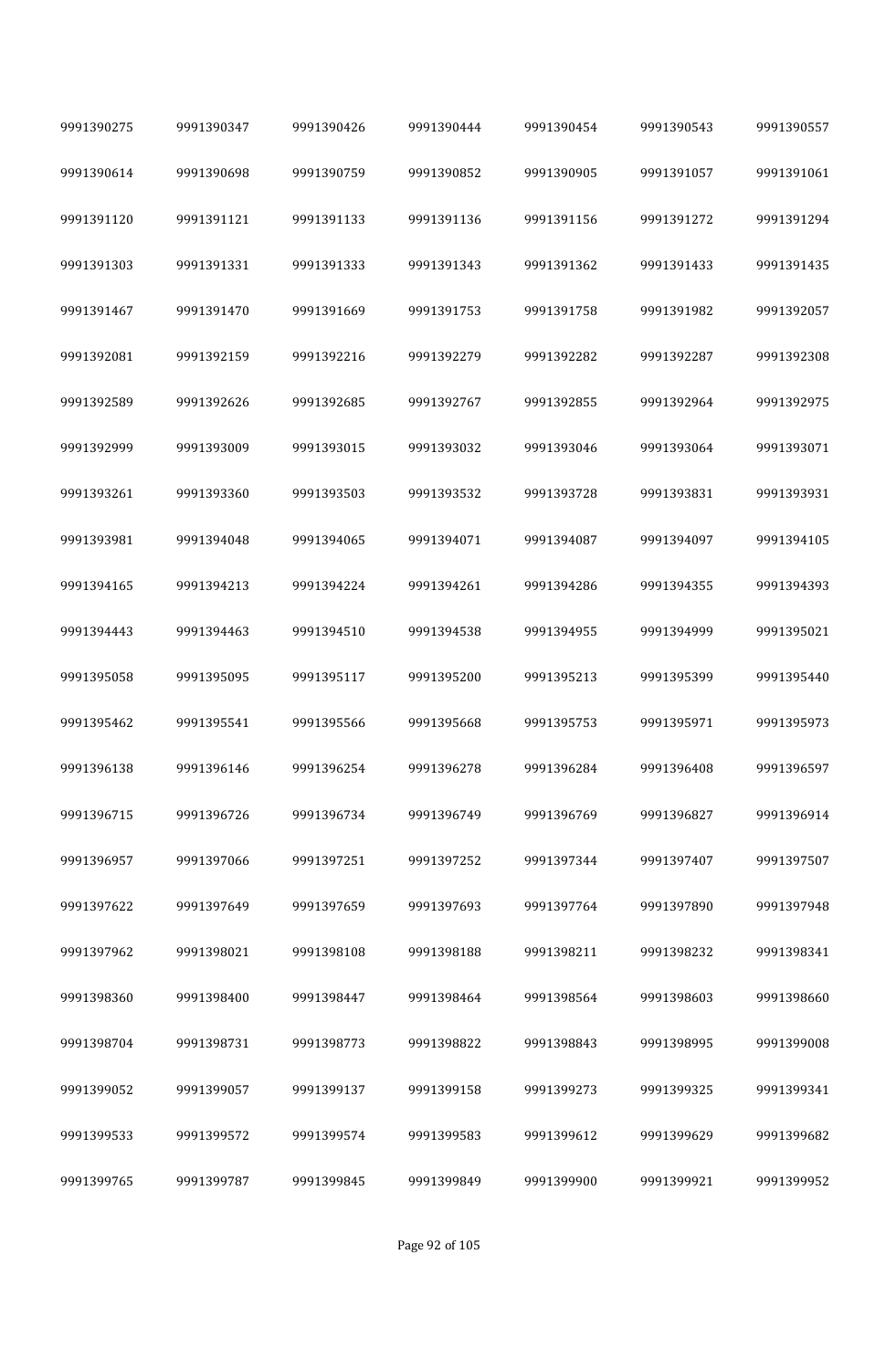| 9991400053 | 9991400054 | 9991400090 | 9991400105 | 9991400182 | 9991400285 | 9991400348 |
|------------|------------|------------|------------|------------|------------|------------|
| 9991400422 | 9991400429 | 9991400431 | 9991400446 | 9991400510 | 9991400524 | 9991400586 |
| 9991400719 | 9991400726 | 9991400785 | 9991400819 | 9991400858 | 9991400859 | 9991400884 |
| 9991400941 | 9991401045 | 9991401079 | 9991401092 | 9991401131 | 9991401136 | 9991401153 |
| 9991401184 | 9991401186 | 9991401220 | 9991401259 | 9991401277 | 9991401280 | 9991401369 |
| 9991401408 | 9991401435 | 9991401576 | 9991401651 | 9991401728 | 9991401806 | 9991401942 |
| 9991401999 | 9991402061 | 9991402106 | 9991402214 | 9991402224 | 9991402227 | 9991402338 |
| 9991402365 | 9991402599 | 9991402609 | 9991402687 | 9991402692 | 9991402762 | 9991402764 |
| 9991402781 | 9991402787 | 9991402817 | 9991402839 | 9991402991 | 9991403042 | 9991403061 |
| 9991403074 | 9991403087 | 9991403254 | 9991403276 | 9991403302 | 9991403345 | 9991403387 |
| 9991403462 | 9991403482 | 9991403510 | 9991403535 | 9991403568 | 9991403688 | 9991403767 |
| 9991403825 | 9991403828 | 9991403844 | 9991403853 | 9991403854 | 9991403866 | 9991403876 |
| 9991403883 | 9991403958 | 9991403967 | 9991404049 | 9991404101 | 9991404185 | 9991404201 |
| 9991404217 | 9991404230 | 9991404248 | 9991404288 | 9991404491 | 9991404512 | 9991404522 |
| 9991404546 | 9991404566 | 9991404710 | 9991404744 | 9991404852 | 9991404893 | 9991404899 |
| 9991404927 | 9991404929 | 9991405044 | 9991405072 | 9991405172 | 9991405186 | 9991405234 |
| 9991405248 | 9991405263 | 9991405264 | 9991405423 | 9991405521 | 9991405583 | 9991405618 |
| 9991405658 | 9991405670 | 9991405730 | 9991405755 | 9991405830 | 9991405885 | 9991405911 |
| 9991405920 | 9991405927 | 9991405940 | 9991405973 | 9991406003 | 9991406046 | 9991406268 |
| 9991406311 | 9991406312 | 9991406365 | 9991406380 | 9991406476 | 9991406603 | 9991406604 |
| 9991406622 | 9991406633 | 9991406644 | 9991406719 | 9991406733 | 9991406879 | 9991406913 |
| 9991406984 | 9991407066 | 9991407092 | 9991407104 | 9991407125 | 9991407129 | 9991407141 |
| 9991407180 | 9991407272 | 9991407284 | 9991407316 | 9991407354 | 9991407365 | 9991407463 |
| 9991407493 | 9991407496 | 9991407597 | 9991407605 | 9991407697 | 9991407715 | 9991407716 |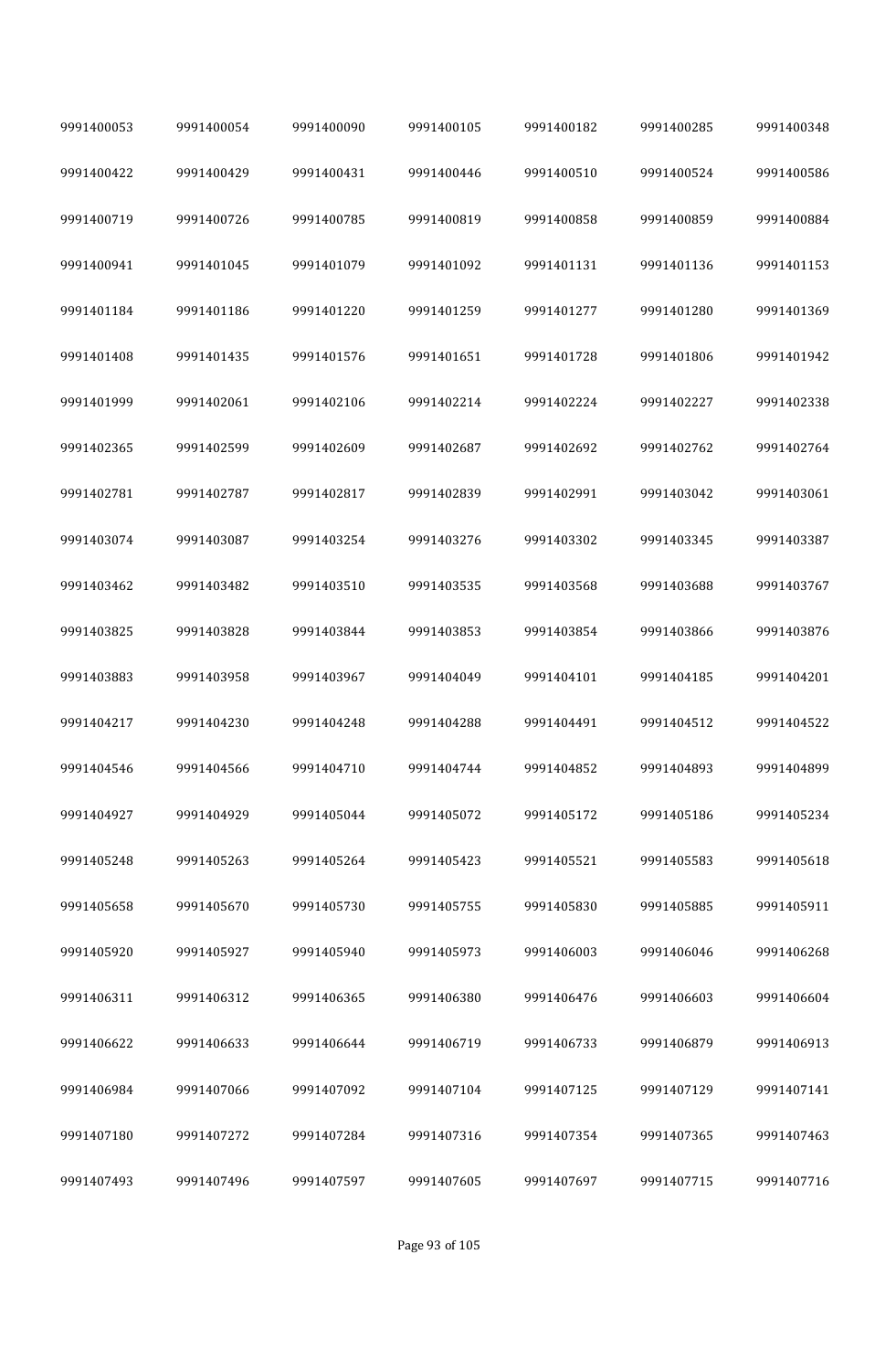| 9991407718 | 9991407831 | 9991407955 | 9991408134 | 9991408154 | 9991408233 | 9991408277 |
|------------|------------|------------|------------|------------|------------|------------|
| 9991408321 | 9991408329 | 9991408381 | 9991408387 | 9991408416 | 9991408581 | 9991408790 |
| 9991408806 | 9991408885 | 9991408889 | 9991408961 | 9991408971 | 9991409027 | 9991409088 |
| 9991409186 | 9991409191 | 9991409266 | 9991409273 | 9991409484 | 9991409502 | 9991409506 |
| 9991409549 | 9991409681 | 9991409742 | 9991409754 | 9991409789 | 9991409833 | 9991409879 |
| 9991409900 | 9991409907 | 9991409921 | 9991409945 | 9991409968 | 9991409997 | 9991410043 |
| 9991410079 | 9991410091 | 9991410135 | 9991410223 | 9991410366 | 9991410433 | 9991410452 |
| 9991410487 | 9991410522 | 9991410535 | 9991410563 | 9991410578 | 9991410636 | 9991410678 |
| 9991410686 | 9991410695 | 9991410748 | 9991410823 | 9991410949 | 9991410975 | 9991411014 |
| 9991411099 | 9991411154 | 9991411185 | 9991411194 | 9991411349 | 9991411355 | 9991411363 |
| 9991411422 | 9991411643 | 9991411684 | 9991411685 | 9991411726 | 9991411766 | 9991411786 |
| 9991411800 | 9991411818 | 9991411831 | 9991411879 | 9991411891 | 9991412010 | 9991412022 |
| 9991412165 | 9991412230 | 9991412303 | 9991412359 | 9991412454 | 9991412457 | 9991412549 |
| 9991412584 | 9991412586 | 9991412699 | 9991412894 | 9991412896 | 9991413041 | 9991413061 |
| 9991413128 | 9991413208 | 9991413222 | 9991413225 | 9991413226 | 9991413310 | 9991413392 |
| 9991413450 | 9991413538 | 9991413569 | 9991413630 | 9991413641 | 9991413659 | 9991413804 |
| 9991413832 | 9991413848 | 9991413940 | 9991413961 | 9991413998 | 9991414082 | 9991414137 |
| 9991414179 | 9991414189 | 9991414209 | 9991414246 | 9991414344 | 9991414426 | 9991414491 |
| 9991414570 | 9991414653 | 9991414666 | 9991414782 | 9991414789 | 9991414816 | 9991414937 |
| 9991414989 | 9991415046 | 9991415079 | 9991415120 | 9991415127 | 9991415163 | 9991415341 |
| 9991415363 | 9991415368 | 9991415391 | 9991415399 | 9991415456 | 9991415460 | 9991415525 |
| 9991415588 | 9991415612 | 9991415672 | 9991415720 | 9991415734 | 9991415782 | 9991415881 |
| 9991415906 | 9991415922 | 9991415939 | 9991415982 | 9991416013 | 9991416023 | 9991416068 |
| 9991416150 | 9991416214 | 9991416254 | 9991416271 | 9991416306 | 9991416309 | 9991416355 |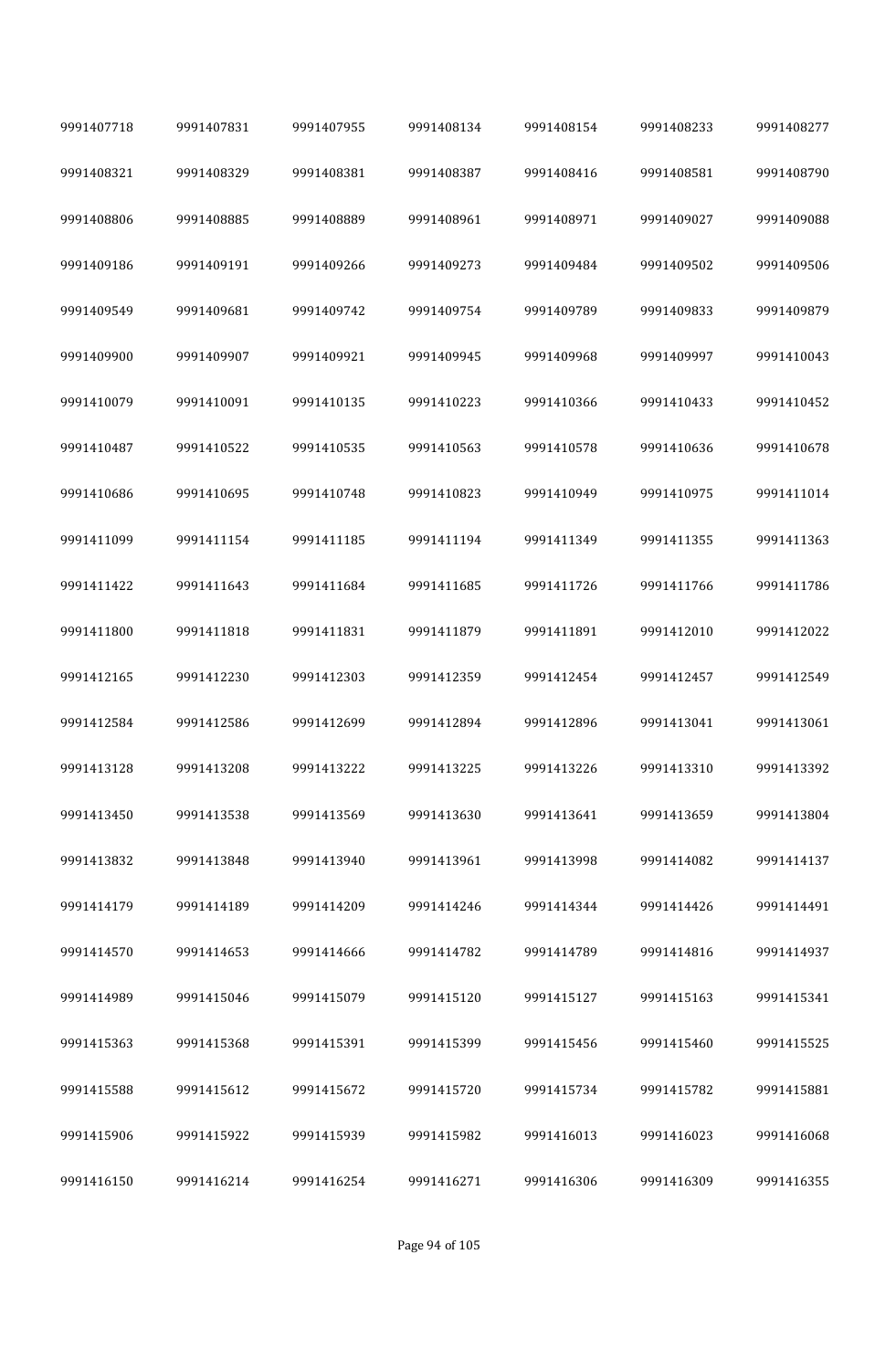| 9991416519 | 9991416531 | 9991416563 | 9991416623 | 9991416650 | 9991416689 | 9991416691 |
|------------|------------|------------|------------|------------|------------|------------|
| 9991416693 | 9991416756 | 9991416759 | 9991416784 | 9991416867 | 9991416914 | 9991417032 |
| 9991417131 | 9991417315 | 9991417377 | 9991417417 | 9991417508 | 9991417657 | 9991417768 |
| 9991417782 | 9991417802 | 9991417882 | 9991417938 | 9991417969 | 9991418188 | 9991418222 |
| 9991418237 | 9991418240 | 9991418307 | 9991418380 | 9991418437 | 9991418461 | 9991418551 |
| 9991418572 | 9991418604 | 9991418681 | 9991418759 | 9991418764 | 9991418784 | 9991418803 |
| 9991418860 | 9991418892 | 9991418895 | 9991418928 | 9991418944 | 9991418950 | 9991419079 |
| 9991419088 | 9991419115 | 9991419185 | 9991419374 | 9991419437 | 9991419449 | 9991419451 |
| 9991419597 | 9991419704 | 9991419778 | 9991419791 | 9991419817 | 9991419867 | 9991419869 |
| 9991419879 | 9991419888 | 9991419895 | 9991419934 | 9991420068 | 9991420139 | 9991420213 |
| 9991420214 | 9991420218 | 9991420265 | 9991420318 | 9991420373 | 9991420434 | 9991420458 |
| 9991420508 | 9991420528 | 9991420589 | 9991420674 | 9991420685 | 9991420766 | 9991420789 |
| 9991420792 | 9991420806 | 9991420808 | 9991420859 | 9991420861 | 9991420940 | 9991420989 |
| 9991421014 | 9991421035 | 9991421051 | 9991421139 | 9991421256 | 9991421261 | 9991421270 |
| 9991421291 | 9991421301 | 9991421335 | 9991421343 | 9991421431 | 9991421439 | 9991421445 |
| 9991421479 | 9991421590 | 9991421634 | 9991421729 | 9991421774 | 9991421816 | 9991421825 |
| 9991421833 | 9991421887 | 9991421902 | 9991421905 | 9991421918 | 9991421934 | 9991421939 |
| 9991421982 | 9991422013 | 9991422053 | 9991422078 | 9991422095 | 9991422112 | 9991422168 |
| 9991422181 | 9991422237 | 9991422283 | 9991422288 | 9991422299 | 9991422303 | 9991422387 |
| 9991422441 | 9991422513 | 9991422552 | 9991422584 | 9991422631 | 9991422714 | 9991422730 |
| 9991422778 | 9991422801 | 9991422892 | 9991423037 | 9991423145 | 9991423187 | 9991423228 |
| 9991423256 | 9991423320 | 9991423404 | 9991423441 | 9991423513 | 9991423520 | 9991423720 |
| 9991423778 | 9991423781 | 9991423815 | 9991423920 | 9991423922 | 9991424092 | 9991424114 |
| 9991424152 | 9991424212 | 9991424249 | 9991424355 | 9991424374 | 9991424380 | 9991424381 |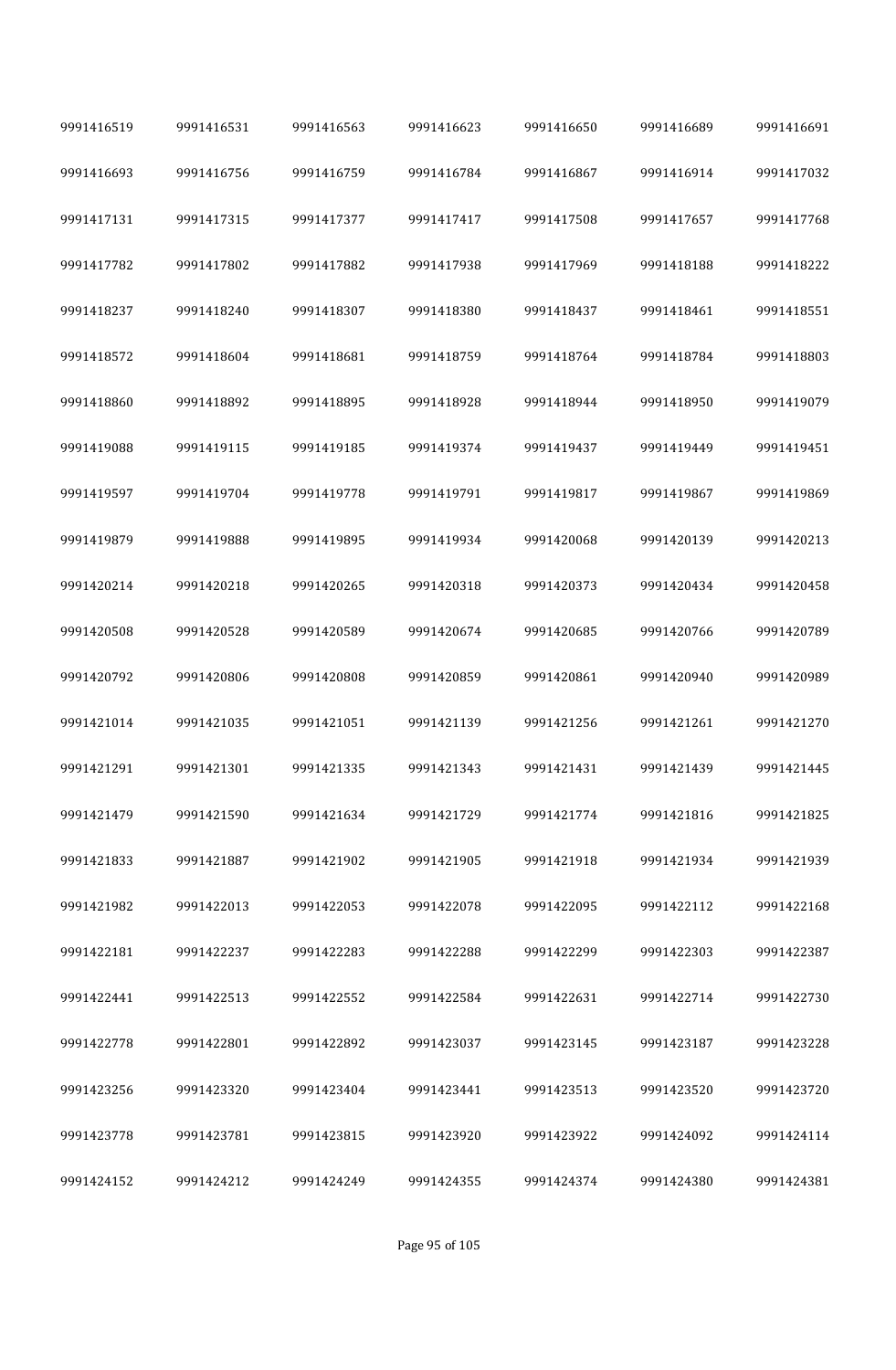| 9991424440 | 9991424590 | 9991424629 | 9991424689 | 9991424748 | 9991424759 | 9991424883 |
|------------|------------|------------|------------|------------|------------|------------|
| 9991424902 | 9991424942 | 9991424968 | 9991425047 | 9991425152 | 9991425184 | 9991425266 |
| 9991425334 | 9991425398 | 9991425400 | 9991425406 | 9991425448 | 9991425580 | 9991425634 |
| 9991425662 | 9991425740 | 9991425753 | 9991425791 | 9991425894 | 9991425903 | 9991425905 |
| 9991425906 | 9991425975 | 9991426004 | 9991426016 | 9991426103 | 9991426142 | 9991426174 |
| 9991426183 | 9991426205 | 9991426228 | 9991426272 | 9991426300 | 9991426347 | 9991426349 |
| 9991426472 | 9991426609 | 9991426616 | 9991426760 | 9991426837 | 9991426851 | 9991426972 |
| 9991427016 | 9991427082 | 9991427085 | 9991427203 | 9991427275 | 9991427364 | 9991427425 |
| 9991427485 | 9991427501 | 9991427558 | 9991427654 | 9991427860 | 9991427929 | 9991428020 |
| 9991428048 | 9991428061 | 9991428077 | 9991428124 | 9991428286 | 9991428293 | 9991428446 |
| 9991428492 | 9991428541 | 9991428549 | 9991428569 | 9991428691 | 9991428700 | 9991428865 |
| 9991429017 | 9991429096 | 9991429368 | 9991429387 | 9991429410 | 9991429452 | 9991429892 |
| 9991430122 | 9991430142 | 9991430268 | 9991430298 | 9991430319 | 9991430359 | 9991430361 |
| 9991430471 | 9991430623 | 9991430669 | 9991430699 | 9991430751 | 9991430763 | 9991430765 |
| 9991430875 | 9991430876 | 9991430887 | 9991430926 | 9991430927 | 9991430956 | 9991430958 |
| 9991431005 | 9991431070 | 9991431075 | 9991431128 | 9991431234 | 9991431259 | 9991431260 |
| 9991431261 | 9991431354 | 9991431358 | 9991431439 | 9991431479 | 9991431620 | 9991431651 |
| 9991431663 | 9991431738 | 9991431966 | 9991432086 | 9991432233 | 9991432263 | 9991432274 |
| 9991432302 | 9991432317 | 9991432398 | 9991432553 | 9991432736 | 9991432980 | 9991433059 |
| 9991433060 | 9991433123 | 9991433228 | 9991433239 | 9991433357 | 9991433376 | 9991433413 |
| 9991433417 | 9991433456 | 9991433489 | 9991433709 | 9991433737 | 9991433776 | 9991433788 |
| 9991433833 | 9991433871 | 9991434137 | 9991434253 | 9991434272 | 9991434325 | 9991434437 |
| 9991434475 | 9991434500 | 9991434518 | 9991434566 | 9991434600 | 9991434670 | 9991434684 |
| 9991434724 | 9991434753 | 9991434761 | 9991434775 | 9991434776 | 9991434805 | 9991434808 |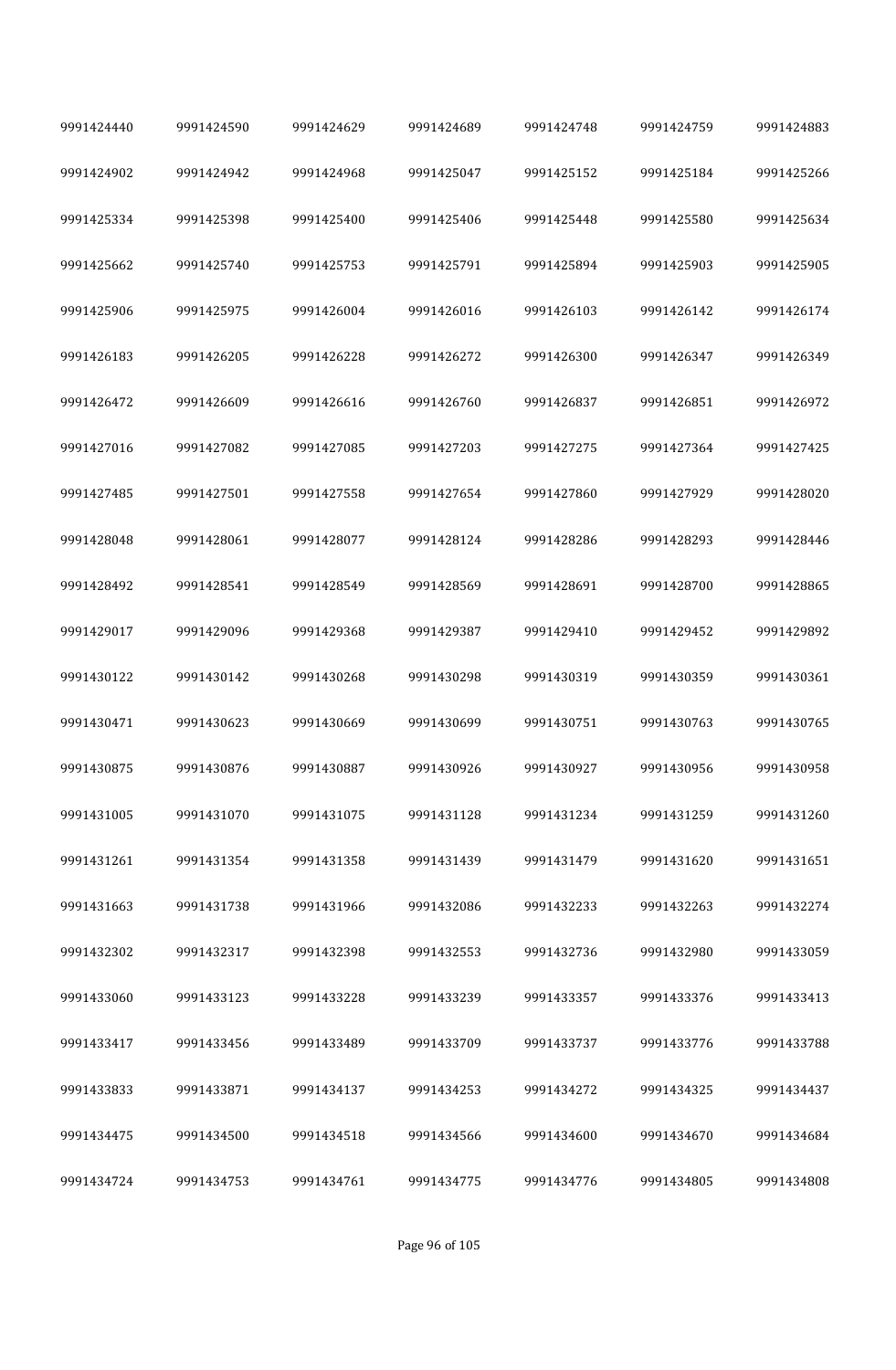| 9991434838 | 9991434843 | 9991434885 | 9991435022 | 9991435041 | 9991435048 | 9991435082 |
|------------|------------|------------|------------|------------|------------|------------|
| 9991435087 | 9991435089 | 9991435147 | 9991435212 | 9991435213 | 9991435220 | 9991435248 |
| 9991435272 | 9991435480 | 9991435503 | 9991435598 | 9991435660 | 9991435666 | 9991435708 |
| 9991435767 | 9991435871 | 9991435987 | 9991436077 | 9991436211 | 9991436219 | 9991436240 |
| 9991436376 | 9991436398 | 9991436437 | 9991436464 | 9991436504 | 9991436535 | 9991436672 |
| 9991436721 | 9991436724 | 9991436731 | 9991436763 | 9991436781 | 9991436806 | 9991436837 |
| 9991436838 | 9991436843 | 9991436898 | 9991436916 | 9991437003 | 9991437060 | 9991437110 |
| 9991437176 | 9991437199 | 9991437262 | 9991437279 | 9991437377 | 9991437451 | 9991437473 |
| 9991437545 | 9991437552 | 9991437558 | 9991437570 | 9991437613 | 9991437675 | 9991437691 |
| 9991437724 | 9991437739 | 9991437743 | 9991437745 | 9991437792 | 9991437865 | 9991437869 |
| 9991437906 | 9991437946 | 9991438040 | 9991438048 | 9991438218 | 9991438323 | 9991438428 |
| 9991438433 | 9991438469 | 9991438510 | 9991438647 | 9991438702 | 9991438704 | 9991438763 |
| 9991438910 | 9991438948 | 9991438971 | 9991439017 | 9991439027 | 9991439054 | 9991439068 |
| 9991439103 | 9991439125 | 9991439132 | 9991439150 | 9991439183 | 9991439237 | 9991439254 |
| 9991439259 | 9991439311 | 9991439318 | 9991439454 | 9991439512 | 9991439681 | 9991439843 |
| 9991439926 | 9991439995 | 9991440018 | 9991440131 | 9991440145 | 9991440171 | 9991440254 |
| 9991440342 | 9991440369 | 9991440439 | 9991440479 | 9991440571 | 9991440714 | 9991440798 |
| 9991440994 | 9991441019 | 9991441155 | 9991441198 | 9991441229 | 9991441237 | 9991441244 |
| 9991441299 | 9991441301 | 9991441357 | 9991441377 | 9991441387 | 9991441410 | 9991441457 |
| 9991441491 | 9991441519 | 9991441602 | 9991441695 | 9991441769 | 9991441779 | 9991441813 |
| 9991441939 | 9991442062 | 9991442138 | 9991442144 | 9991442289 | 9991442294 | 9991442309 |
| 9991442340 | 9991442354 | 9991442367 | 9991442529 | 9991442755 | 9991442764 | 9991442773 |
| 9991442840 | 9991442869 | 9991442881 | 9991442883 | 9991442902 | 9991442918 | 9991442934 |
| 9991443011 | 9991443094 | 9991443109 | 9991443117 | 9991443140 | 9991443159 | 9991443249 |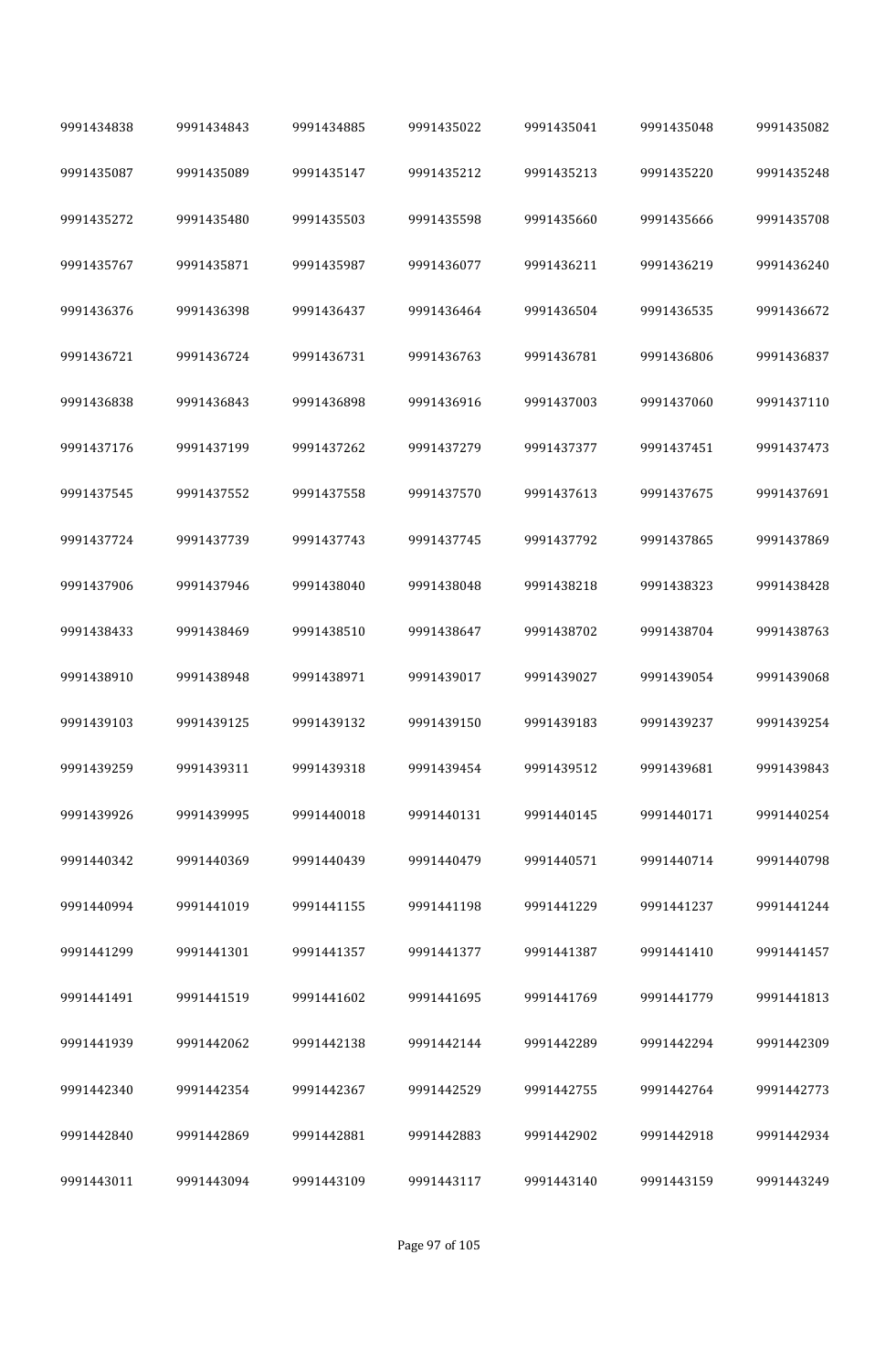| 9991443252 | 9991443279 | 9991443417 | 9991443418 | 9991443433 | 9991443512 | 9991443583 |  |
|------------|------------|------------|------------|------------|------------|------------|--|
| 9991443604 | 9991443612 | 9991443650 | 9991443693 | 9991443707 | 9991443714 | 9991443739 |  |
| 9991443743 | 9991443780 | 9991443862 | 9991443986 | 9991444025 | 9991444173 | 9991444201 |  |
| 9991444237 | 9991444323 | 9991444393 | 9991444396 | 9991444459 | 9991444578 | 9991444721 |  |
| 9991444727 | 9991444829 | 9991444873 | 9991444918 | 9991444943 | 9991444977 | 9991444998 |  |
| 9991445063 | 9991445075 | 9991445081 | 9991445131 | 9991445251 | 9991445264 | 9991445267 |  |
| 9991445290 | 9991445465 | 9991445495 | 9991445517 | 9991445520 | 9991445529 | 9991445540 |  |
| 9991445613 | 9991445684 | 9991445713 | 9991445736 | 9991445763 | 9991445764 | 9991445831 |  |
| 9991445918 | 9991445924 | 9991445967 | 9991445969 | 9991445972 | 9991445985 | 9991445987 |  |
| 9991446148 | 9991446164 | 9991446475 | 9991446515 | 9991446549 | 9991446566 | 9991446642 |  |
| 9991446716 | 9991446744 | 9991446846 | 9991446892 | 9991446925 | 9991447003 | 9991447078 |  |
| 9991447095 | 9991447122 | 9991447204 | 9991447223 | 9991447391 | 9991447425 | 9991447596 |  |
| 9991447664 | 9991447686 | 9991447782 | 9991447930 | 9991448107 | 9991448245 | 9991448272 |  |
| 9991448317 | 9991448327 | 9991448359 | 9991448394 | 9991448414 | 9991448560 | 9991448614 |  |
| 9991448740 | 9991448750 | 9991448835 | 9991448843 | 9991448881 | 9991448909 | 9991448925 |  |
| 9991449031 | 9991449058 | 9991449117 | 9991449138 | 9991449161 | 9991449183 | 9991449219 |  |
| 9991449397 | 9991449418 | 9991449501 | 9991449504 | 9991449625 | 9991449626 | 9991449644 |  |
| 9991449775 | 9991449811 | 9991449856 | 9991449946 | 9991449999 | 9991450021 | 9991450029 |  |
| 9991450091 | 9991450175 | 9991450218 | 9991450350 | 9991450359 | 9991450459 | 9991450490 |  |
| 9991450630 | 9991450673 | 9991450776 | 9991450831 | 9991450836 | 9991450840 | 9991450851 |  |
| 9991450957 | 9991451021 | 9991451029 | 9991451102 | 9991451187 | 9991451250 | 9991451273 |  |
| 9991451322 | 9991451574 | 9991451648 | 9991451691 | 9991451773 | 9991451814 | 9991451846 |  |
| 9991451917 | 9991452029 | 9991452055 | 9991452063 | 9991452084 | 9991452183 | 9991452367 |  |
| 9991452440 | 9991452598 | 9991452637 | 9991452708 | 9991452743 | 9991452818 | 9991452831 |  |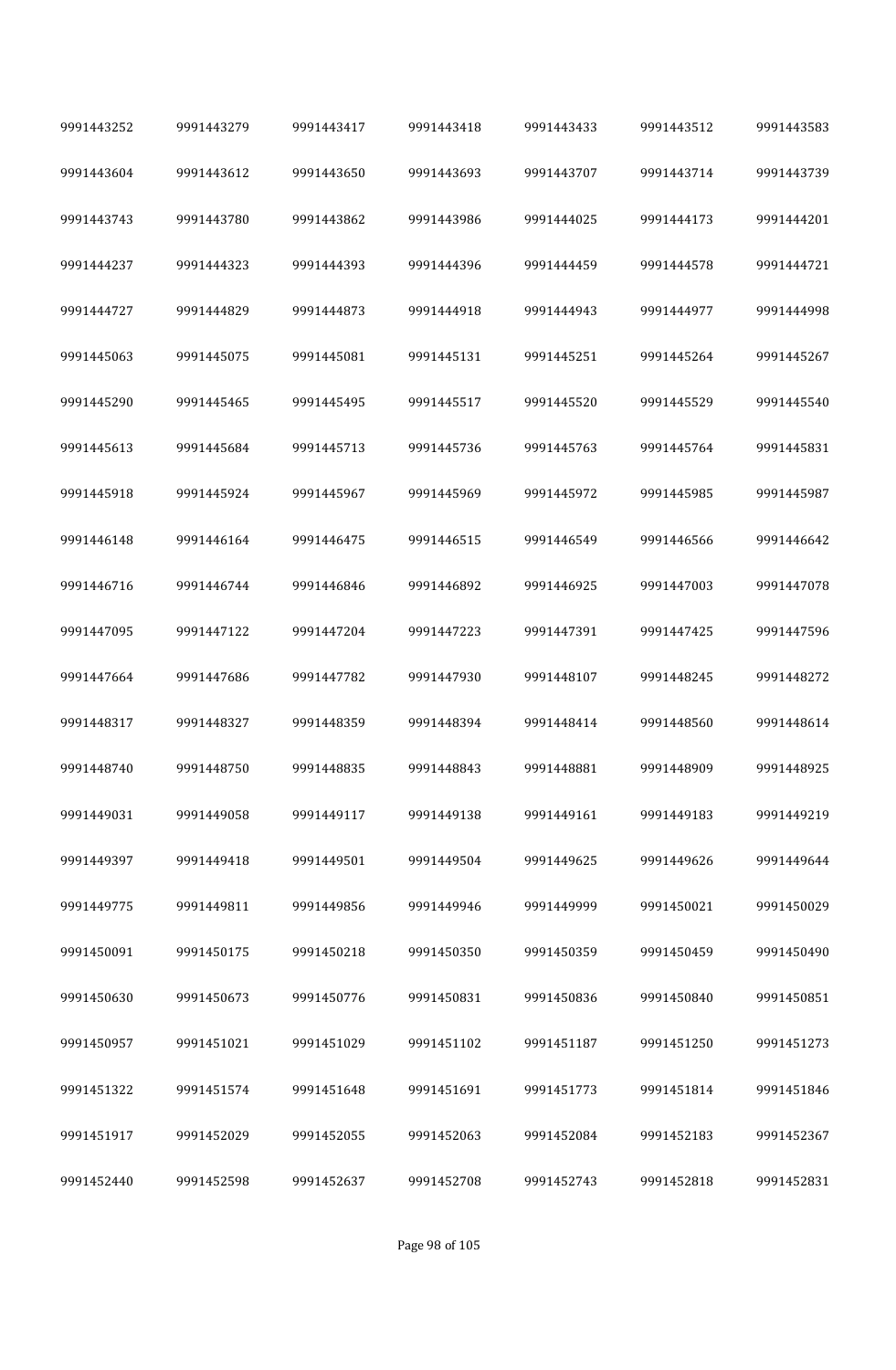| 9991452843 | 9991452889 | 9991452897 | 9991453020 | 9991453110 | 9991453119 | 9991453287 |
|------------|------------|------------|------------|------------|------------|------------|
| 9991453353 | 9991453368 | 9991453454 | 9991453515 | 9991453517 | 9991453536 | 9991453649 |
| 9991453742 | 9991453837 | 9991453844 | 9991453868 | 9991453883 | 9991453917 | 9991453933 |
| 9991454076 | 9991454147 | 9991454290 | 9991454311 | 9991454380 | 9991454421 | 9991454561 |
| 9991454621 | 9991454734 | 9991454961 | 9991455056 | 9991455070 | 9991455105 | 9991455117 |
| 9991455123 | 9991455193 | 9991455279 | 9991455280 | 9991455413 | 9991455417 | 9991455500 |
| 9991455501 | 9991455505 | 9991455506 | 9991455549 | 9991455641 | 9991455754 | 9991455804 |
| 9991455957 | 9991456019 | 9991456044 | 9991456058 | 9991456142 | 9991456143 | 9991456168 |
| 9991456184 | 9991456306 | 9991456402 | 9991456467 | 9991456472 | 9991456502 | 9991456544 |
| 9991456614 | 9991456630 | 9991456668 | 9991456669 | 9991456680 | 9991456695 | 9991456711 |
| 9991456718 | 9991456743 | 9991456781 | 9991456804 | 9991456988 | 9991457130 | 9991457202 |
| 9991457221 | 9991457389 | 9991457448 | 9991457481 | 9991457496 | 9991457686 | 9991457749 |
| 9991457785 | 9991457906 | 9991457935 | 9991458063 | 9991458122 | 9991458158 | 9991458163 |
| 9991458207 | 9991458229 | 9991458271 | 9991458331 | 9991458412 | 9991458526 | 9991458582 |
| 9991458713 | 9991458738 | 9991458847 | 9991458868 | 9991458885 | 9991458904 | 9991458908 |
| 9991458964 | 9991458972 | 9991458979 | 9991459071 | 9991459110 | 9991459170 | 9991459225 |
| 9991459292 | 9991459484 | 9991459498 | 9991459532 | 9991459621 | 9991459636 | 9991459653 |
| 9991459698 | 9991459807 | 9991460023 | 9991460094 | 9991460096 | 9991460103 | 9991460172 |
| 9991460175 | 9991460194 | 9991460201 | 9991460248 | 9991460317 | 9991460342 | 9991460387 |
| 9991460401 | 9991460458 | 9991460555 | 9991460560 | 9991460610 | 9991460611 | 9991460646 |
| 9991460840 | 9991460869 | 9991460886 | 9991460923 | 9991460937 | 9991460964 | 9991461004 |
| 9991461121 | 9991461129 | 9991461230 | 9991461233 | 9991461253 | 9991461327 | 9991461456 |
| 9991461558 | 9991461575 | 9991461576 | 9991461616 | 9991461669 | 9991461780 | 9991461817 |
| 9991461854 | 9991462031 | 9991462089 | 9991462170 | 9991462185 | 9991462203 | 9991462216 |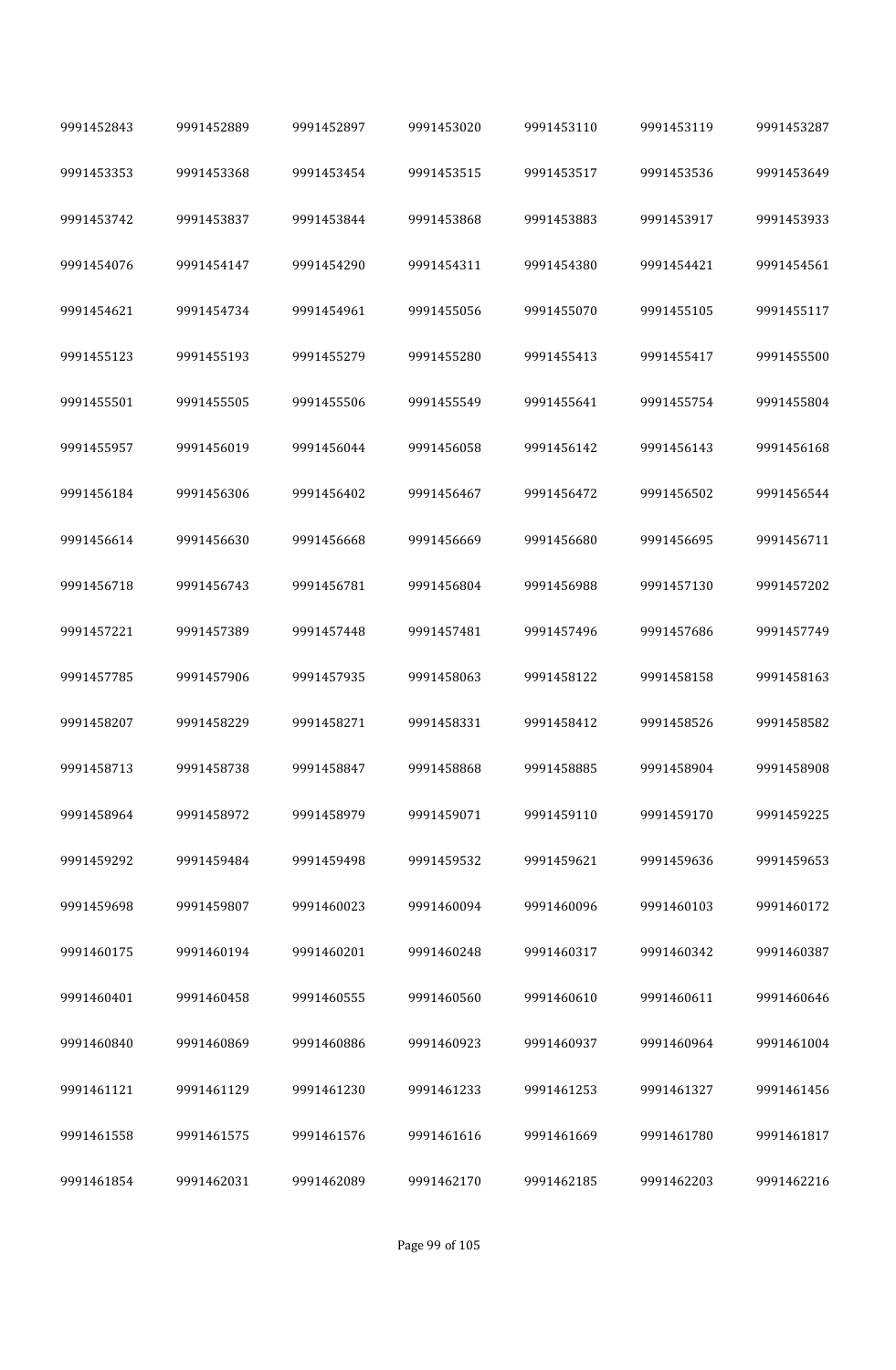| 9991462227 | 9991462240 | 9991462242 | 9991462313 | 9991462321 | 9991462347 | 9991462458 |  |
|------------|------------|------------|------------|------------|------------|------------|--|
| 9991462504 | 9991462505 | 9991462576 | 9991462635 | 9991462660 | 9991462694 | 9991462811 |  |
| 9991462876 | 9991462903 | 9991462954 | 9991462964 | 9991463026 | 9991463059 | 9991463263 |  |
| 9991463337 | 9991463370 | 9991463395 | 9991463402 | 9991463423 | 9991463503 | 9991463515 |  |
| 9991463546 | 9991463569 | 9991463571 | 9991463665 | 9991463771 | 9991463776 | 9991463927 |  |
| 9991463941 | 9991463942 | 9991463974 | 9991464004 | 9991464115 | 9991464143 | 9991464261 |  |
| 9991464283 | 9991464437 | 9991464453 | 9991464457 | 9991464534 | 9991464539 | 9991464564 |  |
| 9991464574 | 9991464613 | 9991464631 | 9991464818 | 9991464850 | 9991464884 | 9991464901 |  |
| 9991464945 | 9991465062 | 9991465144 | 9991465320 | 9991465431 | 9991465517 | 9991465542 |  |
| 9991465562 | 9991465610 | 9991465661 | 9991465776 | 9991465927 | 9991465939 | 9991465945 |  |
| 9991466006 | 9991466187 | 9991466340 | 9991466361 | 9991466404 | 9991466497 | 9991466587 |  |
| 9991466679 | 9991466689 | 9991466704 | 9991466718 | 9991466741 | 9991466743 | 9991466896 |  |
| 9991466959 | 9991467027 | 9991467147 | 9991467154 | 9991467161 | 9991467194 | 9991467261 |  |
| 9991467334 | 9991467380 | 9991467402 | 9991467445 | 9991467490 | 9991467492 | 9991467562 |  |
| 9991467618 | 9991467624 | 9991467667 | 9991467745 | 9991467853 | 9991467864 | 9991467905 |  |
| 9991468151 | 9991468235 | 9991468258 | 9991468261 | 9991468365 | 9991468376 | 9991468401 |  |
| 9991468466 | 9991468568 | 9991468578 | 9991468581 | 9991468704 | 9991468764 | 9991468867 |  |
| 9991468887 | 9991468903 | 9991468913 | 9991468933 | 9991468937 | 9991469043 | 9991469093 |  |
| 9991469100 | 9991469142 | 9991469171 | 9991469199 | 9991469417 | 9991469521 | 9991469540 |  |
| 9991469591 | 9991469650 | 9991469780 | 9991469791 | 9991469795 | 9991469852 | 9991469882 |  |
| 9991469921 | 9991470054 | 9991470073 | 9991470131 | 9991470321 | 9991470414 | 9991470559 |  |
| 9991470616 | 9991470793 | 9991470803 | 9991470817 | 9991470870 | 9991470909 | 9991470916 |  |
| 9991470926 | 9991470978 | 9991471008 | 9991471022 | 9991471056 | 9991471122 | 9991471231 |  |
| 9991471257 | 9991471272 | 9991471274 | 9991471285 | 9991471313 | 9991471319 | 9991471335 |  |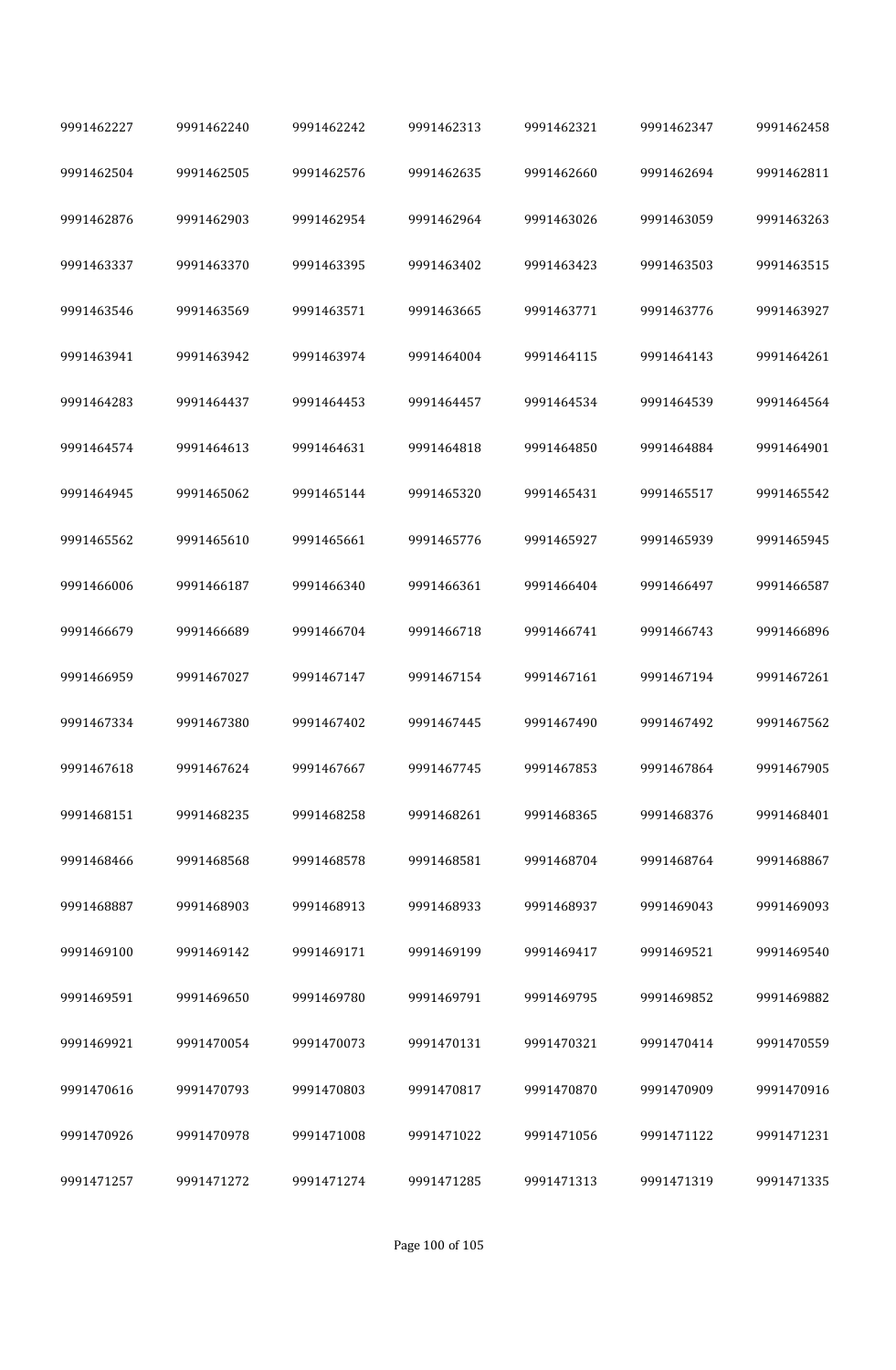| 9991471460 | 9991471667 | 9991471764 | 9991471862 | 9991471882 | 9991471883 | 9991471903 |
|------------|------------|------------|------------|------------|------------|------------|
| 9991472057 | 9991472102 | 9991472115 | 9991472160 | 9991472177 | 9991472262 | 9991472282 |
| 9991472306 | 9991472353 | 9991472375 | 9991472388 | 9991472447 | 9991472457 | 9991472460 |
| 9991472489 | 9991472511 | 9991472640 | 9991472839 | 9991472852 | 9991472887 | 9991473114 |
| 9991473195 | 9991473229 | 9991473234 | 9991473377 | 9991473401 | 9991473449 | 9991473468 |
| 9991473475 | 9991473480 | 9991473687 | 9991473717 | 9991473728 | 9991473744 | 9991473750 |
| 9991473786 | 9991473818 | 9991473871 | 9991473940 | 9991473945 | 9991473953 | 9991474163 |
| 9991474191 | 9991474229 | 9991474257 | 9991474368 | 9991474464 | 9991474507 | 9991474602 |
| 9991474702 | 9991474743 | 9991474761 | 9991474787 | 9991474788 | 9991474904 | 9991475037 |
| 9991475069 | 9991475113 | 9991475148 | 9991475204 | 9991475212 | 9991475230 | 9991475233 |
| 9991475408 | 9991475539 | 9991475713 | 9991475722 | 9991475835 | 9991475933 | 9991475984 |
| 9991476095 | 9991476252 | 9991476293 | 9991476531 | 9991476546 | 9991476548 | 9991476663 |
| 9991476731 | 9991476738 | 9991476781 | 9991476782 | 9991476827 | 9991476967 | 9991477058 |
| 9991477069 | 9991477096 | 9991477101 | 9991477291 | 9991477309 | 9991477311 | 9991477327 |
| 9991477371 | 9991477533 | 9991477551 | 9991477665 | 9991477886 | 9991477964 | 9991477993 |
| 9991478031 | 9991478112 | 9991478218 | 9991478280 | 9991478398 | 9991478401 | 9991478466 |
| 9991478516 | 9991478563 | 9991478663 | 9991478695 | 9991478778 | 9991478832 | 9991478845 |
| 9991478850 | 9991478857 | 9991478890 | 9991478938 | 9991479063 | 9991479078 | 9991479124 |
| 9991479193 | 9991479199 | 9991479277 | 9991479324 | 9991479330 | 9991479388 | 9991479410 |
| 9991479449 | 9991479479 | 9991479492 | 9991479561 | 9991479639 | 9991479819 | 9991479913 |
| 9991479914 | 9991479916 | 9991479949 | 9991479965 | 9991479981 | 9991479993 | 9991480019 |
| 9991480081 | 9991480238 | 9991480300 | 9991480319 | 9991480330 | 9991480333 | 9991480394 |
| 9991480416 | 9991480610 | 9991480625 | 9991480655 | 9991480850 | 9991480853 | 9991480870 |
| 9991480884 | 9991480962 | 9991480996 | 9991481016 | 9991481072 | 9991481076 | 9991481276 |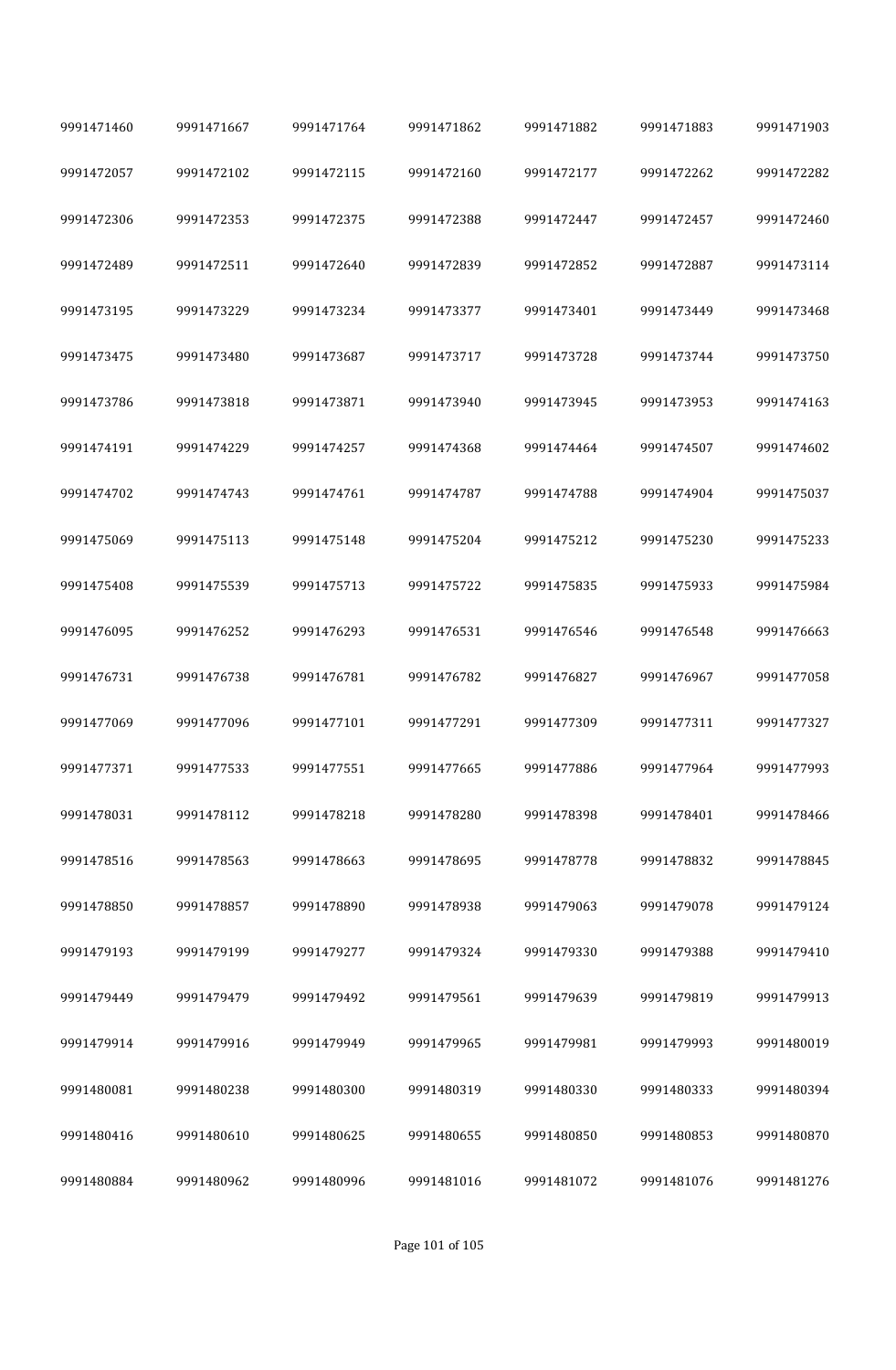| 9991481365 | 9991481407 | 9991481530 | 9991481629 | 9991481699 | 9991481701 | 9991481708 |
|------------|------------|------------|------------|------------|------------|------------|
| 9991481722 | 9991481769 | 9991481775 | 9991481860 | 9991482009 | 9991482048 | 9991482101 |
| 9991482187 | 9991482233 | 9991482236 | 9991482274 | 9991482346 | 9991482384 | 9991482405 |
| 9991482415 | 9991482463 | 9991482526 | 9991482570 | 9991482576 | 9991482584 | 9991482613 |
| 9991482619 | 9991482824 | 9991482841 | 9991482909 | 9991482928 | 9991482943 | 9991482944 |
| 9991482965 | 9991483030 | 9991483057 | 9991483104 | 9991483184 | 9991483247 | 9991483295 |
| 9991483305 | 9991483347 | 9991483362 | 9991483365 | 9991483500 | 9991483580 | 9991483623 |
| 9991483791 | 9991483855 | 9991483978 | 9991484013 | 9991484049 | 9991484100 | 9991484109 |
| 9991484132 | 9991484176 | 9991484200 | 9991484217 | 9991484237 | 9991484265 | 9991484274 |
| 9991484333 | 9991484385 | 9991484407 | 9991484500 | 9991484525 | 9991484789 | 9991484804 |
| 9991484825 | 9991484843 | 9991484878 | 9991484912 | 9991484952 | 9991484978 | 9991484982 |
| 9991485108 | 9991485216 | 9991485311 | 9991485316 | 9991485397 | 9991485428 | 9991485443 |
| 9991485532 | 9991485560 | 9991485614 | 9991485683 | 9991485701 | 9991485729 | 9991485795 |
| 9991485812 | 9991485848 | 9991485881 | 9991485978 | 9991486030 | 9991486034 | 9991486216 |
| 9991486315 | 9991486318 | 9991486392 | 9991486492 | 9991486666 | 9991486723 | 9991486752 |
| 9991486773 | 9991486775 | 9991486779 | 9991486871 | 9991486892 | 9991486936 | 9991487000 |
| 9991487064 | 9991487093 | 9991487160 | 9991487168 | 9991487299 | 9991487351 | 9991487352 |
| 9991487390 | 9991487432 | 9991487502 | 9991487526 | 9991487533 | 9991487551 | 9991487643 |
| 9991487651 | 9991487811 | 9991487826 | 9991487847 | 9991487848 | 9991487859 | 9991487885 |
| 9991488089 | 9991488107 | 9991488173 | 9991488206 | 9991488255 | 9991488271 | 9991488277 |
| 9991488313 | 9991488458 | 9991488510 | 9991488540 | 9991488559 | 9991488728 | 9991488796 |
| 9991488810 | 9991488835 | 9991488851 | 9991488898 | 9991488899 | 9991488932 | 9991488945 |
| 9991489002 | 9991489007 | 9991489131 | 9991489214 | 9991489235 | 9991489288 | 9991489353 |
| 9991489410 | 9991489497 | 9991489657 | 9991489697 | 9991489701 | 9991489730 | 9991489774 |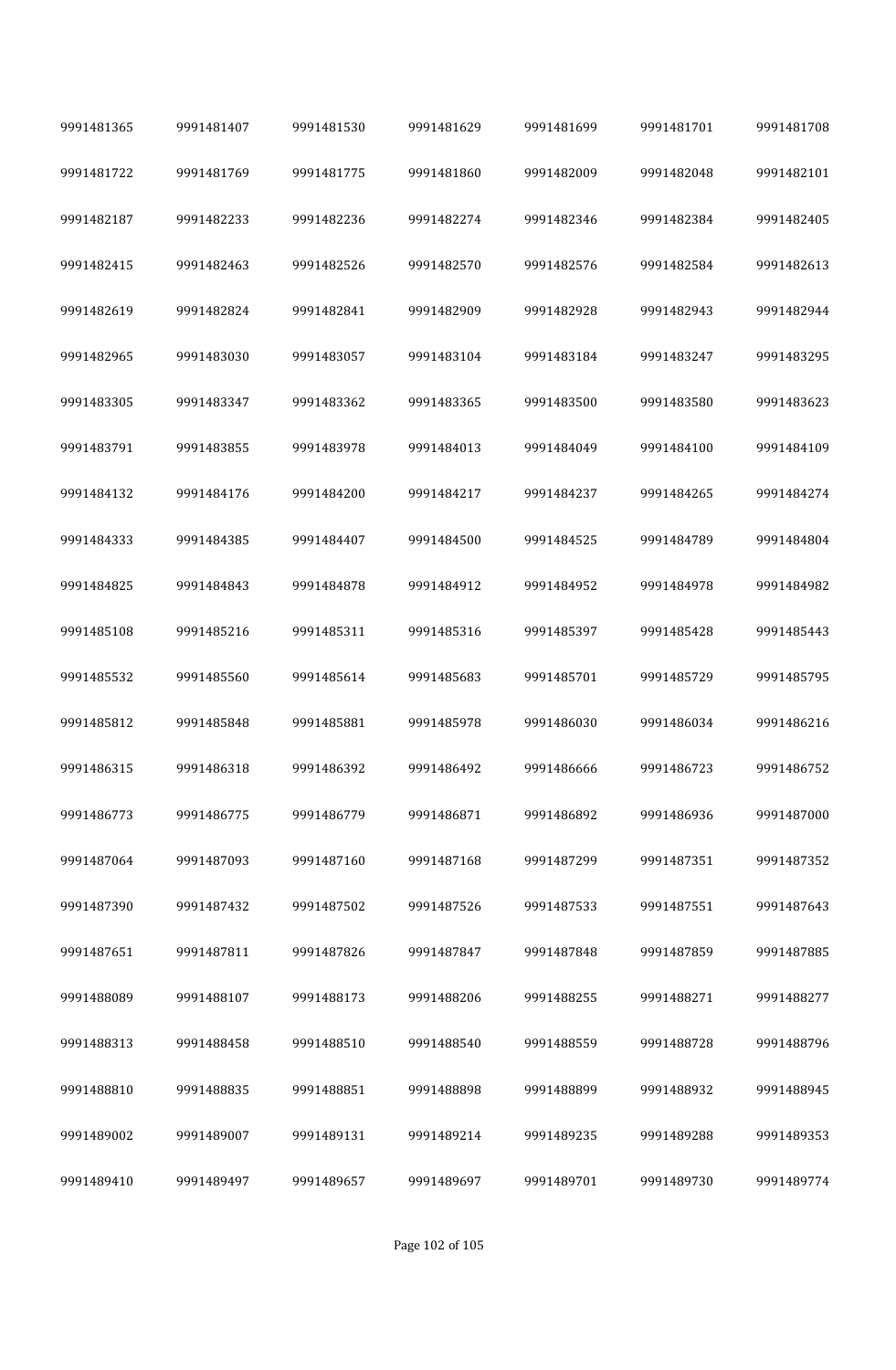| 9991489777 | 9991489789 | 9991489808 | 9991489823 | 9991489834 | 9991489909 | 9991489936 |  |
|------------|------------|------------|------------|------------|------------|------------|--|
| 9991490061 | 9991490131 | 9991490169 | 9991490181 | 9991490326 | 9991490350 | 9991490372 |  |
| 9991490388 | 9991490408 | 9991490468 | 9991490496 | 9991490502 | 9991490552 | 9991490651 |  |
| 9991490710 | 9991490784 | 9991490853 | 9991490893 | 9991490925 | 9991490938 | 9991491025 |  |
| 9991491038 | 9991491046 | 9991491112 | 9991491277 | 9991491370 | 9991491389 | 9991491404 |  |
| 9991491446 | 9991491546 | 9991491564 | 9991491654 | 9991491738 | 9991491759 | 9991491902 |  |
| 9991492004 | 9991492035 | 9991492048 | 9991492059 | 9991492193 | 9991492235 | 9991492297 |  |
| 9991492298 | 9991492373 | 9991492441 | 9991492453 | 9991492541 | 9991492622 | 9991492670 |  |
| 9991492703 | 9991492752 | 9991492758 | 9991492795 | 9991492883 | 9991493031 | 9991493033 |  |
| 9991493046 | 9991493365 | 9991493416 | 9991493418 | 9991493515 | 9991493583 | 9991493782 |  |
| 9991493802 | 9991493930 | 9991493936 | 9991494070 | 9991494086 | 9991494096 | 9991494166 |  |
| 9991494185 | 9991494205 | 9991494253 | 9991494308 | 9991494342 | 9991494345 | 9991494378 |  |
| 9991494437 | 9991494650 | 9991494891 | 9991494964 | 9991495005 | 9991495145 | 9991495184 |  |
| 9991495279 | 9991495498 | 9991495549 | 9991495558 | 9991495600 | 9991495657 | 9991495746 |  |
| 9991495759 | 9991495861 | 9991495927 | 9991496112 | 9991496158 | 9991496172 | 9991496244 |  |
| 9991496280 | 9991496281 | 9991496429 | 9991496453 | 9991496625 | 9991496767 | 9991496830 |  |
| 9991496832 | 9991496836 | 9991496850 | 9991496913 | 9991497006 | 9991497032 | 9991497040 |  |
| 9991497125 | 9991497149 | 9991497152 | 9991497154 | 9991497205 | 9991497210 | 9991497273 |  |
| 9991497348 | 9991497402 | 9991497421 | 9991497491 | 9991497682 | 9991497724 | 9991497967 |  |
| 9991498028 | 9991498065 | 9991498067 | 9991498107 | 9991498135 | 9991498201 | 9991498429 |  |
| 9991498529 | 9991498635 | 9991498640 | 9991498751 | 9991498767 | 9991498882 | 9991498890 |  |
| 9991498963 | 9991499003 | 9991499027 | 9991499049 | 9991499076 | 9991499102 | 9991499117 |  |
| 9991499305 | 9991499316 | 9991499326 | 9991499336 | 9991499397 | 9991499489 | 9991499621 |  |
| 9991499757 | 9991499843 | 9991500126 | 9991500210 | 9991500254 | 9991500313 | 9991500397 |  |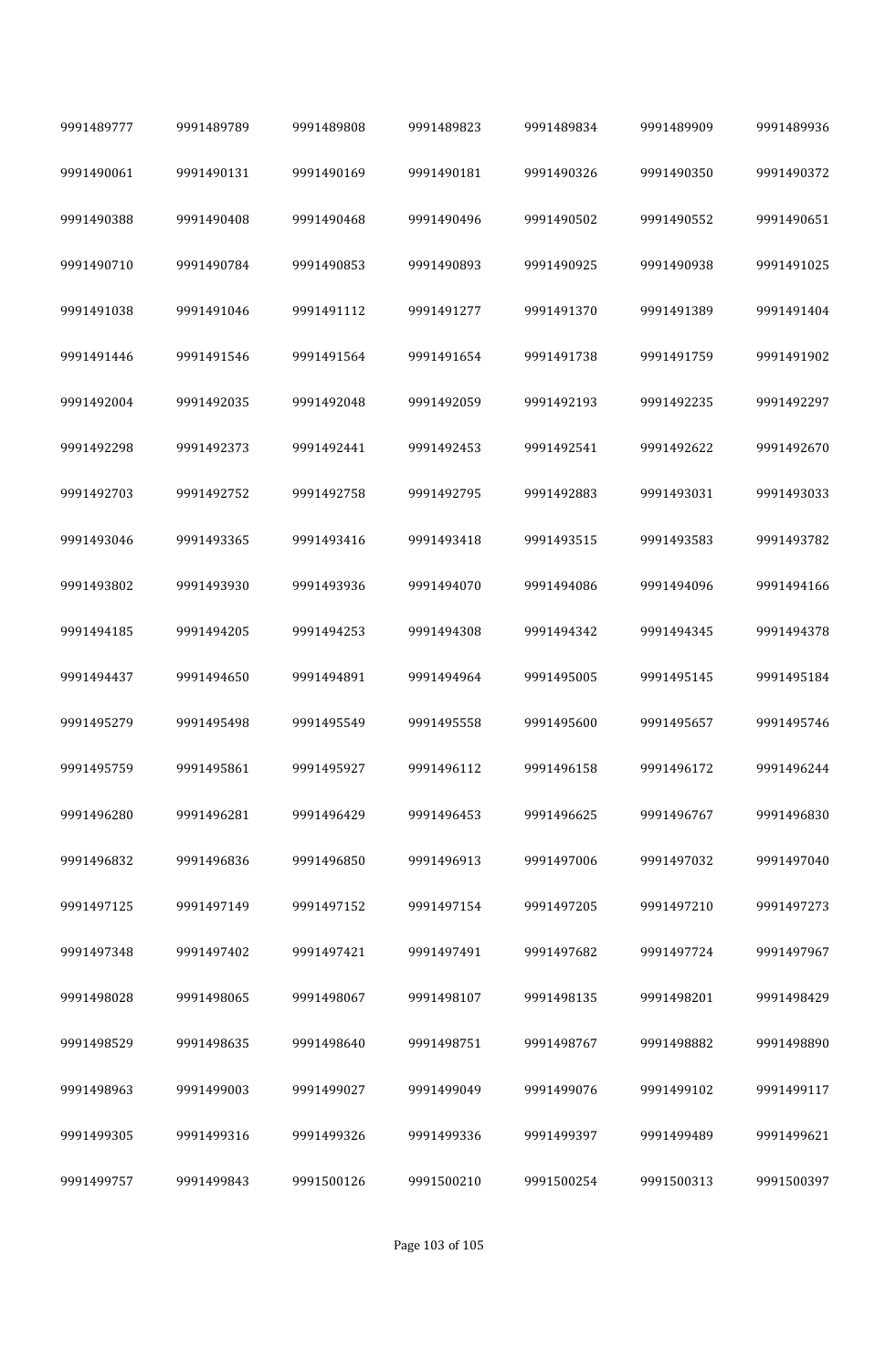| 9991500450 | 9991500553 | 9991500556 | 9991500560 | 9991500562 | 9991500585 | 9991500657 |
|------------|------------|------------|------------|------------|------------|------------|
| 9991500698 | 9991500777 | 9991500833 | 9991500870 | 9991500901 | 9991501102 | 9991501129 |
| 9991501159 | 9991501196 | 9991501321 | 9991501383 | 9991501455 | 9991501470 | 9991501540 |
| 9991501565 | 9991501603 | 9991501809 | 9991501822 | 9991501907 | 9991501921 | 9991501927 |
| 9991501965 | 9991502080 | 9991502185 | 9991502204 | 9991502226 | 9991502237 | 9991502313 |
| 9991502327 | 9991502336 | 9991502423 | 9991502453 | 9991502463 | 9991502509 | 9991502528 |
| 9991502558 | 9991502703 | 9991502710 | 9991502716 | 9991502790 | 9991502802 | 9991502826 |
| 9991502947 | 9991502957 | 9991502982 | 9991502990 | 9991502993 | 9991503066 | 9991503134 |
| 9991503148 | 9991503158 | 9991503373 | 9991503423 | 9991503462 | 9991503516 | 9991503572 |
| 9991503663 | 9991503692 | 9991503704 | 9991503737 | 9991503792 | 9991503817 | 9991503854 |
| 9991503870 | 9991503878 | 9991503899 | 9991503928 | 9991504035 | 9991504165 | 9991504191 |
| 9991504202 | 9991504214 | 9991504284 | 9991504289 | 9991504294 | 9991504322 | 9991504330 |
| 9991504345 | 9991504427 | 9991504443 | 9991504447 | 9991504709 | 9991504715 | 9991504756 |
| 9991504809 | 9991504815 | 9991504996 | 9991505009 | 9991505126 | 9991505154 | 9991505262 |
| 9991505319 | 9991505486 | 9991505567 | 9991505611 | 9991505670 | 9991505685 | 9991505706 |
| 9991505755 | 9991505766 | 9991505781 | 9991505831 | 9991505860 | 9991505873 | 9991505886 |
| 9991505948 | 9991506001 | 9991506022 | 9991506037 | 9991506061 | 9991506076 | 9991506100 |
| 9991506107 | 9991506116 | 9991506166 | 9991506183 | 9991506188 | 9991506280 | 9991506355 |
| 9991506403 | 9991506412 | 9991506546 | 9991506556 | 9991506583 | 9991506602 | 9991506681 |
| 9991506690 | 9991506788 | 9991506897 | 9991506933 | 9991507043 | 9991507100 | 9991507105 |
| 9991507137 | 9991507194 | 9991507217 | 9991507253 | 9991507315 | 9991507323 | 9991507449 |
| 9991507474 | 9991507491 | 9991507507 | 9991507524 | 9991507532 | 9991507606 | 9991507638 |
| 9991507681 | 9991507830 | 9991507859 | 9991507871 | 9991507877 | 9991507914 | 9991508127 |
| 9991508243 | 9991508299 | 9991508323 | 9991508383 | 9991508385 | 9991508448 | 9991508490 |